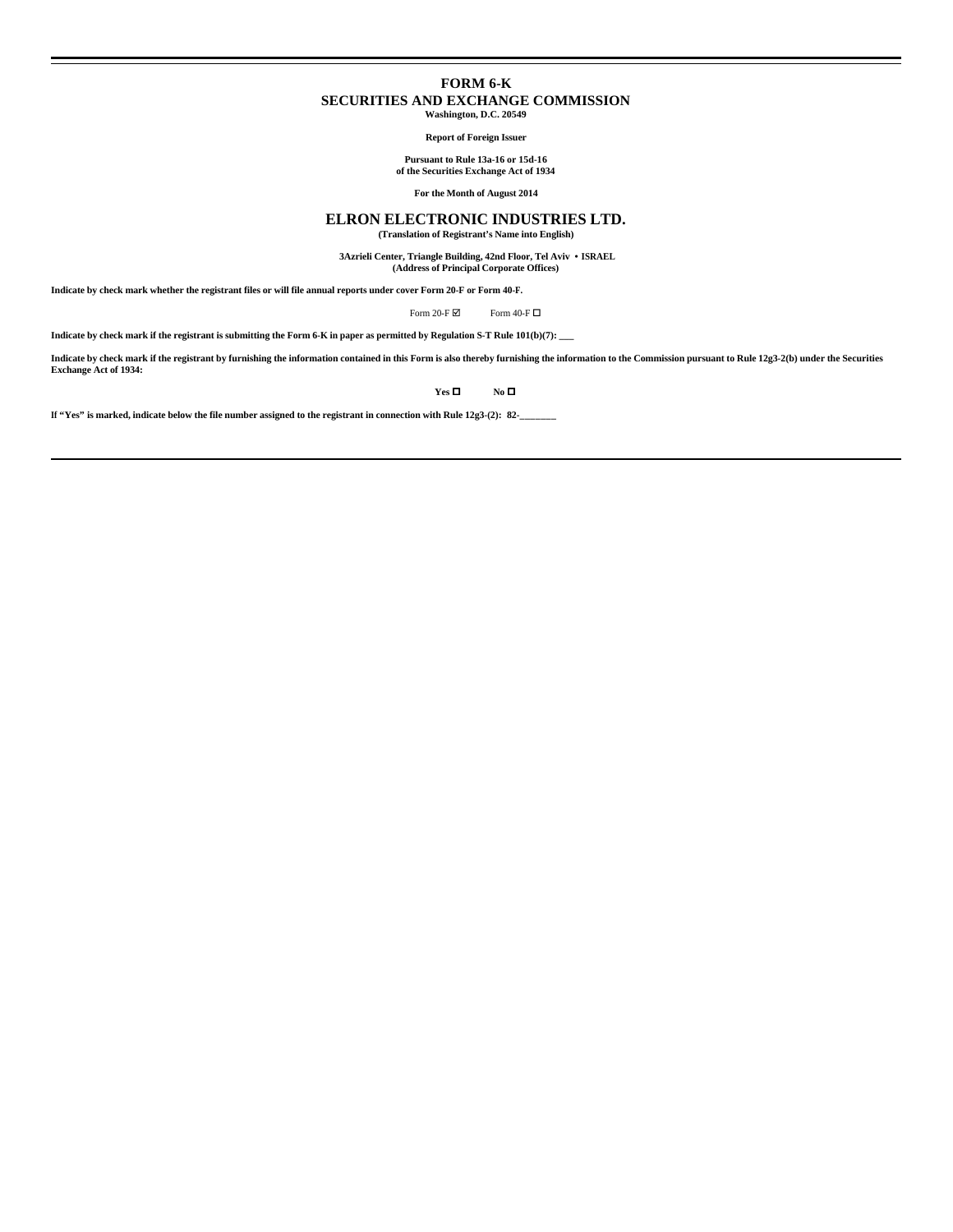English Translation of Registrant's Reports filed with the Israeli Securities Authority on August 6, 2014 in connection with the Registrant's Financial Results for the Second Quarter of 2014.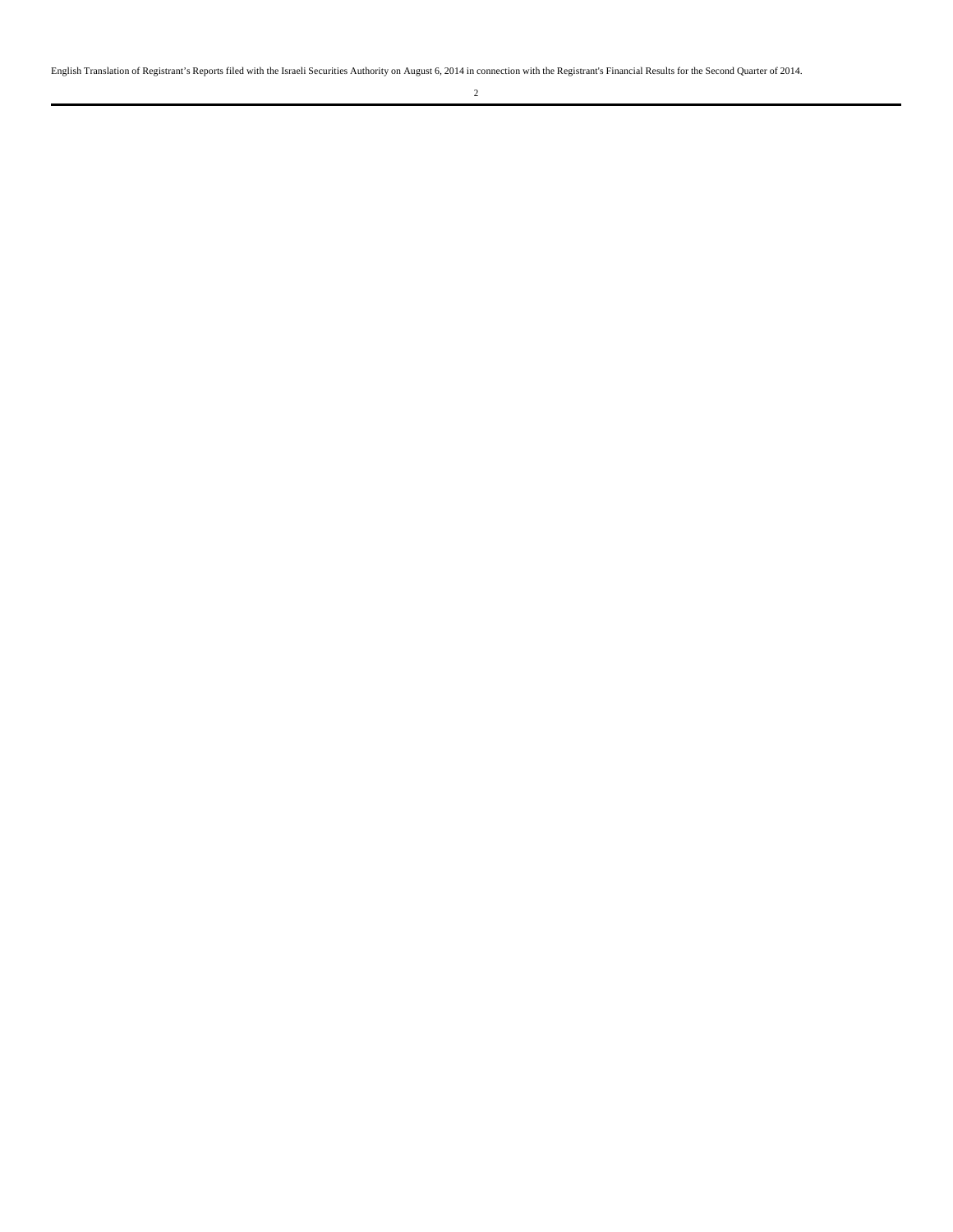SIGNATURE

Pursuant to the requirements of the Securities Exchange Act of 1934, the Registrant has duly caused this report to be signed on its behalf by the undersigned, thereunto duly authorized.

ELRON ELECTRONIC INDUSTRIES LTD. (Registrant)

By: <u>/s/Yaron Elad</u><br>Yaron Elad<br>VP & CFO

Dated: August 6, 2014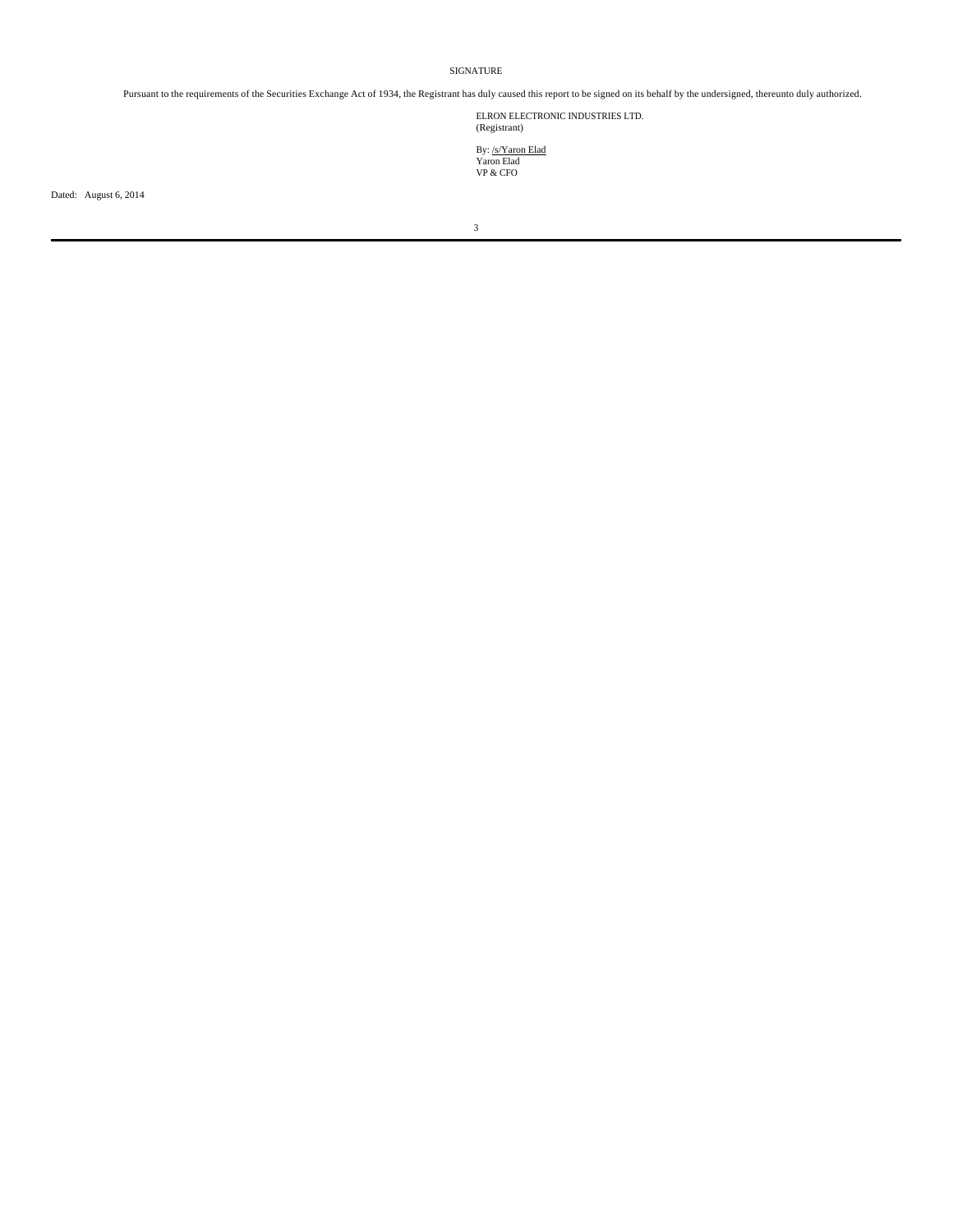# **Elron Electronic Industries Ltd. ("Elron" or the "Company") English Translation of Quarterly Report for the Second Quarter of 2014**

**Part I**

**Material Changes and Updates that Occurred in the Company's Business in the Three Months Ended June 30, 2014 Details according to Regulation 39A of the Israel Securities Regulations (Periodic and Immediate Reports), 1970**

**In this section:**

**"Board of Directors Report" English Translation of Elron's Board of Directors Report for the Second Quarter of 2014, included in Part II of this report.** "Financial Statements" English Translation of Elron's Interim Consolidated Financial Statements for the Three Months Ended June 30, 2014, included in Part III of this report.<br>"20-F Annual Report" Elron's Ann

The rest of the terms in this report shall have the meaning ascribed to them in the 20-F Annual Report, unless stated explicitly otherwise.

In accordance with reporting requirements in Israel, Elron filed an annual report for 2013 in Hebrew with the Israeli Securities Authority ("ISA Annual Report"), simultaneously with its 20-F Annual Report. For the<br>convenie Report filed in Hebrew.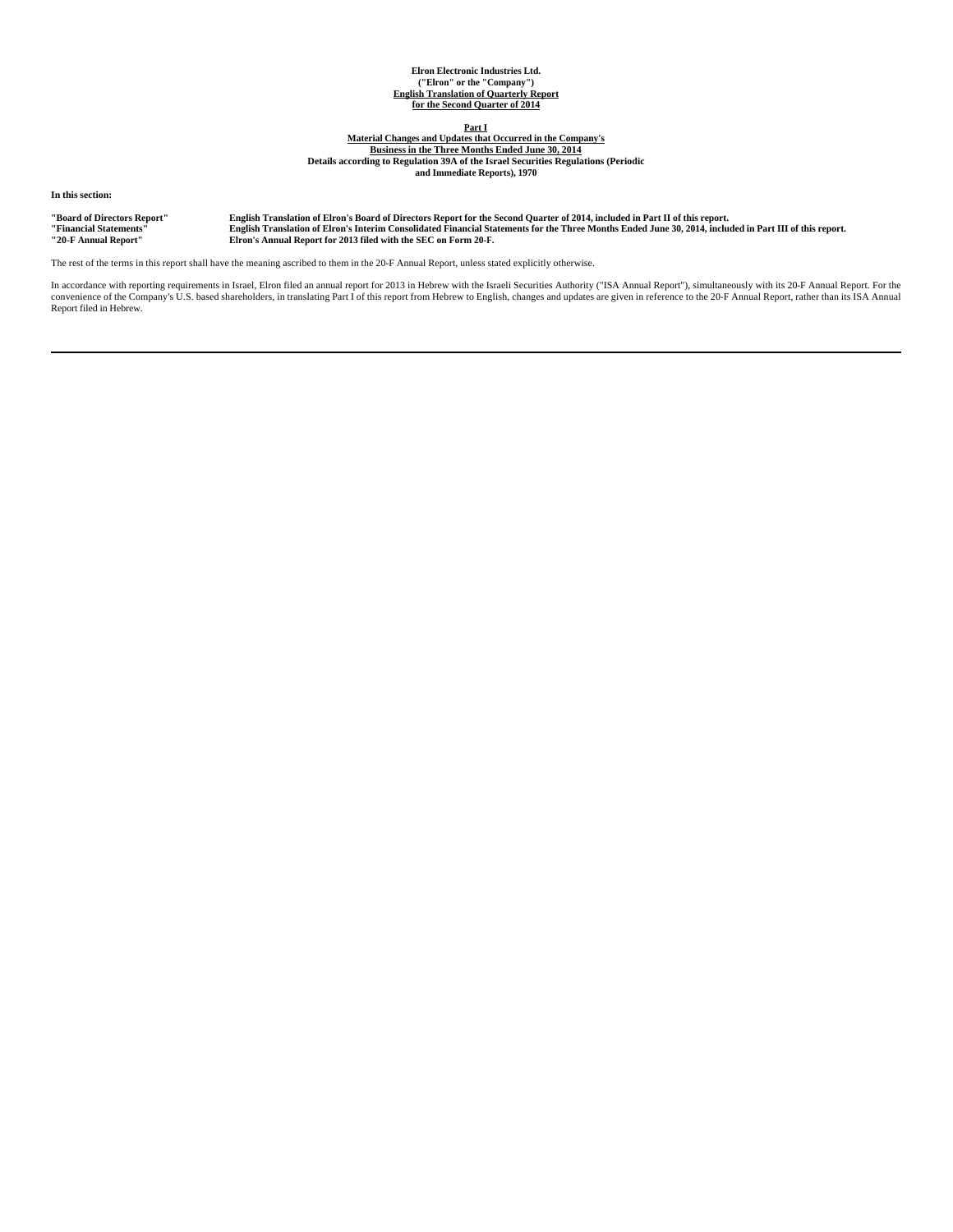The matters described below are in addition to the developments and changes that occurred in the second quarter of 2014, which were described in Part I of the Company's Quarterly Report for the First Quarter of 2014.

## **1. Item 3D – Risk Factors: Risks Affecting Us and the Companies in Our Group**

## 1.1. The Israeli Promotion of Competition and the Reducing of Centralization Law may adversely affect our business

On August 5, 2014, DIC reported than on August 4, 2014, DIC's board of directors decided to appoint an advisory committee, which will examine different alternatives for dealing with the ramifications of the Israeli Promotion of Competition and the Reducing of Centralization Law, 2013 (the "Concentration Law") and complying with its restrictions on the control of companies in a pyramid structure, with the intent of allowing DIC to continue controlling "other-tier companies" (that are currently directly held by DIC such as Elron) even after December 2019. DIC reported that as of now, the alternatives it intends to examine include among others: (I) DIC becoming a private company that is not a reporting company (and consequently not a "tier-company" either); and (II) a merger between DIC and its parent company, IDB Development Corporation Ltd. ("IDBD"). DIC further reported that it was informed, that IDBD's board of directors appointed an<br>advisory committee with a similar func out, Elron may become a second-tier company.

According to the Concentration Law, a second-tier company is not permitted to control reporting companies except such reporting companies that were under its control as of the date of<br>publication of the Concentration Law ( of independent directors and no less than two external directors, as detailed in the Concentration Law, do not apply to second-tier companies.

It is clarified, that as of now, these alternatives are only being examined, no concrete decisions whatsoever were made on these matters, and there is no assurance that any of the above structural changes will be carried out. Any alternative that is adopted could take several years to carry out.

#### 2. **Item 4A – Information on the Company: History and Development of the Company**

#### 2.1. Investments

In the first half of 2014, Elron (directly and indirectly) invested approximately \$11.5 million in group companies. For further details see Section 1.4 of the Board of Directors Report and Note 3 to the Financial Statements.

2.2. See Section 1.2 of the Board of Directors Report for details regarding developments in Elron during the period of this report and subsequently.

#### **3. Item 4B – Business Overview: Our Main Group Companies**

3.1. BrainsGate

In May 2014, the Board of Directors of BrainsGate discussed the results of the interim analysis performed by the Data Safety Monitoring Board (the "DSMB") for BrainsGate's study, and decided as follows: to increase the number of patients in the study by 350-550 patients in accordance with the DSMB's conclusions (such that the number of patients in the study will amount to 800-1000); and, to perform an additional interim analysis of the results of the study which will be conducted by the DSMB after receiving follow up data of 600 patients. The purpose of the interim analysis is to support the continuation of the study according to the current format or to cease the study. BrainsGate expects the recruitment of patients for the additional interim analysis to end during 2015. Subject thereto and subject to the final number of patients that will be recruited as stated above, BrainsGate expects that the patient recruitment for the study will end during 2017. As of today, BrainsGate has recruited approximately 460 patients for the study.

BrainsGate's above estimates are forward-looking in nature, as defined in Israel Securities Law, 5728-1968, and are based on BrainsGate's estimations of its potential rate of patient recruitment and information existing in BrainsGate on the date of this report. These estimates, in whole or in part, may not materialize, or may materialize in a manner materially different than expected. The principal<br>factors which may a number of candidates necessary to complete the trial, trial results, results of the interim analysis, inability to realize technologies, modifications in technologies, modifications in business plan, goals and/or strategy, or if any risk associated with the course of the trial and its results occurs.

Ari Bronshtein CEO

August 6, 2014, Tel Aviv, Israel

 Yaron Elad CFO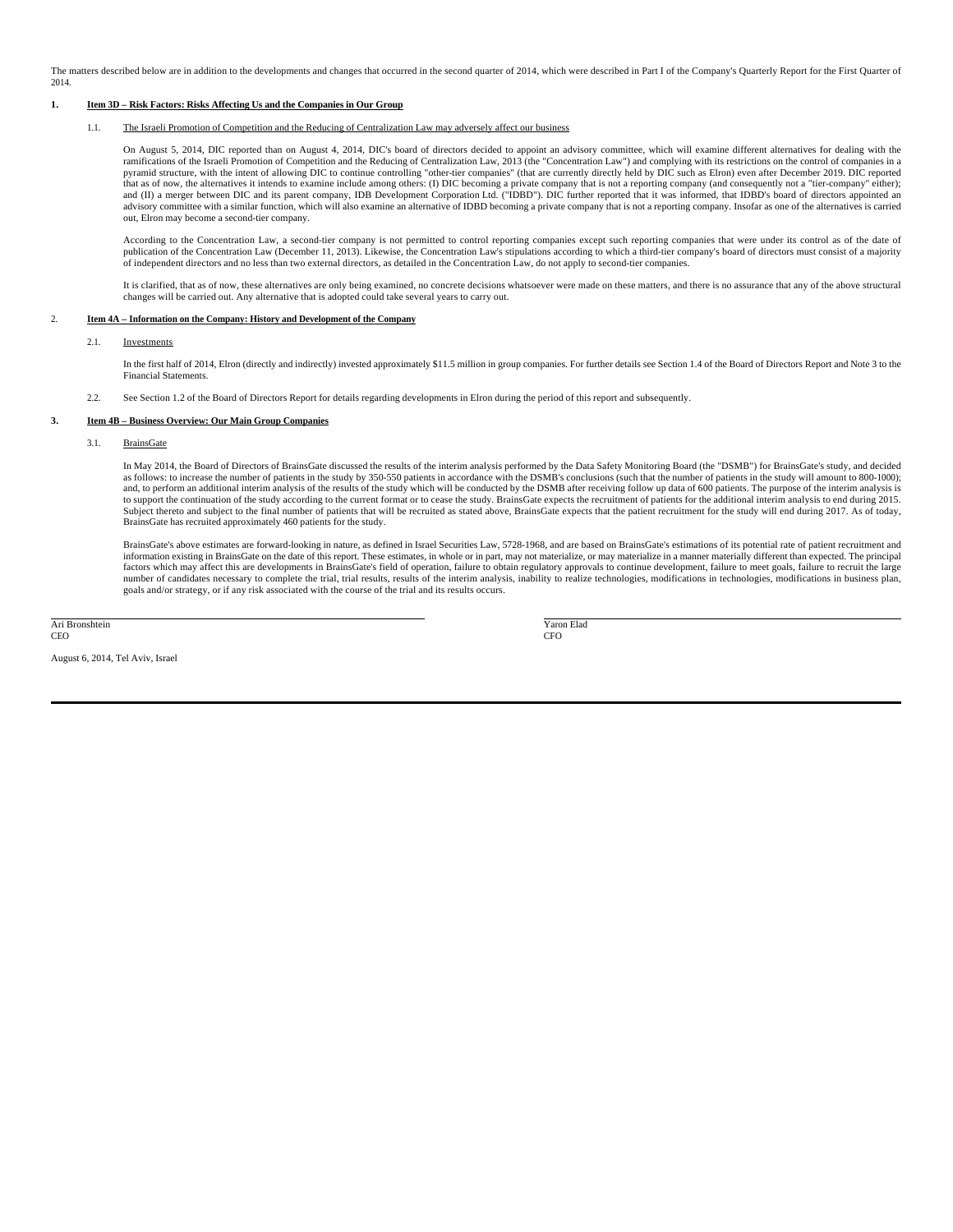## **1. Board of Directors' Analysis of the Company's Business**

## **1.1. Company Description**

## **1.1.1. General**

Elron Electronic Industries Ltd. ("Elron", the "Company") is an operational holding company focused on building technology companies. Elron's group of companies includes companies at various stages of development that are engaged in a variety of technology fields, such as developing medical devices and others. Elron's principal shareholder is Discount Investment Corporation Ltd. ("DIC") (50.32%), a company<br>controlled by

Elron operates through consolidated companies (companies controlled by Elron and whose financial statements are consolidated with Elron's financial statements), associates (companies over which Elron has<br>significant influe statements based on fair value) (the "Group Companies").

For details on the accounting method applied to the Group Companies in Elron's financial statements, Elron's holding percentage in the Group Companies, and their carrying value, see the annex to the Company's interim consolidated financial statements as of June 30, 2014 (the "Financial Statements").

The Financial Statements were prepared in accordance with International Financial Reporting Standards ("IFRS").

## **1.1.2. Main goal**

Elron's main goal is to build value for its shareholders by enhancing and exiting its Group Company holdings (whether through their sale or through the public listing of their shares), while simultaneously seeking new investment opportunities in technology companies.

#### **1.1.3. Strategy**

In order to achieve this goal, Elron operates according to the following business strategy:

- Investing in Israeli or Israeli related technology companies.
- Identifying and exploiting investment opportunities with significant exit potential.
- Focusing on investments which afford Elron influence and active involvement in their management.
- Actively enhancing the Group Companies' value by providing guidance and hands-on assistance to their management.
- Exploiting opportunities to exit Group Companies.

## **1.1.4. RDC**

As part of its business strategy, Elron examines a broad range of cooperation and investment proposals, including through RDC – Rafael Development Corporation Ltd. ("RDC"), an Elron subsidiary.

RDC has first rights to commercialize military technologies developed by Rafael – Advanced Defense Systems Ltd. ("Rafael") in civilian markets. RDC seeks to identify technology projects and invest in companies that will either make civilian use of Rafael's military technologies or which will benefit from Rafael's technology, know-how and expertise.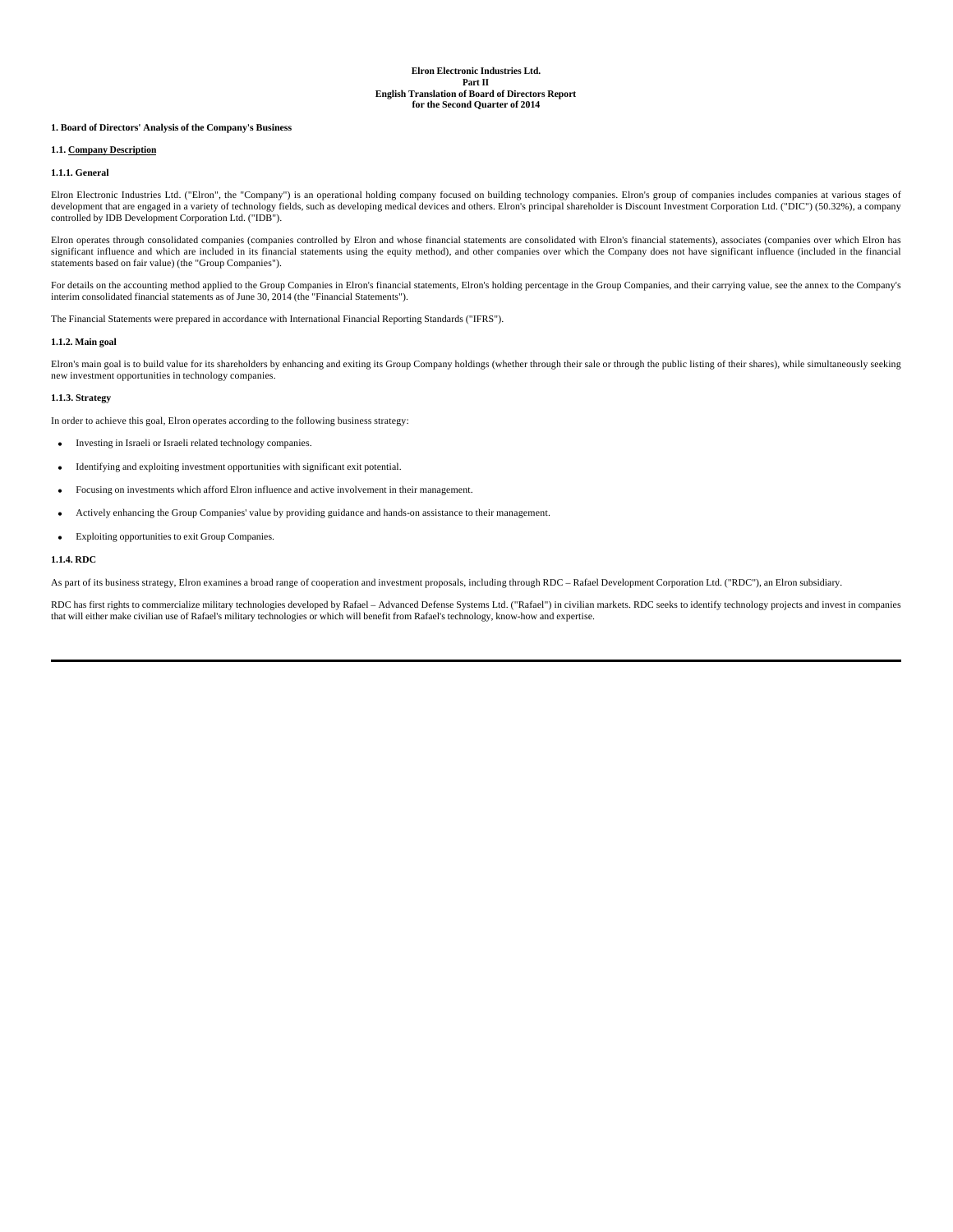## **1.1.5. Group companies**

Elron's main Group Companies and its holding percentage in them as of the date of filing this report are as follows:

- **RDC (50.1%)** See description in section 1.1.4 above.
- **Pocared Diagnostics Ltd. (48%) ("Pocared")** Pocared is developing a real-time and automated system for infectious diseases diagnosis using optical technology, intended for use by major microbiological laboratories and hospitals, as an alternative to current microbiological practice of bacteria culturing. The system is designed to reduce the average diagnostic time and significantly increase output in comparison with current diagnostic practice.
- **BrainsGate Ltd. (30%) ("BrainsGate")** BrainsGate is developing a system for treating ischemic stroke. The system operates by electrically stimulating a nerve center located behind the nasal cavity using a miniature implantable electrode, in order to increase blood flow to the brain. The system is intended to significantly lengthen the approved stroke treatment window to 24 hours post-symptom onset, and to provide a more effective treatment than is currently available.

See Item 4B - "Business Overview" of the Company's Annual Report for 2013 filed on Form 20-F with the Securities and Exchange Commission ("Elron's 2013 Annual Report") for details on the criteria for classifying a Group Company as a main company.

Additional Elron Group Companies and its holding percentage in them as of the date of filing this report are, among others, as follows:

- Notal Vision Inc. (21%) ("Notal Vision") Notal Vision develops, manufactures, and provides a system and services for remote monitoring of AMD patients at risk of vision loss, for the early detection of critical visual changes.
- **CartiHeal (2009) Ltd. (32%) ("CartiHeal")** CartiHeal is developing an implant for repairing cartilage and osteochondral defects in loadbearing joints, such as the knee. The implant's unique structure, comprising a marine aragonite with biological modifications, causes the implant to biodegrade, and promotes the regeneration of native cartilage and subchondral bone in its place.
- **Kyma Medical Technologies Ltd. (58% by RDC) ("Kyma")** Kyma is developing a remote patient monitoring system for chronic heart failure patients, in order to enable early treatment of pulmonary edema and reduce the need for unnecessary hospitalizations.
- **RD Seed Ltd. (92% by RDC) ("RDSeed")** RDSeed is an investment venture that incubates projects and invests in companies in the digital field. RDSeed's holdings as of the date of filing this report include:
	- o Cloudyn Software Ltd. (61%) ("Cloudyn"), which is developing solutions for the optimization of cloud computing costs and resources.
	- o Pose POS Ltd. (43%) ("POSE"), which is developing an online cash register, inventory management, and retail website management system.
	- o Bruwz Technologies Ltd. (24%) ("GetYou"), which is developing a social app that enables people to understand how they are perceived by others through a game.
	- o Page 2 Site Ltd. ("Otonomic") (25%), which is developing a technology which enables any Facebook page owner to generate a website in a single click.
	- o Open Legacy Technologies Ltd. (24%), which provides an open source solution for modernizing legacy applications (AS400, Mainframe and Unix).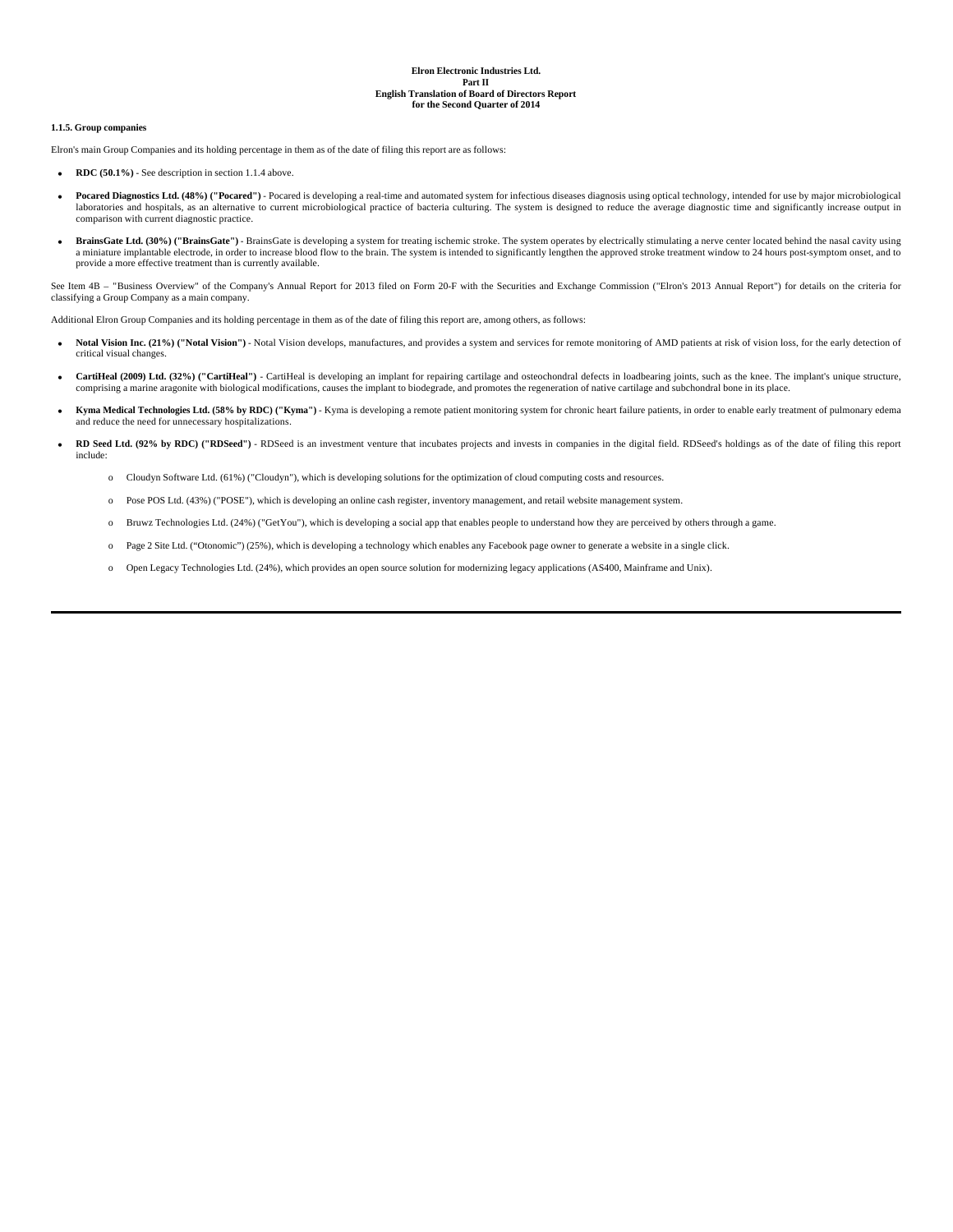- **Jordan Valley Semiconductors Ltd. (19%) ("Jordan Valley")** Jordan Valley develops, manufactures, and provides metrology solutions for manufacturing process control in the microelectronics industry.
- **PlyMedia Israel (2006) Ltd. (27%) ("Plymedia")**  PlyMedia has developed and markets a digital advertising platform for ad networks.

## **1.1.6. Factors affecting the results of operations and capital resources**

As a holding company, Elron's operating results mainly derive from:

- its share in the net losses of Group Companies;
- gains or losses from exit transactions or changes in holdings, and revaluation of investments recorded based on fair value;
- its corporate activities.

Elron's capital resources in any given period are primarily affected by:

- the extent of its investments;
- proceeds from exit transactions;
- available credit lines or loans;
- dividends distributed to shareholders or received from Group Companies.

Most of the Group Companies are technology companies which have not yet generated significant revenues, if at all, and which invest considerable resources in development and record losses. As a result, Elron has recorded and is expected to continue to record losses in respect of their ongoing operations, based on the accounting method applied to them in the Financial Statements.

The technology field in which the Group Companies operate are characterized by a high degree of risk. The Group Companies' success is dependent, among other things, upon: their intellectual property and ability to protect it; their ability to raise financing; their ability to successfully complete their products' development and receive regulatory clearance to market them, including through clinical trials; their ability to make compete in the markets in which they operate.

Elron's ability to effect exit transactions at significant values is affected, among other things, by economic conditions, market conditions in the hi-tech industry, the status of the venture capital industry, the status of the capital markets, various contractual and regulatory restrictions, and is also dependent on management's ability to successfully lead exit transactions.

In addition, Elron's and the Group Companies' ability to obtain external financing is affected by economic conditions, the status of the capital markets, and the status of the venture capital industry.

#### **1.2. Description of Operations in the Period of this Report and Subsequently**

#### **1.2.1. Exit Transactions**

**The merger of Given Imaging Ltd. ("Given")** - In December 2013, Given signed a definitive agreement with a subsidiary of the Covidien group for a cash consideration of \$30 per share by way of a reverse triangular merger (the "Given Merger"). In February 2014, the Given Merger was completed within the framework of which all of the Given shareholdings of Elron and RDC were acquired (21% holding by Elron and 8% holding by RDC). As a result, Elron and RDC received (after tax and transaction costs) approximately \$204 million and approximately \$61 million, respectively, out of the consideration paid in respect of the Given Merger's completion. In addition, as a result of the completion of the Given Merger, Elron recorded, in the first half of 2014, a net gain (after tax) in the amount of approximately \$107 million which includes Elron's share in the gain RDC recorded in respect of the transaction. The abovementioned gain is after tax expenses in the amount of approximately \$37.7 million.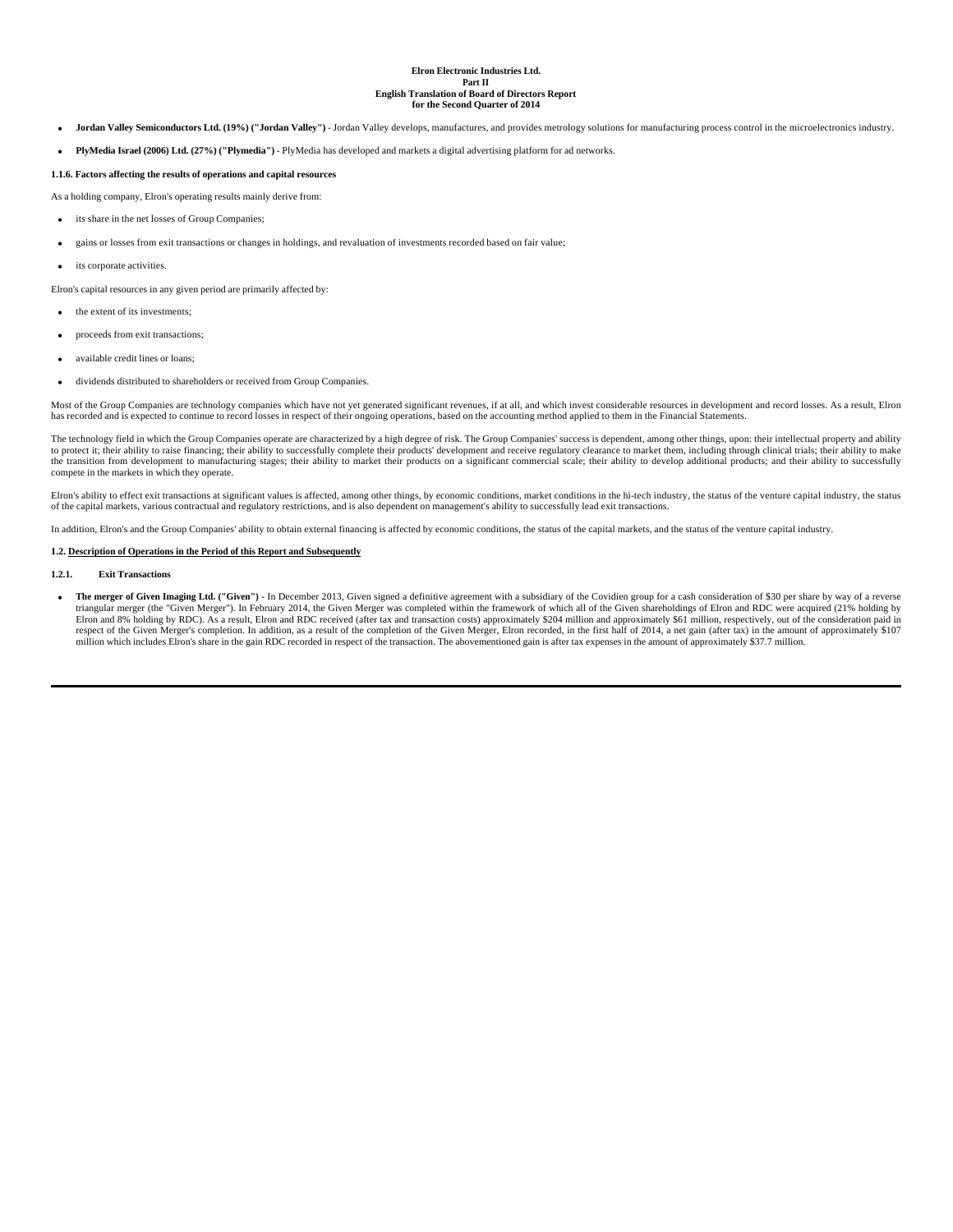## **1.2.2. Investments**

- In the first half of 2014, Elron (directly and indirectly) invested approximately \$11.5 million in the Group Companies. For further details see section 1.4 below and Note 3 to the Financial Statements.
- **Increase of holdings in Pocared** In March 2014, Elron invested approximately \$5.4 million in Pocared as part of an internal financing round. (For further details see Note 3.A to the Financial Statements). Following the investment, Elron's holding in Pocared's outstanding share capital increased from approximately 41% to 48% (from approximately 37% to 42% on a fully diluted basis). As of the date of filing this report, approximately \$74 million were invested in Pocared, out of which \$34 million were invested by Elron.

## **1.2.3. Developments in Main Group Companies**

- **Update on Pocared's FDA Trial** Further to Item 4B of Elron's 2013 Annual Report, to date, Pocared has collected approximately 6,700 samples out of a total of 15,000 samples.
- **Update on BrainsGate's FDA Trial** Further to Item 4B of Elron's 2013 Annual Report, in April 2014, the Data Safety Monitoring Board (the "DSMB") for BrainsGate's study examined the effect and safety results in an interim analysis of the study (BrainsGate was not exposed to these results due to the study being a blinded study). As a result of the said interim analysis, the DSMB determined as follows: The measured effect justifies the continuation of the study; There were no safety concerns; In order to maximize the possibility of success in the study, increasing the sample size from 450 to 800-1000 patients is appropriate. In May 2014, the Board of directors of Brainsgate discussed the results of the interim analysis performed by the DSMB for BrainsGate's study and decided as follows: to increase the number of patients in the study by 350-550 patients in accordance with the DSMB's conclusions (such that the number of patients in the study will amount to 800-1000); and, to perform an additional interim analysis of the results of the study which will be conducted by the DSMB after following 600 patients. The purpose of the interim analysis is to support the continuation of the study according to the current format or to cease the study. BrainsGate expects the recruitment of patients for the additional interim analysis to end during 2015. Subject thereto and subject to the final number of patients that will be recruited as stated above, BrainsGate expects that the patient recruitment for the study will end during 2017. As of today, BrainsGate has recruited approximately 460 patients for the study.

BrainsGate's abovementioned estimates are forward-looking in nature, as defined in Israel Securities Law, 5728-1968, and are based on BrainsGate's estimates of the potential rate of sample collection for the trial, and on information existing in BrainsGate on the date of this report. These estimates, in all or in part, may not materialize, or may materialize in a manner materially different than expected. The principal factors which may affect this are: developments in BrainsGate's field of operation, failure to obtain regulatory approval to continue product development, failure to achieve goals, failure to collect the number<br>of samples trial and its results take place.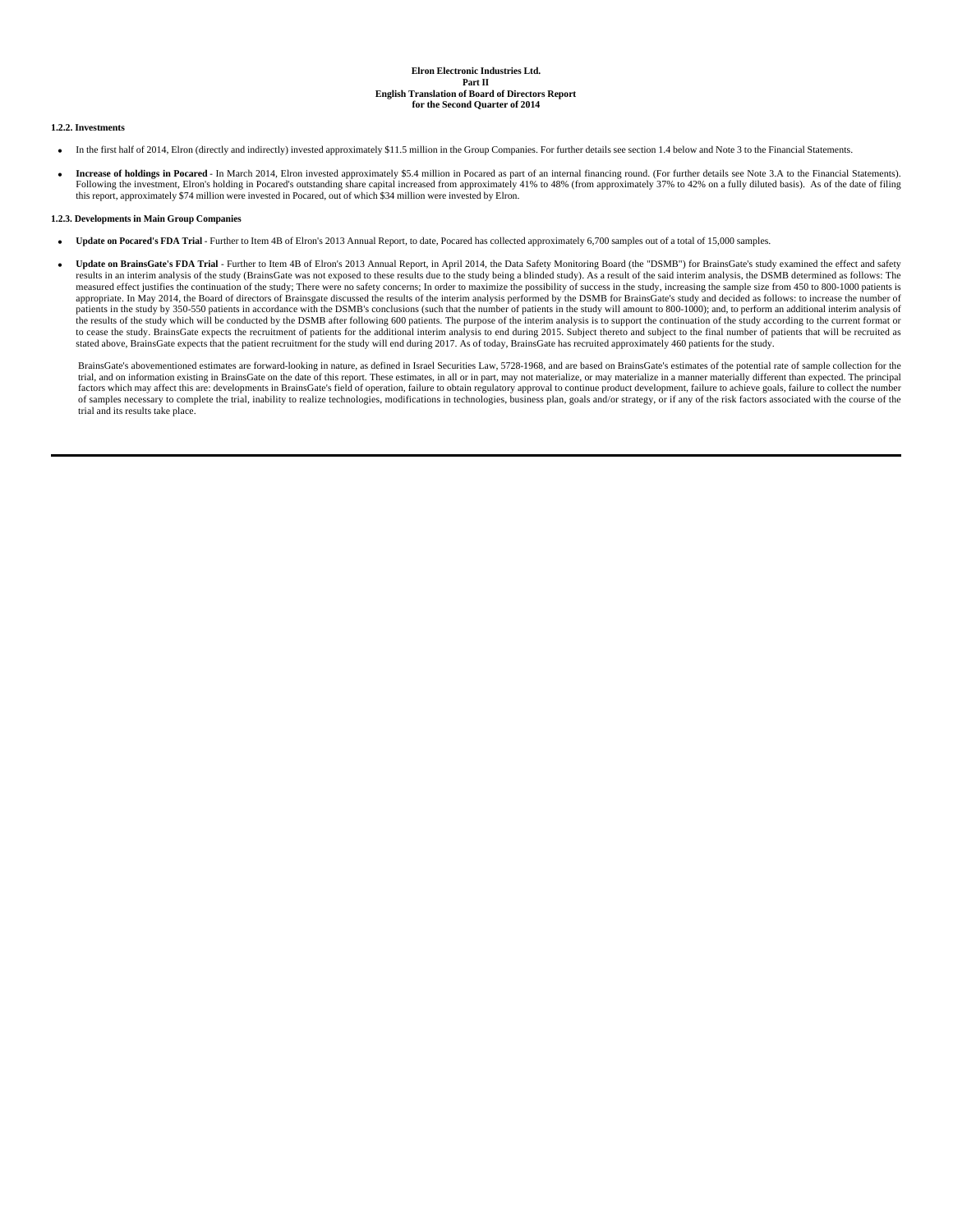## **1.2.4. Financing**

- **Credit Line**  In January 2014, Elron repaid its entire debt to Silicon Valley Bank in the amount of \$4 million, and in February 2014, following the Given Merger, the credit line was terminated.
- As of the date of filing this report, Elron's and RDC's non-consolidated liquid resources amounted to approximately \$208 million and \$71 million, respectively. These amounts include \$10 million and \$40 million held by Elron in short and long term bank deposits , respectively. At this date Elron and RDC have no debt.

## **1.3. Results of Operations**

## **1.3.1. Elron's main operating results**

|                                                                          | For the six months<br>ended<br>June 30, 2014 | For the six months<br>ended<br>June 30, 2013 | For the three<br>months<br>ended<br>June 30, 2014 | For the three<br>months<br>ended<br>June 30, 2013 | For the year<br>ended<br><b>December 31, 2013</b> |
|--------------------------------------------------------------------------|----------------------------------------------|----------------------------------------------|---------------------------------------------------|---------------------------------------------------|---------------------------------------------------|
|                                                                          |                                              |                                              | <b>Unaudited</b>                                  |                                                   | audited                                           |
|                                                                          |                                              |                                              | \$ thousands                                      |                                                   |                                                   |
| Net income (loss) attributable to Elron's shareholders                   | 97.815                                       | (7,633)                                      | (3,958)                                           | (2,171)                                           | 17.935                                            |
| Net income (loss) per share attributable to Elron's shareholders (in \$) | 3.29                                         | (0.29)                                       | (0.13)                                            | (0.09)                                            | 0.54                                              |

As previously mentioned, the income and loss attributable to Elron's shareholders generally comprises of: I) Elron's share in the losses of Group Companies, II) gains and losses from exit transactions, revaluation<br>of inves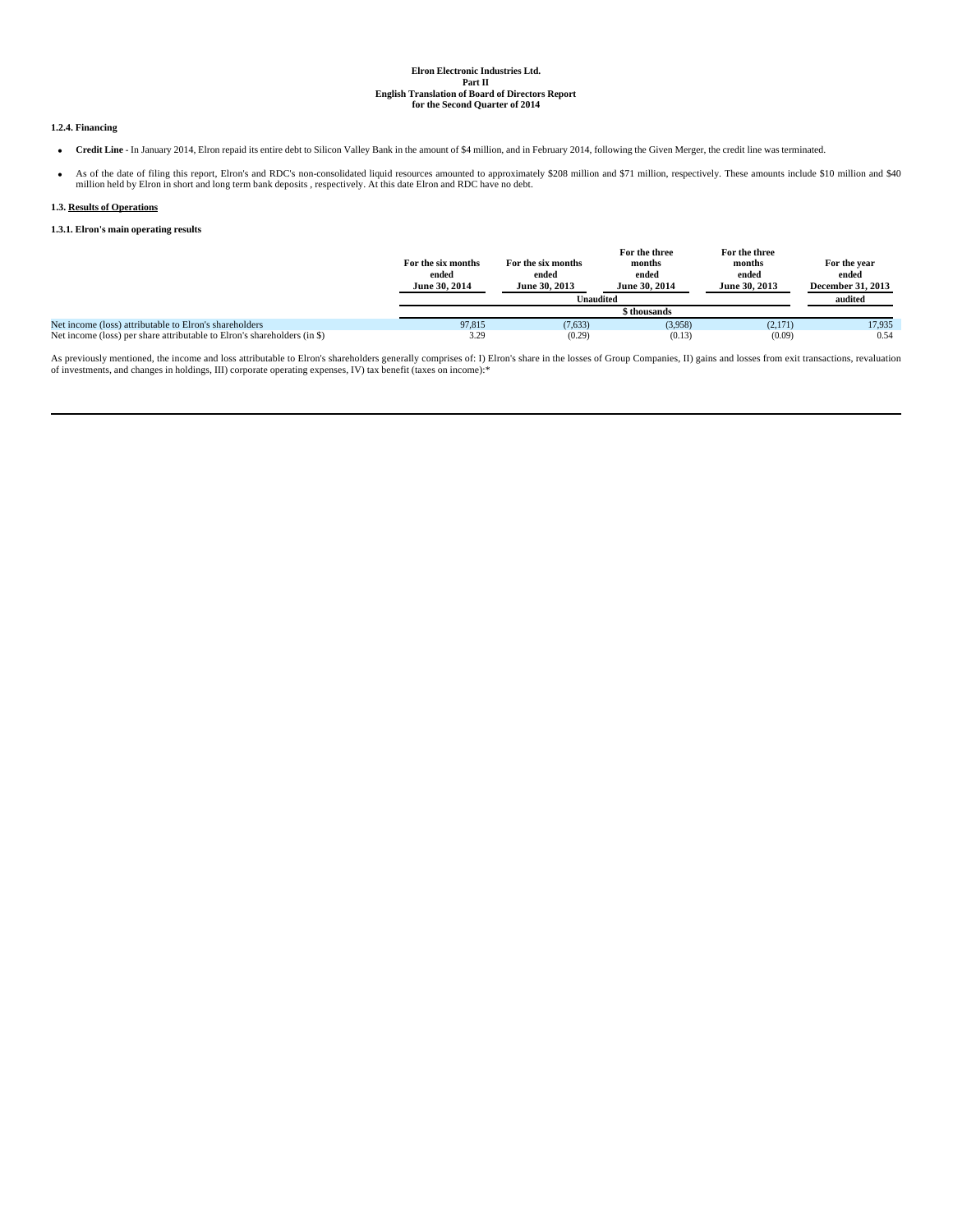|                                                                                   | For the six months<br>ended June 30, 2014 | For the six months<br>ended June 30, 2013 | For the three<br>months<br>ended June 30, 2014<br>\$ thousands | For the three<br>months<br>ended June 30, 2013 | For the year<br>ended December 31.<br>2013 |
|-----------------------------------------------------------------------------------|-------------------------------------------|-------------------------------------------|----------------------------------------------------------------|------------------------------------------------|--------------------------------------------|
| <b>Losses in respect of Group Companies:</b>                                      |                                           |                                           |                                                                |                                                |                                            |
| Elron's share in net losses of Group Companies                                    | (8, 410)                                  | (5,060)                                   | (4,561)                                                        | (1,538)                                        | (10, 471)                                  |
| <b>Excess cost amortization</b>                                                   |                                           | (2,030)                                   |                                                                | (1,010)                                        | (4,030)                                    |
| Income (expenses) from impairment of investments in Group Companies and financial |                                           |                                           |                                                                |                                                |                                            |
| assets                                                                            |                                           |                                           |                                                                |                                                | 3,522                                      |
| Total                                                                             | (8.410)                                   | (7,090)                                   | (4,561)                                                        | (2,548)                                        | (10, 979)                                  |
| Gain from exit transactions, changes in holdings, and revaluation of investments  | 145,473                                   | 1.911                                     | 989                                                            | 1,678                                          | 6,448                                      |
| <b>Corporate operating expenses</b>                                               | (2,062)                                   | (2,034)                                   | (1,007)                                                        | (1,042)                                        | (5, 452)                                   |
| Tax benefit (taxes on income)                                                     | (37,251)                                  |                                           | 398                                                            |                                                | 28,696                                     |
| Other                                                                             | 65                                        | (420)                                     | 223                                                            | (259)                                          | (778)                                      |
| Net income (loss) attributable to shareholders                                    | 97.815                                    | (7,633)                                   | (3,958)                                                        | (2,171)                                        | 17.935                                     |

\* The results summarized in the table are presented net of non-controlling interest.

## **I) Losses in respect of Group Companies**

## **Elron's share in the net losses of Group Companies:**

As previously mentioned, most of the Group Companies are technology companies which have not yet generated significant revenues, if at all, and which invest considerable resources in research and development and in marketing activities. According to accounting principles, these companies' investments in the development of their products are recorded as they occur in their statement of income as an income as an inco

The loss Elron recorded in the second quarter and first half of 2014 in respect of its share in the net losses of Group Companies (net of non-controlling interest) resulted mainly from the losses of Pocared,<br>RDSeed, Brains

The loss Elron recorded in the second quarter and first half of 2013 in respect of its share in the net losses of Group Companies (net of non-controlling interest) resulted mainly from the losses of Pocared, BrainsGate, RDSeed, CartiHeal, and Kyma.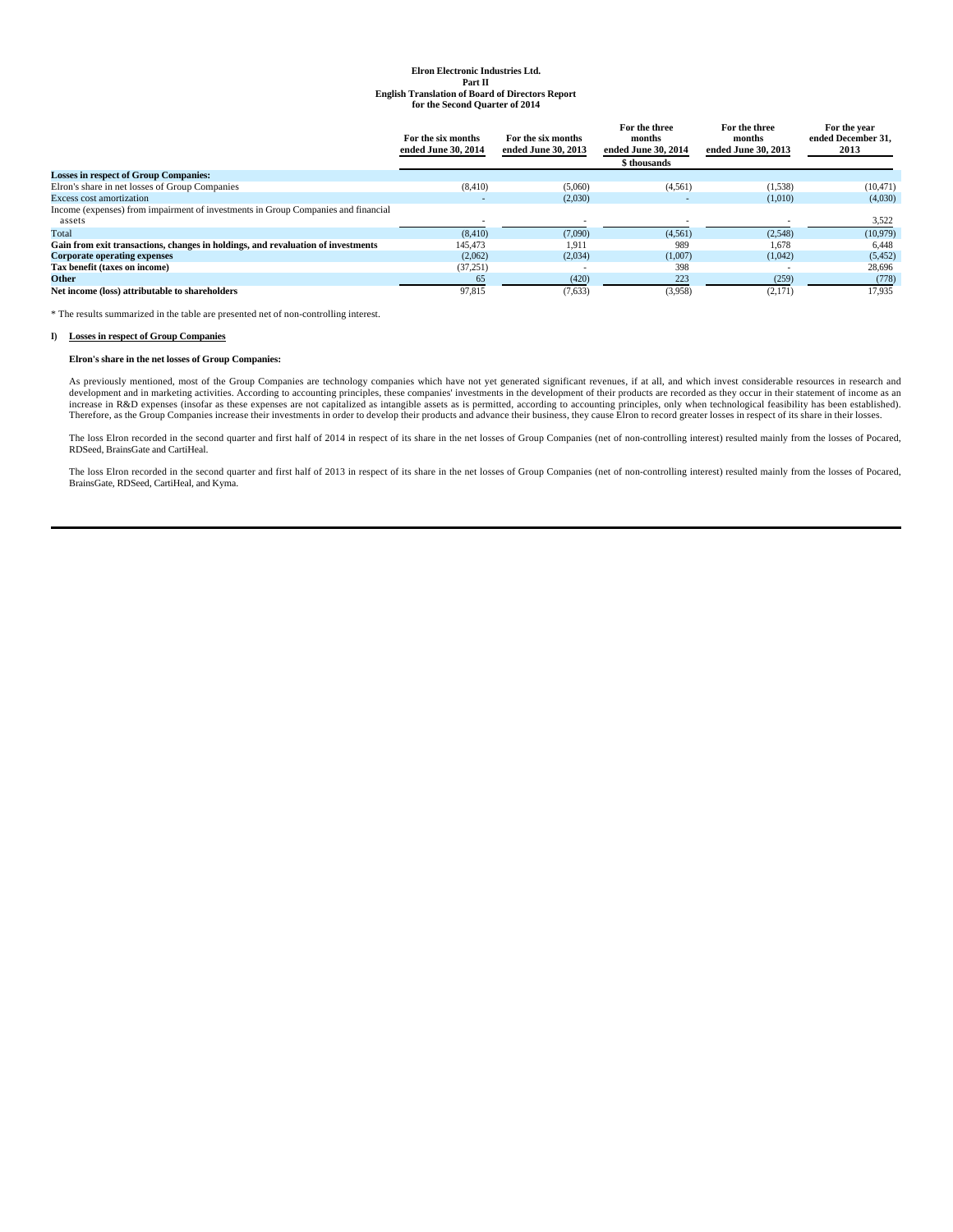## **Excess cost amortization:**

The Company records amortization expenses in respect of excess cost attributed to investments in Group Companies, which are usually generated upon investment in such companies or when the accounting method applied is changed from the equity method to consolidation.

In the second quarter and first half of 2014 no excess cost amortization expenses were recorded. Excess cost amortization expenses in the second quarter and first half of 2013 were recorded primarily in respect of excess costs attributed to the Company's holding in Given. The Given Merger was completed during the first quarter of 2014.

## **II) Gain from exit transactions, changes in holdings, and revaluation of investments**

Gains from exit transactions, changes in holdings, and revaluation of investments recorded at fair value in the second quarter and first half of 2014 resulted mainly from:

- A \$144,467 thousand gain recorded in the first quarter (net of non-controlling interest) due to the completion of the Given Merger (\$106,818 thousand net of tax);
- A \$957 thousand gain recorded in the second quarter due to an increase in Notal Vision's fair value.

Gains from exit transactions, changes in holdings, and revaluation of investments recorded at fair value in the second quarter and first half 2013 resulted mainly from:

- A \$1,287 thousand gain recorded in the second quarter due to an increase in Notal Vision's fair value;
- An \$810 thousand loss recorded in the second quarter due to a decrease in Jordan Valley's fair value;
- A \$1,201 and \$1,399 thousand gain (net of non-controlling interest) recorded in the second quarter and first half, respectively, from a change in the Company's holding in Given as a result of options granted to Given employees having been exercised or having expired prior to the completion of the Given Merger.

## **III) Corporate operating expenses**

Corporate operating expenses include general and administrative expenses.

#### **IV) Tax Benefit (Taxes on Income)**

Taxes on income in the first half of 2014 resulted mainly from a tax expense due to the Given Merger, and included approximately \$29,000 thousand that were recorded due to the utilization of the deferred tax asset that was recorded in the fourth quarter of 2013, and approximately \$7,500 thousand (net of non-controlling interest) in current taxes recorded by RDC due to the Given Merger.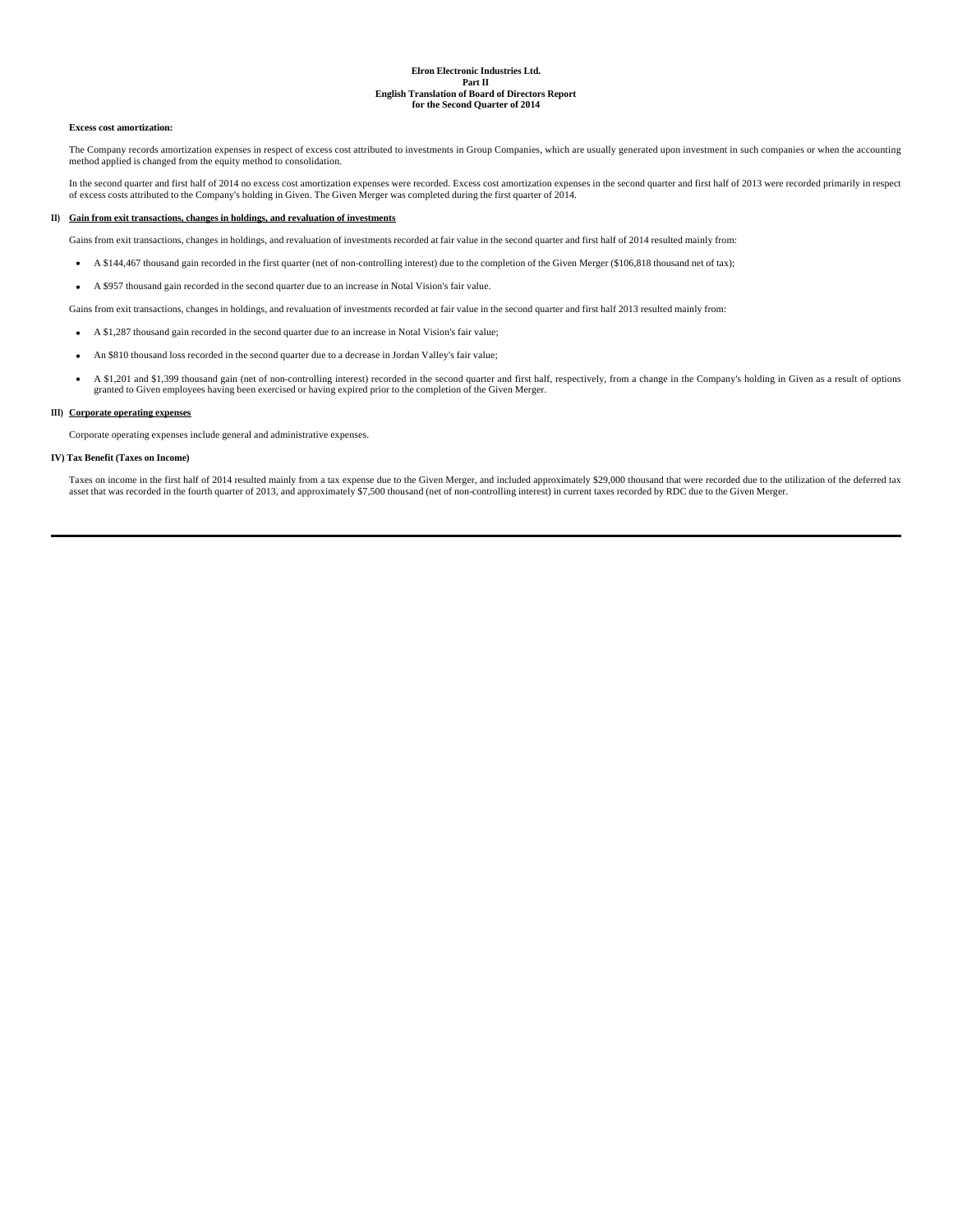**1.3.2. Analysis of the consolidated statements of profit and loss**

|                                                                                                        | For the six months ended June 30. |              | For the three months ended June 30, |          |                                                                                                                                                                                                                                                                                                                                                                                                                                                                                                                                                                                                                                                                                                                                                                                                                                                                                                                                                                                                                                                                                                                            |
|--------------------------------------------------------------------------------------------------------|-----------------------------------|--------------|-------------------------------------|----------|----------------------------------------------------------------------------------------------------------------------------------------------------------------------------------------------------------------------------------------------------------------------------------------------------------------------------------------------------------------------------------------------------------------------------------------------------------------------------------------------------------------------------------------------------------------------------------------------------------------------------------------------------------------------------------------------------------------------------------------------------------------------------------------------------------------------------------------------------------------------------------------------------------------------------------------------------------------------------------------------------------------------------------------------------------------------------------------------------------------------------|
|                                                                                                        | 2014                              | 2013         | 2014                                | 2013     |                                                                                                                                                                                                                                                                                                                                                                                                                                                                                                                                                                                                                                                                                                                                                                                                                                                                                                                                                                                                                                                                                                                            |
|                                                                                                        |                                   | unaudited    |                                     |          |                                                                                                                                                                                                                                                                                                                                                                                                                                                                                                                                                                                                                                                                                                                                                                                                                                                                                                                                                                                                                                                                                                                            |
|                                                                                                        |                                   | \$ thousands |                                     |          | <b>Explanation</b>                                                                                                                                                                                                                                                                                                                                                                                                                                                                                                                                                                                                                                                                                                                                                                                                                                                                                                                                                                                                                                                                                                         |
| Income from sales                                                                                      | 143                               |              | 78                                  |          | Income from sales in the second quarter and the first half of 2014 included<br>Cloudyn's income. In the first half of 2013 Cloudyn did not yet record any<br>income from sales.                                                                                                                                                                                                                                                                                                                                                                                                                                                                                                                                                                                                                                                                                                                                                                                                                                                                                                                                            |
| Gain from disposal and revaluation of group<br>companies, and changes in holdings, net                 | 176,043                           | 2,268        | 1,006                               | 1,921    | In the first half of 2014, this item included mainly: a \$175,019 thousand<br>gain recorded as a result of the completion of the Given Merger (see section<br>1.2.1 above); and a \$957 thousand gain recorded in the second quarter due<br>to an increase in Notal Vision's fair value. In the first half of 2013, this item<br>included mainly: a \$1,287 thousand gain recorded in the second quarter due<br>to an increase in Notal Vision's fair value, mainly due to progress made in<br>the clinical trials it was conducting; an \$810 thousand loss recorded in the<br>second quarter due to a decrease in Jordan Valley's fair value; and a \$1,444<br>and \$1,745 thousand gain recorded in the second quarter and first half,<br>respectively, from a change in the Company's holding in Given as a result<br>of options granted to Given employees having been exercised or having<br>expired prior to the completion of the Given Merger.                                                                                                                                                                    |
| Financial income                                                                                       | 685                               | 502          | 629                                 | 193      | Financial income in the second quarter and the first half of 2014 and 2013<br>resulted mainly from interest income on deposits and from translation<br>differences.                                                                                                                                                                                                                                                                                                                                                                                                                                                                                                                                                                                                                                                                                                                                                                                                                                                                                                                                                        |
| <b>Total income</b>                                                                                    | 176,871                           | 2,770        | 1,713                               | 2,114    |                                                                                                                                                                                                                                                                                                                                                                                                                                                                                                                                                                                                                                                                                                                                                                                                                                                                                                                                                                                                                                                                                                                            |
| Cost of sales                                                                                          | 53                                |              | 27                                  |          | See "Income from sales" analysis above.                                                                                                                                                                                                                                                                                                                                                                                                                                                                                                                                                                                                                                                                                                                                                                                                                                                                                                                                                                                                                                                                                    |
| Research and development expenses, net                                                                 | 875                               | 2.283        | 460                                 | 987      | See analysis of consolidated companies' operating expenses below.                                                                                                                                                                                                                                                                                                                                                                                                                                                                                                                                                                                                                                                                                                                                                                                                                                                                                                                                                                                                                                                          |
| Selling and marketing expenses                                                                         | 614                               | 218          | 386                                 | 70       |                                                                                                                                                                                                                                                                                                                                                                                                                                                                                                                                                                                                                                                                                                                                                                                                                                                                                                                                                                                                                                                                                                                            |
| General and administrative expenses                                                                    | 2,970                             | 2,952        | 1.460                               | 1,463    | See analysis of Elron's and consolidated companies' operating expenses<br>below.                                                                                                                                                                                                                                                                                                                                                                                                                                                                                                                                                                                                                                                                                                                                                                                                                                                                                                                                                                                                                                           |
| Equity in losses of associates, net                                                                    | 8,262                             | 5,213        | 4,486                               | 1,639    | Elron's share in the net losses of its associates results from its holdings in<br>certain investments that are accounted for under the equity method.<br>As most of the Group Companies are companies whose operations have not<br>yet generated significant revenues, if at all, and invest considerable<br>resources in research and development and in marketing activities, Elron<br>expects to continue to record losses in respect of these companies' ongoing<br>operations in accordance with the accounting method applied to them in<br>Elron's financial statements. In addition, see the analysis of the results of<br>operations of main associates below.<br>The increase in Elron's share in the losses of its associates in the second<br>quarter and in the first half of 2014 is mainly due to an increase in Elron's<br>share in Pocared's losses due to an increse in Elron's share in Pocared's<br>financing (see note 3.A to the financial statements). Also, Elron's share in<br>the losses of its assocates in the first half of 2013 was partially offset by<br>Elron's share in Given's profits. |
| Financial expenses                                                                                     | 52                                | 370          | 3                                   | 244      | Financial expenses in first half of 2014 resulted mainly from commissions<br>on the loan drawn down under the credit line agreement with Silicon Valley<br>Bank. (The loan was repaid and the credit line was terminated in the first<br>quarter of 2014, as mentioned in section 1.2.4 above). Financial expenses<br>in the second quarter and first half of 2013 resulted mainly from interest on<br>the loan drawn down under the credit line agreement with Silicon Valley<br>Bank, and from commissions and other expenses related to this credit line.                                                                                                                                                                                                                                                                                                                                                                                                                                                                                                                                                               |
| Other expenses, net                                                                                    | 5                                 | 17           | 5                                   | 12       |                                                                                                                                                                                                                                                                                                                                                                                                                                                                                                                                                                                                                                                                                                                                                                                                                                                                                                                                                                                                                                                                                                                            |
| <b>Total expenses</b>                                                                                  | 12,831                            | 11,053       | 6,827                               | 4,415    |                                                                                                                                                                                                                                                                                                                                                                                                                                                                                                                                                                                                                                                                                                                                                                                                                                                                                                                                                                                                                                                                                                                            |
| Income (loss) before taxes on income                                                                   | 164,040                           | (8, 283)     | (5, 114)                            | (2, 301) |                                                                                                                                                                                                                                                                                                                                                                                                                                                                                                                                                                                                                                                                                                                                                                                                                                                                                                                                                                                                                                                                                                                            |
| Tax benefit (taxes on income)                                                                          | (44, 793)                         |              | 427                                 |          | Taxes on income in the first half of 2014 resulted mainly from the gain<br>that was recorded due to the completion of the Given Merger. The tax<br>benefit in the second quarter of 2014 resulted from attributing the impact<br>of the tax incurred in the Given Merger to the interim periods of 2014.                                                                                                                                                                                                                                                                                                                                                                                                                                                                                                                                                                                                                                                                                                                                                                                                                   |
| Net income (loss)                                                                                      | 119,247                           | (8, 283)     | (4,687)                             | (2,301)  |                                                                                                                                                                                                                                                                                                                                                                                                                                                                                                                                                                                                                                                                                                                                                                                                                                                                                                                                                                                                                                                                                                                            |
| Net income (loss) attributable to the<br>Company's shareholders                                        | 97.815                            | (7, 633)     | (3.958)                             | (2, 171) |                                                                                                                                                                                                                                                                                                                                                                                                                                                                                                                                                                                                                                                                                                                                                                                                                                                                                                                                                                                                                                                                                                                            |
| Net income (loss) attributable to non-<br>controlling interest                                         | 21,432                            | (650)        | (729)                               | (130)    | In the first half of 2014 the net income attributable to non-controlling<br>interest resulted mainly from the share of the non-controlling interest in<br>RDC in the gain RDC recorded due to the completion of the Given Merger.                                                                                                                                                                                                                                                                                                                                                                                                                                                                                                                                                                                                                                                                                                                                                                                                                                                                                          |
| Basic and diluted net income (loss) per share<br>attributable to the Company's shareholders<br>(in \$) | 3.29                              | (0.29)       | (0.13)                              | (0.09)   |                                                                                                                                                                                                                                                                                                                                                                                                                                                                                                                                                                                                                                                                                                                                                                                                                                                                                                                                                                                                                                                                                                                            |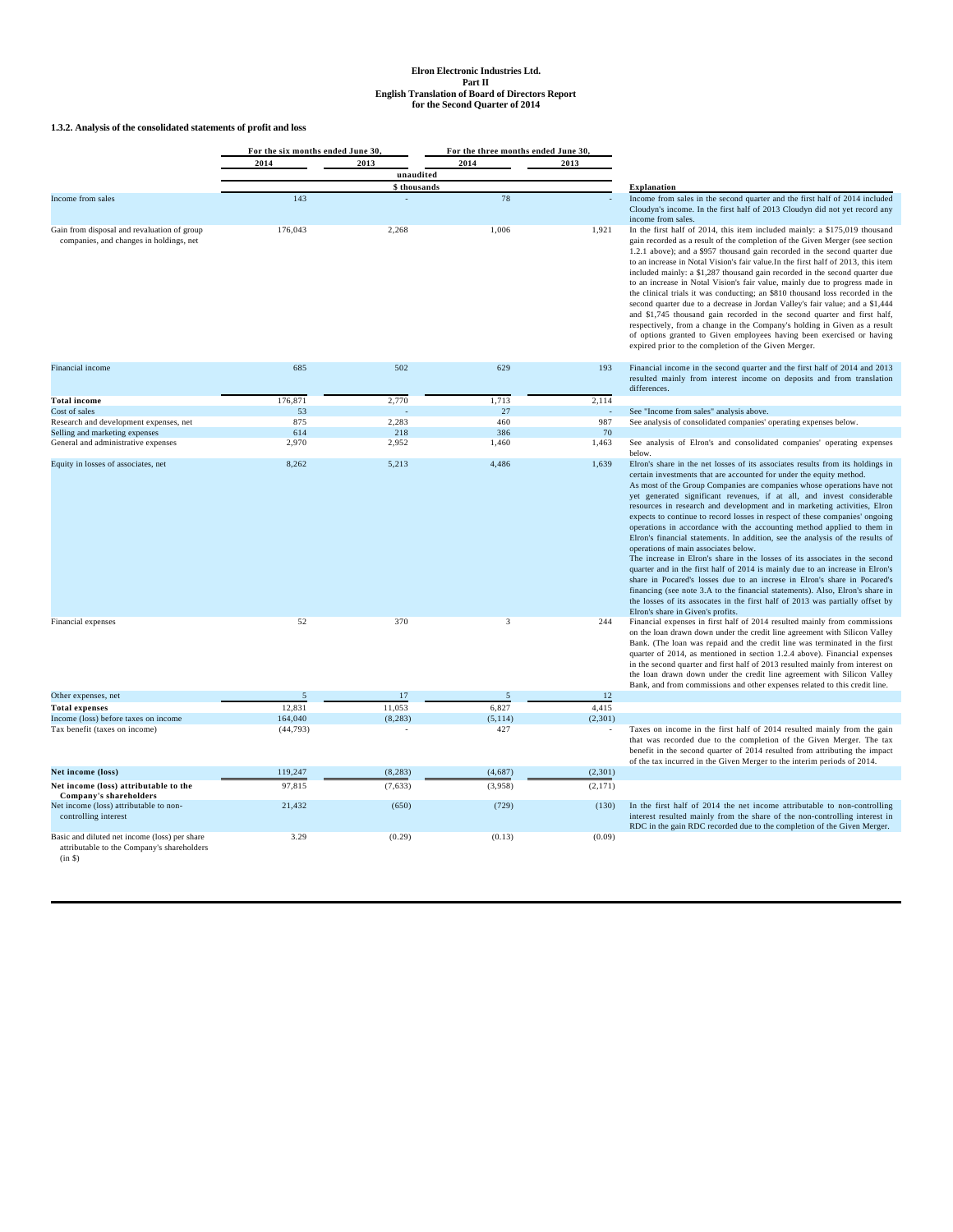## **1.3.3. Analysis of the consolidated operating expenses**

Operating expenses in the second quarter and first half of 2014 amounted to \$2,306 and \$4,459 thousand, respectively, compared with \$2,520 and \$5,453 thousand, respectively, in the second quarter and first half of<br>2013, an detailed below:

|                  | For the six months ended June 30, |              | For the three months ended June 30, |       |                                                                                                                                                                                                                                                                                                                                                                                                                                             |
|------------------|-----------------------------------|--------------|-------------------------------------|-------|---------------------------------------------------------------------------------------------------------------------------------------------------------------------------------------------------------------------------------------------------------------------------------------------------------------------------------------------------------------------------------------------------------------------------------------------|
|                  | 2014                              | 2013         | 2014                                | 2013  |                                                                                                                                                                                                                                                                                                                                                                                                                                             |
|                  |                                   | \$ thousands |                                     |       | <b>Explanation</b>                                                                                                                                                                                                                                                                                                                                                                                                                          |
| Corporate        | 2.062                             | 2,034        | 1.007                               | 1.042 |                                                                                                                                                                                                                                                                                                                                                                                                                                             |
| RDC.             | 579                               | 880          | 315                                 |       | 486 The decrease was mainly due to the decrease in RDC's workforce.                                                                                                                                                                                                                                                                                                                                                                         |
| Kyma             | $\overline{\phantom{a}}$          | 1,252        | $\overline{\phantom{a}}$            |       | 521 Since the fourth quarter of 2013, Kyma ceased to be consolidated in the<br>Company's financial reports.                                                                                                                                                                                                                                                                                                                                 |
| RDSeed (1)       | 1.818                             | 709          | 984                                 |       | 186 The increase was mainly due to an increase in the R&D and the S&M expenses<br>of Cloudyn, and the operating expenses of POSE, which was not consolidated in<br>the second quarter and the first half of 2013. The increase in the operating<br>expenses was partly offset by a decrease in the R&D expenses of Cemmerce, an<br>in-house project in which RDSeed ceased investment during 2013, and a<br>decrease in RDSeed's workforce. |
| <b>SmartWave</b> | $\overline{\phantom{a}}$          | 578          |                                     |       | 285 SmartWave Medical Ltd. ("SmartWave") ceased its operations during the fourth<br>quarter of 2013.                                                                                                                                                                                                                                                                                                                                        |

(1) In the second quarter and first half of 2014 includes the operating expenses of the subsidiaries Cloudyn and POSE. In the second quarter and first half of 2013 includes the operating expenses of Cloudyn only.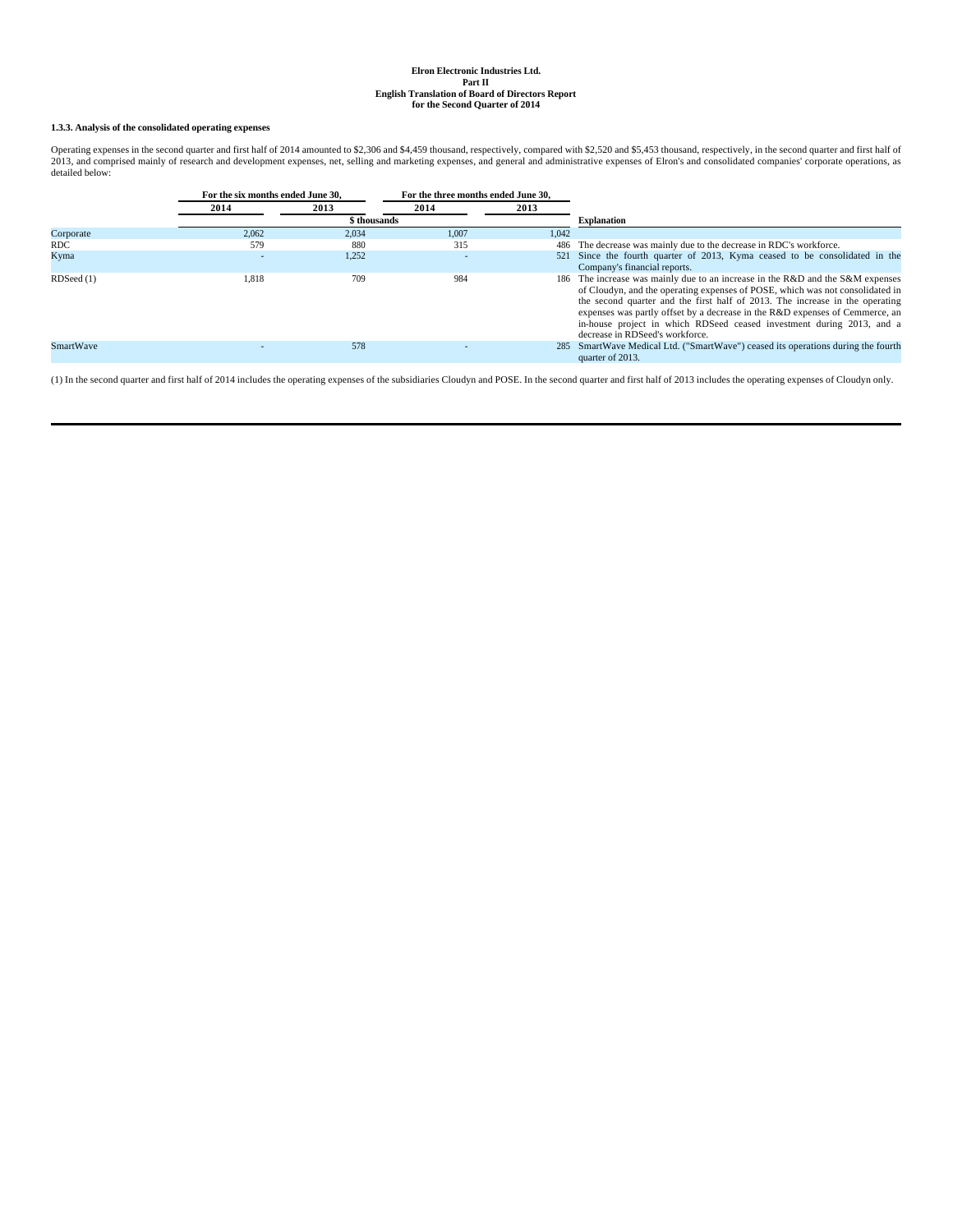**1.3.4. Analysis of the results of operations of main associates**

## **Pocared**

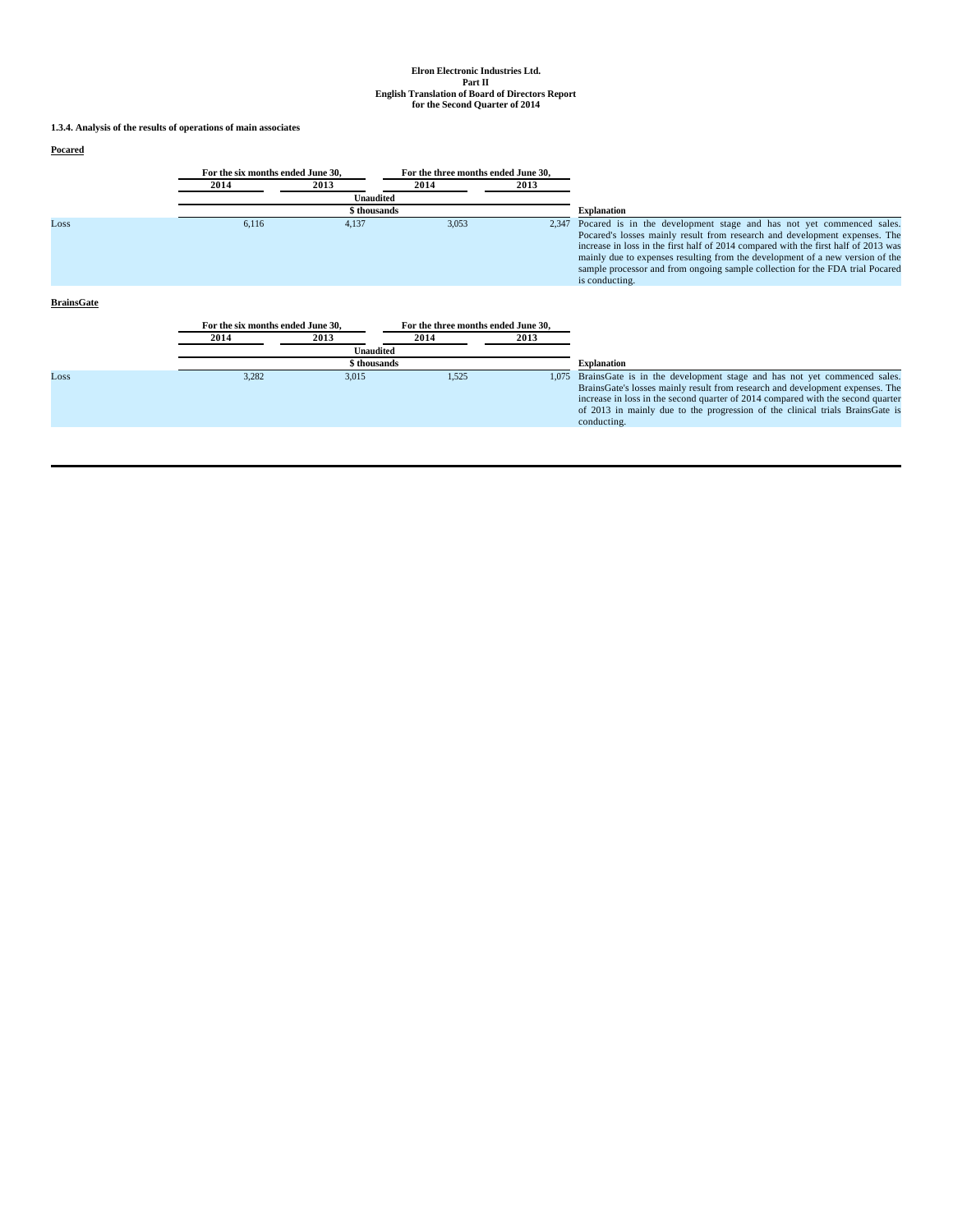## **1.4. Financial Position, Liquidity and Capital Resources**

**Financial position**

|                                                                                                                      | June 30, 2014 | <b>December 31, 2013</b> |
|----------------------------------------------------------------------------------------------------------------------|---------------|--------------------------|
|                                                                                                                      | unaudited     | audited                  |
|                                                                                                                      |               | \$ thousands             |
| Total assets in the consolidated statement of financial position                                                     | 323,856       | 212,902                  |
| Investments in associates and financial assets measured at fair value (including assets classified as held for sale) | 37.583        | 143,576                  |
| Long term bank deposits                                                                                              | 40,040        |                          |
| Other long-term receivables                                                                                          | 32            | 29                       |
| Current assets (not including assets classified as held for sale) (1)                                                | 241,780       | 35,770                   |
| Intangible assets, net                                                                                               | 4,350         | 4,458                    |
| Deferred taxes                                                                                                       |               | 28,994                   |
| <b>Current liabilities</b>                                                                                           | 2.177         | 7.701                    |
| Long-term liabilities                                                                                                | 2.747         | 5,386                    |
| Total liabilities                                                                                                    | 4.924         | 13.087                   |
| Equity including non-controlling interest                                                                            | 318,932       | 199,815                  |

(1) Including short term bank deposits in the amount of \$10,015 thousand.

Shareholders' equity attributable to Elron's shareholders at June 30, 2014 was \$318,932 thousand, representing approximately 98% of the total assets in the statement of financial position, compared with \$199,815<br>thousand a

Consolidated working capital at June 30, 2014 amounted to \$239,603 thousand, compared with \$136,804 thousand at December 31, 2013 (including assets held for sale). The increase in working capital resulted from the completion of the Given Merger and the receipt of the consideration (see section 1.2.1 above).

**Elron's and RDC's primary cash flows (1)**

|                                                                     | For the six months<br>ended June 30, 2014 | For the six months<br>ended June 30, 2013<br>unaudited | For the three<br>months ended June<br>30, 2014 | For the three<br>months ended June<br>30, 2013 |
|---------------------------------------------------------------------|-------------------------------------------|--------------------------------------------------------|------------------------------------------------|------------------------------------------------|
|                                                                     |                                           | \$ thousands                                           |                                                |                                                |
| Investments in Elron's and RDC's group companies (1)                | (11.457)                                  | (4,308)                                                | (3,317)                                        | (1, 846)                                       |
| Proceeds from disposal of Elron's and RDC's non-current investments | 268,667                                   | 1.994                                                  | 3,473                                          | $\sim$                                         |
| Deposit of short and long term deposits                             | (50,000)                                  |                                                        | (50,000)                                       | $\sim$                                         |
| Repayment of Elron's debt                                           | (4,000)                                   |                                                        |                                                |                                                |

(1) The amounts presented include RDC's and RDseed's cash flows in full (100%) in addition to Elron's cash flows, but exclude the cash flows of their subsidiaries.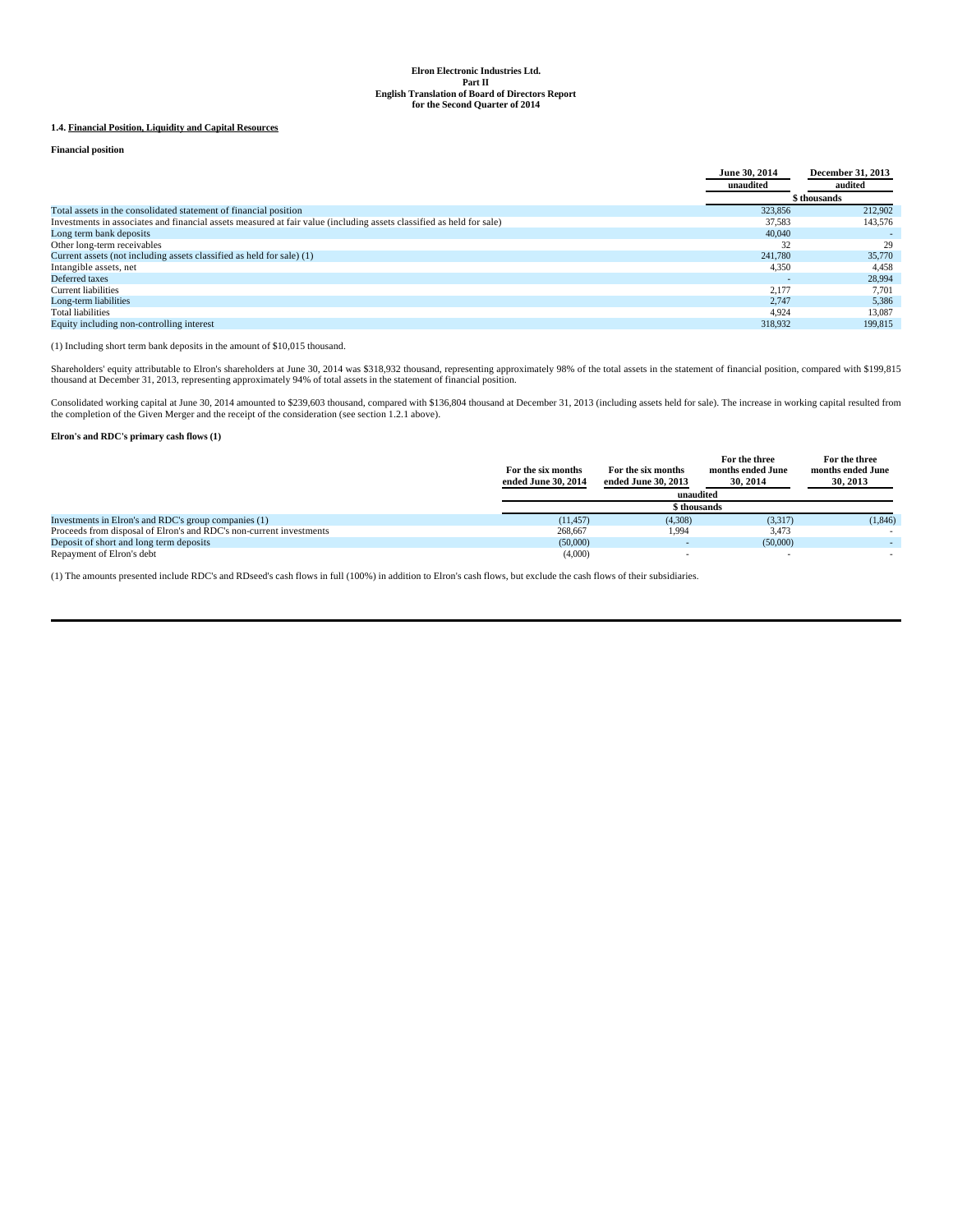## **Cash balance**

Consolidated liquid resources at June 30, 2014 amounted to \$281,176 thousand (including short and long term bank deposits in the amount of approximately \$10,000 thousand and \$40,000 thousand , respectively), compared with \$32,291 thousand at December 31, 2013. Elron's and RDC's non-consolidated liquid resources at June 30, 2014 amounted to \$208,294 and \$71,257 thousand, respectively (as mentioned above Elron's liquid resources as of June 30, 2014 include short and long term bank deposits in the amount of approximately \$50,000 thousand), compared with \$19,742 and \$11,033 thousand, respectively, at December 31, 2013.

#### **Uses of cash**

The main uses of cash in the second quarter and first half of 2014 were investments and loans to Group Companies in the amount of \$1,017 and \$7,956 thousand, respectively, by Elron, and \$2,300 and \$3,500 thousand, respectively, by RDC. Also, cash was used to pay corporate and RDC's operating expenses, as detailed above in section 1.3.3. In addition, Elron repaid its entire debt to Silicon Valley Bank in the amount<br>of \$4,00

The main uses of cash in the second quarter and first half of 2013 were investments and loans to Group Companies in the amount of \$1,646 and \$3,308 thousand, respectively, by Elron, and \$366 and \$1,166 thousand, respectively, by RDC. Also, cash was used to pay corporate and RDC's operating expenses, as detailed above in section 1.3.3.

 Investments in Group Companies during the first half of 2014 and 2013 are summarized in the following table (see also Note 3 to the Financial Statements for additional details regarding investments in Group Companies):

|                                         | Elron                    |                     | <b>RDC</b>               |                          |
|-----------------------------------------|--------------------------|---------------------|--------------------------|--------------------------|
|                                         | For the six months       | For the six months  | For the six months       | For the six months       |
|                                         | ended June 30, 2014      | ended June 30, 2013 | ended June 30, 2014      | ended June 30, 2013      |
|                                         |                          |                     | unaudited                |                          |
|                                         |                          |                     | \$ thousands             |                          |
| <b>Consolidated Companies (1)</b>       |                          |                     |                          |                          |
| SmartWave (2)                           | $\overline{\phantom{a}}$ | $\sim$              | $\overline{\phantom{a}}$ | 500                      |
| POSE $(3)$                              | $\sim$                   | $\sim$              | 200                      | $\overline{\phantom{a}}$ |
| Cloudyn                                 | $\overline{\phantom{a}}$ | $\sim$              | 1,000                    | 666                      |
|                                         |                          |                     | 1,200                    | 1,166                    |
| <b>Associates and Other Investments</b> |                          |                     |                          |                          |
| Kyma                                    |                          |                     | 1,000                    | $\sim$                   |
| Pocared                                 | 6,839                    | 3,008               | $\overline{\phantom{a}}$ | $\sim$                   |
| <b>NuLens</b>                           | 150                      | 300                 | $\sim$                   | $\sim$                   |
| <b>Notal Vision</b>                     | 967                      | $\sim$              | $\overline{\phantom{a}}$ | $\sim$                   |
| Otonomic                                | $\overline{\phantom{a}}$ | $\sim$              | 500                      | $\sim$                   |
| GetYou                                  | $\overline{\phantom{a}}$ | $\sim$              | 500                      |                          |
| Open Legacy $(4)$                       |                          |                     | 300                      |                          |
|                                         | 7,956                    | 3,308               | 2,300                    |                          |
| Total investments                       | 7,956                    | 3,308               | 3,500                    | 1,166                    |

(1) The amounts exclude RDC's investment in RDSeed in the amount of \$3,000 thousand in the first half of 2014 and Elron's investment in RDSeed in the amount of \$1,000 thousand in the first half of 2013. These investments do not affect the cash included in the Financial Statements.

(2) SmartWave ceased its operations during the fourth quarter of 2013.

(3) Initially consolidated in July 2013. Subsequent to the reporting date RDSeed invested \$100 thousand in POSE.

(4) Subsequent to the reporting date RDSeed invested \$700 thousand in Open Legacy.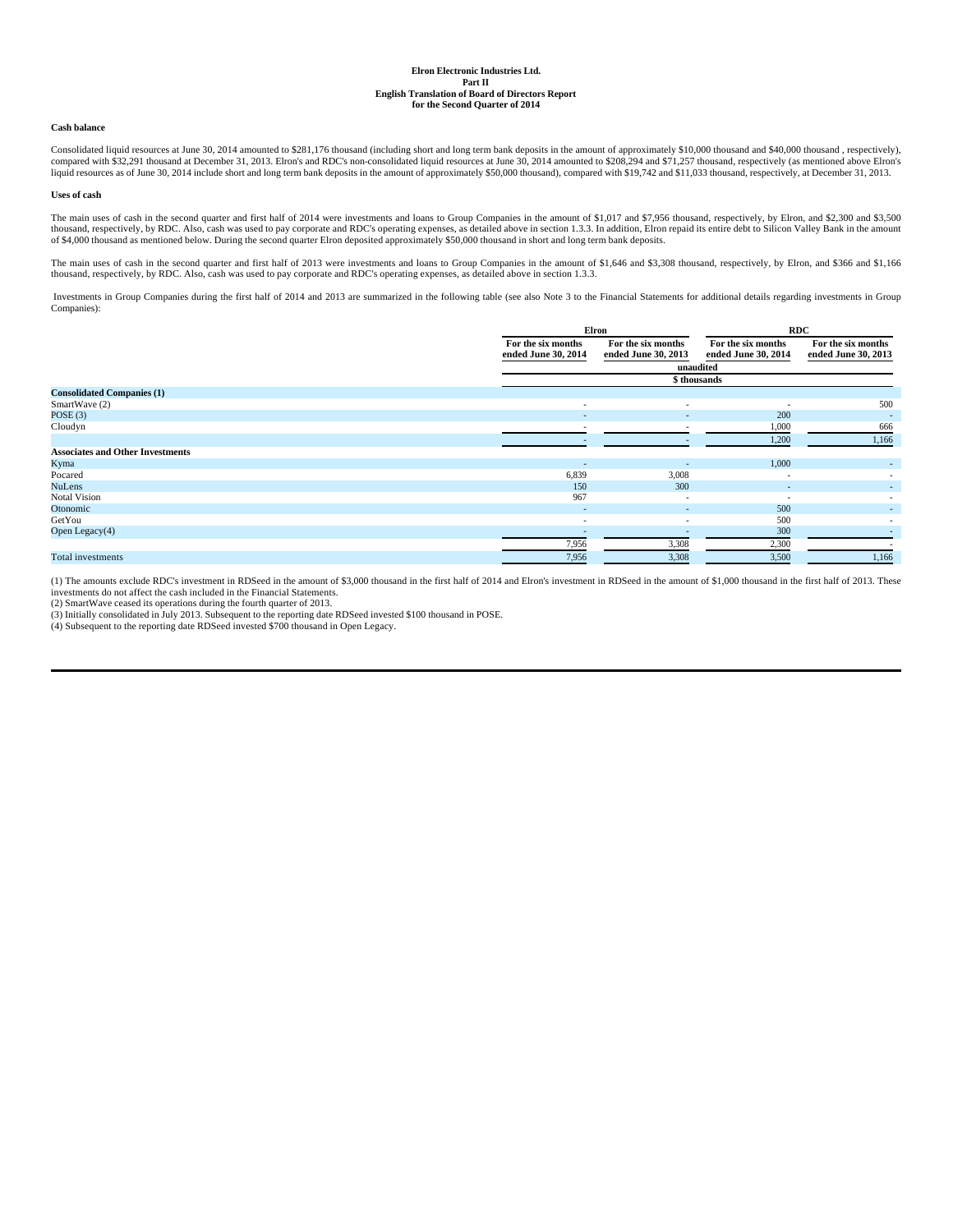## **Proceeds from the disposal of Elron's and RDC's non-current investments**

Proceeds Elron and RDC received from the disposal of non-current investments in the first half of 2014 mainly included: proceeds Elron and RDC received in the amount of approximately \$204,000 thousand and approximately \$20

Proceeds Elron and RDC received from the disposal of non-current investments in the first half of 2013 mainly included proceeds Elron received in the amount of \$1,923 thousand from its share in the release of the<br>deposit t

## **Credit line**

In January 2014, Elron repaid its entire debt to Silicon Valley Bank in the amount of \$4,000 thousand, and in February 2014, following the Given Merger, the credit line was terminated.

At June 30, 2014, Elron and RDC had no debt.

## **Main Group Companies' cash flows**

|                   | Cash flows from operating activities         |                                              |                                                                | <b>Cash balance</b>                               |                                  |                                                 |
|-------------------|----------------------------------------------|----------------------------------------------|----------------------------------------------------------------|---------------------------------------------------|----------------------------------|-------------------------------------------------|
|                   | For the six months<br>ended<br>June 30, 2014 | For the six months<br>ended<br>June 30, 2013 | For the three<br>months<br>ended<br>June 30, 2014<br>Unaudited | For the three<br>months<br>ended<br>June 30, 2013 | As of<br><b>June 30,</b><br>2014 | As of<br>December 31,<br>2013<br><b>Audited</b> |
|                   |                                              |                                              | \$thousands                                                    |                                                   |                                  |                                                 |
| <b>BrainsGate</b> | (3,180)                                      | (3,013)                                      | (1,735)                                                        | (1, 467)                                          | 6,028                            | 9,213                                           |
| Pocared           | (5,567)                                      | (3,934)                                      | (2.910)                                                        | (2, 124)                                          | 3,143                            | 803                                             |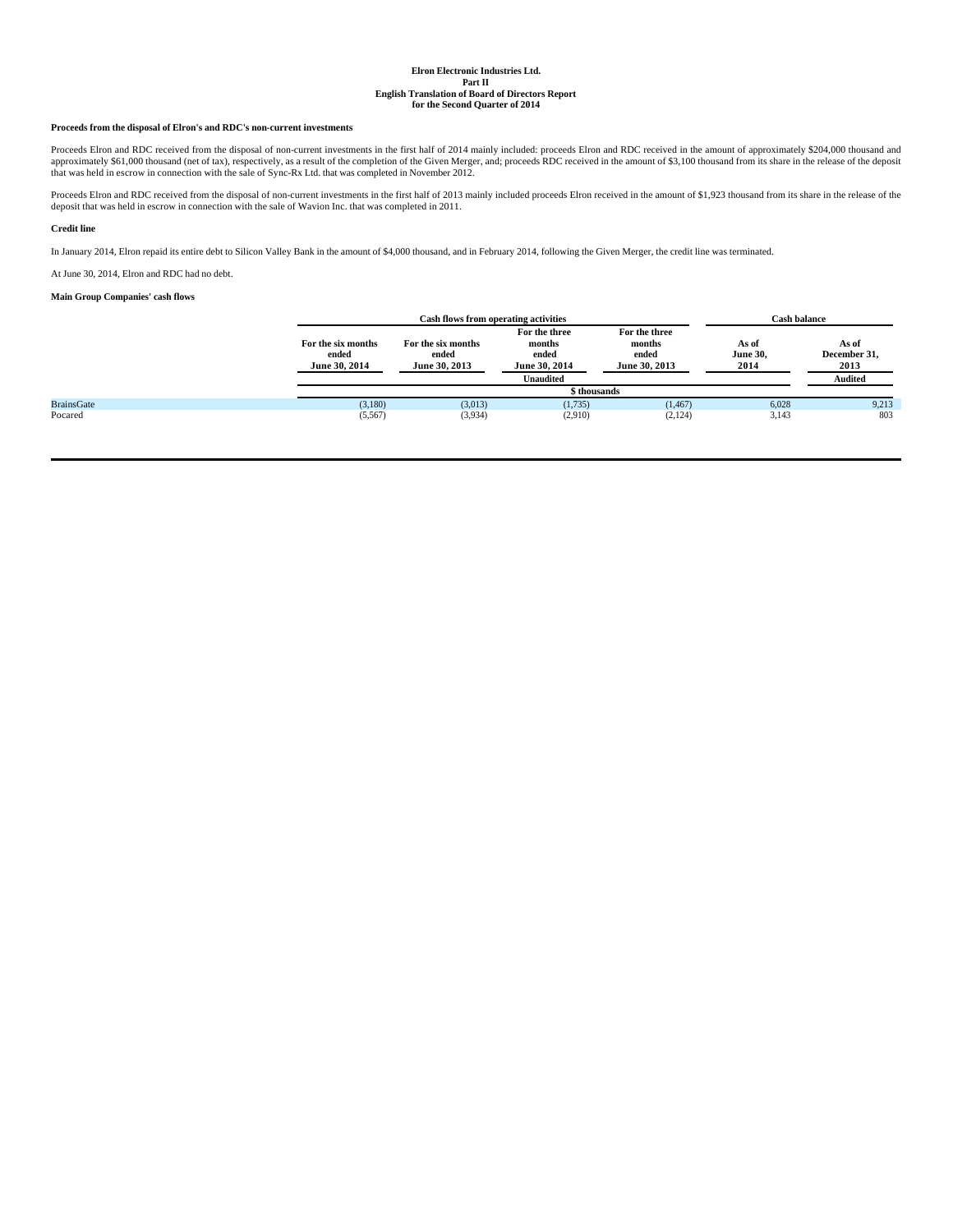# **2. Market Risk Exposure and Management**

# **2.1. Report on Linkage Bases**

Presented below is the Company's consolidated linkage balance at June 30, 2014, December 31, 2013, and June 30, 2013.

**As of June 30, 2014 (\$ thousands) (unaudited)**

|                                          | <b>NIS</b>               | <b>USD</b> |            |                     |         |
|------------------------------------------|--------------------------|------------|------------|---------------------|---------|
|                                          | (CPI                     | (or USD    | <b>NIS</b> | Non-                |         |
|                                          | linked)                  | linked)    | (unlinked) | monetary item $(2)$ | Total   |
| Assets $(1)$                             |                          |            |            |                     |         |
| Cash and cash equivalents                |                          | 199,777    | 31,344     | ٠                   | 231,121 |
| Short term bank deposits                 | $\overline{\phantom{a}}$ | 10,015     |            |                     | 10,015  |
| Other accounts receivable                | 31                       | 152        | 210        | 251                 | 644     |
| Investments in associates                | $\overline{\phantom{a}}$ | $\sim$     | $\sim$     | 9,601               | 9,601   |
| Other investments measured at fair value |                          |            |            | 27,982              | 27,982  |
| Property, plant and equipment, net       | $\overline{\phantom{a}}$ | $\sim$     | $\sim$     | 71                  | 71      |
| Long term bank deposits                  |                          | 40,040     |            |                     | 40,040  |
| Intangible assets, net                   | $\overline{\phantom{a}}$ | $\sim$     | $\sim$     | 4,350               | 4,350   |
| Other long-term receivables              |                          |            | 32         |                     | 32      |
| Total assets                             | 31                       | 249,984    | 31,586     | 42,255              | 323,856 |
| Liabilities (1)                          |                          |            |            |                     |         |
| Trade payables                           |                          | 39         | 110        |                     | 149     |
| Other account payables                   |                          | 669        | 1,125      | 234                 | 2,028   |
| Long-term taxes                          |                          |            |            | 2,747               | 2,747   |
| <b>Total liabilities</b>                 |                          | 708        | 1,235      | 2,981               | 4,924   |

(1) Non-current assets and liabilities in this table include the current maturities in respect thereof. (2) Including items that are not financial items.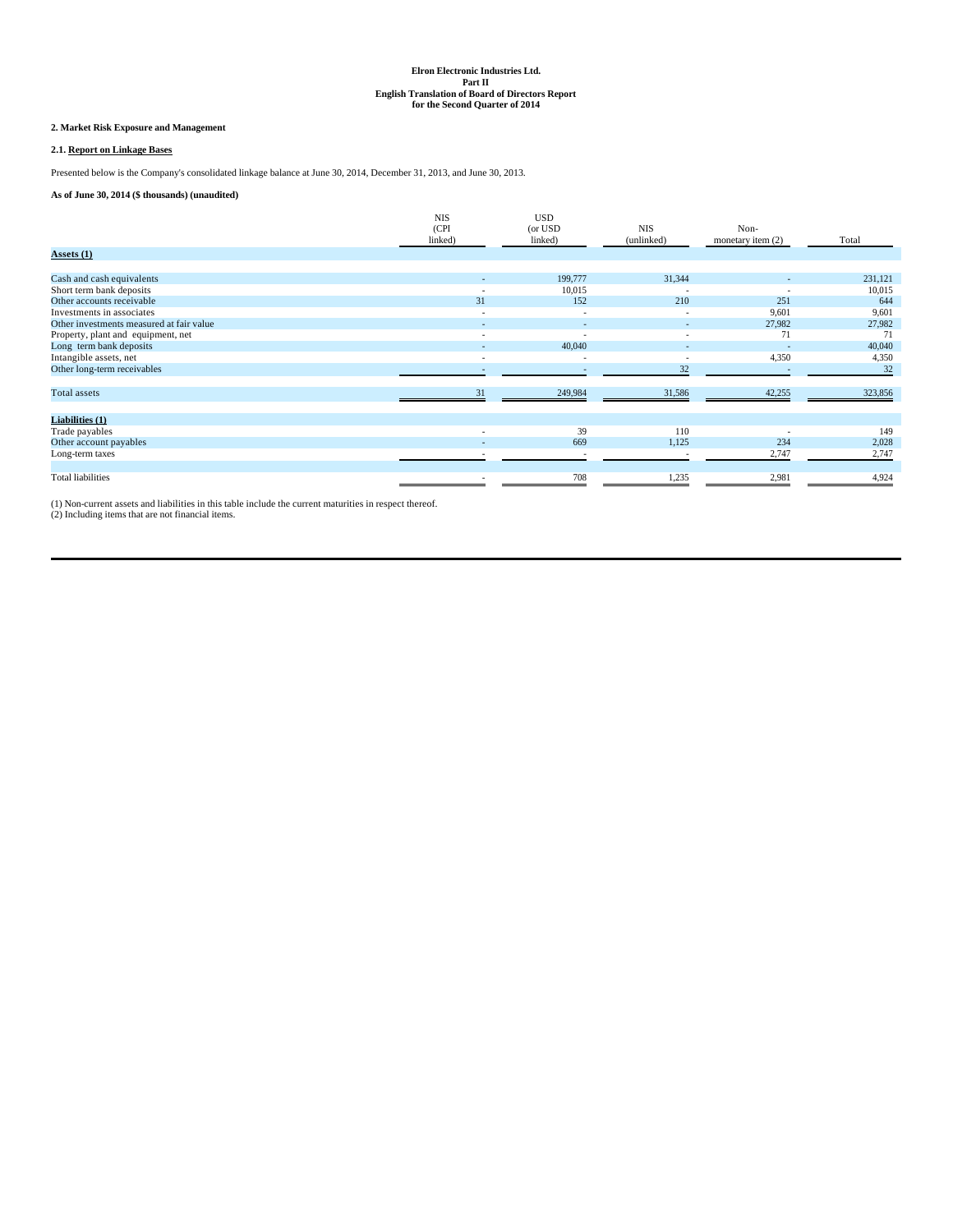## **As of December 31, 2013 (\$ thousands) (audited)**

|                                          | <b>NIS</b><br>(CPI)      | <b>USD</b><br>(or USD    | <b>NIS</b> | Non-                |         |
|------------------------------------------|--------------------------|--------------------------|------------|---------------------|---------|
|                                          | linked)                  | linked)                  | (unlinked) | monetary item $(2)$ | Total   |
| Assets (1)                               |                          |                          |            |                     |         |
|                                          |                          |                          |            |                     |         |
| Cash and cash equivalents                | $\overline{\phantom{a}}$ | 28,567                   | 3,724      |                     | 32,291  |
| Other account receivables                | 16                       | 59                       | 166        | 165                 | 406     |
| Assets held for sale                     | ۰                        |                          |            | 108,735             | 108,735 |
| Investments in associates                | $\overline{\phantom{a}}$ | $\sim$                   | $\sim$     | 8,541               | 8,541   |
| Other investments measured at fair value |                          |                          |            | 26,300              | 26,300  |
| Property, plant and equipment, net       | ٠                        | $\overline{\phantom{a}}$ | $\sim$     | 75                  | 75      |
| Deferred taxes                           |                          |                          |            | 28,994              | 28,994  |
| Intangible assets, net                   | ٠                        |                          |            | 4,458               | 4,458   |
| Other long-term receivables              | ۰                        | 3,073                    | 29         |                     | 3,102   |
|                                          |                          |                          |            |                     |         |
| Total assets                             | 16                       | 31,699                   | 3,919      | 177,268             | 212,902 |
|                                          |                          |                          |            |                     |         |
| <b>Liabilities (1)</b>                   |                          |                          |            |                     |         |
| Trade payables                           | ٠                        | 25                       | 151        |                     | 176     |
| Other account payables                   |                          | 885                      | 2,373      | 267                 | 3,525   |
| Loans from banks                         | ٠                        | 4,000                    | <b>.</b>   | ٠                   | 4,000   |
| Long-term taxes                          | ۰                        |                          | $\sim$     | 5,386               | 5,386   |
|                                          |                          |                          |            |                     |         |
| <b>Total liabilities</b>                 | ۰                        | 4,910                    | 2,524      | 5,653               | 13,087  |

(1) Non-current assets and liabilities in this table include the current maturities in respect thereof. (2) Including items that are not financial items.

# **As of June 30, 2013 (\$ thousands) (unaudited)**

|                                          | <b>NIS</b><br>(CPI)<br>linked) | <b>USD</b><br>(or USD<br>linked) | <b>NIS</b><br>(unlinked) | Non-<br>monetary item (2) | Total   |
|------------------------------------------|--------------------------------|----------------------------------|--------------------------|---------------------------|---------|
| Assets $(1)$                             |                                |                                  |                          |                           |         |
|                                          |                                |                                  |                          |                           |         |
| Cash and cash equivalents                | ۰.                             | 31,917                           | 9,759                    | $\sim$                    | 41,676  |
| Other account receivables                | 50                             | 245                              | 376                      | 250                       | 921     |
| Investments in associates                | $\overline{\phantom{a}}$       | $\overline{\phantom{a}}$         | ٠                        | 113,110                   | 113,110 |
| Other investments measured at fair value | $\overline{\phantom{a}}$       | $\sim$                           | $\sim$                   | 23,623                    | 23,623  |
| Property, plant and equipment, net       | ۰.                             |                                  | ۰.                       | 147                       | 147     |
| Intangible assets, net                   | $\overline{\phantom{a}}$       | ٠                                | $\sim$                   | 4,922                     | 4,922   |
| Other long-term receivables              | $\overline{\phantom{a}}$       | 3,758                            | 68                       | 75                        | 3,901   |
|                                          |                                |                                  |                          |                           |         |
| Total assets                             | 50                             | 35,920                           | 10,203                   | 142,127                   | 188,300 |
|                                          |                                |                                  |                          |                           |         |
| Liabilities (1)                          |                                |                                  |                          |                           |         |
| Trade payables                           |                                | 27                               | 138                      | $\overline{\phantom{a}}$  | 166     |
| Other account payables                   |                                | 623                              | 1,439                    | 292                       | 2,354   |
| Loans from banks and others              | $\overline{\phantom{a}}$       | 4,000                            | $\overline{\phantom{a}}$ | $\overline{\phantom{a}}$  | 4,000   |
| Royalty bearing government grants        |                                | 955                              |                          |                           | 955     |
| Long-term taxes                          |                                |                                  |                          | 4,596                     | 4,596   |
|                                          |                                |                                  |                          |                           |         |
| <b>Total liabilities</b>                 |                                | 5,605                            | 1,577                    | 4,888                     | 12,071  |

(1) Non-current assets and liabilities in this table include the current maturities in respect thereof. (2) Including items that are not financial items.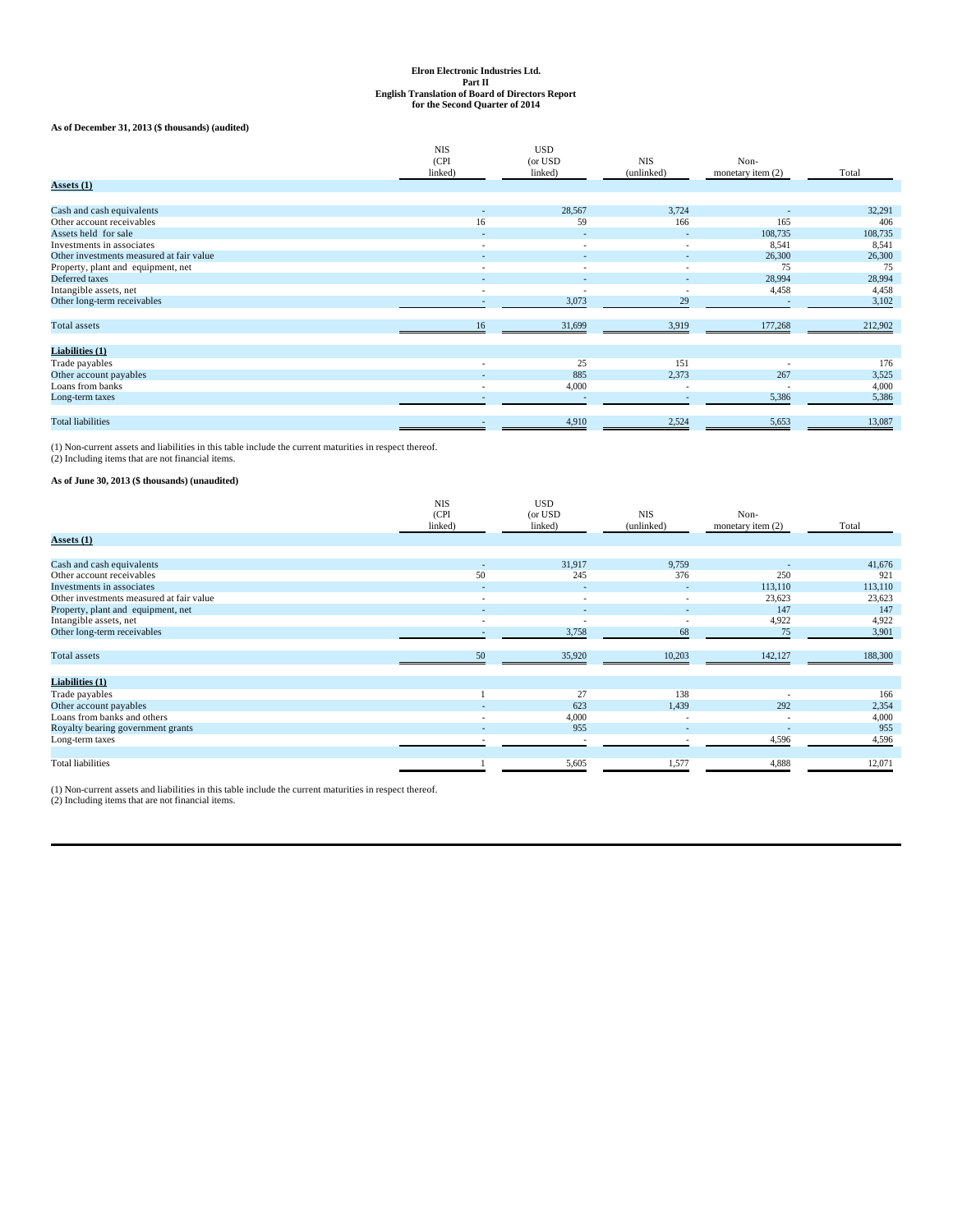## **2.2. Sensitivity Tests of Financial Instruments**

The following tables describe sensitivity tests of the fair value of financial instruments included in the Financial Statements that are held by the Company and its subsidiaries, in accordance with changes in market<br>factor

## **I. Sensitivity tests of balances as of June 30, 2014**

# **Sensitivity test of changes in dollar interest rates**

|                          |            | Gain (loss) from changes in dollar interest rates |              |      |          |  |  |
|--------------------------|------------|---------------------------------------------------|--------------|------|----------|--|--|
|                          |            |                                                   | Increase     |      | Decrease |  |  |
|                          | Fair value | 2% Absolute value                                 | 10%          |      | 10%      |  |  |
| Section                  |            |                                                   | \$ thousands |      |          |  |  |
| Short term bank deposits | 10,015     | (167)                                             |              |      |          |  |  |
| Long term bank deposits  | 40,040     | (901)                                             | (48)         | ′າ5  |          |  |  |
|                          | 50,055     | (1,068)                                           | (57)         | (30) |          |  |  |

## **Sensitivity test of changes in share prices of other investments measured at fair value**

|                                          |            | Gain (loss) from changes in the<br>price of shares |              |          |          |  |  |  |
|------------------------------------------|------------|----------------------------------------------------|--------------|----------|----------|--|--|--|
|                                          |            | Increase                                           |              | Decrease |          |  |  |  |
|                                          | Fair value | 10%                                                |              |          |          |  |  |  |
| Section                                  |            |                                                    | \$ thousands |          |          |  |  |  |
| Other investments measured at fair value | 27.982     | 2.798                                              | 1.399        | (2,798)  | (1, 399) |  |  |  |

## **II. Sensitivity tests of balances as of December 31, 2013**

**Sensitivity test of changes in share prices of other investments measured at fair value**

|                                          |            | Gain (loss) from changes in the<br>price of shares |              |          |         |  |  |
|------------------------------------------|------------|----------------------------------------------------|--------------|----------|---------|--|--|
|                                          |            | Increase                                           |              | Decrease |         |  |  |
|                                          | Fair value | 10%                                                | J 70         | 10%      | ול ג    |  |  |
| Section                                  |            |                                                    | \$ thousands |          |         |  |  |
| Other investments measured at fair value | 25.453     | 2.545                                              | 1.273        | (2,545)  | (1,273) |  |  |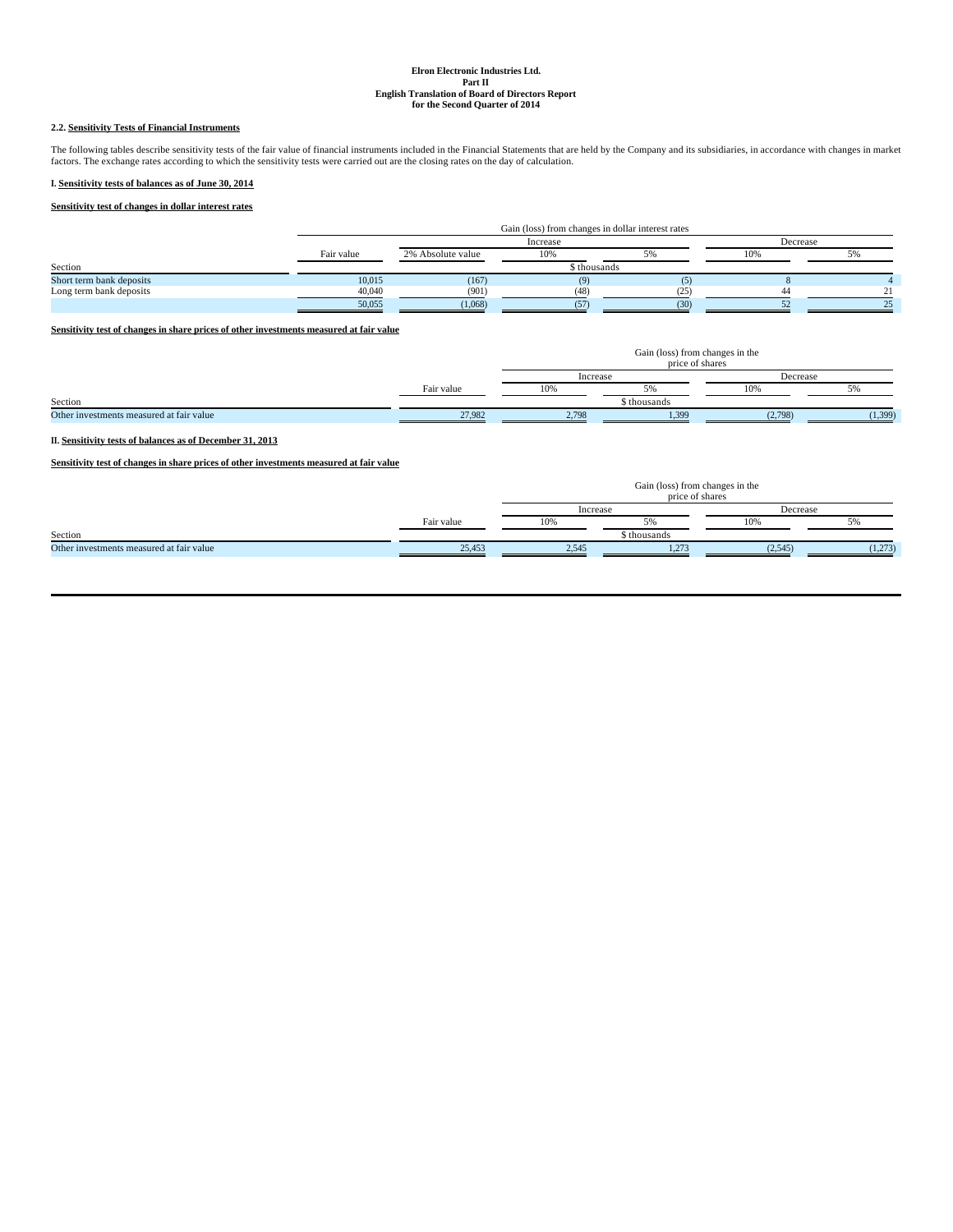# **III. Sensitivity tests of balances as of June 30, 2013**

**Sensitivity test of changes in share prices of other investments (measured at fair value**

|                                          |            | Gain (loss) from changes in the<br>price of shares |              |          |         |  |  |
|------------------------------------------|------------|----------------------------------------------------|--------------|----------|---------|--|--|
|                                          |            | Increase                                           |              | Decrease |         |  |  |
|                                          | Fair value | 10%                                                | 5%           | 10%      | 5%      |  |  |
| Section                                  |            |                                                    | \$ thousands |          |         |  |  |
| Other investments measured at fair value | 23,623     | 2,362                                              | 1,181        | (2,362)  | (1,181) |  |  |
| Arie Mientkavich                         |            | Ari Bronshtein                                     |              |          |         |  |  |
| Chairman                                 |            | <b>CEO</b>                                         |              |          |         |  |  |
| August 6, 2014, Tel Aviv                 |            |                                                    |              |          |         |  |  |
|                                          |            |                                                    |              |          |         |  |  |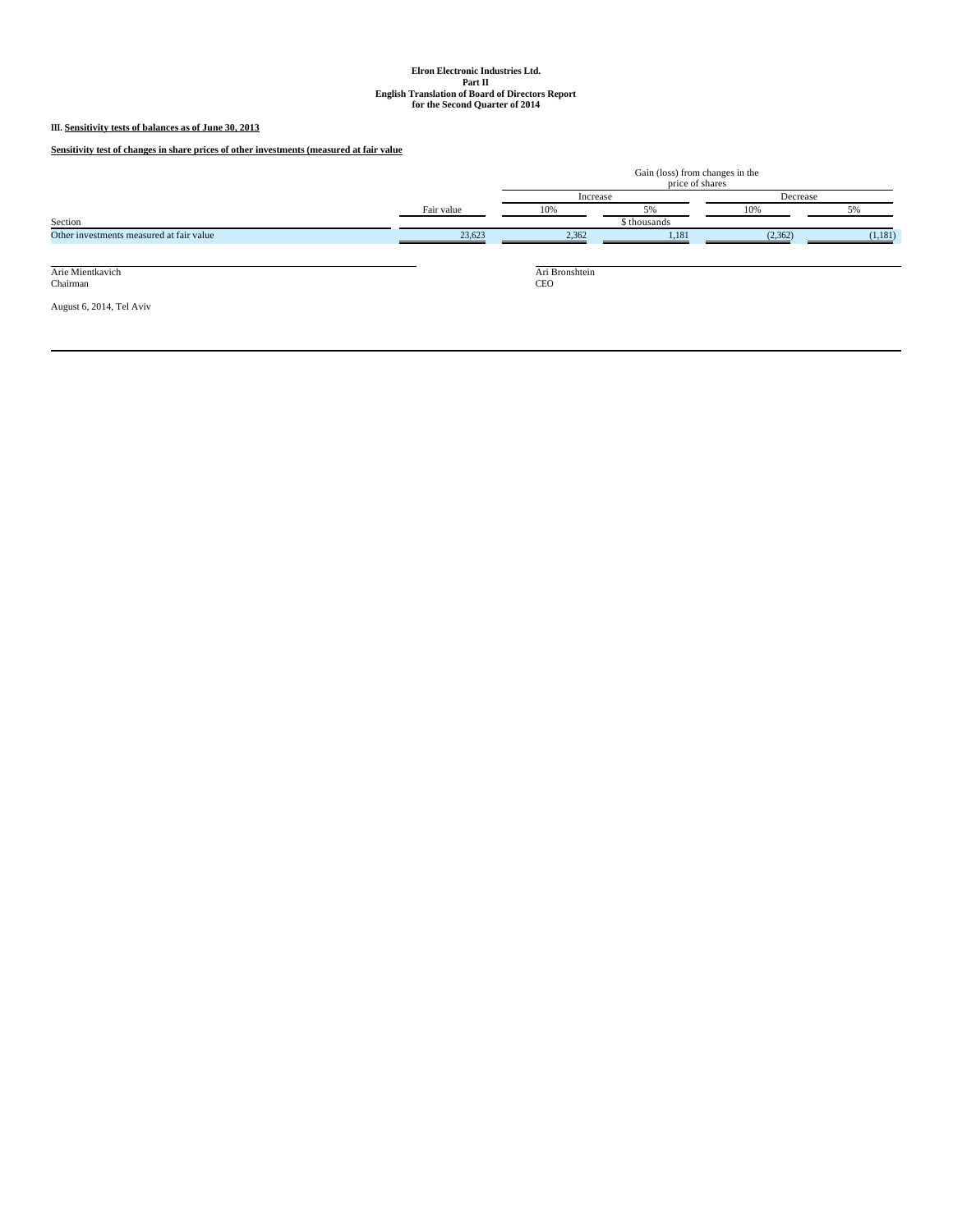**Elron Electronic Industries Ltd.**

## **Part III**

**English Translation of Interim Consolidated Financial Statements**

**As of June 30, 2014 Unaudited**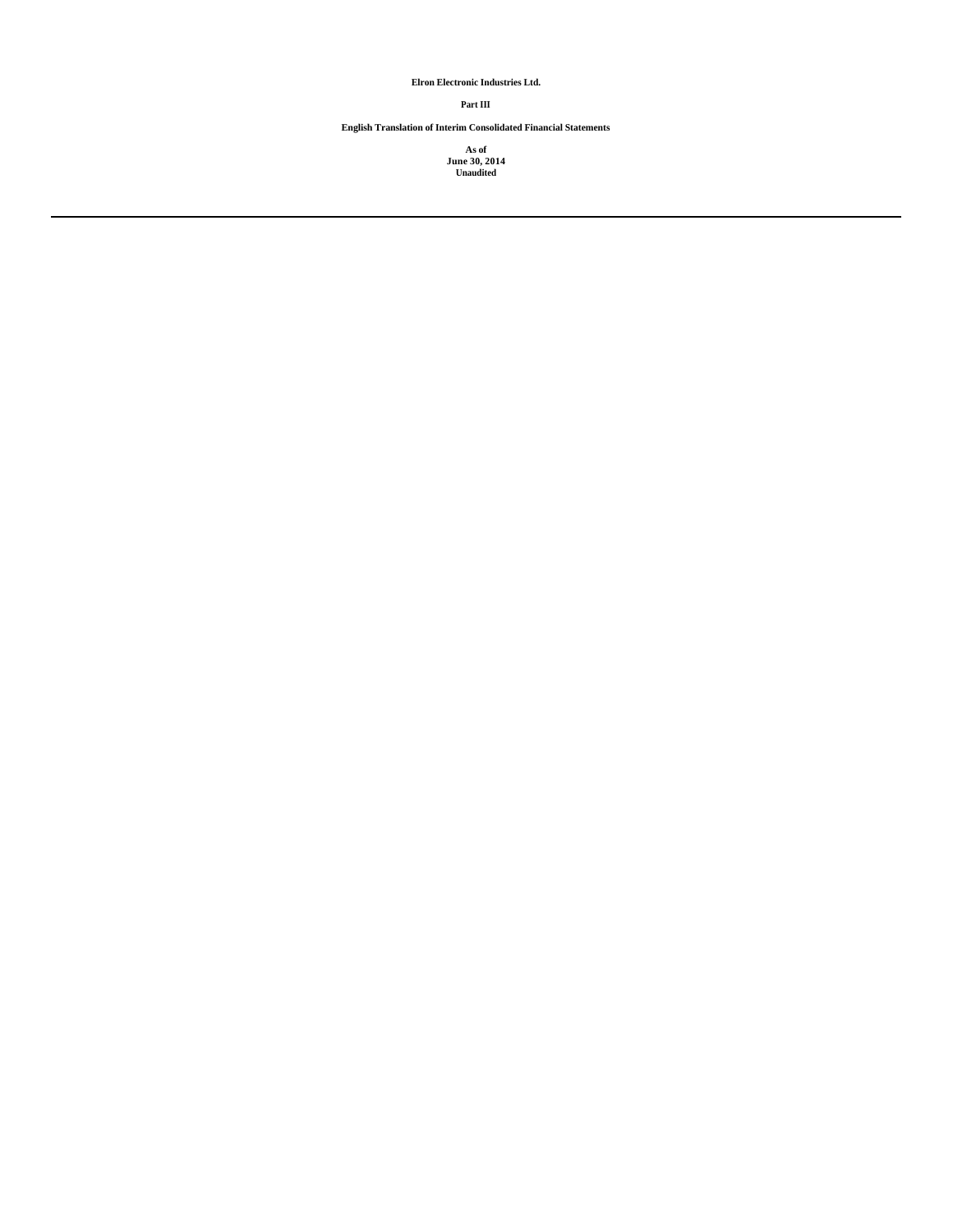**Interim Consolidated Financial Statements as of June 30, 2014**

**Contents**

|                                                                                                                                                        | Page           |
|--------------------------------------------------------------------------------------------------------------------------------------------------------|----------------|
| <b>Auditors' Review Report</b>                                                                                                                         | $\overline{2}$ |
| <b>Consolidated Statements of Financial Position</b>                                                                                                   | $3 - 4$        |
| <b>Consolidated Statements of Income</b>                                                                                                               | 5              |
| <b>Consolidated Statements of Comprehensive Income</b>                                                                                                 | 6              |
| <b>Consolidated Statements of Changes in Equity</b>                                                                                                    | $7 - 11$       |
| <b>Consolidated Statements of Cash Flows</b>                                                                                                           | $12 - 13$      |
| Notes to the Interim Consolidated Financial Statements                                                                                                 | $14 - 23$      |
| Annex to the Interim Consolidated Financial Statements -<br>Details regarding investments in the consolidated financial statements as of June 30, 2014 | 24             |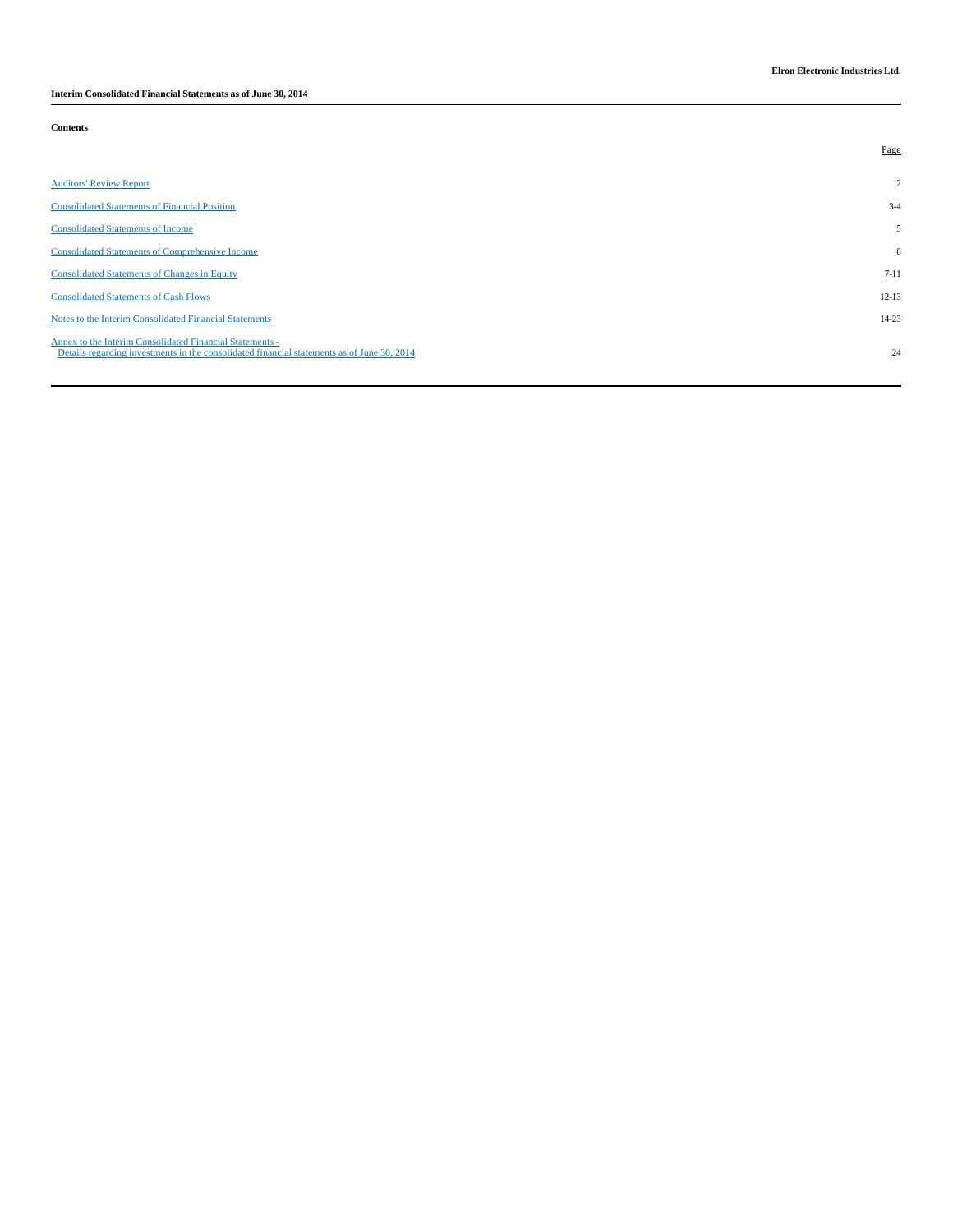#### **Introduction**

We have reviewed the accompanying financial information of Elron Electronic Industries Ltd. and its subsidiaries ("the Group"), which comprises the condensed consolidated balance sheet as of June 30, 2014 and the related condensed consolidated statements of income, comprehensive income, changes in equity and cash flows for the six and three months then ended. The Company's board of directors and management are responsible for the preparation and presentation of interim financial information for these periods in accordance with IAS 34, "Interim Financial Reporting". Our responsibility is to express a conclusion on this interim financial information based on our review.

## **Scope of review**

We conducted our review in accordance with Review Standard 1 of the Institute of Certified Public Accountants in Israel, "Review of Interim Financial Information Performed by the Independent Auditor of the Entity." A review of interim financial information consists of making inquiries, primarily of persons responsible for financial and accounting matters, and applying analytical and other review procedures. A review<br>is subst all significant matters that might be identified in an audit. Accordingly, we do not express an audit opinion.

## **Conclusion**

Based on our review and the review reports of other auditors, nothing has come to our attention that causes us to believe that the accompanying interim financial information is not prepared, in all material respects, in accordance with IAS 34.

In addition to the abovementioned, based on our review and the review reports of other auditors, nothing has come to our attention that causes us to believe that the accompanying interim financial information<br>does not comp

Tel-Aviv, Israel KOST FORER GABBAY & KASIERER<br>August 6, 2014 **Research August 6, 2014** A Member of Ernst & Young Global A Member of Ernst & Young Global

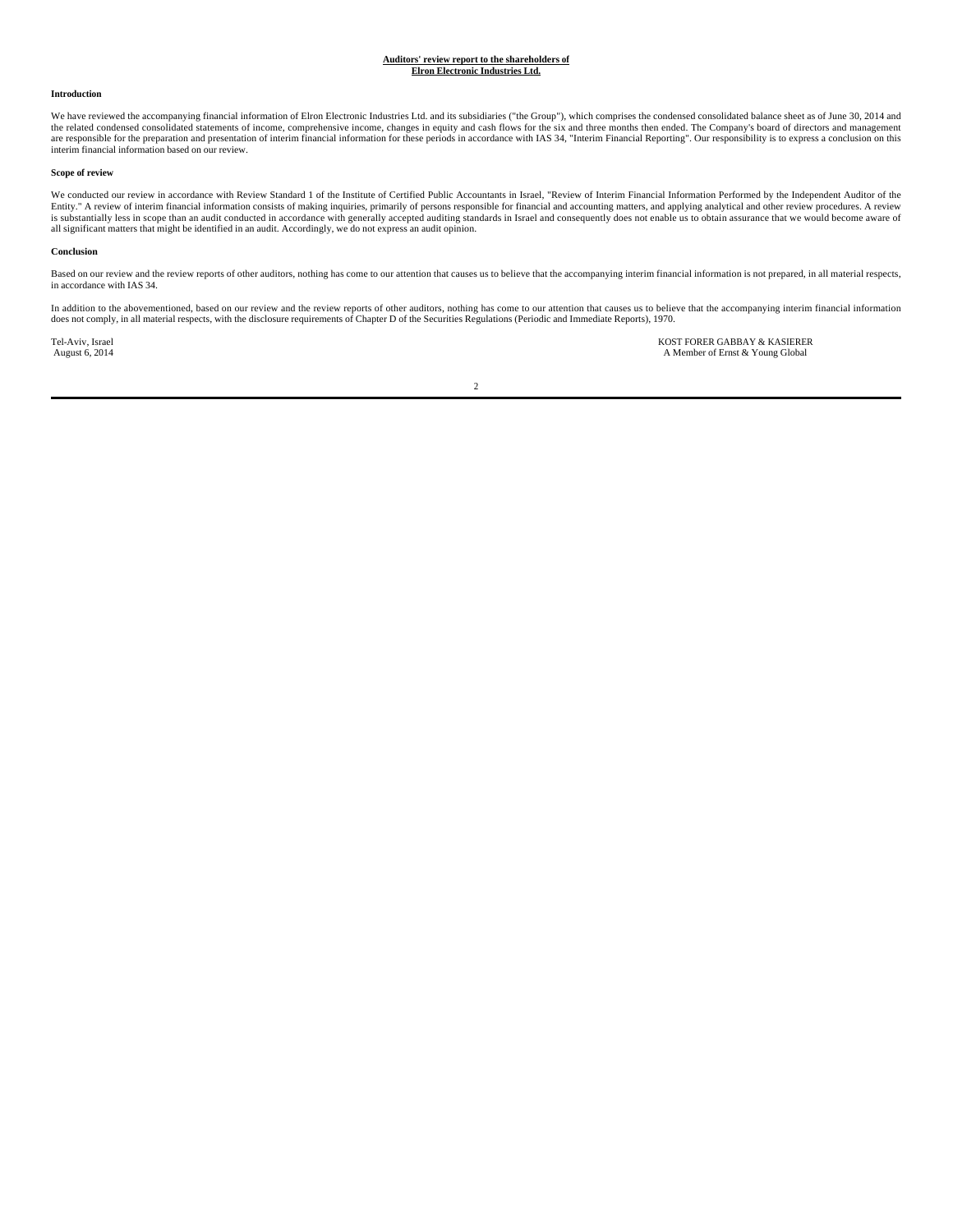# **Consolidated Statements of Financial Position**

|                                                                  | June 30   |              | December 31              |  |
|------------------------------------------------------------------|-----------|--------------|--------------------------|--|
|                                                                  | 2014      | 2013         | 2013<br><b>Audited</b>   |  |
|                                                                  | Unaudited |              |                          |  |
|                                                                  |           | \$ thousands |                          |  |
| <b>Current assets</b>                                            |           |              |                          |  |
| Cash and cash equivalents                                        | 231,121   | 41,676       | 32,291                   |  |
| Deposits in banks                                                | 10,015    |              | $\overline{\phantom{a}}$ |  |
| Other accounts receivable                                        | 644       | 3,989        | 3,479                    |  |
| Investment in associate classified as held for sale (see Note 1) | ٠         |              | 108,735                  |  |
|                                                                  |           |              |                          |  |
|                                                                  | 241,780   | 45,665       | 144,505                  |  |
|                                                                  |           |              |                          |  |
| <b>Non-current assets</b>                                        |           |              |                          |  |
| Investments in associates                                        | 9,601     | 113,110      | 8,541                    |  |
| Other investments measured at fair value                         | 27,982    | 23,623       | 26,300                   |  |
| Deposits in banks                                                | 40,040    |              |                          |  |
| Other long-term receivables                                      | 32        | 833          | 29                       |  |
| Property, plant and equipment, net                               | 71        | 147          | 75                       |  |
| Intangible assets, net                                           | 4,350     | 4,922        | 4,458                    |  |
| Deferred taxes                                                   |           |              | 28,994                   |  |
|                                                                  |           |              |                          |  |
|                                                                  | 82,076    | 142,635      | 68,397                   |  |
|                                                                  |           |              |                          |  |
| <b>Total assets</b>                                              | 323,856   | 188,300      | 212,902                  |  |

The accompanying notes are an integral part of the interim consolidated financial statements.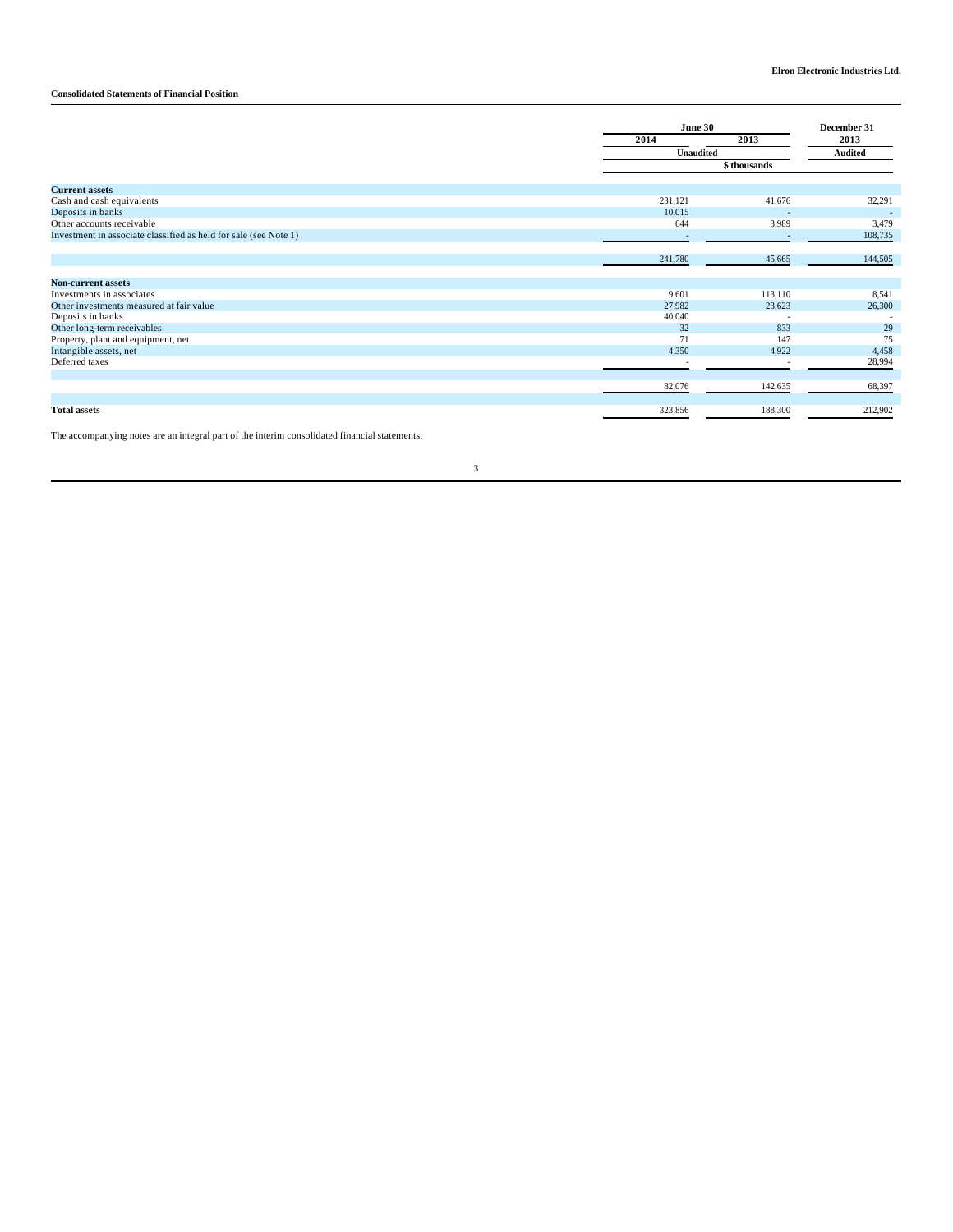# **Consolidated Statements of Financial Position**

|                                                   |                  | June 30     |                |  |
|---------------------------------------------------|------------------|-------------|----------------|--|
|                                                   | 2014             | 2013        | 2013           |  |
|                                                   | <b>Unaudited</b> |             | <b>Audited</b> |  |
|                                                   |                  | \$thousands |                |  |
| <b>Current liabilities</b>                        |                  |             |                |  |
| Loans from banks                                  |                  |             | 4,000          |  |
| Trade payables                                    | 149              | 166         | 176            |  |
| Other accounts payable                            | 2,028            | 2,354       | 3,525          |  |
|                                                   |                  |             |                |  |
|                                                   | 2,177            | 2,520       | 7,701          |  |
| <b>Long-term liabilities</b>                      |                  |             |                |  |
| Loans from banks                                  |                  | 4,000       |                |  |
| Royalty bearing government grants                 |                  | 955         |                |  |
| Long term taxes                                   | 2,747            | 4,596       | 5,386          |  |
|                                                   |                  |             |                |  |
|                                                   | 2,747            | 9,551       | 5,386          |  |
| Equity attributable to the Company's shareholders |                  |             |                |  |
| <b>Issued capital</b>                             | 9,573            | 9,573       | 9,573          |  |
| Share premium                                     | 190,753          | 190,753     | 190,753        |  |
| Capital reserves                                  | 1,936            | (9,580)     | (6,166)        |  |
| Retained earnings (accumulated deficit)           | 76,187           | (36,007)    | (13, 377)      |  |
|                                                   | 278,449          | 154,739     | 180,783        |  |
|                                                   |                  |             |                |  |
| <b>Non-controlling interests</b>                  | 40,483           | 21,490      | 19,032         |  |
| <b>Total equity</b>                               | 318,932          | 176,229     | 199,815        |  |
|                                                   |                  |             |                |  |
| <b>Total liabilities and equity</b>               | 323,856          | 188,300     | 212,902        |  |

The accompanying notes are an integral part of the interim consolidated financial statements.

August 6, 2014 Date of approval of the Arie Mientkavich Arie Mientkavich Arie Mientkavich Arie Mienters (Paris et al. 2001)<br>Chairman of the Board of Directors Chief Executive Officer Vice President & financial statements Yaron Elad<br>Vice President &<br>Chief Financial Officer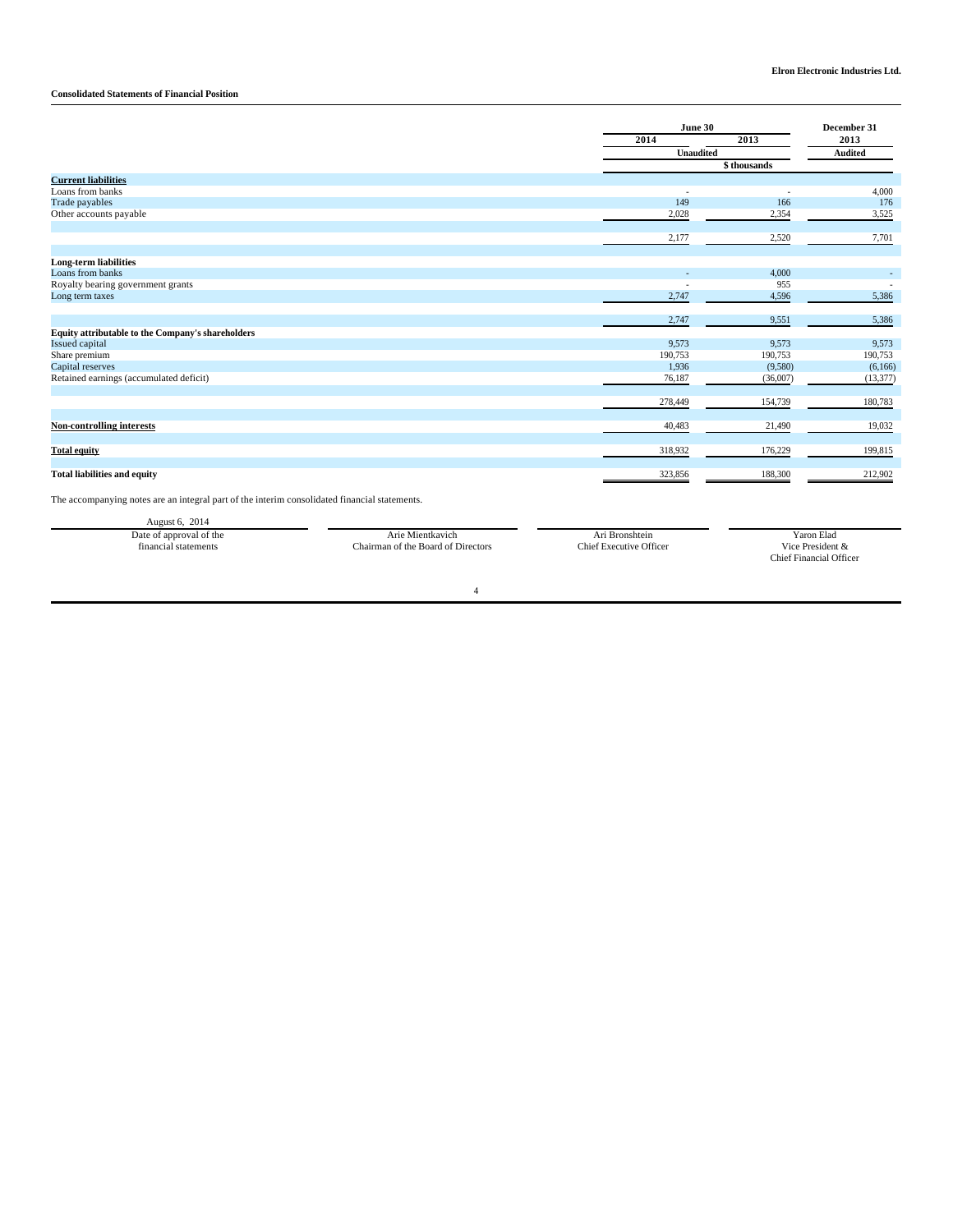|                                                                                               | <b>Six months ended</b><br>June 30 |                                           | Three months ended<br>June 30 |         | <b>Year ended</b><br>December 31 |
|-----------------------------------------------------------------------------------------------|------------------------------------|-------------------------------------------|-------------------------------|---------|----------------------------------|
|                                                                                               | 2014                               | 2013                                      | 2014                          | 2013    | 2013                             |
|                                                                                               |                                    | <b>Unaudited</b>                          |                               |         | <b>Audited</b>                   |
|                                                                                               |                                    | (except for income (loss) per share data) |                               |         |                                  |
| <b>Income</b>                                                                                 |                                    |                                           |                               |         |                                  |
| Income from sales                                                                             | 143                                |                                           | 78                            |         | 97                               |
| Gain from disposal and revaluation of investee companies and changes in holdings,             |                                    |                                           |                               |         |                                  |
| net                                                                                           | 176,043                            | 2,268                                     | 1,006                         | 1,921   | 8,416                            |
| Financial income                                                                              | 685                                | 502                                       | 629                           | 193     | 684                              |
|                                                                                               |                                    |                                           |                               |         |                                  |
|                                                                                               | 176,871                            | 2,770                                     | 1,713                         | 2,114   | 9,197                            |
|                                                                                               |                                    |                                           |                               |         |                                  |
| <b>Expenses</b>                                                                               |                                    |                                           |                               |         |                                  |
| Cost of sales                                                                                 | 53                                 |                                           | 27                            |         | 59                               |
| Research and development expenses, net                                                        | 875                                | 2,283                                     | 460                           | 987     | 3,929                            |
| Selling and marketing expenses                                                                | 614                                | 218                                       | 386                           | 70      | 545                              |
| General and administrative expenses                                                           | 2,970                              | 2,952                                     | 1.460                         | 1,463   | 7,193                            |
| Equity in losses of associates, net                                                           | 8,262                              | 5,213                                     | 4,486                         | 1,639   | 11,868                           |
| Financial expenses                                                                            | 52                                 | 370                                       | 3                             | 244     | 561                              |
| Other expenses (income), net                                                                  | 5                                  | 17                                        | 5                             | 12      | (3,487)                          |
|                                                                                               | 12,831                             | 11,053                                    | 6,827                         | 4,415   | 20,668                           |
| Income (loss) before taxes on income                                                          | 164,040                            | (8, 283)                                  | (5, 114)                      | (2,301) | (11, 471)                        |
| Tax benefit (taxes on income)                                                                 | (44, 793)                          |                                           | 427                           |         | 28,401                           |
|                                                                                               |                                    |                                           |                               |         |                                  |
| Net income (loss)                                                                             | 119,247                            | (8, 283)                                  | (4,687)                       | (2,301) | 16,930                           |
|                                                                                               |                                    |                                           |                               |         |                                  |
| <b>Attributable to:</b>                                                                       |                                    |                                           |                               |         |                                  |
| The Company's shareholders                                                                    | 97,815                             | (7,633)                                   | (3,958)                       | (2,171) | 17,935                           |
| Non-controlling interests                                                                     | 21,432                             | (650)                                     | (729)                         | (130)   | (1,005)                          |
|                                                                                               | 119,247                            | (8, 283)                                  | (4,687)                       | (2,301) | 16,930                           |
|                                                                                               |                                    |                                           |                               |         |                                  |
| Net income (loss) per share attributable to the Company's shareholders (in \$):               |                                    |                                           |                               |         |                                  |
| Basic and diluted net income (loss) per share                                                 | 3.29                               | (0.29)                                    | (0.13)                        | (0.09)  | 0.54                             |
| The accompanying notes are an integral part of the interim consolidated financial statements. |                                    |                                           |                               |         |                                  |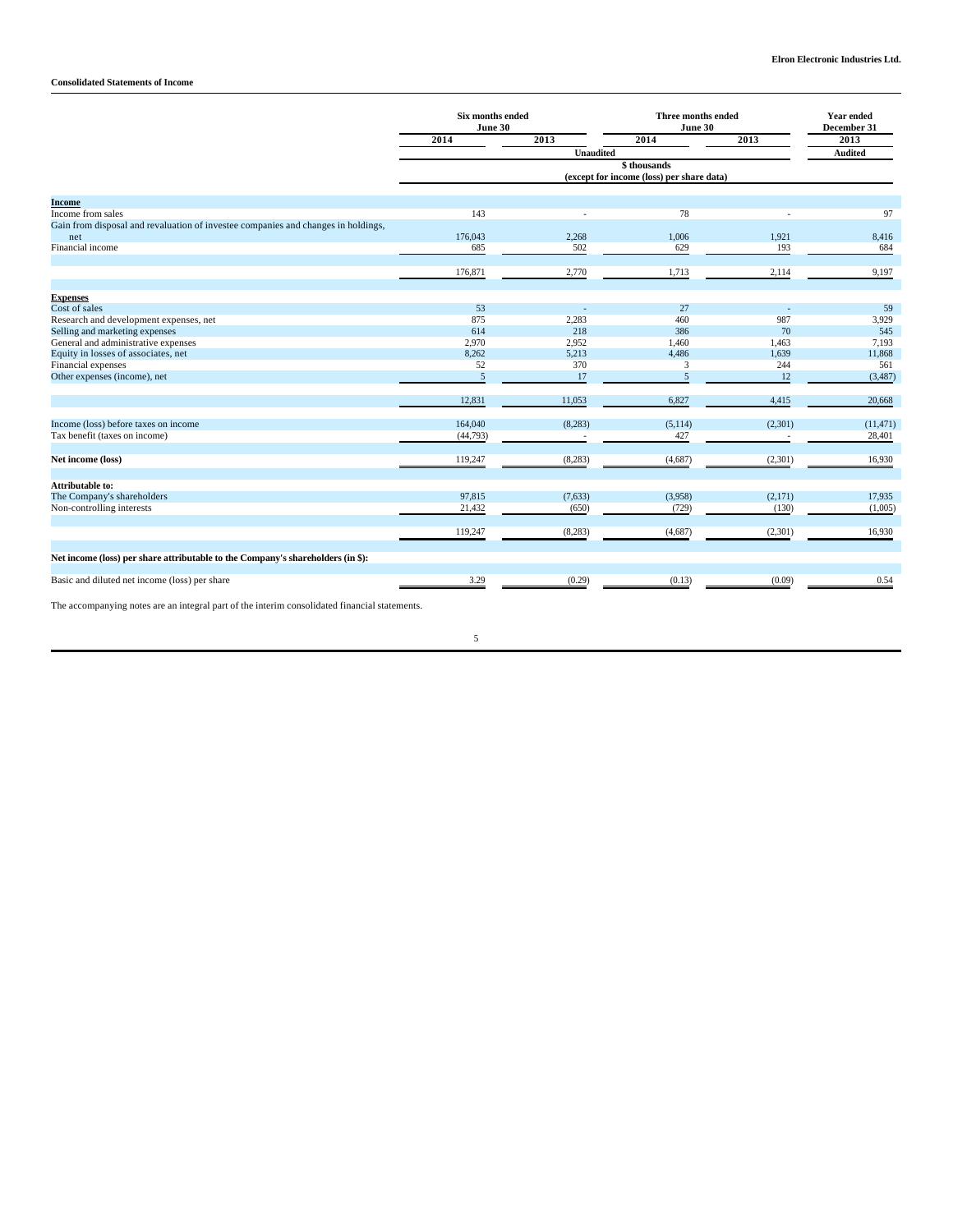# **Consolidated Statements of Comprehensive Income**

|                                                                                                       | Six months ended<br>June 30 |                  | Three months ended<br>June 30 |          | <b>Year ended</b><br>December 31 |
|-------------------------------------------------------------------------------------------------------|-----------------------------|------------------|-------------------------------|----------|----------------------------------|
|                                                                                                       | 2014                        | 2013             | 2014                          |          | 2013                             |
|                                                                                                       |                             | <b>Unaudited</b> |                               |          | <b>Audited</b>                   |
|                                                                                                       |                             |                  | \$thousands                   |          |                                  |
| Net income (loss)                                                                                     | 119,247                     | (8, 283)         | (4,687)                       | (2,301)  | 16,930                           |
| Other comprehensive gain (loss) (net of tax):                                                         |                             |                  |                               |          |                                  |
| Amounts that would never be reclassified to profit or loss:                                           |                             |                  |                               |          |                                  |
| Gain (loss) from financial assets measured at fair value through other comprehensive<br>income, net   | (149)                       | (429)            | 318                           | (107)    | (2,111)                          |
| Group's share of other comprehensive loss, net, of companies accounted for under<br>the equity method |                             |                  |                               |          | (16)                             |
| Total gain (loss) that would never be reclassified to profit or loss                                  | (149)                       | (429)            | 318                           | (107)    | (2,127)                          |
| Total gain that would be reclassified to profit or loss under certain conditions                      |                             |                  |                               |          |                                  |
| Total other comprehensive gain (loss)                                                                 | (149)                       | (429)            | 318                           | (107)    | (2,127)                          |
| <b>Total comprehensive income (loss)</b>                                                              | 119,098                     | (8,712)          | (4,369)                       | (2, 408) | 14,803                           |
| Attributable to:                                                                                      |                             |                  |                               |          |                                  |
| Company's shareholders                                                                                | 97,666                      | (8,062)          | (3,640)                       | (2,278)  | 15,810                           |
| Non-controlling interests                                                                             | 21,432                      | (650)            | (729)                         | (130)    | (1,007)                          |
|                                                                                                       | 119,098                     | (8,712)          | (4,369)                       | (2, 408) | 14,803                           |

The accompanying notes are an integral part of the interim consolidated financial statements.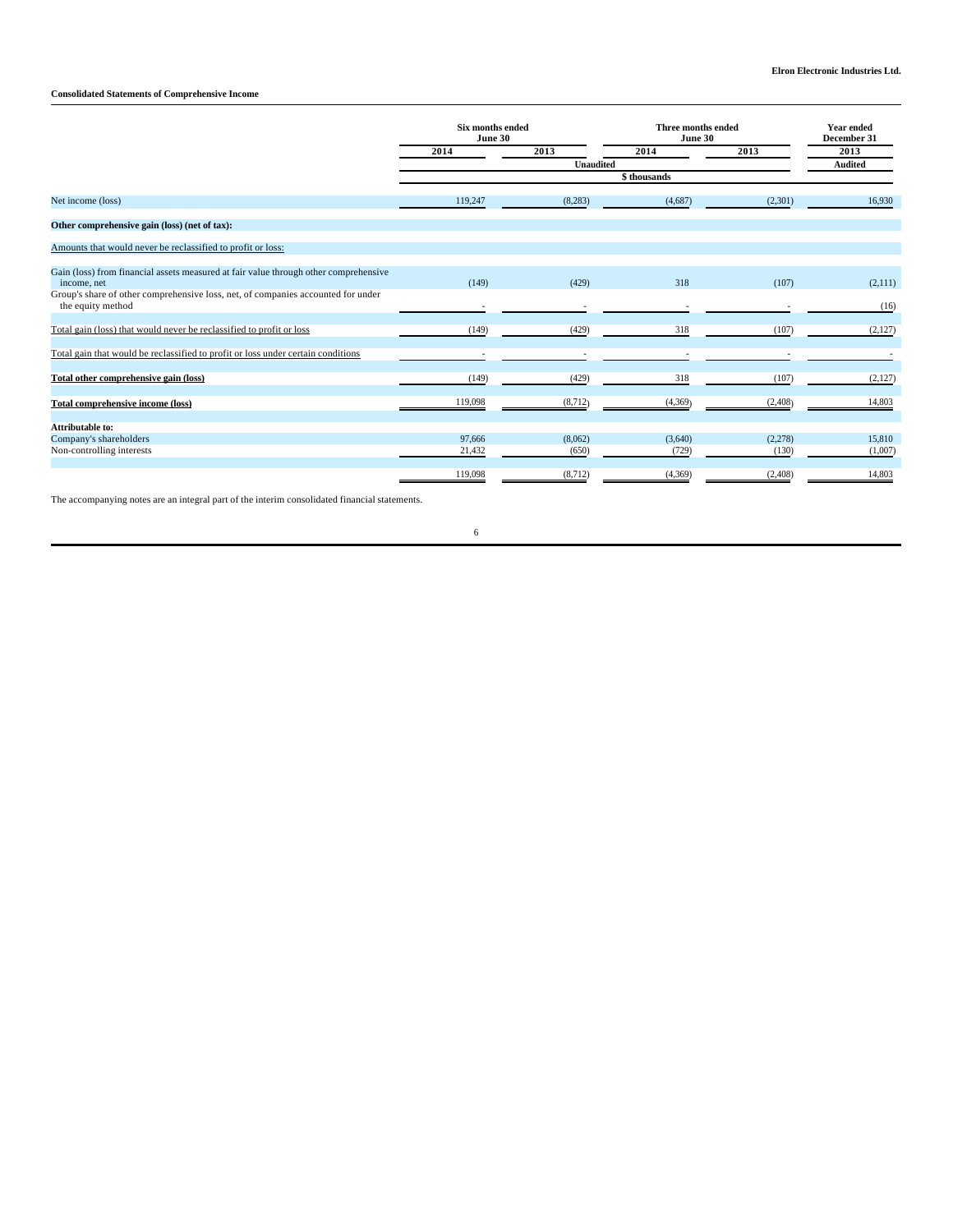# **Consolidated Statements of Changes in Equity**

|                                                                                                          | <b>Issued capital</b> | <b>Share</b><br>Premium | Capital<br>reserve for<br>transaction<br>with<br>controlling<br>shareholders | Attributable to the Company's shareholders<br>Capital<br>reserve<br>for financial<br>assets<br>measured at<br>fair value<br>through other<br>comprehensive<br>income | Capital<br>reserve from<br>transactions<br>with non-<br>controlling<br>interests<br><b>Unaudited</b> | <b>Retained</b><br>earnings<br>(accumulated<br>deficit) | <b>Total</b>                       | Non-<br>controlling<br>interests | <b>Total equity</b> |
|----------------------------------------------------------------------------------------------------------|-----------------------|-------------------------|------------------------------------------------------------------------------|----------------------------------------------------------------------------------------------------------------------------------------------------------------------|------------------------------------------------------------------------------------------------------|---------------------------------------------------------|------------------------------------|----------------------------------|---------------------|
|                                                                                                          |                       |                         |                                                                              |                                                                                                                                                                      | \$thousands                                                                                          |                                                         |                                    |                                  |                     |
| Balance at January 1, 2014 (audited)                                                                     | 9,573                 | 190,753                 | 351                                                                          | (10,513)                                                                                                                                                             | 3,996                                                                                                | (13, 377)                                               | 180,783                            | 19,032                           | 199,815             |
| Total comprehensive income (loss)<br>Share-based payments in respect of<br>awards issued by subsidiaries |                       |                         | $\overline{\phantom{a}}$                                                     | (149)<br>$\sim$                                                                                                                                                      | $\sim$<br>$\overline{\phantom{a}}$                                                                   | 97,815                                                  | 97,666<br>$\overline{\phantom{a}}$ | 21,432<br>19                     | 119,098<br>19       |
| Sale of financial assets measured at fair<br>value through other comprehensive<br>income (Note 3.F)      |                       |                         |                                                                              | 8,251                                                                                                                                                                |                                                                                                      | (8,251)                                                 |                                    |                                  |                     |
| <b>Balance at June 30, 2014</b>                                                                          | 9,573                 | 190,753                 | 351                                                                          | (2,411)                                                                                                                                                              | 3,996                                                                                                | 76,187                                                  | 278,449                            | 40,483                           | 318,932             |

The accompanying notes are an integral part of the interim consolidated financial statements.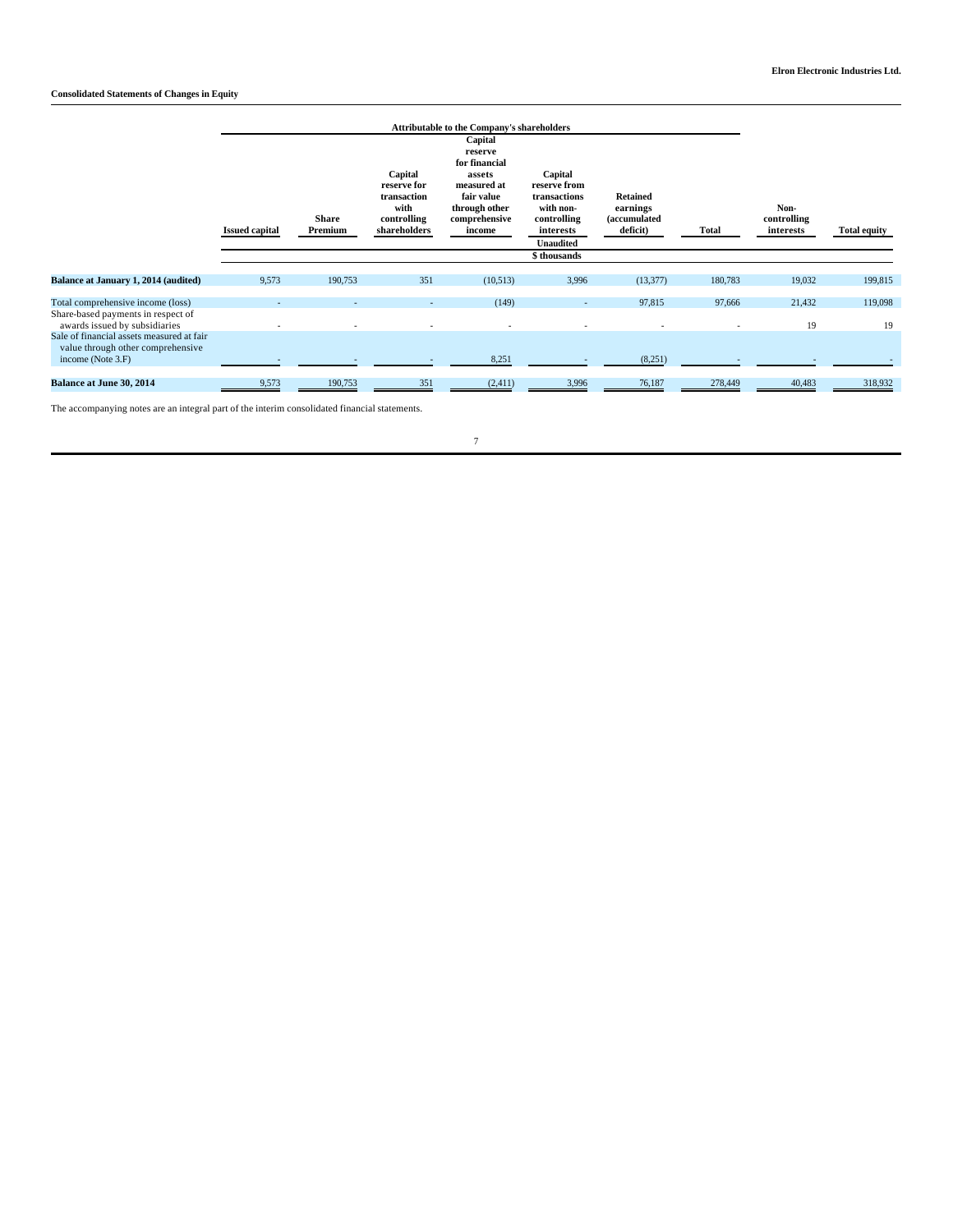# **Consolidated Statements of Changes in Equity**

|                                                                                                      | <b>Issued</b><br>capital | <b>Share</b><br>Premium | Capital<br>reserve<br>for<br>transaction<br>with<br>controlling<br>interests | <b>Attributable to the Company's shareholders</b><br>Capital<br>reserve<br>for<br>financial<br>assets<br>measured at<br>fair value<br>through other<br>comprehensive<br>income | Capital<br>reserve<br>from<br>transactions<br>with non-<br>controlling<br>interests<br><b>Unaudited</b><br>\$thousands | <b>Accumulated</b><br>deficit from<br>share based<br>payments | <b>Accumulated</b><br>deficit | <b>Total</b>                        | Non-<br>controlling<br>interests  | <b>Total</b><br>equity   |
|------------------------------------------------------------------------------------------------------|--------------------------|-------------------------|------------------------------------------------------------------------------|--------------------------------------------------------------------------------------------------------------------------------------------------------------------------------|------------------------------------------------------------------------------------------------------------------------|---------------------------------------------------------------|-------------------------------|-------------------------------------|-----------------------------------|--------------------------|
| <b>Balance at January 1, 2013</b><br>(Audited)                                                       | 9,573                    | 190,709                 | 351                                                                          | (11, 326)                                                                                                                                                                      | 1,107                                                                                                                  | 391                                                           | (28, 765)                     | 162,040                             | 22,879                            | 184,919                  |
| Total comprehensive loss<br>Share-based payments in respect of<br>awards issued by subsidiaries      |                          |                         |                                                                              | (429)<br>٠                                                                                                                                                                     |                                                                                                                        | $\overline{a}$<br>٠                                           | (7,633)                       | (8,062)<br>$\overline{\phantom{a}}$ | (650)<br>(22)                     | (8,712)<br>(22)          |
| Change in non-controlling interests in<br>consolidated company<br>Expiration of share-based payments |                          |                         |                                                                              | ٠                                                                                                                                                                              | 717<br>$\overline{\phantom{a}}$                                                                                        | (379)                                                         | 379                           | 717                                 | (717)<br>$\overline{\phantom{a}}$ | $\overline{\phantom{a}}$ |
| Exercise of options into shares of the<br>Company                                                    | $-$ *)                   | 44                      |                                                                              |                                                                                                                                                                                |                                                                                                                        | (12)                                                          | 12                            | 44                                  |                                   | 44                       |
| <b>Balance at June 30, 2013</b>                                                                      | 9,573                    | 190,753                 | 351                                                                          | (11,755)                                                                                                                                                                       | 1,824                                                                                                                  | $\overline{\phantom{a}}$                                      | (36,007)                      | 154,739                             | 21,490                            | 176,229                  |

\*) Amount less than \$1 thousand**.**

The accompanying notes are an integral part of the interim consolidated financial statements.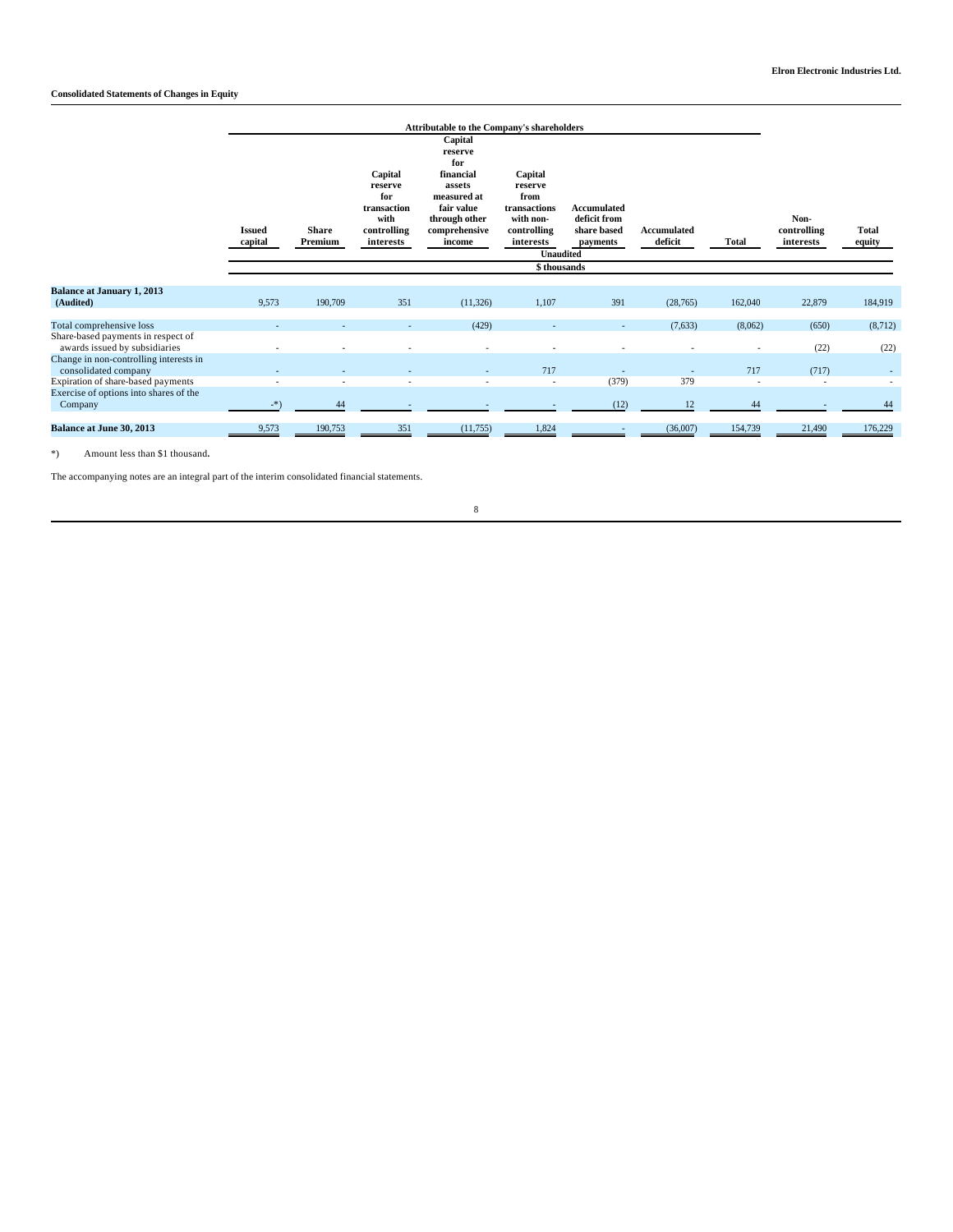|                                                                                                          | <b>Issued</b><br>capital | <b>Share</b><br>Premium  | Capital<br>reserve<br>for<br>transaction<br>with<br>controlling<br>interests | <b>Attributable to the Company's shareholders</b><br>Capital<br>reserve<br>for<br>financial<br>assets<br>measured at<br>fair value<br>through other<br>comprehensive<br>income | Capital<br>reserve<br>from<br>transactions<br>with non-<br>controlling<br>interests<br><b>Unaudited</b> | <b>Retained</b><br>earnings<br><i>(accumulated)</i><br>deficit) | <b>Total</b> | Non-<br>controlling<br>interests | Total<br>equity |
|----------------------------------------------------------------------------------------------------------|--------------------------|--------------------------|------------------------------------------------------------------------------|--------------------------------------------------------------------------------------------------------------------------------------------------------------------------------|---------------------------------------------------------------------------------------------------------|-----------------------------------------------------------------|--------------|----------------------------------|-----------------|
|                                                                                                          |                          |                          |                                                                              |                                                                                                                                                                                | \$thousands                                                                                             |                                                                 |              |                                  |                 |
| <b>Balance at April 1, 2014</b>                                                                          | 9,573                    | 190,753                  | 351                                                                          | (10, 840)                                                                                                                                                                      | 3,996                                                                                                   | 88,256                                                          | 282,089      | 41,206                           | 323,295         |
| Total comprehensive income (loss)<br>Share-based payments in respect of<br>awards issued by subsidiaries | ٠                        | $\overline{\phantom{a}}$ |                                                                              | 318<br>٠                                                                                                                                                                       | $\sim$                                                                                                  | (3,958)                                                         | (3,640)<br>٠ | (729)<br>6                       | (4,369)<br>6    |
| Sale of financial assets measured at fair<br>value through other comprehensive<br>income (Note 3.F)      |                          |                          |                                                                              | 8,111                                                                                                                                                                          | $\sim$                                                                                                  | (8,111)                                                         |              |                                  |                 |
| <b>Balance at June 30, 2014</b>                                                                          | 9,573                    | 190,753                  | 351                                                                          | (2, 411)                                                                                                                                                                       | 3,996                                                                                                   | 76,187                                                          | 278,449      | 40,483                           | 318,932         |

The accompanying notes are an integral part of the interim consolidated financial statements.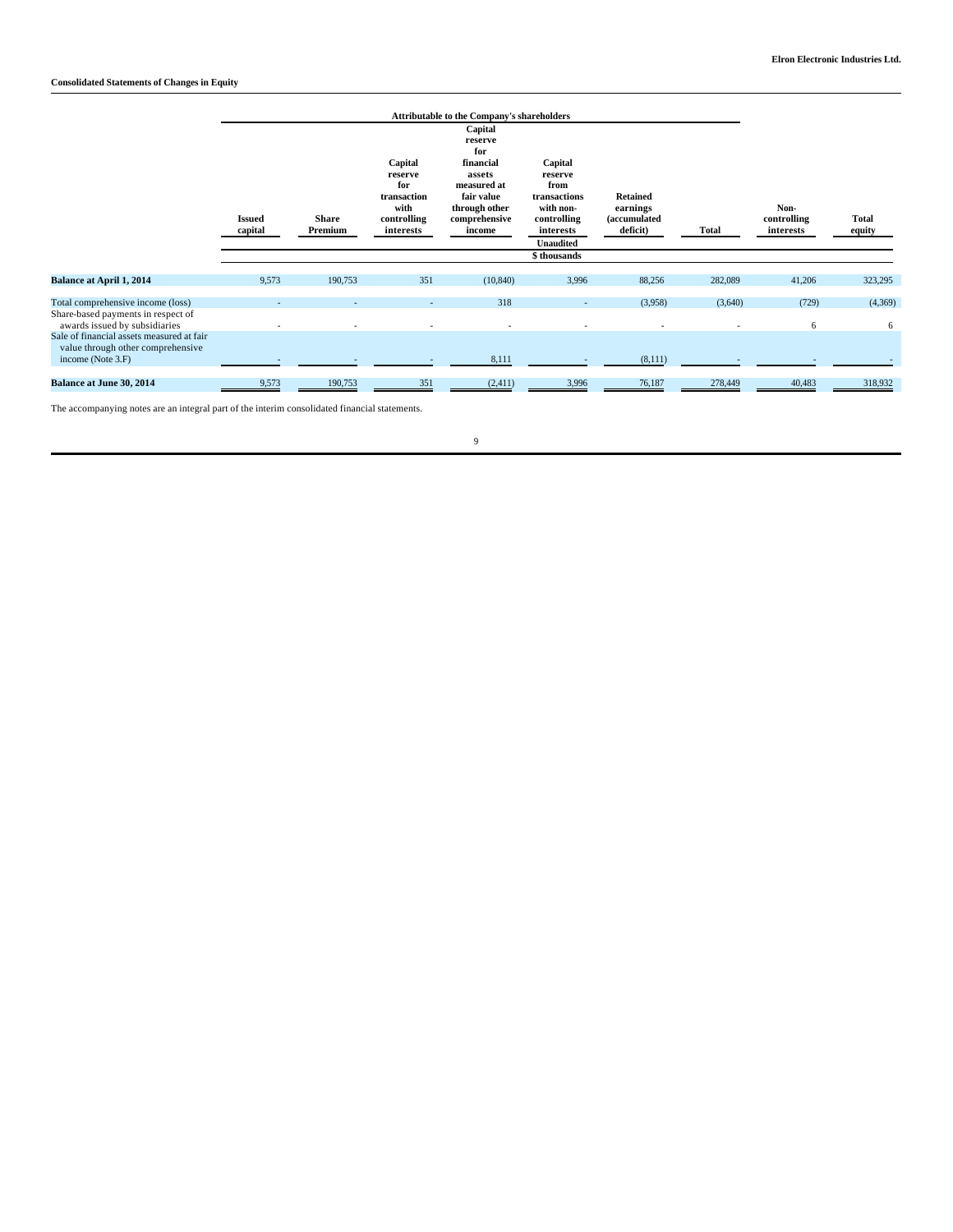# **Consolidated Statements of Changes in Equity**

|                                                                     | <b>Issued</b><br>capital | <b>Share</b><br>Premium | Capital<br>reserve<br>for<br>transaction<br>with<br>controlling<br>interests | <b>Attributable to the Company's shareholders</b><br>Capital<br>reserve<br>for<br>financial<br>assets<br>measured at<br>fair value<br>through other<br>comprehensive<br>income | Capital<br>reserve<br>from<br>transactions<br>with non-<br>controlling<br>interests<br><b>Unaudited</b><br>\$ thousands | Accumulated<br>deficit | <b>Total</b> | Non-<br>controlling<br>interests | Total<br>equity |
|---------------------------------------------------------------------|--------------------------|-------------------------|------------------------------------------------------------------------------|--------------------------------------------------------------------------------------------------------------------------------------------------------------------------------|-------------------------------------------------------------------------------------------------------------------------|------------------------|--------------|----------------------------------|-----------------|
| Balance at April 1, 2013                                            | 9,573                    | 190,753                 | 351                                                                          | (11,648)                                                                                                                                                                       | 1,107                                                                                                                   | (33,836)               | 156,300      | 22,431                           | 178,731         |
|                                                                     |                          |                         |                                                                              |                                                                                                                                                                                |                                                                                                                         |                        |              |                                  |                 |
| Total comprehensive loss                                            |                          |                         |                                                                              | (107)                                                                                                                                                                          |                                                                                                                         | (2,171)                | (2,278)      | (130)                            | (2, 408)        |
| Share-based payments in respect of<br>awards issued by subsidiaries |                          |                         |                                                                              | ٠                                                                                                                                                                              |                                                                                                                         |                        |              | (94)                             | (94)            |
| Change in non-controlling interests in<br>consolidated company      |                          |                         |                                                                              |                                                                                                                                                                                | 717                                                                                                                     |                        | 717          | (717)                            |                 |
| <b>Balance at June 30, 2013</b>                                     | 9,573                    | 190,753                 | 351                                                                          | (11,755)                                                                                                                                                                       | 1,824                                                                                                                   | (36,007)               | 154,739      | 21,490                           | 176,229         |

The accompanying notes are an integral part of the interim consolidated financial statements.

 $10\,$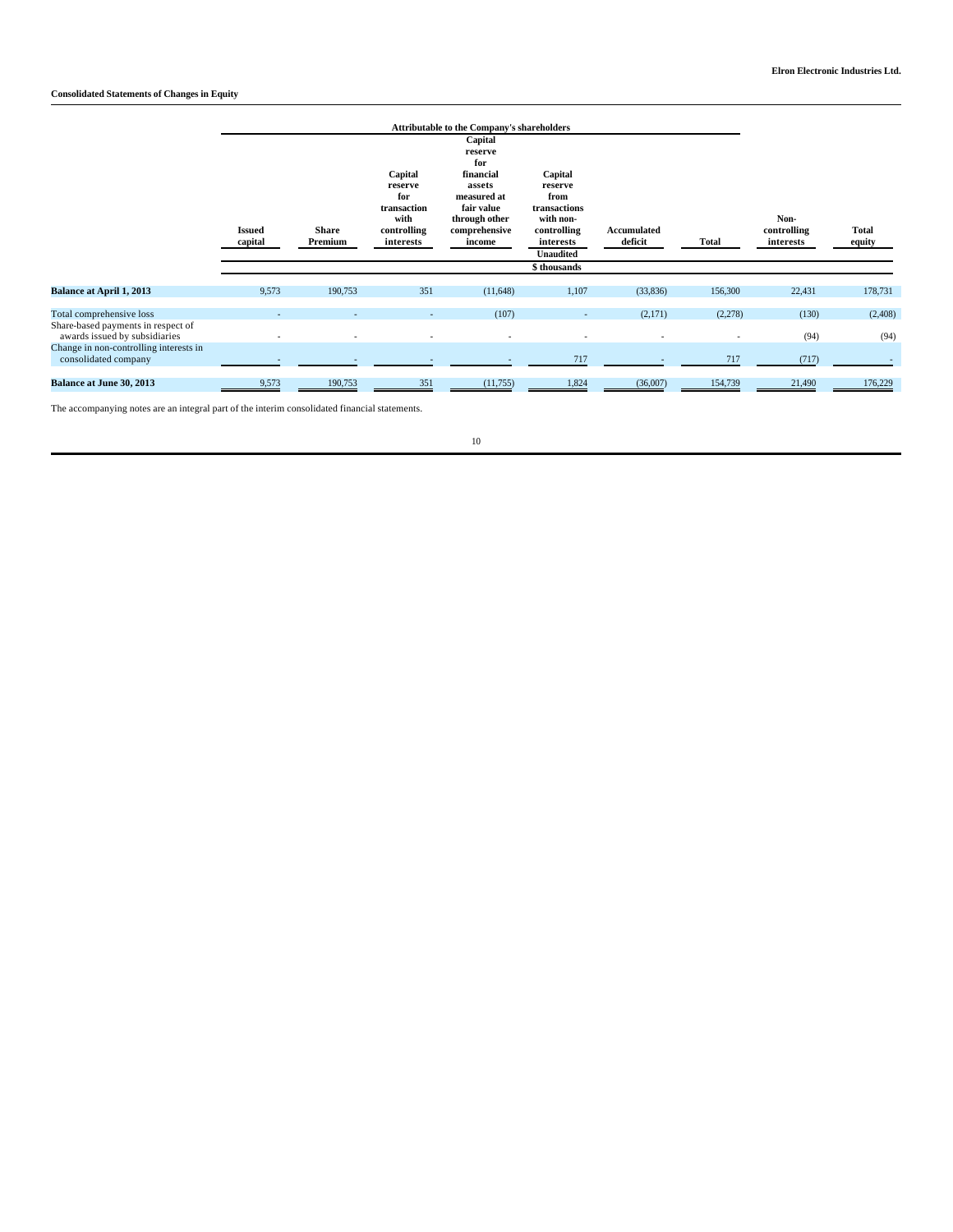|                                                                                                                                          | Attributable to the Company's shareholders |                         |                                                                              |                                                                                                                        |                                                                                                       |                                                               |                               |              |                                  |                     |
|------------------------------------------------------------------------------------------------------------------------------------------|--------------------------------------------|-------------------------|------------------------------------------------------------------------------|------------------------------------------------------------------------------------------------------------------------|-------------------------------------------------------------------------------------------------------|---------------------------------------------------------------|-------------------------------|--------------|----------------------------------|---------------------|
|                                                                                                                                          | <b>Issued</b><br>capital                   | <b>Share</b><br>Premium | Capital<br>reserve for<br>transaction<br>with<br>controlling<br>shareholders | Capital<br>reserve<br>for financial<br>assets<br>measured at<br>fair value<br>through other<br>comprehensive<br>income | Capital<br>reserve<br>from<br>transactions<br>with non-<br>controlling<br>interests<br><b>Audited</b> | <b>Accumulated</b><br>deficit from<br>share based<br>payments | <b>Accumulated</b><br>deficit | <b>Total</b> | Non-<br>controlling<br>interests | <b>Total equity</b> |
|                                                                                                                                          | \$thousands                                |                         |                                                                              |                                                                                                                        |                                                                                                       |                                                               |                               |              |                                  |                     |
| <b>Balance at January 1, 2013</b>                                                                                                        | 9,573                                      | 190,709                 | 351                                                                          | (11, 326)                                                                                                              | 1,107                                                                                                 | 391                                                           | (28, 765)                     | 162,040      | 22,879                           | 184,919             |
| Total comprehensive income (loss)<br>Share-based payments in respect of                                                                  |                                            |                         |                                                                              | (2,111)                                                                                                                |                                                                                                       |                                                               | 17,921                        | 15,810       | (1,007)                          | 14,803              |
| awards issued by subsidiaries<br>Change in non-controlling interests<br>subsequent to the transfer of the<br>investment in RDSeed to RDC |                                            |                         |                                                                              |                                                                                                                        | 2.172                                                                                                 |                                                               |                               | 2,172        | (38)<br>(2,172)                  | (38)                |
| Non-controlling interests created due to<br>initially consolidated company                                                               |                                            |                         |                                                                              |                                                                                                                        |                                                                                                       |                                                               |                               |              | 348                              | 348                 |
| Change in non-controlling interests due<br>to sale of a subsidiary                                                                       |                                            |                         |                                                                              |                                                                                                                        |                                                                                                       |                                                               |                               |              | (261)                            | (261)               |
| Change in non-controlling interests in<br>consolidated company                                                                           |                                            |                         |                                                                              |                                                                                                                        | 717                                                                                                   |                                                               |                               | 717          | (717)                            |                     |
| Expiration of share-based payments<br>Exercise of options into shares of the<br>Company                                                  | $-$ *)                                     | 44                      |                                                                              |                                                                                                                        |                                                                                                       | (379)<br>(12)                                                 | 379<br>12                     | 44           |                                  | 44                  |
| Sale of financial assets measured at fair<br>value through other comprehensive<br>income                                                 |                                            |                         |                                                                              | 2,924                                                                                                                  |                                                                                                       |                                                               | (2,924)                       |              |                                  |                     |
| <b>Balance at December 31, 2013</b>                                                                                                      | 9,573                                      | 190,753                 | 351                                                                          | (10,513)                                                                                                               | 3,996                                                                                                 |                                                               | (13, 377)                     | 180,783      | 19,032                           | 199,815             |

\*) Amount less than \$1 thousand**.**

The accompanying notes are an integral part of the interim consolidated financial statements.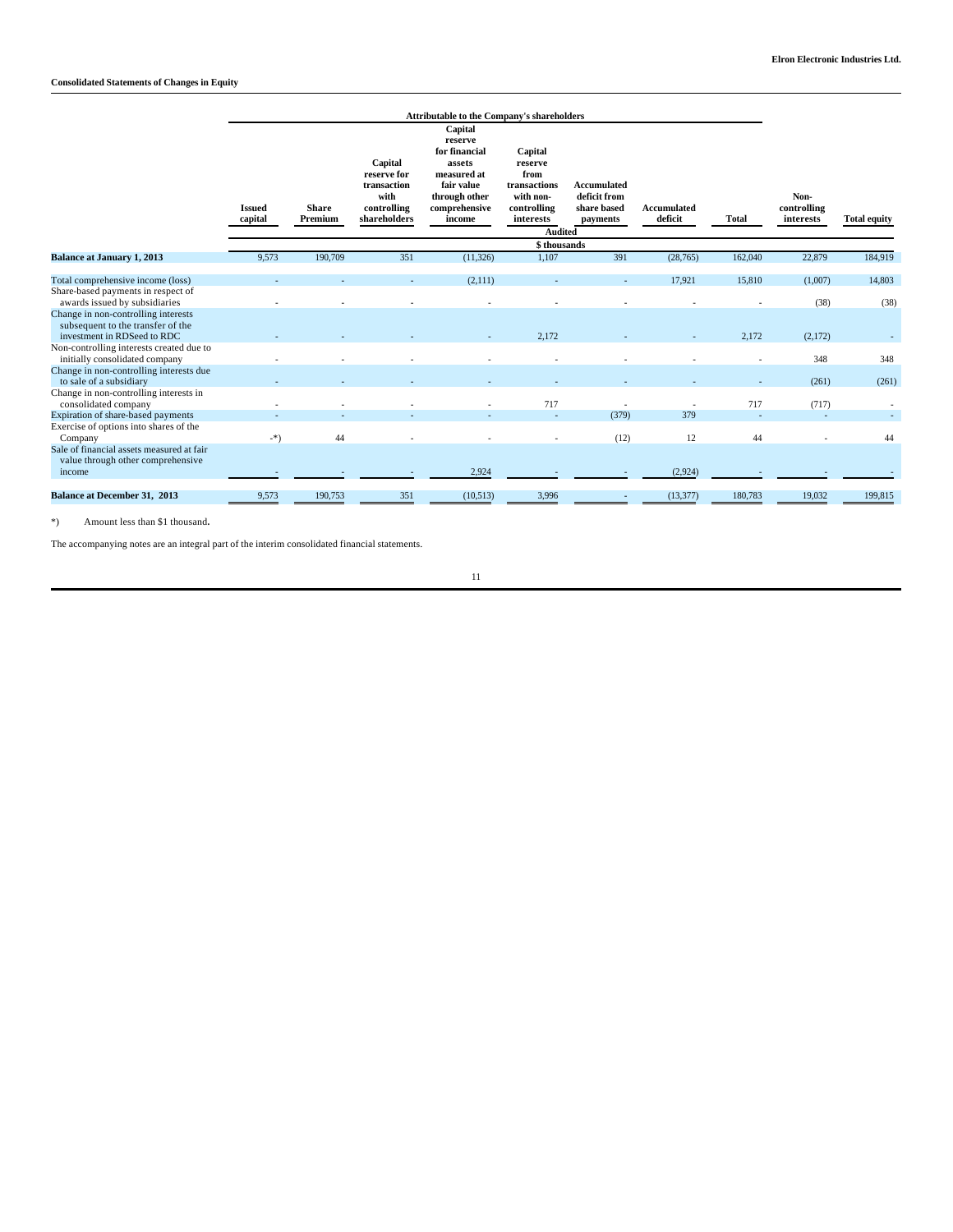## **Consolidated Statements of Cash Flows**

|                                                                                      | Six months ended<br>June 30 |          | Three months ended<br>June 30 | <b>Year ended</b><br>December 31 |                |
|--------------------------------------------------------------------------------------|-----------------------------|----------|-------------------------------|----------------------------------|----------------|
|                                                                                      | 2014                        | 2013     | 2014                          | 2013                             | 2013           |
|                                                                                      | <b>Unaudited</b>            |          |                               |                                  | <b>Audited</b> |
|                                                                                      |                             |          |                               |                                  |                |
| <b>Cash flows from operating activities</b>                                          |                             |          |                               |                                  |                |
| Net income (loss)                                                                    | 119,247                     | (8, 283) | (4,687)                       | (2,301)                          | 16,930         |
| Adjustments to reconcile net income (loss) to net cash used in operating activities: |                             |          |                               |                                  |                |
| Adjustment to the profit or loss items:                                              |                             |          |                               |                                  |                |
| Depreciation and amortization                                                        | 127                         | 47       | 61                            | 31                               | 123            |
| Financial income, net                                                                | (555)                       | (376)    | (558)                         | (123)                            | (556)          |
| Stock based compensation and changes in liability in respect of options              | (9)                         | (43)     | (9)                           | (105)                            | (84)           |
| Gain from reversal of impairment of financial assets                                 |                             |          |                               | ÷                                | (3,522)        |
| Gain from disposal and revaluation of investee companies and changes in              |                             |          |                               |                                  |                |
| holdings, net                                                                        | (176, 043)                  | (2,268)  | (1,006)                       | (1,921)                          | (8, 416)       |
| Equity in losses of associates, net                                                  | 8.262                       | 5.213    | 4.486                         | 1.639                            | 11,868         |
| Tax on income (tax benefit)                                                          | 44,793                      |          | (427)                         |                                  | (28, 401)      |
| Other                                                                                | (67)                        | (66)     | (24)                          | (31)                             | (29)           |
|                                                                                      | (123, 492)                  | 2,507    | 2,523                         | (510)                            | (29, 017)      |
| Changes in Assets and Liabilities:                                                   |                             |          |                               |                                  |                |
| Decrease (increase) in other accounts receivable                                     | (377)                       | 86       | 119                           | (170)                            | 340            |
| Increase in liabilities in respect of government grants                              |                             | 14       |                               | 2                                | 42             |
| Increase (decrease) in trade payables                                                | (27)                        | (71)     | (75)                          | 12                               | (51)           |
| Increase (decrease) in other accounts payable                                        | (1, 469)                    | (230)    | (1,905)                       | (493)                            | 978            |
|                                                                                      | (1, 873)                    | (201)    | (1, 861)                      | (649)                            | 1.309          |
| Cash paid and received during the year for:                                          |                             |          |                               |                                  |                |
| Interest paid                                                                        | (12)                        | (83)     |                               | (43)                             | (169)          |
| Interest received                                                                    | 187                         | 148      | 117                           | 61                               | 252            |
|                                                                                      | 175                         | 65       | 117                           | 18                               | 83             |
|                                                                                      |                             |          |                               |                                  |                |
| Net cash used in operating activities                                                | (5,943)                     | (5,912)  | (3,908)                       | (3, 442)                         | (10,695)       |

The accompanying notes are an integral part of the interim consolidated financial statements.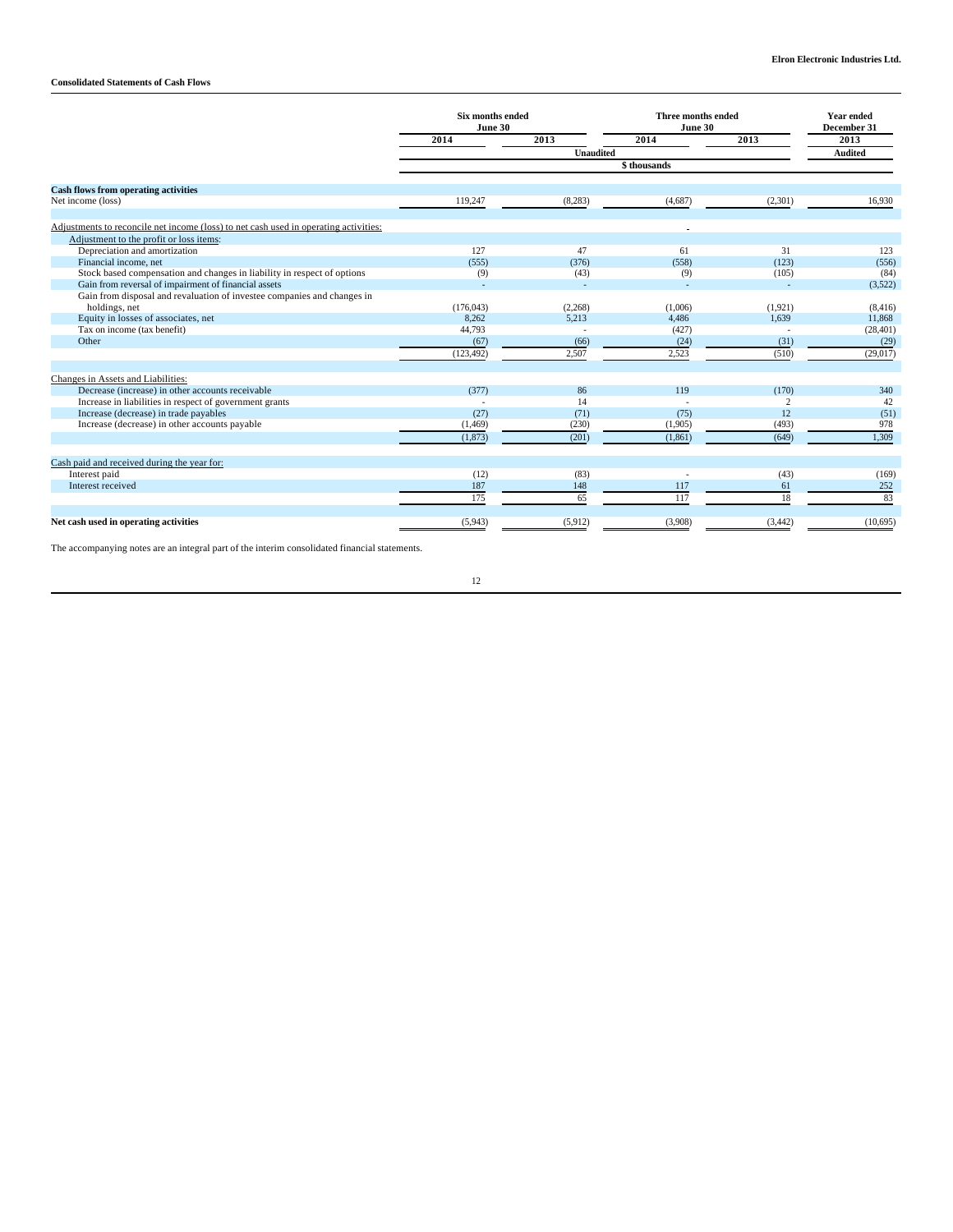# **Consolidated Statements of Cash Flows (Cont.)**

|                                                                                  | Six months ended<br>June 30 |                | <b>Three months ended</b><br>June 30 |         | <b>Year ended</b><br>December 31 |  |  |
|----------------------------------------------------------------------------------|-----------------------------|----------------|--------------------------------------|---------|----------------------------------|--|--|
|                                                                                  | 2014                        | 2013           | 2014                                 | 2013    | 2013                             |  |  |
|                                                                                  |                             | <b>Audited</b> |                                      |         |                                  |  |  |
|                                                                                  | \$thousands                 |                |                                      |         |                                  |  |  |
| <b>Cash flows from investment activities</b>                                     |                             |                |                                      |         |                                  |  |  |
| Purchase of property and equipment                                               | (15)                        | (17)           | (6)                                  | (14)    | (35)                             |  |  |
| Investment in associates and other companies                                     | (10, 259)                   | (3,308)        | (2,320)                              | (1,646) | (10, 239)                        |  |  |
| Proceeds from sale of property and equipment                                     |                             |                |                                      | ٠       | 9                                |  |  |
| Proceeds from sale of investments in subsidiaries net of cash disposed of due to |                             |                |                                      |         |                                  |  |  |
| deconsolidation                                                                  | 3.074                       | 1.970          | 3.074                                |         | 1.335                            |  |  |
| Proceeds from sale of associates and other companies                             | 283,806                     | 23             | 35                                   |         | 412                              |  |  |
| (Taxes paid) tax return in respect with sale of investments, net                 | (18,306)                    |                | 273                                  |         |                                  |  |  |
| Proceeds from repayment of debentures                                            |                             |                |                                      |         | 1,698                            |  |  |
| Proceeds from sale of financial assets measured at fair value                    | 93                          |                | 91                                   |         | 115                              |  |  |
| Cash resulted from first time consolidation of a subsidiary                      |                             |                |                                      |         | 184                              |  |  |
| Receipt (deposit) of deposits in banks, net                                      | (50,000)                    | 930            | (50,000)                             |         | 912                              |  |  |
| Net cash provided by (used in) investment activities                             | 208,393                     | (402)          | (48, 853)                            | (1,660) | (5,609)                          |  |  |
| <b>Cash flows from financing activities</b>                                      |                             |                |                                      |         |                                  |  |  |
| Receipt of government grants                                                     |                             | 110            |                                      | 110     | 553                              |  |  |
| Proceeds from exercise of options                                                |                             | 44             |                                      |         | 44                               |  |  |
| Repayment of long term loans                                                     | (4,000)                     |                |                                      |         |                                  |  |  |
| Net cash provided by (used in) financing activities                              | (4,000)                     | 154            |                                      | 110     | 597                              |  |  |
| Exchange rate differences in respect of cash and cash equivalents                | 380                         | 311            | 441                                  | 105     | 473                              |  |  |
| Increase (decrease) in cash and cash equivalents                                 | 198,830                     | (5,849)        | (52, 320)                            | (4,887) | (15, 234)                        |  |  |
| Cash and cash equivalents as of beginning of the period                          | 32,291                      | 47,525         | 283,441                              | 46,563  | 47,525                           |  |  |
| Cash and cash equivalents as of end of the period                                | 231,121                     | 41,676         | 231,121                              | 41,676  | 32,291                           |  |  |

The accompanying notes are an integral part of the interim consolidated financial statements.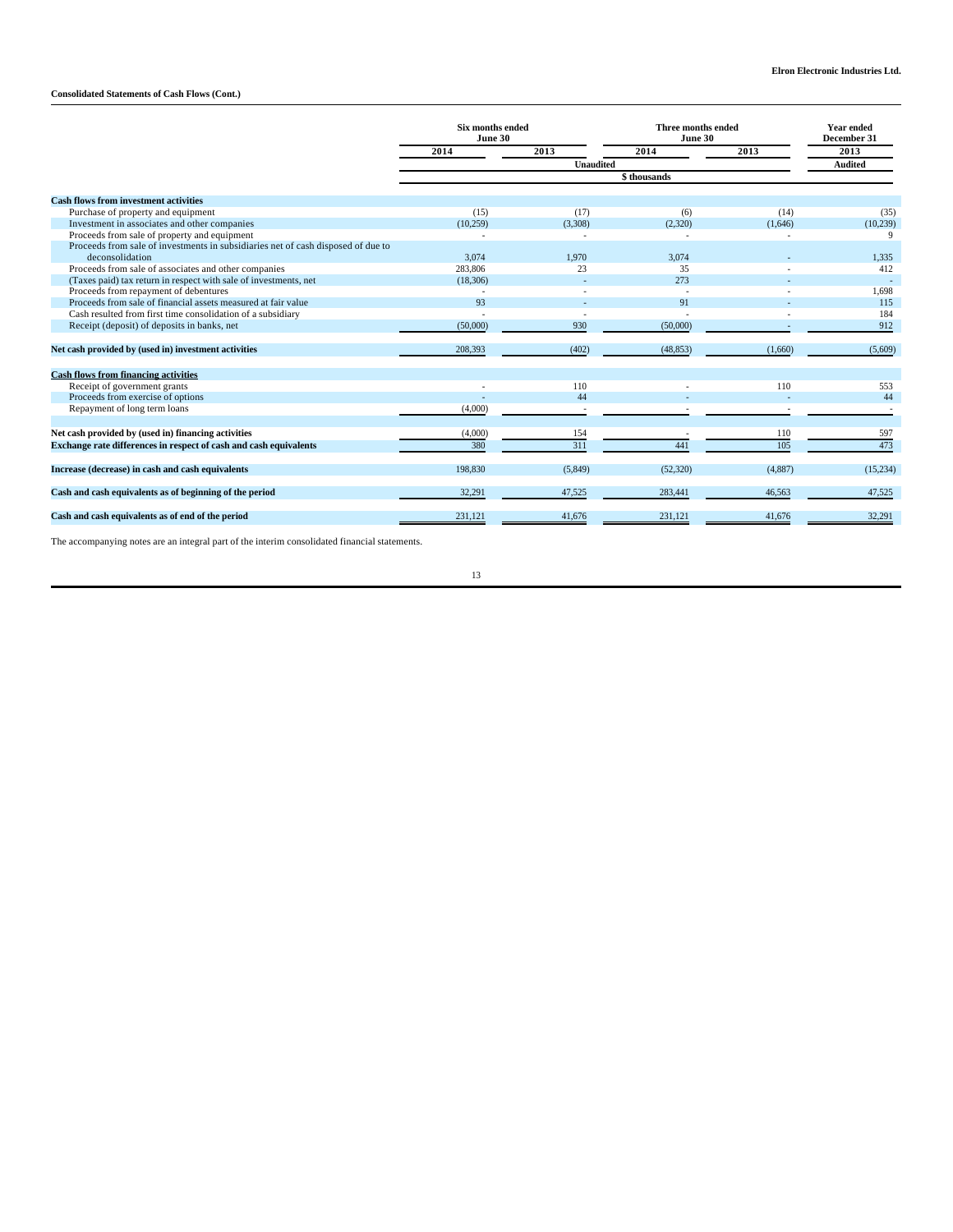#### **(USD in thousands, except for price per share and number of shares)**

#### **Note 1 – General**

Elron Electronic Industries Ltd. ("Elron" or "the Company") is an operational holding company that focuses on building technology companies. Elron's group of companies includes companies at different stages of development operating in various technology fields such as medical devices and other fields. The Company is an Israeli-resident company incorporated in Israel, traded on the Tel-Aviv Stock Exchange and the over-the-counter market in the United States. Its registered address is 3 Azrieli Center, Triangle Tower, 42nd floor, Tel Aviv, Israel.

The Company's parent company is Discount Investment Corporation Ltd. ("DIC"), an Israeli-resident company, traded on the Tel-Aviv Stock Exchange. DIC holds an approximately 50.32% interest in the Company as of June 30, 2014.

The accompanying consolidated financial statements have been prepared as of June 30, 2014, and for the six and three months then ended ("interim consolidated financial statements") in accordance with International Financial Reporting Standards ("IFRS") in condensed format. The interim consolidated financial statements are presented in U.S. dollars, the Company's functional currency, and are rounded to the<br>nearest thous accompanying notes ("the annual consolidated financial statements").

#### **The Given Merger**

Given Imaging Ltd. ("Given") provides minimally invasive diagnostic products for visualization and detection of disorders of the gastrointestinal tract, and was traded on Nasdaq and the Tel-Aviv Stock Exchange (symbol: GIVN), until the completion of the merger, as detailed below. Given was held, prior to the completion of the merger, by Elron and RDC Rafael Development Corporation Ltd ("RDC"; Elron holds 50.1% of RDC's outstanding shares and RDC is consolidated in Elron's financial statements). Elron and RDC held approximately 21% and 8%, respectively, of Given's share capital. Given was accounted for under the equity method of accounting, until its classification as held for sale in December 2013.

As detailed in Note 3.B.4.a) to the annual consolidated financial statements, in December 2013, Given signed an agreement with an entity of the Covidien corporation (the "Purchaser") and a subsidiary fully owned by the Purchaser, according to which, by way of merger between the Purchaser's subsidiary and Given, the entire share capital of Given was transferred to the Purchaser for a cash consideration to Given's current shareholde and the aforementioned consideration was received.

As a result, as of December 31, 2013, the investment in Given complied with the terms set in IFRS 5 for classification as a non-current asset held for sale, and accordingly, the investment was classified as an asset held for sale in the statement of financial position as of December 31, 2013.

In addition, the Company recognized in 2013 a deferred tax asset of approximately \$29,000 in respect of the temporary difference between the cost of its investment in Given for tax purposes and its carrying value, and in respect of carryforward losses that were expected to be utilized in 2014, due to the expected gain from this transaction (and a tax liability of approximately \$600 in respect of RDC's holdings in Given).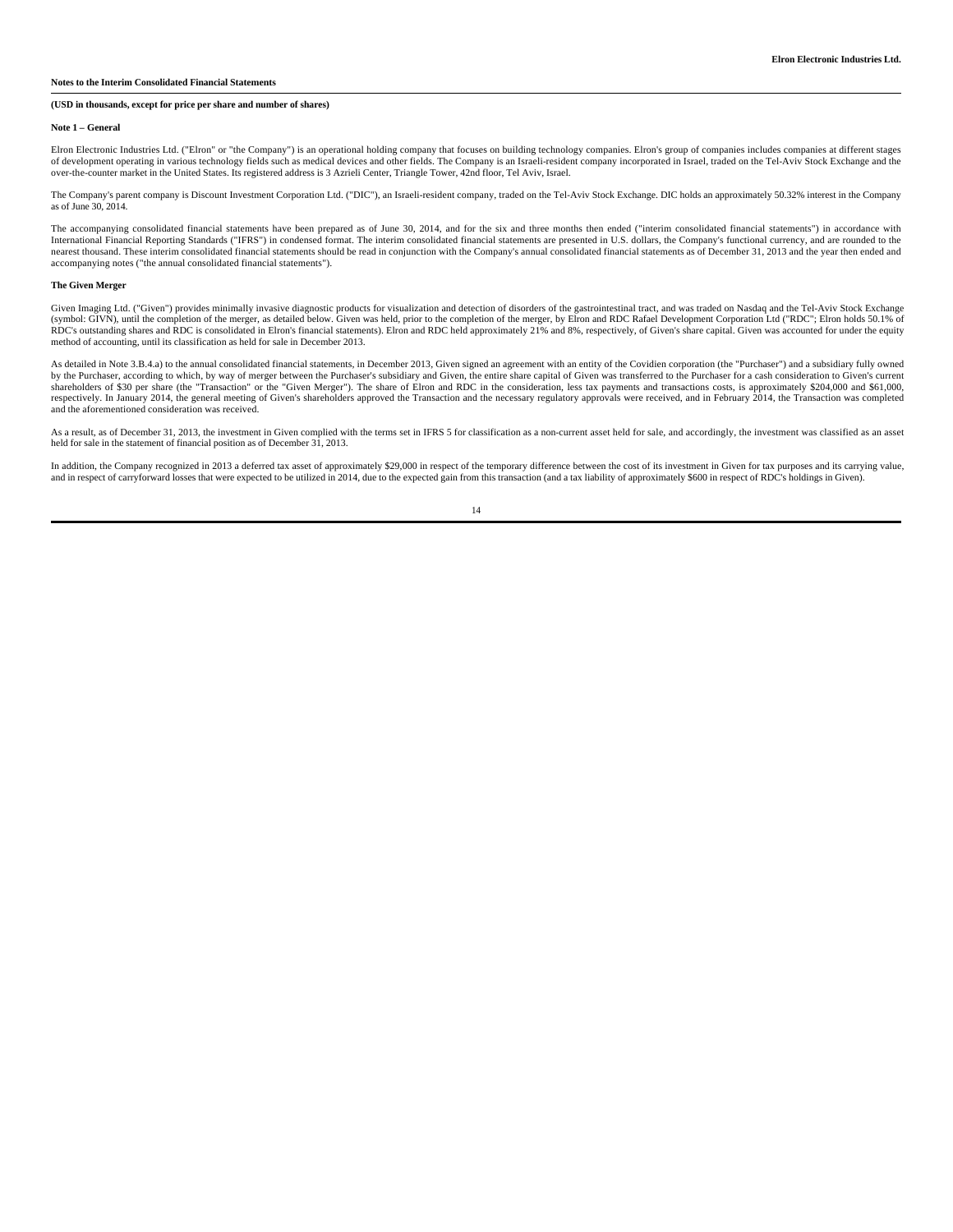### **(USD in thousands, except for price per share and number of shares)**

### **Note 1 – General (Cont.)**

### **The Given Merger (Cont.)**

In the first half of 2014, Elron recognized in respect of the Transaction a net gain, attributable to the Company's shareholders, in the amount of approximately \$106,800, including Elron's share in the gain that was record (the consolidated net gain, net of tax, is approximately \$129,700).

#### **Note 2 – Significant Accounting Policies**

#### **A. Basis of presentation**

The interim consolidated financial statements were prepared in accordance with generally accepted accounting policies for the preparation of financial statements for interim periods as prescribed in IAS 34 – Interim Financial Reporting, and in accordance with Section D of the Israeli Securities Regulations (Periodic and Immediate Reports), 1970.

The significant accounting policies followed in the preparation of the interim consolidated financial statements are identical to those applied in preparation of the annual consolidated financial statements, with the exception of the following:

### **Amendments to IAS 32 - Financial Instruments: Presentation, regarding the offsetting of financial assets and liabilities**

The IASB issued amendments to IAS 32 ("the amendments to IAS 32") regarding the offsetting of financial assets and liabilities. The amendments to IAS 32 clarify, among others, the meaning of "currently has a legally enforceable right of set-off".

The amendments to IAS 32 are applied retrospectively commencing from the financial statements for periods beginning on January 1, 2014, or thereafter.

The amendments to IAS 32 did not have a material impact on the Company's financial statements.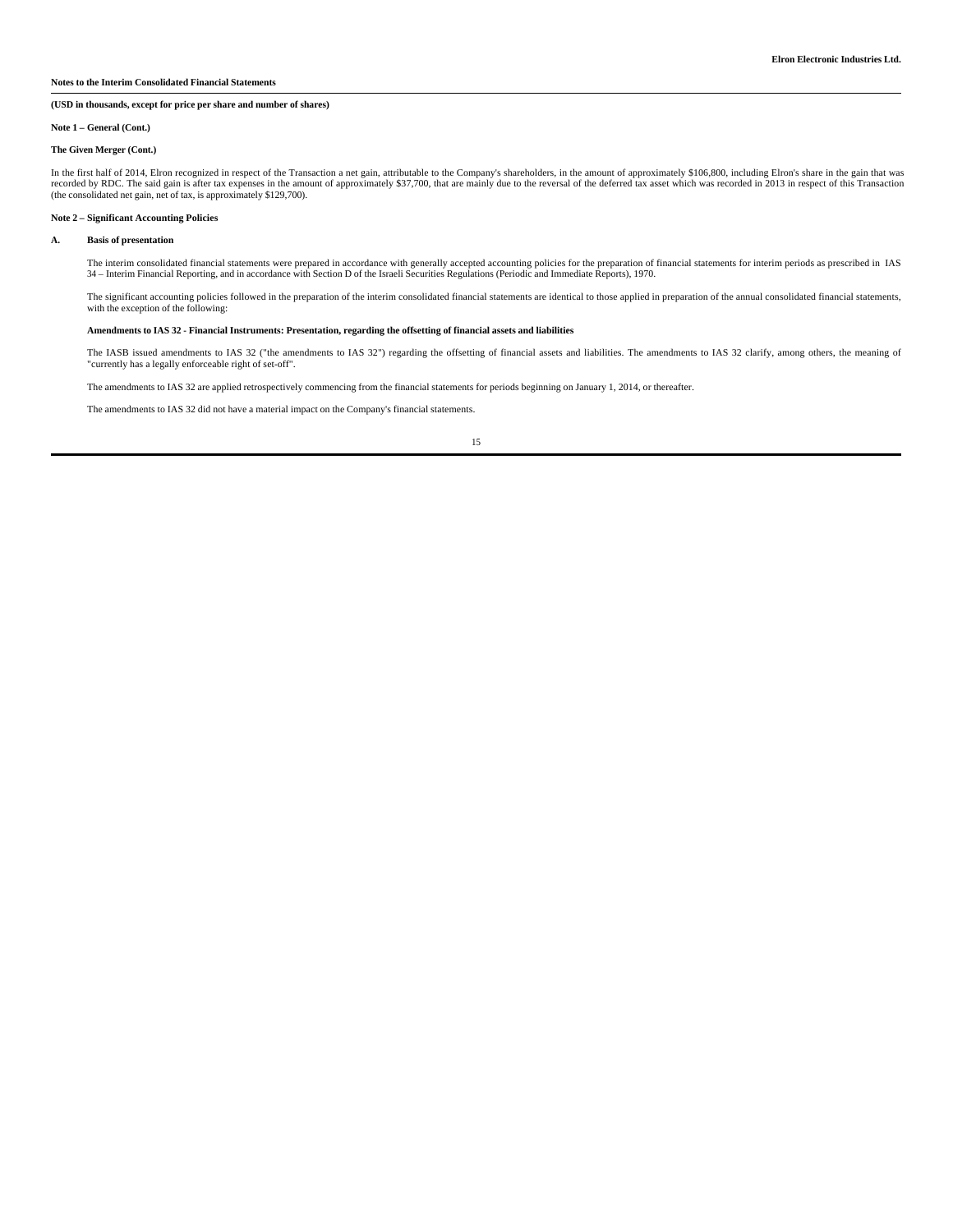#### **Note 2 – Significant Accounting Policies (Cont.)**

#### **B. Disclosure of new IFRS standards in the period prior to their adoption**

#### **IFRS 9 (2014), Financial Instruments (the "Final Version of IFRS 9")**

As mentioned in Note 2.W to the annual consolidated financial statements with regards to amendments to IFRS 9, the final version of IFRS 9 includes updated provisions for classification and measurement of financial instruments and a new model for the impairment of financial assets.

#### Classification and measurement

According to the final version of IFRS 9, there are three main categories for the measurement of financial assets: amortized cost, fair value through profit or loss and fair value through other comprehensive income. The classification of debt instruments depends on the entity's business model for managing financial assets and the financial asset's contractual cash flow characteristics. The investment in equity securities will be measured at fair value through profit or loss unless the entity chose, on initial recognition, to present fair value changes in other comprehensive income. Fair value changes of financial liabilities designated at fair value through profit or loss which are attributable to the change in the entity's own credit risk are recognized in most cases in other comprehensive income.

#### Impairment of financial assets

The final version of IFRS 9 introduces a new model for recognition of expected credit losses. For most assets, the new model presents impairment measurement in two stages: if the credit exposure attributable to the financial asset did not increase significantly since initial recognition, entities are required to provide for expected credit losses resulting from default events that are possible within the twelve months period subsequent to the reporting date. If the credit exposure increased significantly, in most cases the impairment will increase and will be measured according to the credit losses expected over the remaining life of the financial asset.

The final version of IFRS 9 applies to annual periods beginning on or after January 1, 2018. Early application is permitted. Retrospective application is required, with the exception of certain reliefs.

The group has not yet begun examining the implications of adopting the final version of IFRS 9 on the financial statements.

#### **Note 3 – Material Changes During the Reporting Period**

#### **A. Pocared**

 Pocared Diagnostics Ltd. ("Pocared"), an Israeli company, is developing a real-time and automated system for infectious diseases diagnosis using optical technology. As of the reporting date, Elron holds approximately 48% of Pocared's outstanding shares and Pocared is accounted for under the equity method of accounting.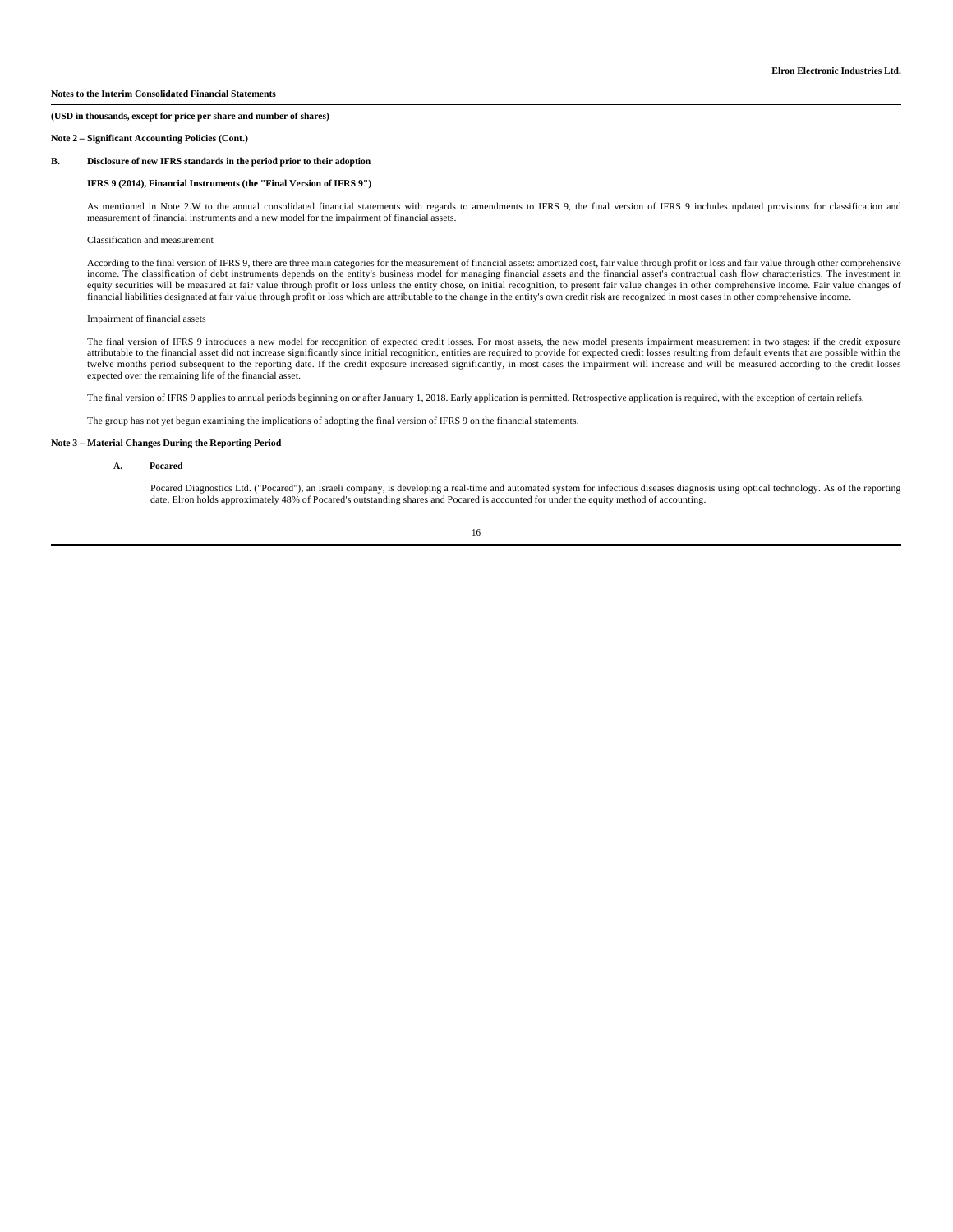#### **Note 3 – Material Changes During the Reporting Period (Cont.)**

#### **A. Pocared** (Cont.)

As mentioned in Note 3.B.4.b) to the annual consolidated financial statements, in October 2013, Pocared's major shareholders, including Elron, granted Pocared a loan in the amount of \$2,000. Elron's share in this loan was approximately \$900.

In February 2014, some of Pocared's shareholders, including Elron, granted Pocared an additional loan in the amount of \$2,000. One of Pocared's major shareholders chose not to participate in this loan and therefore Elron's share in this loan was \$1,500.

 In March 2014, Pocared signed an investment agreement with some of its shareholders, including Elron, whereby a total amount of up to \$9,500 will be advanced in two installments in consideration for Preferred G shares (Elron's share is approximately \$8,500). The first installment in the amount of approximately \$6,000 was advanced immediately. Elron's share in this installment was approximately \$5,400. The second installment will be advanced conditionally upon Pocared achieving a certain milestone as stipulated in the agreement. In addition, according to the investment agreement, the share in these loans was approximately \$2,400.

Following the first installment, Elron's holding in Pocared's outstanding share capital increased from approximately 41% to 48% and from approximately 37% to 42% on a fully diluted basis. Elron's holding in Pocared's outstanding share capital may increase to approximately 50% and to 44% on a fully diluted basis, after the second installment. Since, among other things, Elron does not hold a majority in Pocared's board of directors, the investment in Pocared continues to be accounted for under the equity method of accounting, as it was until this investment agreement.

#### **B. Kyma**

 Kyma Medical Technologies Ltd. ("Kyma") is developing a remote patient monitoring (RPM) solution for Congestive Heart Failure (CHF) patients. As of the reporting date, RDC holds approximately 57% of Kyma's outstanding shares and approximately 38% on a fully diluted basis and the investment in Kyma is accounted for under the equity method.

As mentioned in Note 3.A.3.e) to the annual consolidated financial statements, in October 2013, Kyma, RDC and a new investor signed an investment agreement in the amount of \$6,000 to be advanced in two installments in consideration for Preferred C shares (RDC's share in this amount is approximately \$2,000). In addition, the new investor also received warrants for Preferred C shares (exercisable from the investment date), which will enable the new investor the option to invest in Kyma an additional amount of \$4,000. The first installment in respect of this investment in the amount of \$3,000 was advanced immediately. RDC's share in the first installment was \$1,000. In January 2014, the second installment in respect of this investment was advanced, in the amount of \$3,000. RDC's share in the second installment was \$1,000.

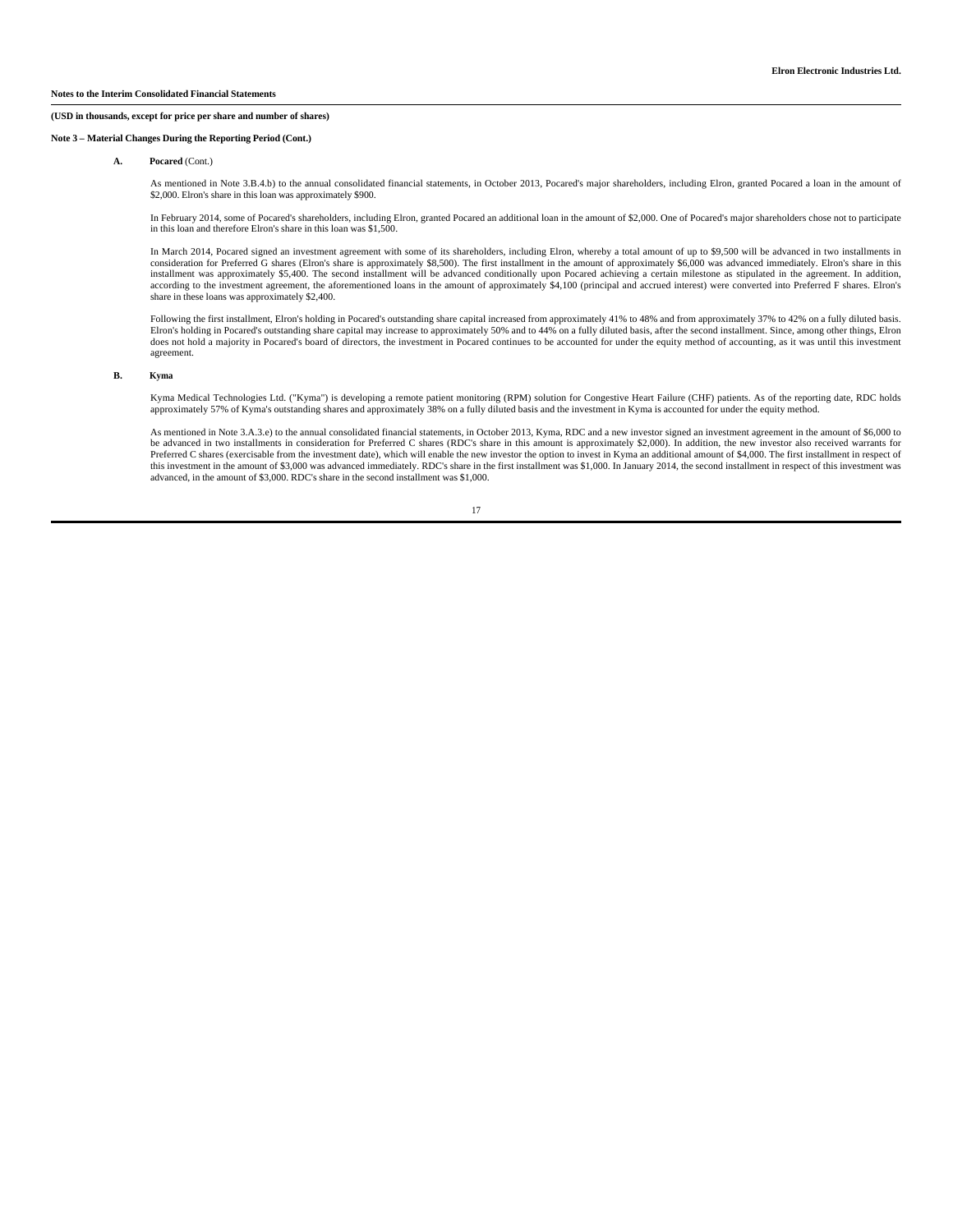#### **Note 3 – Material Changes During the Reporting Period (Cont.)**

### **C**. **RDSeed**

 RDSeed Ltd. ("RDSeed"), formerly known as Navitrio Ltd., a subsidiary, was founded in 2011 in order to invest in the digital field. As of the reporting date, RDC holds approximately 92% of RDSeed's outstanding shares.

 In March 2014, an investment agreement between RDC and RDSeed was signed and completed, according to which RDC invested an amount of \$3,000 in RDSeed in consideration for Preferred A shares.

#### **D**. **Sync-Rx**

As mentioned in Note 3.A.3.b) to the annual consolidated financial statements, in November 2012, an agreement was completed for the sale of all the shares of Sync-Rx Ltd. to Volcano (RDC's chare was approximately \$3,100) w escrow for a period of 18 months in order to secure certain indemnification obligations of the selling shareholders to the Acquirer. In June 2014, RDC received the full amount which was deposited in escrow and accordingly, this amount was classified from other accounts receivable to cash and cash equivalents.

#### **E**. **Notal**

 Notal Vision Inc. ("Notal") provides a system and services for remote monitoring from home of AMD patients at risk of vision loss, for the early detection of important visual changes. As of the reporting date, Elron holds approximately 21% of Notal's outstanding shares and approximately 18% on a fully diluted basis. The investment in Notal is accounted for as a financial asset measured at fair value through profit or loss.

 As mentioned in Note 6 to the annual consolidated financial statements, in July 2013, Notal signed an investment agreement with its major shareholders, including Elron, in the amount of \$10,000 to be advanced in two equal installments (Elron's share in this amount was approximately \$1,940) and an option to participate in an additional installment in the amount of \$5,000, in consideration for Preferred C shares and warrants for Preferred C shares. The first installment was advanced in July 2013 and in January 2014, the second installment was advanced.

 In June 2014, Notal's major shareholders, including Elron, exercised the option to participate in the additional installment in the amount of \$5,000, in consideration for Preferred C shares and warrants for Preferred C shares. Elron's share was approximately \$970.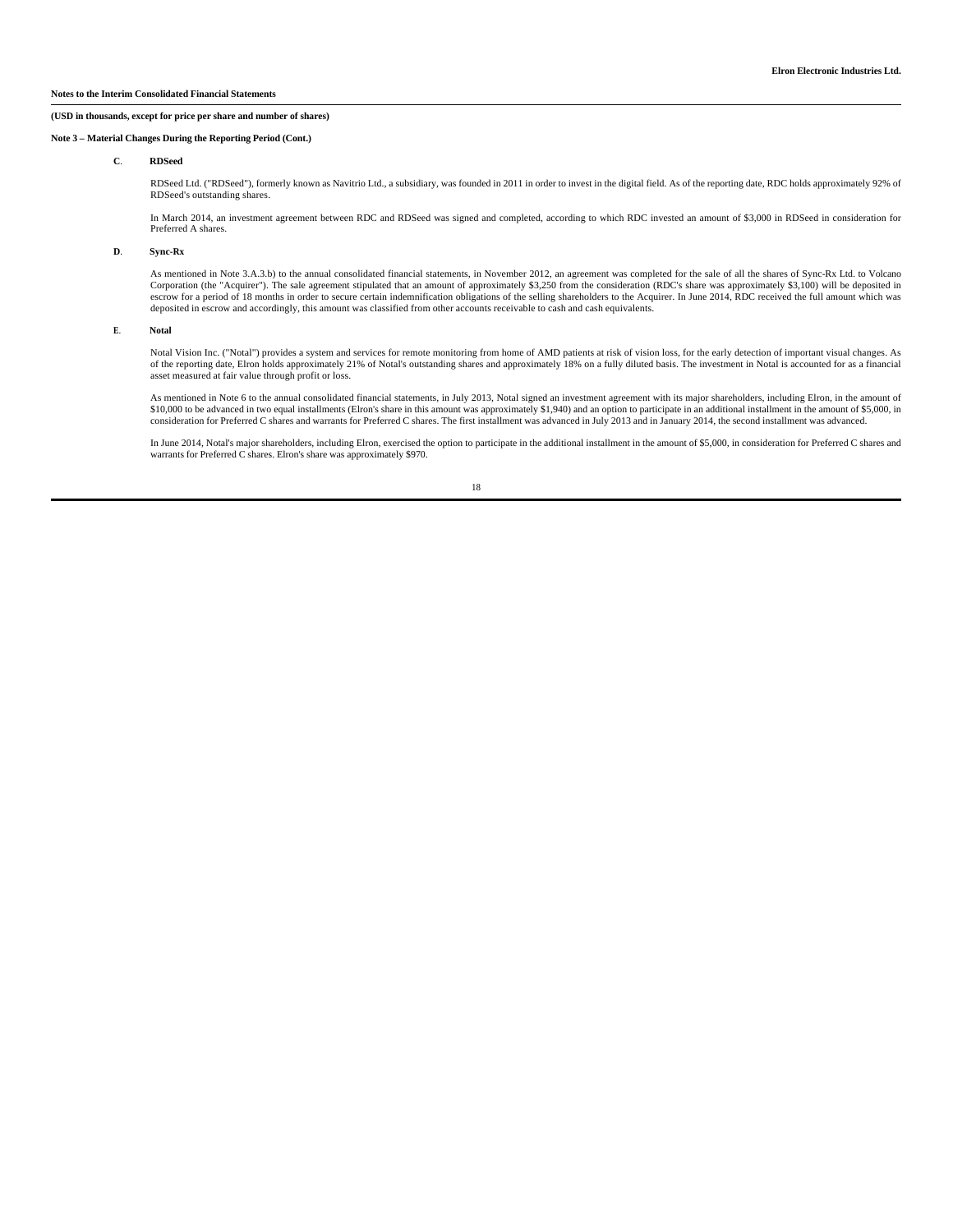#### **Note 3 – Material Changes During the Reporting Period (Cont.)**

#### **F**. **Enablence**

 As mentioned in Note 6 to the annual consolidated financial statements, Elron holds shares of Enablence Technologies Inc. ("Enablence"). Enablence is a foreign company publicly traded on the TSX Venture Exchange. The investment in Enablence shares is accounted for as a financial asset measured at fair value through other comprehensive income.

 During the second quarter of 2014, some of Enablence's shares were sold in the market, in consideration for approximately \$90. As a result from this sale, the comprehensive loss that was recognized in respect of these shares was classified from capital reserve for financial assets measured at fair value through other comprehensive income into retained earnings.

### **G**. **Credit Line**

As mentioned in Note 11 to the annual consolidated financial statements, in November 2011, Elron entered into a binding agreement with Silicon Valley Bank to receive a credit line in the<br>amount of \$30,000 for a period of t the amount of \$4,000, and the credit line was terminated.

### **Note 4 – Contingent Liabilities**

For details regarding pending contingent liabilities and claims against the Company and its group companies as of the date of approval of the interim consolidated financial statements, see Note<br>15 to the annual consolidate

### **Note 5 – Inclusion of the financial statements of associate companies accounted for under the equity method of accounting**

The Company is enclosing the financial statements of Pocared in these financial statements.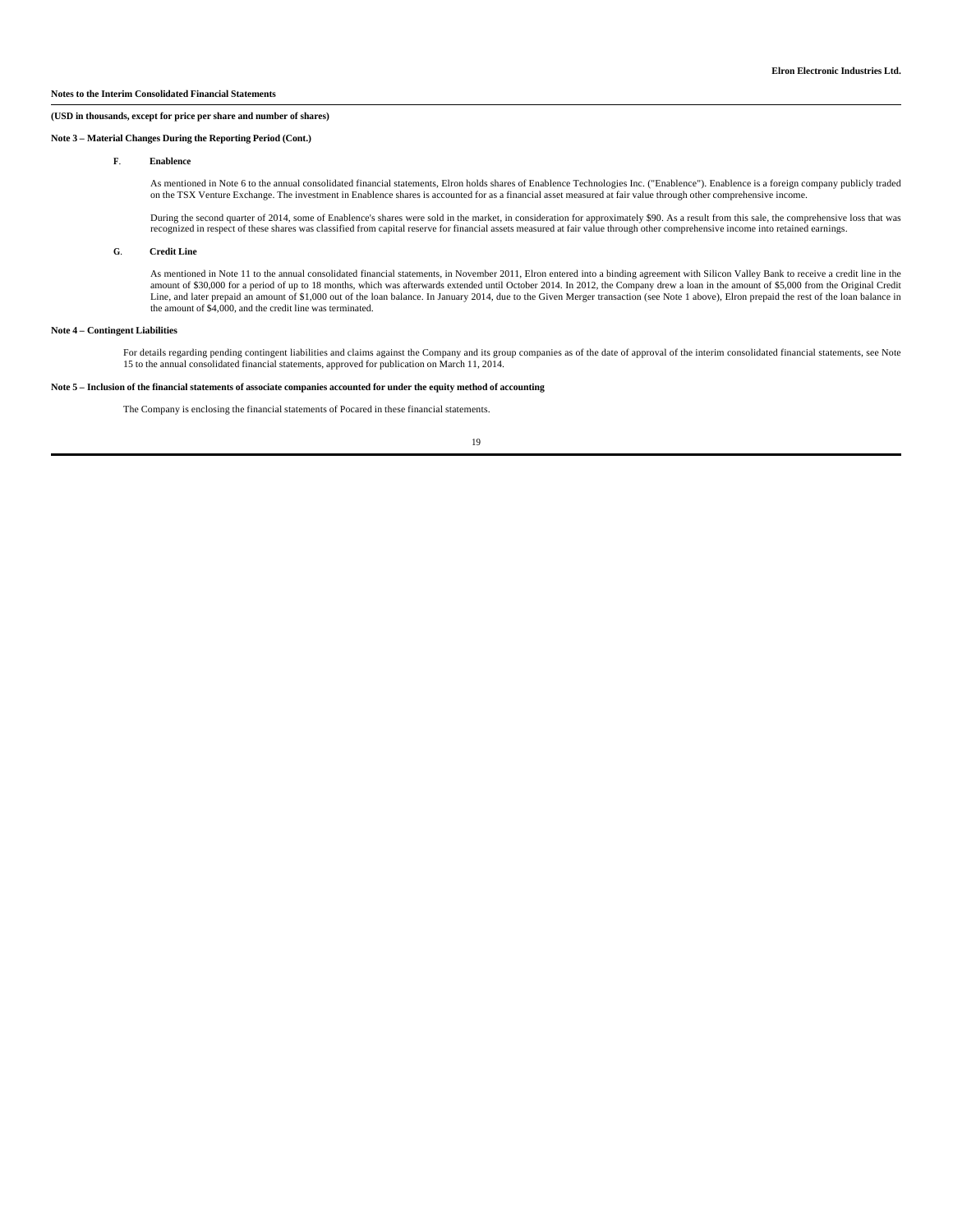**(USD in thousands, except for price per share and number of shares)**

Note 6 – Summarized data of the financial statements of certain associate companies, unadjusted to the Group's rate of holdings in conformity with the Israeli Securities regulations (Periodic and Immediate<br>Reports), 1970

|                                                                   | <b>Current assets</b> | Non-current<br>assets | <b>Total assets</b> | <b>Current</b><br>liabilities | Non-current<br>liabilities            | <b>Total liabilities</b> | <b>Equity</b><br>attributable to<br>shareholders of<br>the company | Equity<br>attributable to<br>non-controlling<br>interests |
|-------------------------------------------------------------------|-----------------------|-----------------------|---------------------|-------------------------------|---------------------------------------|--------------------------|--------------------------------------------------------------------|-----------------------------------------------------------|
| As of June 30, 2014 (unaudited)                                   |                       |                       |                     |                               |                                       |                          |                                                                    |                                                           |
| BrainsGate Ltd.                                                   | 6,171                 | 152                   | 6,323               | 2,710                         | 1,224                                 | 3,934                    | 2,389                                                              |                                                           |
| Cartiheal (2009) Ltd.                                             | 4,838                 | 374                   | 5,212               | 425                           | 1,124                                 | 1,549                    | 3,663                                                              |                                                           |
| As of June 30, 2013 (unaudited)                                   |                       |                       |                     |                               |                                       |                          |                                                                    |                                                           |
| BrainsGate Ltd.                                                   | 12,395                | 171                   | 12,566              | 2,272                         | 1,197                                 | 3,469                    | 9,097                                                              |                                                           |
| Cartiheal (2009) Ltd.                                             | 2,618                 | 241                   | 2,859               | 161                           | 1,982                                 | 2,143                    | 716                                                                |                                                           |
| As of December 31, 2013 (audited)                                 |                       |                       |                     |                               |                                       |                          |                                                                    |                                                           |
| BrainsGate Ltd.                                                   | 9,293                 | 163                   | 9,456               | 2,580                         | 1,212                                 | 3,792                    | 5,664                                                              |                                                           |
| Cartiheal (2009) Ltd.                                             | 6,544                 | 265                   | 6,809               | 380                           | 823                                   | 1,203                    | 5,606                                                              |                                                           |
|                                                                   |                       | <b>Revenues</b>       | <b>Gross profit</b> | <b>Operating loss</b>         | Loss from<br>continuing<br>operations | Loss for the<br>period   | Loss<br>attributable to<br>shareholders of<br>the company          | Loss<br>attributable to<br>non-controlling<br>interests   |
| For the six months period ended June 30, 2014 (unaudited)         |                       |                       |                     |                               |                                       |                          |                                                                    |                                                           |
| BrainsGate Ltd.                                                   |                       |                       |                     | (3,243)                       | (3,282)                               | (3, 282)                 | (3,282)                                                            |                                                           |
| Cartiheal (2009) Ltd.                                             |                       |                       |                     | (1,932)                       | (1,998)                               | (1,998)                  | (1,998)                                                            |                                                           |
| For the six months period ended June 30, 2013 (unaudited)         |                       |                       |                     |                               |                                       |                          |                                                                    |                                                           |
| BrainsGate Ltd.                                                   |                       |                       |                     | (3, 138)                      | (3,015)                               | (3,015)                  | (3,015)                                                            |                                                           |
| Cartiheal (2009) Ltd.                                             |                       |                       |                     | (1, 432)                      | (1,259)                               | (1,259)                  | (1,259)                                                            |                                                           |
| For the three months period ended June 30, 2014 (unaudited)       |                       |                       |                     |                               |                                       |                          |                                                                    |                                                           |
| BrainsGate Ltd.                                                   |                       |                       |                     | (1, 475)                      | (1,525)                               | (1, 525)                 | (1,525)                                                            |                                                           |
| Cartiheal (2009) Ltd.                                             |                       |                       |                     | (874)                         | (909)                                 | (909)                    | (909)                                                              |                                                           |
| For the three months period ended June 30, 2013 (unaudited)       |                       |                       |                     |                               |                                       |                          |                                                                    |                                                           |
| BrainsGate Ltd.                                                   |                       |                       |                     | (1,201)                       | (1,075)                               | (1,075)                  | (1,075)                                                            |                                                           |
| Cartiheal (2009) Ltd.                                             |                       |                       |                     | (664)                         | (574)                                 | (574)                    | (574)                                                              |                                                           |
| For the year ended December 31, 2013 (audited)<br>BrainsGate Ltd. |                       |                       |                     | (6, 533)                      | (6, 416)                              | (6, 416)                 | (6, 416)                                                           |                                                           |
| Cartiheal (2009) Ltd.                                             |                       |                       |                     | (3,307)                       | (3,032)                               | (3,032)                  | (3,032)                                                            |                                                           |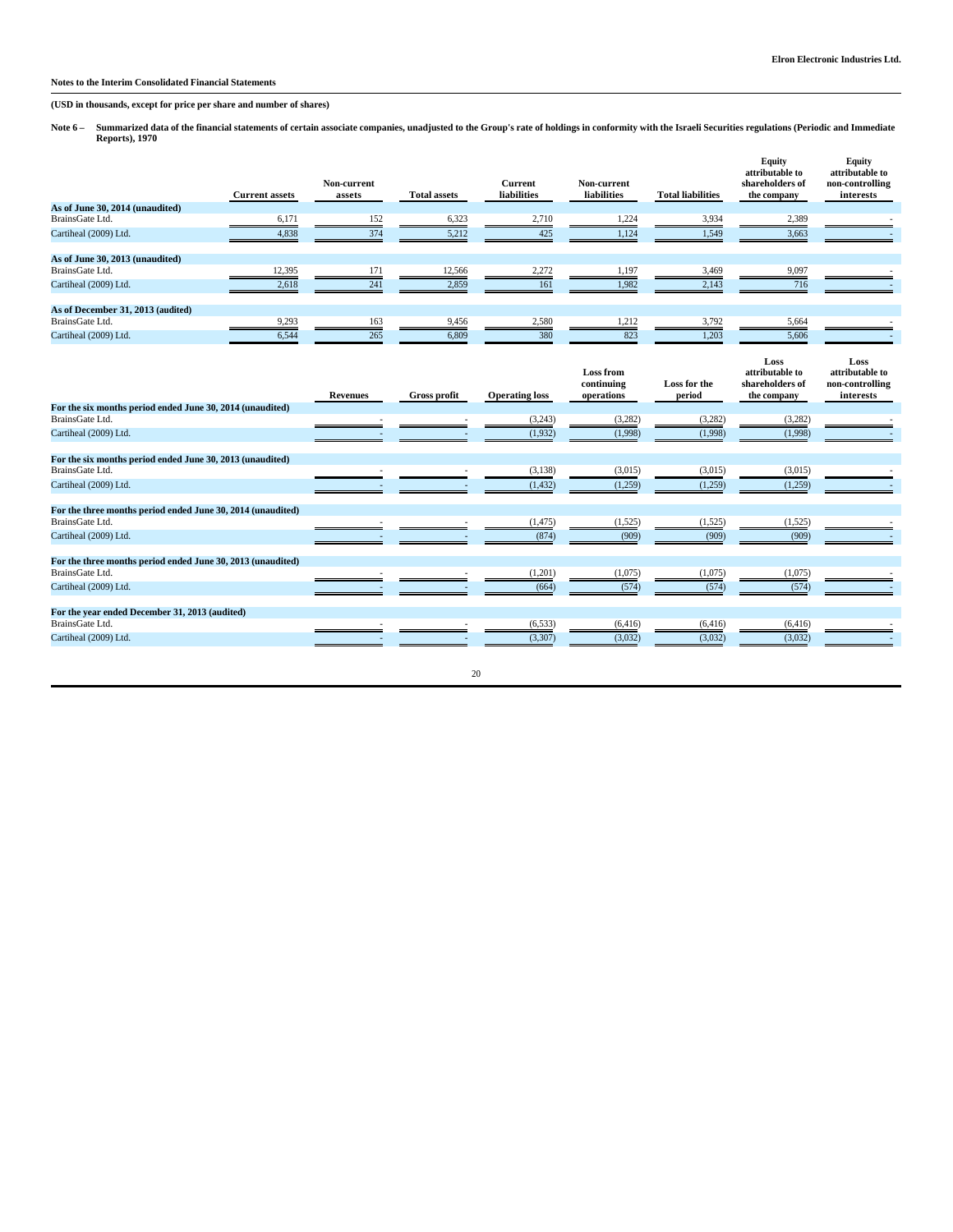### **(USD in thousands, except for price per share and number of shares)**

#### **Note 7 – Financial instruments**

### **A. Fair value**

The carrying amount of all of the Company's financial assets and liabilities, including cash and cash equivalents, other accounts receivable, short and long term deposits in banks, other investments measured at fair value, other long term receivables, other accounts payable, trade payables, conform to or approximate their fair values.

#### **B. Classification of financial instruments by fair value hierarchy**

The financial instruments presented in the statement of financial position at fair value are grouped into classes with similar characteristics using the following fair value hierarchy which is determined<br>based on the sourc

| Level 1 |  | quoted prices (unadjusted) in active markets for identical assets or liabilities. |
|---------|--|-----------------------------------------------------------------------------------|
|---------|--|-----------------------------------------------------------------------------------|

Level 2 - inputs other than quoted prices included within Level 1 that are observable either directly or indirectly.

Level 3 - inputs that are not based on observable market data (valuation techniques which use inputs that are not based on observable market data).

*Financial assets measured at fair value:*

|                                          | As of June 30, 2014 |                         |         |  |
|------------------------------------------|---------------------|-------------------------|---------|--|
|                                          |                     | Unaudited               |         |  |
|                                          | Level 1             | <b>Level 2</b>          | Level 3 |  |
| Other investments measured at fair value | 605                 |                         | 27,377  |  |
|                                          |                     | As of June 30, 2013     |         |  |
|                                          |                     | Unaudited               |         |  |
|                                          | Level 1             | <b>Level 2</b>          | Level 3 |  |
| Other investments measured at fair value | 272                 |                         | 23,351  |  |
|                                          |                     | As of December 31, 2013 |         |  |
|                                          |                     | Audited                 |         |  |
|                                          | Level 1             | Level 2 $(*)$           | Level 3 |  |
| Other investments measured at fair value | 144                 | 703                     | 25,453  |  |
|                                          |                     |                         |         |  |

, As noted in Note 6 to the annual consolidated financial statements, shares of Enablence received under the settlement agreement were subject to a four month lockup period. As of December 31, 2013, the fair value of the i restriction on these shares was removed.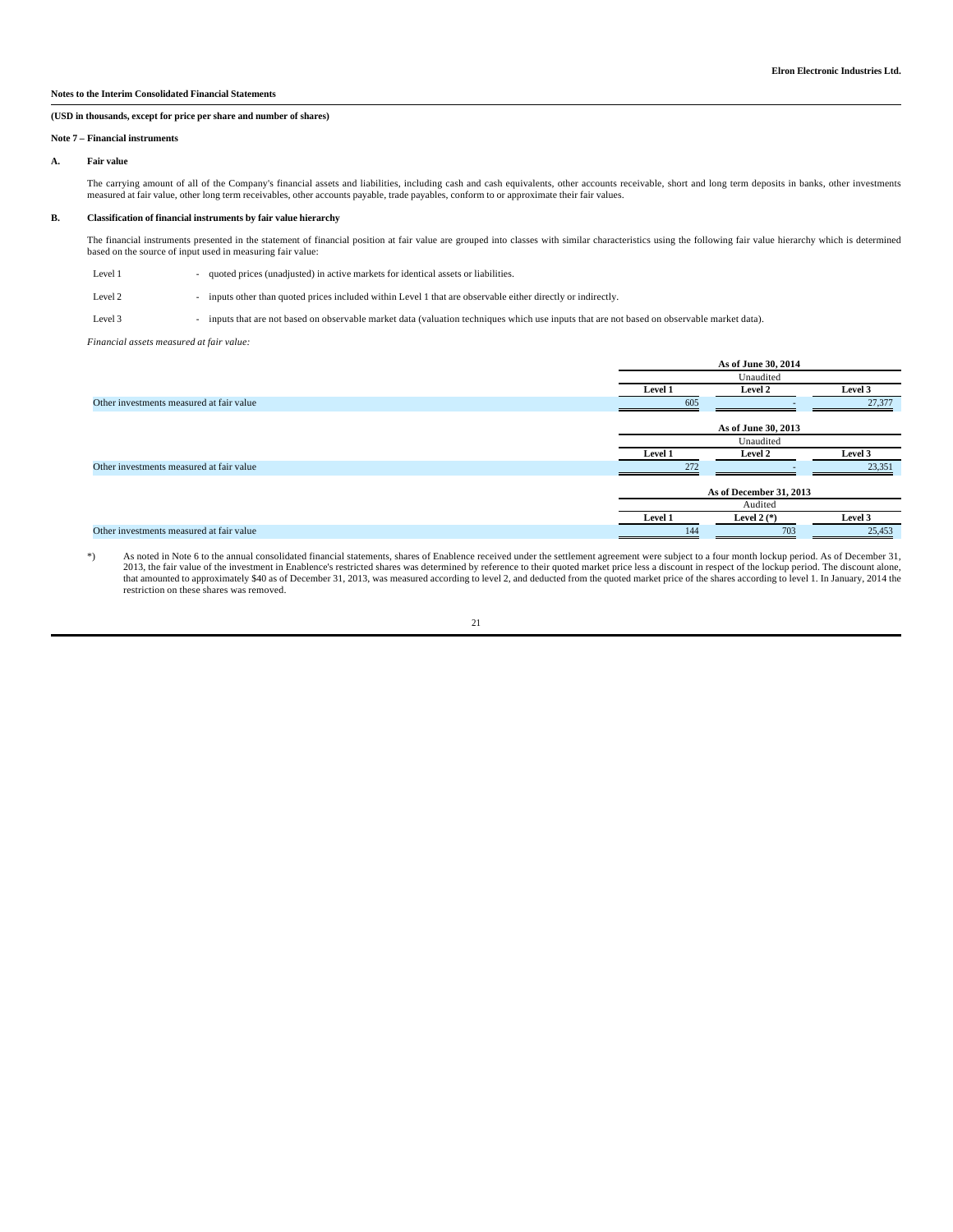### **(USD in thousands, except for price per share and number of shares)**

### **Note 7 – Financial instruments (Cont.)**

*Changes in financial assets classified in Level 3:*

For the six and three months period ended June 30, 2014:

|                                                           | <b>Financial assets</b><br>measured at fair<br>value<br>Unaudited |
|-----------------------------------------------------------|-------------------------------------------------------------------|
| Balance as of January 1, 2014 (audited) and April 1, 2014 | 25,453                                                            |
| Total recognized gain (loss):<br>In profit or loss $(*)$  | 957                                                               |
| Investment                                                | 967                                                               |
| Balance as of June 30, 2014                               | 27,377                                                            |

(\*) The entire gain included in profit or loss relating to assets held at the end of the reporting period.

For the six and three months period ended June 30, 2013:

|                                         | <b>Financial assets</b><br>measured at fair<br>value |
|-----------------------------------------|------------------------------------------------------|
|                                         | Unaudited                                            |
| Balance as of January 1, 2013 (audited) | 23,397                                               |
| Total recognized gain (loss):           |                                                      |
| In profit or loss                       | 477                                                  |
| In other comprehensive income (loss)    | (523)                                                |
| Balance as of June 30, 2013             | 23,351                                               |
| Balance as of April 1, 2013             | 22,874                                               |
| Total recognized gain:                  |                                                      |
| In profit or loss                       | 477                                                  |
| Balance as of June 30, 2013             | 23,351                                               |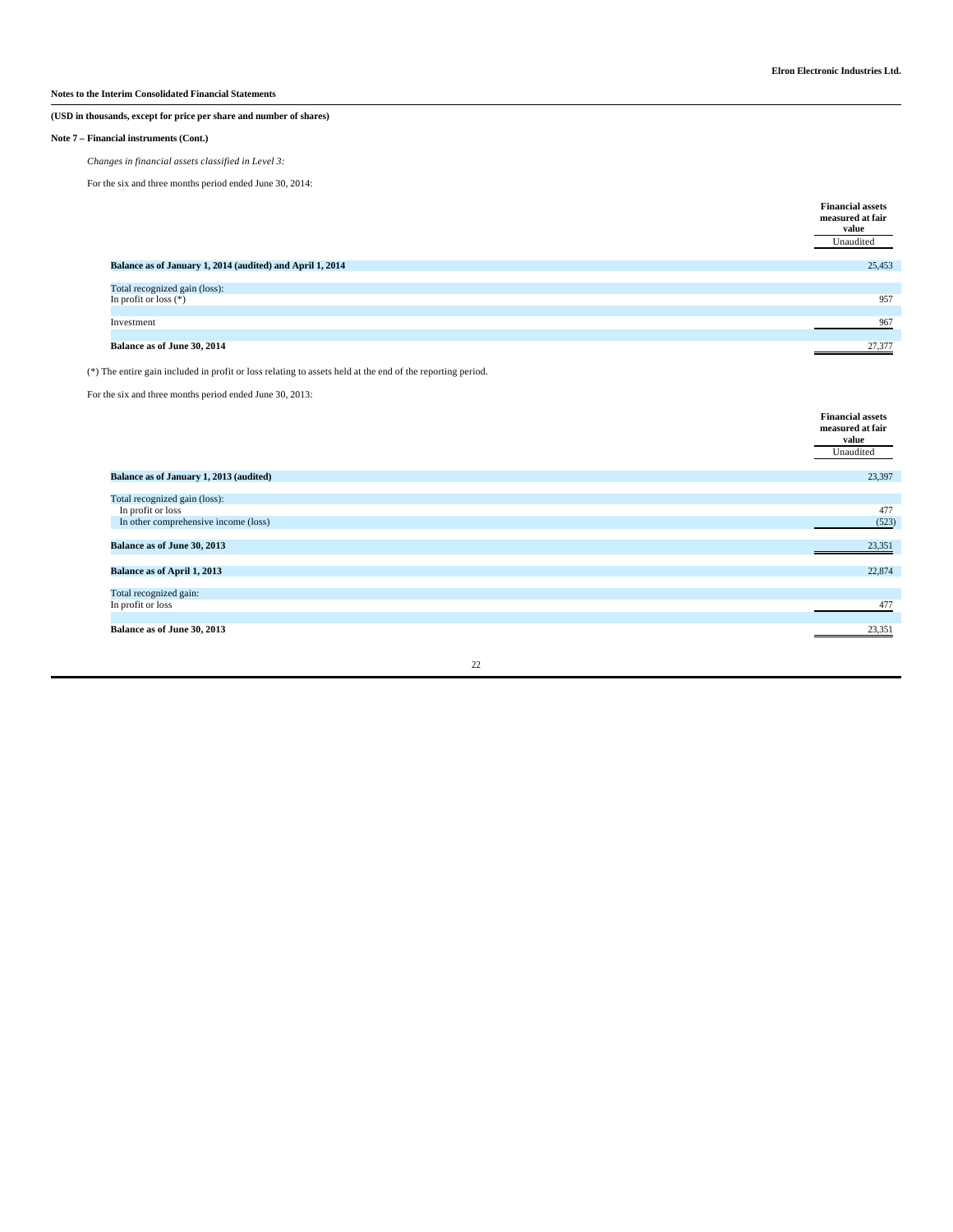### **(USD in thousands, except for price per share and number of shares)**

### **Note 7 – Financial instruments (Cont.)**

For the year ended December 31, 2013:

|                                      | <b>Financial assets</b><br>measured at fair<br>value<br>Audited |
|--------------------------------------|-----------------------------------------------------------------|
| Balance as of January 1, 2013        | 23,397                                                          |
|                                      |                                                                 |
| Total recognized income (loss):      |                                                                 |
| In profit or loss                    | 1,193                                                           |
| In other comprehensive income (loss) | (1,071)                                                         |
|                                      |                                                                 |
| Investment                           | 1,934                                                           |
| Balance as of December 31, 2013      | 25,453                                                          |
|                                      |                                                                 |

### **C. Valuation techniques**

For details on the fair value of investments in unquoted shares, see Note 6 to the annual consolidated financial statements.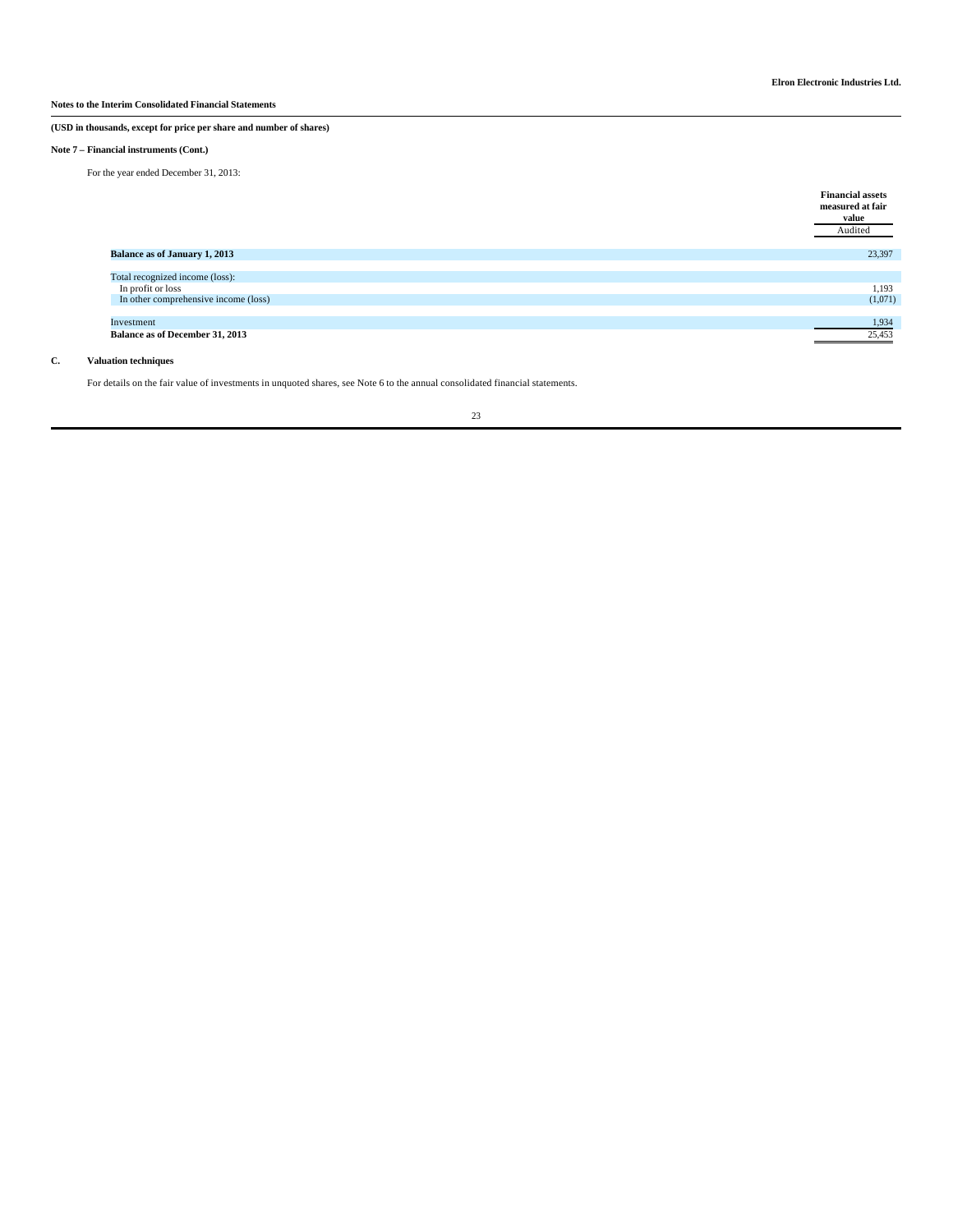### **ANNEX TO THE INTERIM CONSOLIDATED FINANCIAL STATEMENTS**

### **A. Details relating to investments in the interim consolidated financial statements as of June 30, 2014**

|                                                   | Rate of holdings in equity<br>$E$ lron $(1)$ | RDC(2)                   | Consolidated<br>rate of<br>holdings in<br>equity<br>$\frac{0}{0}$ | <b>Elron's effective</b><br>rate of<br>holdings<br>in equity $(3)$ | <b>Fully diluted</b><br>consolidated<br>rate of<br>holdings | Elron's fully<br>diluted effective<br>rate of<br>holdings $(3)$ | Consolidated<br>carrying value<br>of investment<br><b>June 30,</b><br>2014<br>\$ thousands |
|---------------------------------------------------|----------------------------------------------|--------------------------|-------------------------------------------------------------------|--------------------------------------------------------------------|-------------------------------------------------------------|-----------------------------------------------------------------|--------------------------------------------------------------------------------------------|
| Investments in investee companies                 |                                              |                          |                                                                   |                                                                    |                                                             |                                                                 |                                                                                            |
| Subsidiaries:                                     |                                              |                          |                                                                   |                                                                    |                                                             |                                                                 |                                                                                            |
| Cloudyn Software Ltd.                             | $\overline{a}$                               | 61.31                    | 61.31                                                             | 28.21                                                              | 58.78                                                       | 27.04                                                           | 317                                                                                        |
| Pose POS Ltd. (formerly Blitz Branding Ltd.)      |                                              | 43.30                    | 43.30                                                             | 19.92                                                              | 45.16                                                       | 20.78                                                           | 384                                                                                        |
|                                                   |                                              |                          |                                                                   |                                                                    |                                                             |                                                                 |                                                                                            |
| Associates:                                       |                                              |                          |                                                                   |                                                                    |                                                             |                                                                 |                                                                                            |
|                                                   |                                              |                          |                                                                   |                                                                    |                                                             |                                                                 |                                                                                            |
| BrainsGate Ltd.                                   | 29.86                                        | ٠                        | 29.86                                                             | 29.86                                                              | 26.82                                                       | 26.82                                                           | (130)                                                                                      |
| Pocared Diagnostics Ltd.                          | 47.95                                        |                          | 47.95                                                             | 47.95                                                              | 42.12                                                       | 42.12                                                           | 2,598                                                                                      |
| Cartiheal (2009) Ltd.                             | 32.31                                        | $\overline{\phantom{a}}$ | 32.31                                                             | 32.31                                                              | 27.27                                                       | 27.27                                                           | 1,707                                                                                      |
| Kyma Medical Technologies Ltd.                    |                                              | 57.68                    | 57.68                                                             | 28.90                                                              | 37.70                                                       | 18.89                                                           | 4,006                                                                                      |
| DES Dry Eye Solutions Ltd.                        | 17.00                                        |                          | 17.00                                                             | 17.00                                                              | 30.00                                                       | 30.00                                                           | 376                                                                                        |
| NuLens Ltd.                                       | 34.72<br>26.72                               | $\sim$                   | 34.72<br>26.72                                                    | 34.72<br>26.72                                                     | 29.84                                                       | 29.84<br>19.06                                                  | ×,                                                                                         |
| Plymedia Israel (2006) Ltd.                       |                                              | $\overline{\phantom{a}}$ |                                                                   |                                                                    | 19.06                                                       |                                                                 |                                                                                            |
| Open Legacy Technologies Ltd.<br>Page 2 Site Ltd. | ÷                                            | 8.77<br>25.45            | 8.77<br>25.45                                                     | 4.04<br>11.71                                                      | 6.56<br>24.11                                               | 3.02<br>11.09                                                   | 233<br>455                                                                                 |
| Bruwz Technologies Ltd.                           | $\overline{a}$                               | 23.65                    | 23.65                                                             | 10.88                                                              | 20.00                                                       | 9.20                                                            | 338                                                                                        |
|                                                   |                                              |                          |                                                                   |                                                                    |                                                             |                                                                 |                                                                                            |
| Other investments:                                |                                              |                          |                                                                   |                                                                    |                                                             |                                                                 |                                                                                            |
| Notal Vision Inc.                                 | 21.47                                        | ٠                        | 21.47                                                             | 21.47                                                              | 18.20                                                       | 18.20                                                           | 12,933                                                                                     |
| Jordan Valley Semiconductors Ltd.                 | 18.83                                        |                          | 18.83                                                             | 18.83                                                              | 16.95                                                       | 16.95                                                           | 10,440                                                                                     |
| Atlantium Technologies Inc.                       | 7.77                                         |                          | 7.77                                                              | 7.77                                                               | 6.60                                                        | 6.60                                                            | 130                                                                                        |
| Aqwise - Wise Water Technologies Ltd.             | 19.81                                        |                          | 19.81                                                             | 19.81                                                              | 17.94                                                       | 17.94                                                           | 3,809                                                                                      |
| Enablence Technologies Inc.                       | 3.73                                         |                          | 3.73                                                              | 3.73                                                               | N/A                                                         | N/A                                                             | 605                                                                                        |
|                                                   |                                              |                          |                                                                   |                                                                    |                                                             |                                                                 |                                                                                            |

(1) Including holdings through Elron's fully-owned subsidiaries.<br>(2) Including holdings through RDSeed.<br>(3) Elron's effective holdings include holdings by RDC multiplied by 50.10% and holdings by RDSeed multiplied by 92% (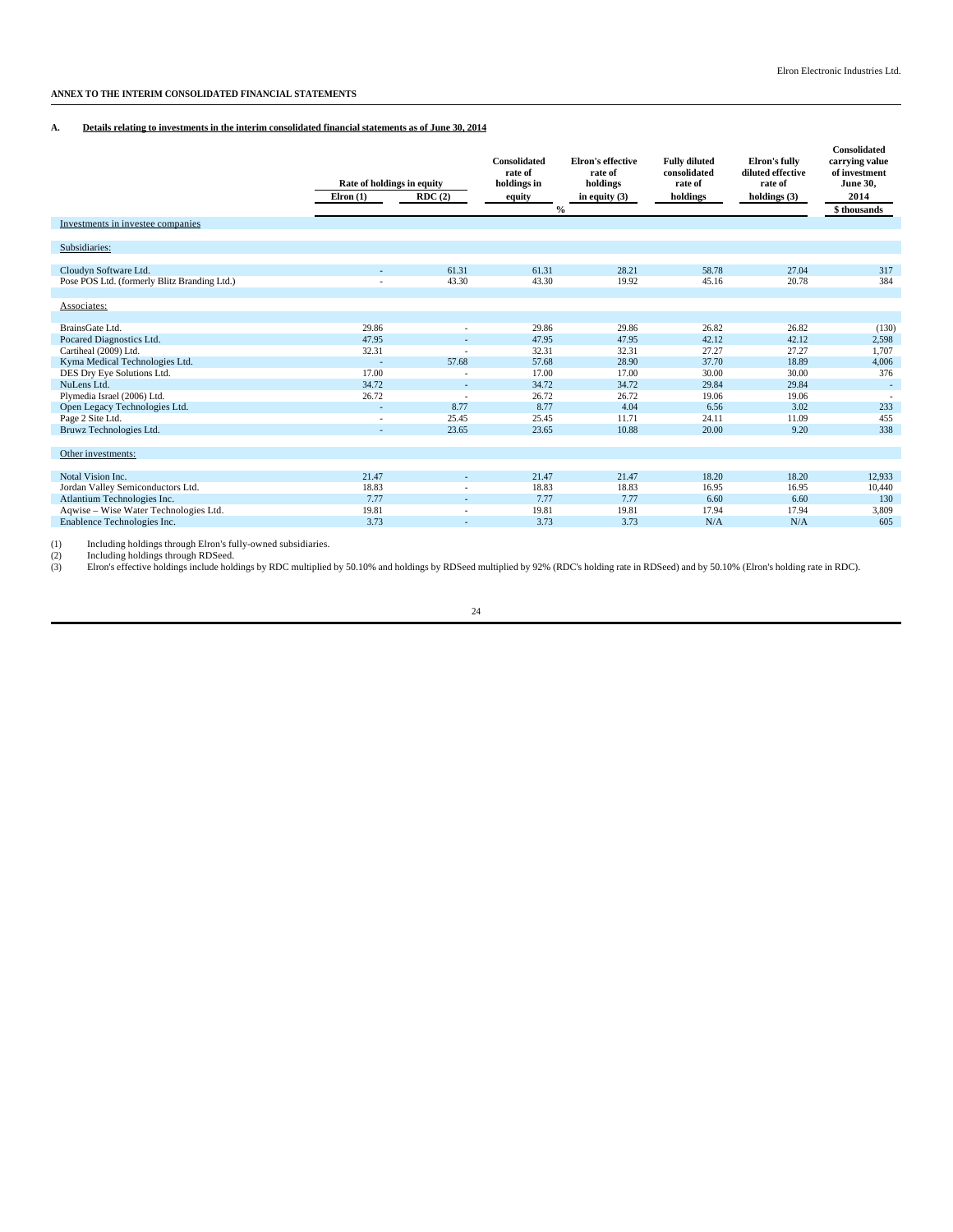# **POCARED DIAGNOSTICS LTD. (A development stage company)**

### **INTERIM CONSOLIDATED FINANCIAL STATEMENTS**

### **AS OF JUNE 30, 2014**

### **U.S. DOLLARS IN THOUSANDS**

# **UNAUDITED**

## **INDEX**

|                                                          | Page              |
|----------------------------------------------------------|-------------------|
| <b>Review of Unaudited Interim Financial Statements</b>  | $P - 2$           |
| <b>Consolidated Balance Sheets</b>                       | $P - 3 - P - 4$   |
| <b>Consolidated Statements of Comprehensive Loss</b>     | $P - 5$           |
| <b>Statements of Changes in Shareholders' Deficiency</b> | $P - 6 - P - 9$   |
| <b>Consolidated Statements of Cash Flows</b>             | $P - 10$          |
| <b>Notes to Consolidated Financial Statements</b>        | $P - 11 - P - 17$ |
|                                                          |                   |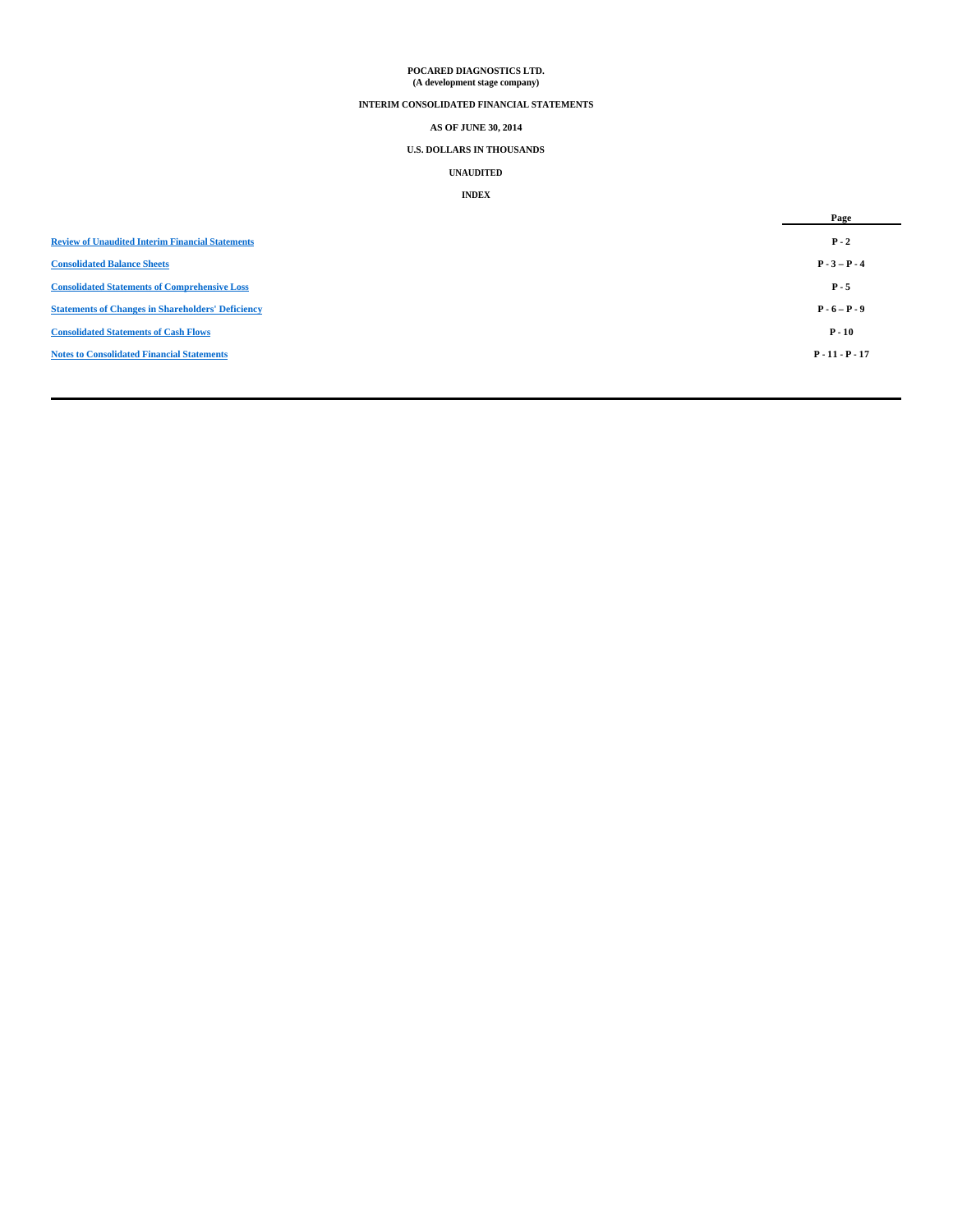

Kost Forer Gabbay & Kasierer 3 Aminadav St. Tel-Aviv 6706703, Israel

Tel: +972-3-6232525 Fax: +972-3-5622555 ey.com

The Board of Directors Pocared Diagnostics Ltd. (a development stage company)

> Re: Auditors report on review to the Shareholders of Pocared Diagnostics LTD (a development stage company)

We have reviewed the consolidated financial information of Pocared Diagnostics Ltd. and its subsidiary (a development stage company) (together "the Company") which comprises the consolidated balance sheet as of June 30, 2014 and 2013 and the related condensed consolidated statements of comprehensive loss, changes in shareholders' deficiency and cash flows for the six months ended June 30, 2014 and 2013 and for the period from January 1, 2005 (date of inception) through June 30, 2014.

#### **Management's Responsibility for the Financial Information.**

Management is responsible for the preparation and fair presentation of the interim financial information in conformity with U.S. generally accepted accounting principles; this includes the design, implementation<br>and mainte

#### **Auditor's Responsibility**

Our responsibility is to conduct our review in accordance with auditing standards generally accepted in the United States applicable to review of interim financial information. A review of interim financial information consists principally of applying analytical procedures and making inquiries of persons responsible for financial and accounting matters. It is substantially less in scope than an audit conducted in<br>accordance w opinion.

#### **Conclusion**

Based on our review, we are not aware of any material modifications that should be made to the consolidated financial information referred to above for it to be in conformity with U.S. generally accepted accounting principles.

#### **The Company's ability to continue as a Going concern**

The accompanying financial information has been prepared assuming that the Company will continue as a going concern. As discussed in Note 1 to the condensed consolidated financial statements, the Company has incurred losses in the amount of \$5,902 during the six months ended June 30, 2014, has an accumulated deficit during the development stage of \$71,975 as of June 30, 2014, and has an accumulated negative cash flow from operating activities. These factors raise substantial doubt about the Company's ability to continue as a going concern (Management's plans in regard to these matters are described in Note 1c). The consolidated financial statements do not include any adjustments to reflect the possible future effects on the recoverability and classification of assets or the amounts and classification of liabilities that may result from the outcome of this uncertainty.

Tel-Aviv, Israel KOST FORER GABBAY & KASIERER July 30 , 2014 A Member of Ernst & Young Global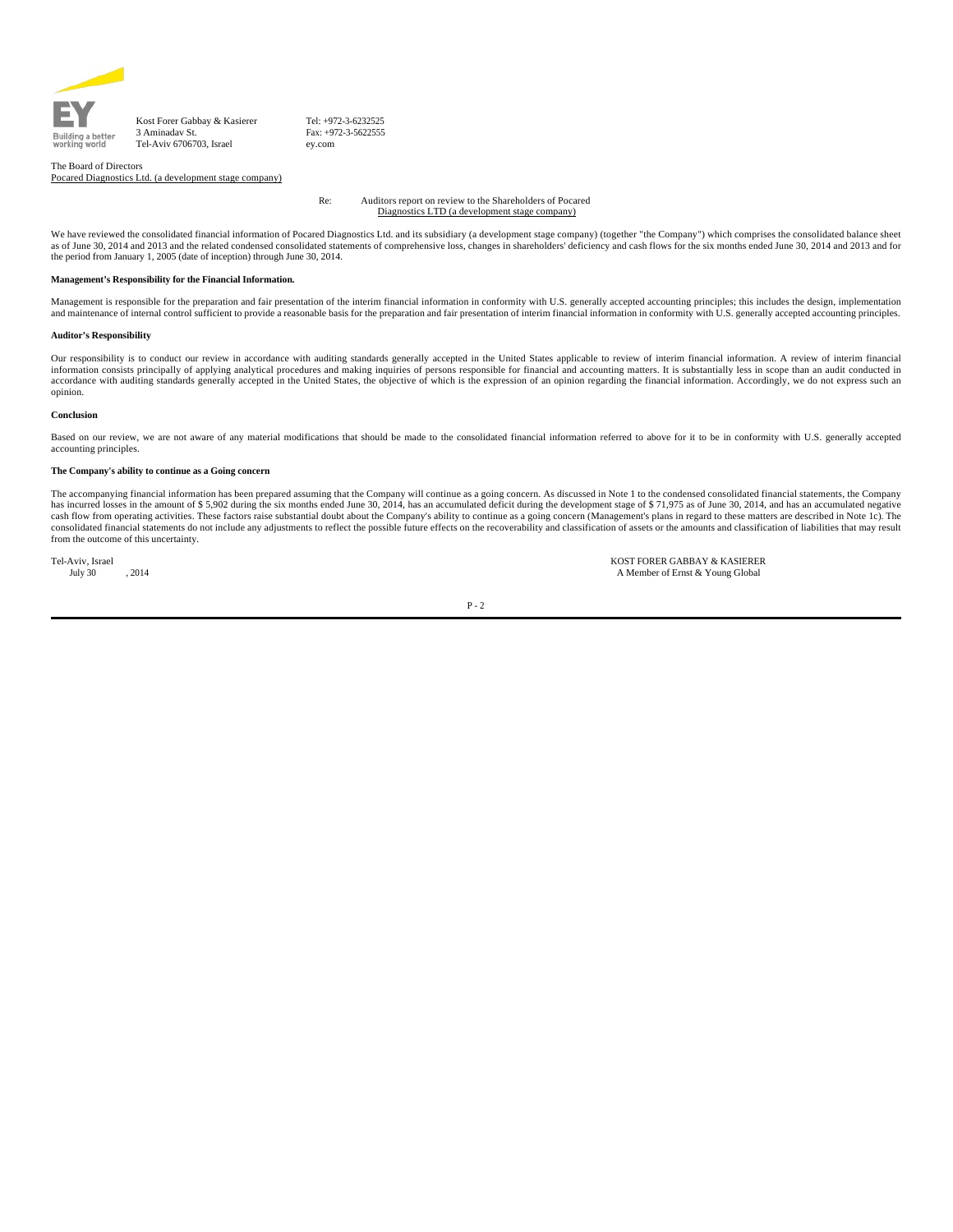### **CONSOLIDATED BALANCE SHEETS**

**U.S. dollars in thousands**

|                             | <b>June 30,</b><br>2013<br>2014 |              |       | December 31,<br>2013 |                          |
|-----------------------------|---------------------------------|--------------|-------|----------------------|--------------------------|
|                             |                                 | Unaudited    |       |                      | Audited                  |
| <b>ASSETS</b>               |                                 |              |       |                      |                          |
| <b>CURRENT ASSETS:</b>      |                                 |              |       |                      |                          |
| Cash and cash equivalents   | \$<br>3,143                     | $\mathbb{S}$ | 4,100 | s.                   | 803                      |
| Short-term bank deposit     | $\overline{\phantom{a}}$        |              | 433   |                      | $\overline{\phantom{a}}$ |
| Restricted cash             | 152                             |              | 144   |                      | 150                      |
| Inventory                   | 104                             |              | 855   |                      | 206                      |
| Accounts receivable         | 174                             |              | 171   |                      | 411                      |
|                             |                                 |              |       |                      |                          |
| Total current assets        | 3,573                           |              | 5,703 |                      | 1,570                    |
|                             |                                 |              |       |                      |                          |
| PROPERTY AND EQUIPMENT, NET | 845                             |              | 857   |                      | 837                      |
|                             |                                 |              |       |                      |                          |
| <b>LONG-TERM DEPOSIT</b>    | 20                              |              | 17    |                      | 21                       |
|                             |                                 |              |       |                      |                          |
| Total assets                | 4,438                           |              | 6,577 |                      | 2,428                    |

The accompanying notes are an integral part of the consolidated financial statements.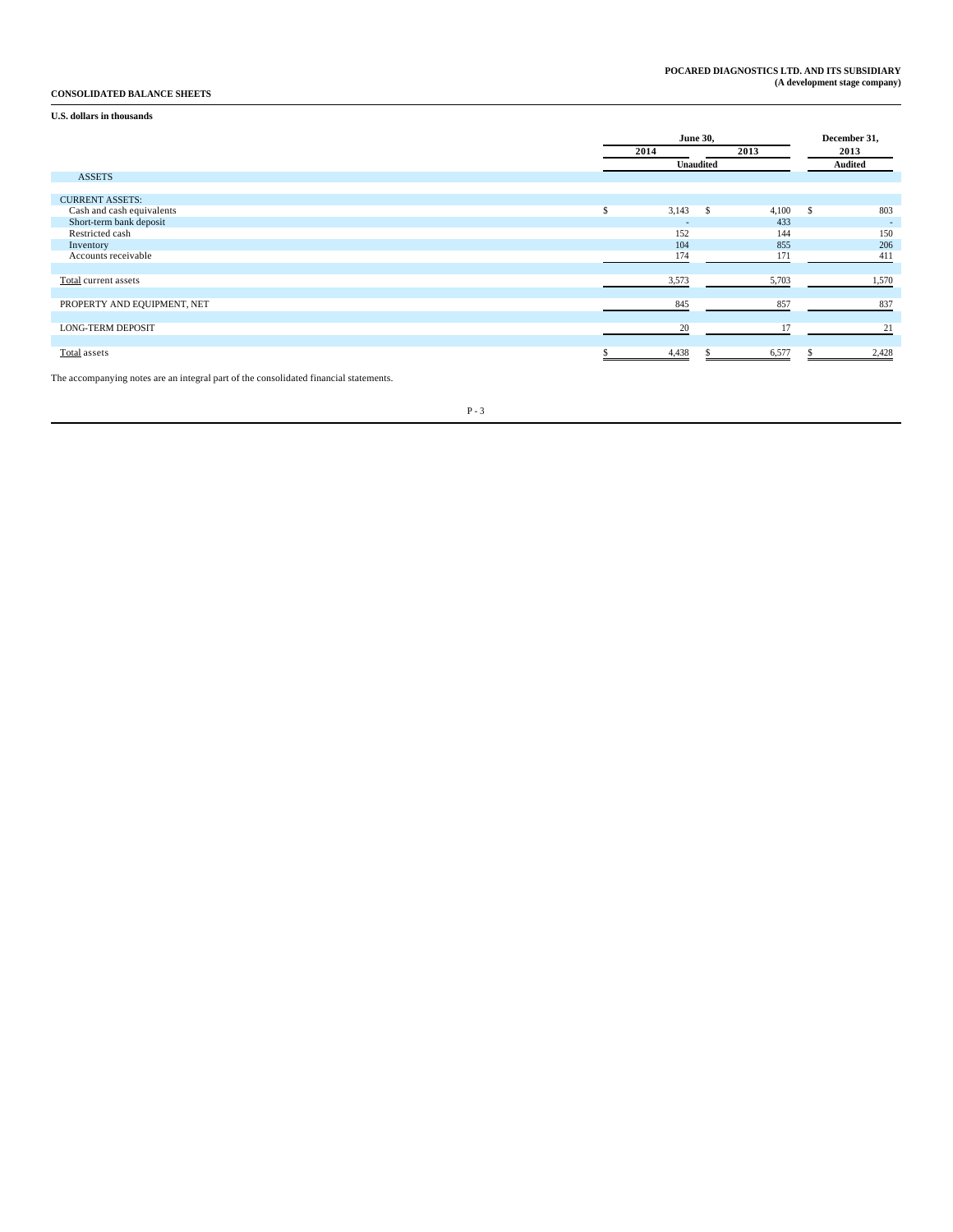### **CONSOLIDATED BALANCE SHEETS**

### **U.S. dollars in thousands, except share and per share data**

|                                                                                                                                                                                                                                     | <b>June 30.</b>           | December 31,         |                           |
|-------------------------------------------------------------------------------------------------------------------------------------------------------------------------------------------------------------------------------------|---------------------------|----------------------|---------------------------|
|                                                                                                                                                                                                                                     | 2014                      | 2013                 | 2013                      |
|                                                                                                                                                                                                                                     | <b>Unaudited</b>          |                      | <b>Audited</b>            |
| LIABILITIES AND SHAREHOLDERS' DEFICIENCY                                                                                                                                                                                            |                           |                      |                           |
| <b>CURRENT LIABILITIES:</b>                                                                                                                                                                                                         | 147<br>$\mathbf{\hat{s}}$ | $\mathcal{S}$<br>276 | $\mathbf{\hat{S}}$<br>458 |
| Trade payables<br>Employees and payroll accruals                                                                                                                                                                                    | 347                       | 270                  | 308                       |
| Accrued expenses                                                                                                                                                                                                                    | 449                       | 382                  | 399                       |
|                                                                                                                                                                                                                                     |                           |                      |                           |
| Total current liabilities                                                                                                                                                                                                           | 943                       | 928                  | 1,165                     |
|                                                                                                                                                                                                                                     |                           |                      |                           |
| <b>LONG-TERM LIABILITIES:</b>                                                                                                                                                                                                       |                           |                      |                           |
| Convertible loan                                                                                                                                                                                                                    |                           |                      | 1.833                     |
|                                                                                                                                                                                                                                     |                           |                      |                           |
| <b>CONVERTIBLE PREFERRED SHARES (Note 4)</b><br>Preferred A shares, NIS 0.01 par value; Authorized: 1,500,000 shares at June 30, 2014 and 2013 and December 31, 2013; Issued and                                                    |                           |                      |                           |
| outstanding: 1,333,333 shares at June 30, 2014 and 2013 and December 31, 2013                                                                                                                                                       | 300                       | 300                  | 300                       |
| Preferred B shares, NIS 0.01 par value; Authorized: 1,550,000 shares at June 30, 2014 and 2013 and December 31, 2013; Issued and                                                                                                    |                           |                      |                           |
| outstanding: 1,507,341 shares at June 30, 2014 and 2013 and December 31, 2013                                                                                                                                                       | 1.634                     | 1.634                | 1.634                     |
| Preferred C shares, NIS 0.01 par value; Authorized: 1,000,000 shares at June 30, 2014 and 2013 and December 31, 2013; Issued and                                                                                                    |                           |                      |                           |
| outstanding: 760,501 shares at June 30, 2014 and 2013 and December 31, 2013                                                                                                                                                         | 1.280                     | 1.280                | 1.280                     |
| Preferred D, D-1, and D-2 shares, NIS 0.01 par value; Authorized: 9,660,000 shares at June 30, 2014 and 2013 and December 31,                                                                                                       |                           |                      |                           |
| 2013; Issued and outstanding: 9,573,601 shares at June 30, 2014 and 2013 and December 31, 2013<br>Preferred E shares, NIS 0.01 par value; Authorized: 11,000,000 shares at June 30, 2014 and 2013 and December 31, 2013; Issued and | 25,288                    | 25,288               | 25,288                    |
| outstanding: 10,413,052 shares at June 30, 2014 and 2013 and December 31, 2013                                                                                                                                                      | 6.548                     | 6.548                | 6.548                     |
| Preferred F shares, NIS 0.01 par value; Authorized: 57,000,000 shares at June 30, 2014 and 66,000,000 shares at June                                                                                                                |                           |                      |                           |
| 30 and December 31, 2013; Issued and outstanding: 56,313,546, 48,302,205 and 48,302,205 shares at June 30, 2014 and 2013 and                                                                                                        |                           |                      |                           |
| December 31, 2013 , respectively                                                                                                                                                                                                    | 33.314                    | 29.195               | 29.195                    |
| Preferred G shares, NIS 0.01 par value; Authorized: 18,000,000 shares at June 30, 2014; Issued and outstanding: 10,558,753 shares at                                                                                                |                           |                      |                           |
| June 30, 2014<br>Liquidation preference of Preferred shares at June 30, 2014 amounted to \$139,067                                                                                                                                  | 6.000                     |                      |                           |
|                                                                                                                                                                                                                                     |                           |                      |                           |
|                                                                                                                                                                                                                                     | 74,364                    | 64,245               | 64.245                    |
| SHAREHOLDERS' DEFICIENCY:                                                                                                                                                                                                           |                           |                      |                           |
| Ordinary shares, NIS 0.01 par value; Authorized: 107,000,000 shares at June 30, 2014, 113,000,000 shares at June 30,                                                                                                                |                           |                      |                           |
| 2013 and December 31, 2013; Issued and outstanding: 2,000,000 shares at June 30, 2014 and 2013 and December 31, 2013                                                                                                                | $\overline{4}$            | $\overline{A}$       | $\overline{4}$            |
| Additional paid-in capital                                                                                                                                                                                                          | 1.102                     | 990                  | 1.254                     |
| Deficit accumulated during the development stage                                                                                                                                                                                    | (71, 975)                 | (59, 590)            | (66,073)                  |
|                                                                                                                                                                                                                                     |                           |                      |                           |
| Total shareholders' deficiency                                                                                                                                                                                                      | (70, 869)                 | (58, 596)            | (64, 815)                 |
| Total liabilities and shareholders' deficiency                                                                                                                                                                                      | 4,438                     | 6,577                | 2,428                     |
|                                                                                                                                                                                                                                     |                           |                      |                           |
| The accompanying notes are an integral part of the consolidated financial statements.                                                                                                                                               |                           |                      |                           |
| July 30, 2014                                                                                                                                                                                                                       |                           |                      |                           |
| Date of approval of the financial statements<br>Edward Ludwig<br>Jonathan Gurfinkel                                                                                                                                                 |                           |                      | Michal Mendelevich levy   |
| Chairman of the Board of Directors<br><b>Chief Executive Officer</b>                                                                                                                                                                |                           |                      | Finance Manager           |
|                                                                                                                                                                                                                                     |                           |                      |                           |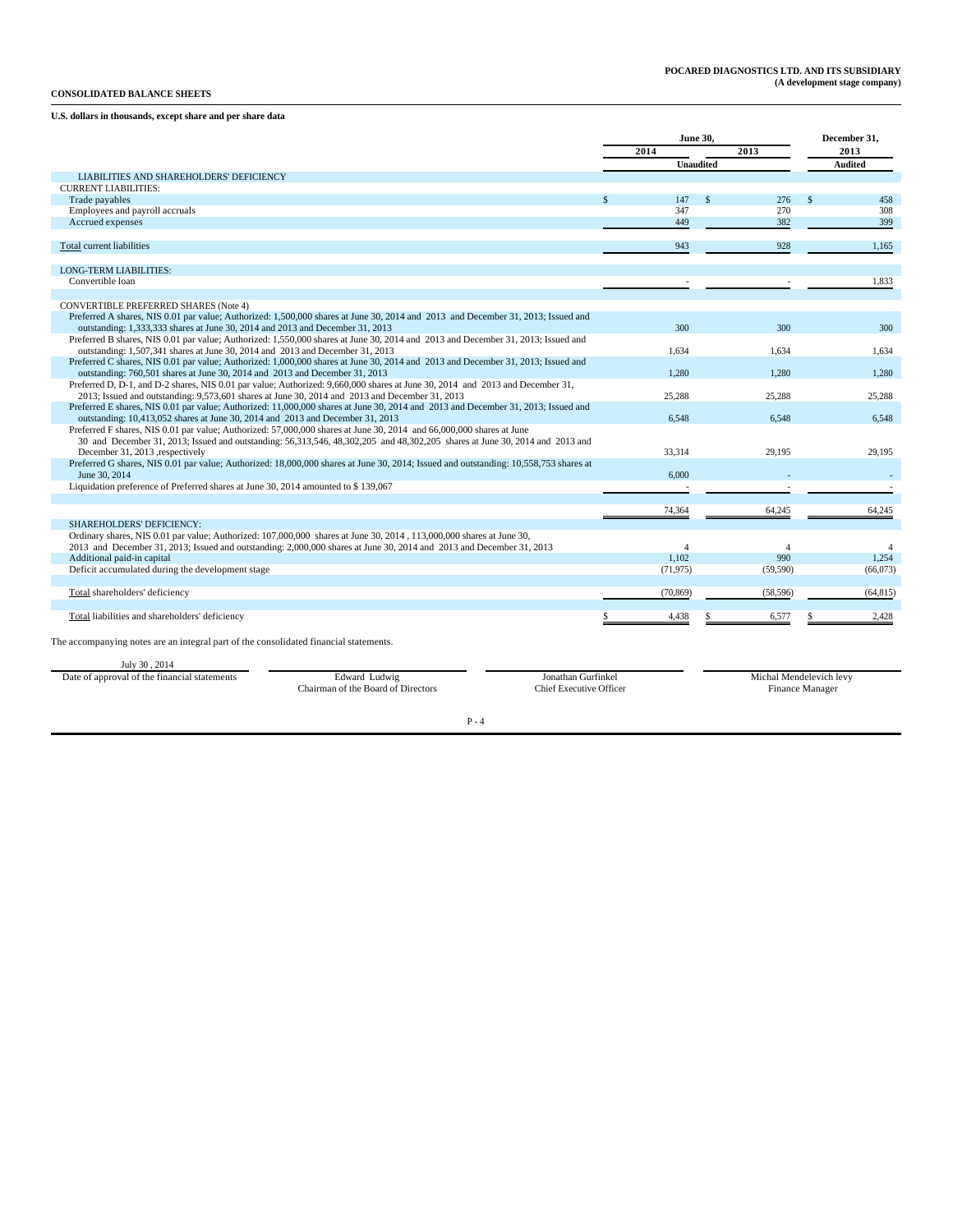### **CONSOLIDATED STATEMENTS OF COMPREHENSIVE LOSS**

### **U.S. dollars in thousands**

|                                                                                       | Six months ended<br>2014 | <b>June 30,</b> | 2013  |                  | Three months ended<br>2014 | <b>June 30,</b> | 2013  |              | <b>Year ended</b><br>December 31,<br>2013 |          | <b>Period from</b><br><b>January 1, 2005</b><br>(inception date)<br>through<br><b>June 30,</b><br>2014 |
|---------------------------------------------------------------------------------------|--------------------------|-----------------|-------|------------------|----------------------------|-----------------|-------|--------------|-------------------------------------------|----------|--------------------------------------------------------------------------------------------------------|
|                                                                                       |                          |                 |       | <b>Unaudited</b> |                            |                 |       |              | <b>Audited</b>                            |          | <b>Unaudited</b>                                                                                       |
| Operating expenses:                                                                   |                          |                 |       |                  |                            |                 |       |              |                                           |          |                                                                                                        |
| Research and development                                                              | 4,988                    | $\mathbf{s}$    | 3,484 | -S               | 2,590                      | $\mathbf{s}$    | 2,040 | $\mathbf{s}$ | 9,127                                     | <b>S</b> | 60,070                                                                                                 |
| Marketing                                                                             | 184                      |                 | 96    |                  | 140                        |                 | 41    |              | 239                                       |          | 920                                                                                                    |
| General and administrative                                                            | 589                      |                 | 550   |                  | 286                        |                 | 257   |              | 1,206                                     |          | 10,123                                                                                                 |
| Operating loss                                                                        | 5,761                    |                 | 4,130 |                  | 3,016                      |                 | 2,338 |              | 10,572                                    |          | 71,113                                                                                                 |
| Financial expenses (income), net                                                      | 109                      |                 | (13)  |                  | 23                         |                 |       |              | 26                                        |          | 699                                                                                                    |
| Loss before income taxes                                                              | 5,870                    |                 | 4,117 |                  | 3,039                      |                 | 2,338 |              | 10,598                                    |          | 71,812                                                                                                 |
| Income taxes                                                                          | 32                       |                 | 20    |                  | 14                         |                 |       |              | 22                                        |          | 163                                                                                                    |
| Net loss                                                                              | 5,902                    |                 | 4,137 |                  | 3,053                      |                 | 2,347 |              | 10,620                                    |          | 71,975                                                                                                 |
| Total comprehensive loss                                                              | 5,902                    |                 | 4,137 |                  | 3,053                      |                 | 2,347 |              | 10,620                                    |          | 71,975                                                                                                 |
| The accompanying notes are an integral part of the consolidated financial statements. |                          |                 |       |                  |                            |                 |       |              |                                           |          |                                                                                                        |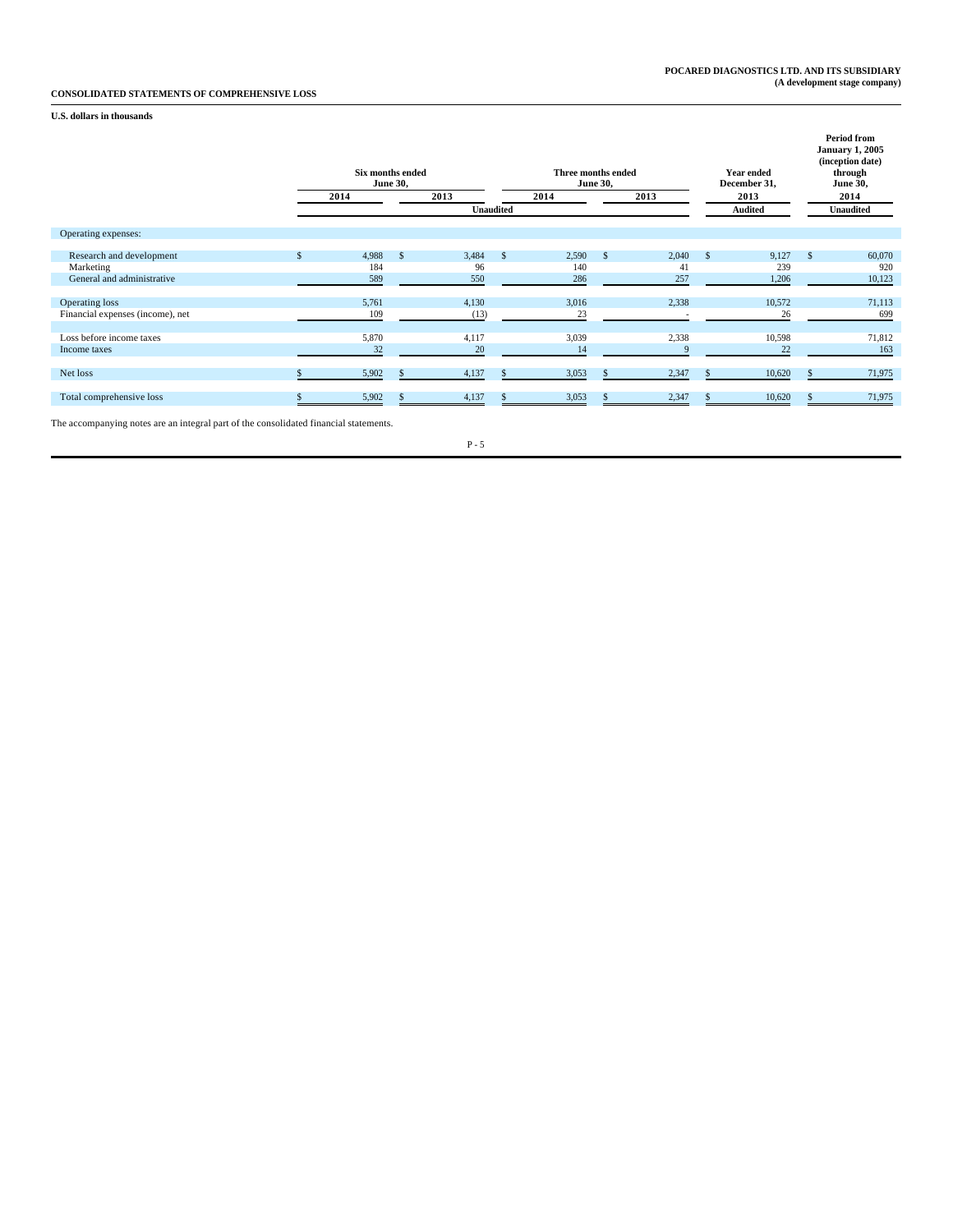**U.S. dollars in thousands, except share and per share data**

|                                                                                    |               | <b>Convertible Preferred shares</b> | <b>Ordinary shares</b> |                | <b>Additional paid-in</b> | <b>Deficit accumulated</b><br>during the<br>development | <b>Total</b><br>shareholders' equity |  |
|------------------------------------------------------------------------------------|---------------|-------------------------------------|------------------------|----------------|---------------------------|---------------------------------------------------------|--------------------------------------|--|
|                                                                                    | <b>Number</b> | Amount                              | <b>Number</b>          | Amount         | capital                   | stage                                                   | (deficiency)                         |  |
| Balance as of January 1, 2005<br>(inception date)                                  |               |                                     |                        |                |                           |                                                         |                                      |  |
| Issuance of Ordinary shares, net<br>in January 1, 2005                             |               |                                     | 2,000,000              | Λ              |                           |                                                         | $\overline{4}$                       |  |
| Issuance of Preferred A shares (at<br>$$0.22$ ), net                               | 1,333,333     | 300                                 |                        |                |                           |                                                         |                                      |  |
| Stock-based compensation<br>related to options granted to<br>service providers     |               | $\sim$                              |                        |                | $6\phantom{.}6$           |                                                         | 6                                    |  |
| Net loss                                                                           |               | $\overline{\phantom{a}}$            |                        |                | $\sim$                    | (669)                                                   | (669)                                |  |
| Balance as of December 31, 2005<br>(unaudited)                                     | 1,333,333     | 300                                 | 2,000,000              | $\overline{4}$ | 6                         | (669)                                                   | (659)                                |  |
| Issuance of Preferred B shares (at<br>$$1.08$ ), net                               | 1,507,341     | 1,634                               |                        |                |                           |                                                         |                                      |  |
| Issuance of preferred C shares (at<br>$$1.68$ )<br>Stock based compensation        | 760,501       | 1,280                               |                        |                |                           |                                                         |                                      |  |
| related to options granted to<br>service providers                                 |               | $\overline{\phantom{a}}$            |                        |                | 45                        |                                                         | 45                                   |  |
| Net loss                                                                           |               | $\sim$                              |                        |                | $\sim$                    | (1,918)                                                 | (1,918)                              |  |
| Balance as of December 31, 2006                                                    | 3,601,175     | 3,214                               | 2,000,000              | $\overline{4}$ | 51                        | (2,587)                                                 | (2, 532)                             |  |
| Issuance of Preferred D shares (at<br>\$2.29                                       | 2,982,896     | 6,832                               |                        |                |                           |                                                         |                                      |  |
| Stock based compensation<br>related to options granted to<br>service providers and |               |                                     |                        |                |                           |                                                         |                                      |  |
| employees<br>Net loss                                                              |               |                                     |                        |                | 107                       | (7, 558)                                                | 107<br>(7, 558)                      |  |
| Balance as of December 31, 2007                                                    | 6,584,071     | 10,046                              | 2,000,000              | $\overline{4}$ | 158                       | (10, 145)                                               | (9,983)                              |  |
| Issuance of Preferred D shares<br>$(at $2.32)$ ,<br>Stock based compensation       | 1,606,176     | 3,735                               |                        |                |                           |                                                         |                                      |  |
| related to options granted to<br>service providers and<br>employees                |               |                                     |                        |                | 118                       |                                                         | 118                                  |  |
| Net loss                                                                           |               | $\sim$                              |                        |                | $\sim$                    | (18,070)                                                | (18,070)                             |  |
| Balance as of December 31, 2008                                                    | 8,190,247     | 13,781<br>S                         | 2,000,000              |                | 276                       | (28, 215)                                               | (27, 935)<br>\$.                     |  |

The accompanying notes are an integral part of the interim consolidated financial statements.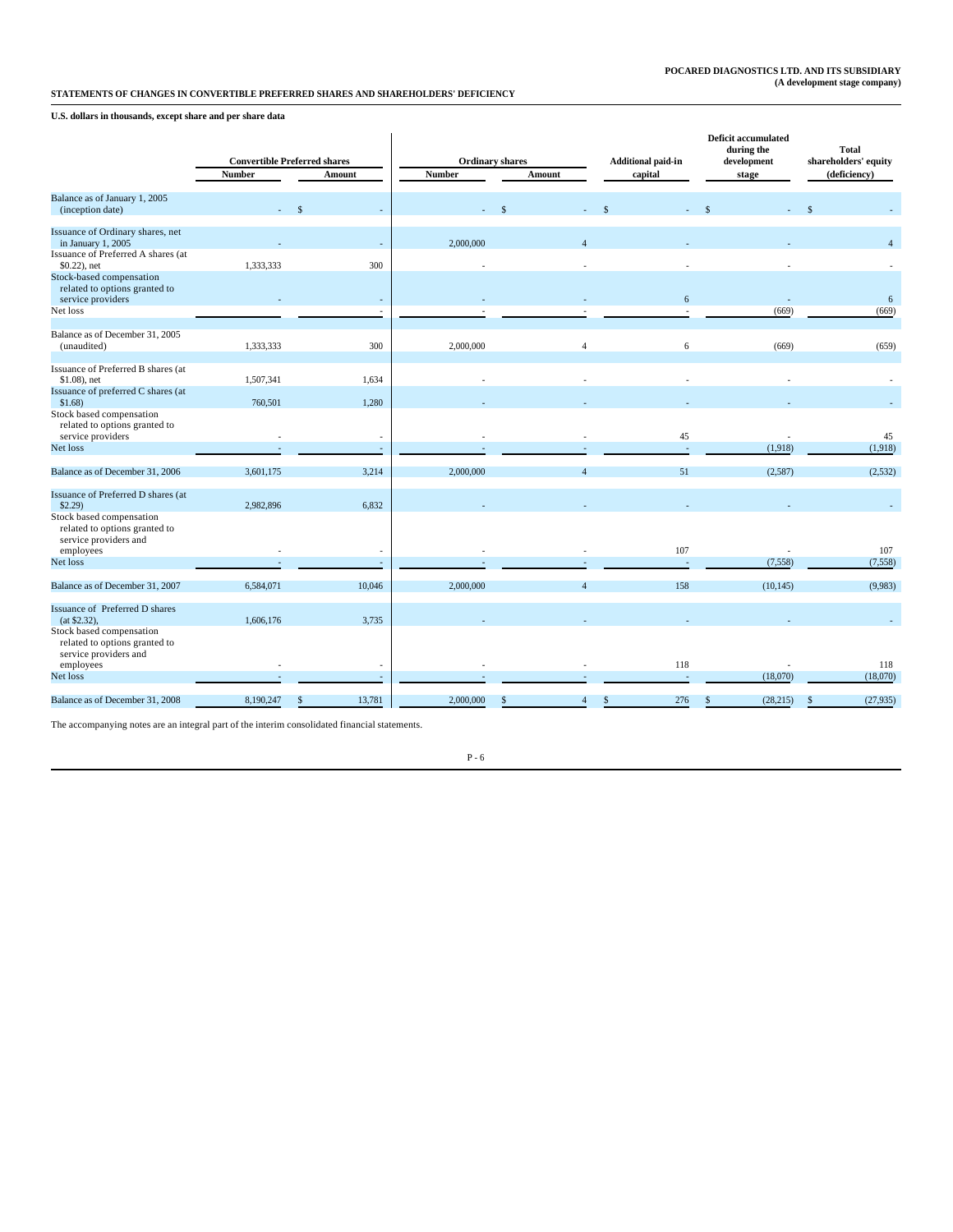**U.S. dollars in thousands, except share and per share data**

|                                                                                                 |               | <b>Convertible Preferred shares</b> |               | <b>Ordinary shares</b>         | <b>Additional paid-in</b> | <b>Deficit accumulated</b><br>during the<br>development | <b>Total</b><br>shareholders' equity<br>(deficiency) |  |
|-------------------------------------------------------------------------------------------------|---------------|-------------------------------------|---------------|--------------------------------|---------------------------|---------------------------------------------------------|------------------------------------------------------|--|
|                                                                                                 | <b>Number</b> | <b>Amount</b>                       | <b>Number</b> | Amount                         | capital                   | stage                                                   |                                                      |  |
| Balance as of December 31, 2008                                                                 | 8,190,247     | 13,781<br>$\mathbf{s}$              | 2,000,000     | $\mathbf{s}$<br>$\overline{4}$ | 276<br>$\mathbf{s}$       | (28, 215)<br>$\mathbf{s}$                               | $\mathbf{s}$<br>(27, 935)                            |  |
| Conversion of convertible loan to                                                               |               |                                     |               |                                |                           |                                                         |                                                      |  |
| Preferred D-1 shares<br>Exercise of option granted to                                           | 4,924,722     | 14,700                              |               |                                |                           |                                                         |                                                      |  |
| service provider                                                                                | 59,807        | 21                                  |               |                                |                           |                                                         |                                                      |  |
| Issuance of Preferred E shares(at                                                               |               |                                     |               |                                |                           |                                                         |                                                      |  |
| $$0.63$ ),                                                                                      | 10,413,052    | 6,548                               |               |                                |                           |                                                         |                                                      |  |
| Stock based compensation<br>related to options granted to<br>service providers and<br>employees |               |                                     |               |                                | 143                       |                                                         | 143                                                  |  |
| Net loss                                                                                        |               | $\overline{a}$                      |               |                                | ÷.                        |                                                         | (10,653)                                             |  |
|                                                                                                 |               |                                     |               |                                |                           | (10, 653)                                               |                                                      |  |
| Balance as of December 31, 2009                                                                 | 23,587,828    | 35,050                              | 2,000,000     |                                | 419                       | (38, 868)                                               | (38, 445)                                            |  |
| Stock based compensation<br>related to options granted to<br>service providers and              |               |                                     |               |                                |                           |                                                         |                                                      |  |
| employees                                                                                       |               |                                     |               |                                | 174                       |                                                         | 174                                                  |  |
| Net loss                                                                                        |               |                                     |               |                                | $\overline{\phantom{a}}$  | (3,953)                                                 | (3,953)                                              |  |
| Balance as of December 31, 2010                                                                 | 23,587,828    | 35,050                              | 2,000,000     | $\overline{4}$                 | 593                       | (42, 821)                                               | (42, 224)                                            |  |
| Issuance of Preferred F shares (at<br>$$0.605$ )                                                | 21,928,376    | 13,250                              |               |                                |                           |                                                         |                                                      |  |
| Conversion of convertible loan<br>into Preferred F shares (at<br>\$0.605)                       | 15,244,456    | 9,212                               |               |                                |                           |                                                         |                                                      |  |
| Stock based compensation<br>related to options granted to<br>service providers and              |               |                                     |               |                                |                           |                                                         |                                                      |  |
| employees                                                                                       |               | $\overline{\phantom{a}}$            |               |                                | 224                       |                                                         | 224                                                  |  |
| Net loss                                                                                        |               |                                     |               |                                |                           | (5,556)                                                 | (5,556)                                              |  |
| Balance as of December 31, 2011                                                                 | 60,760,660    | 57,512                              | 2,000,000     | $\Delta$                       | 817                       | (48, 377)                                               | (47, 556)                                            |  |
| Stock based compensation<br>related to options granted to<br>service providers and              |               |                                     |               |                                |                           |                                                         |                                                      |  |
| employees                                                                                       |               |                                     |               |                                | 126                       |                                                         | 126                                                  |  |
| Net loss                                                                                        |               |                                     |               |                                |                           | (7,076)                                                 | (7,076)                                              |  |
| Balance as of December 31, 2012                                                                 | 60,760,660    | 57,512                              | 2,000,000     |                                | 943                       | (55, 453)                                               | (54, 506)                                            |  |

The accompanying notes are an integral part of the consolidated financial statements.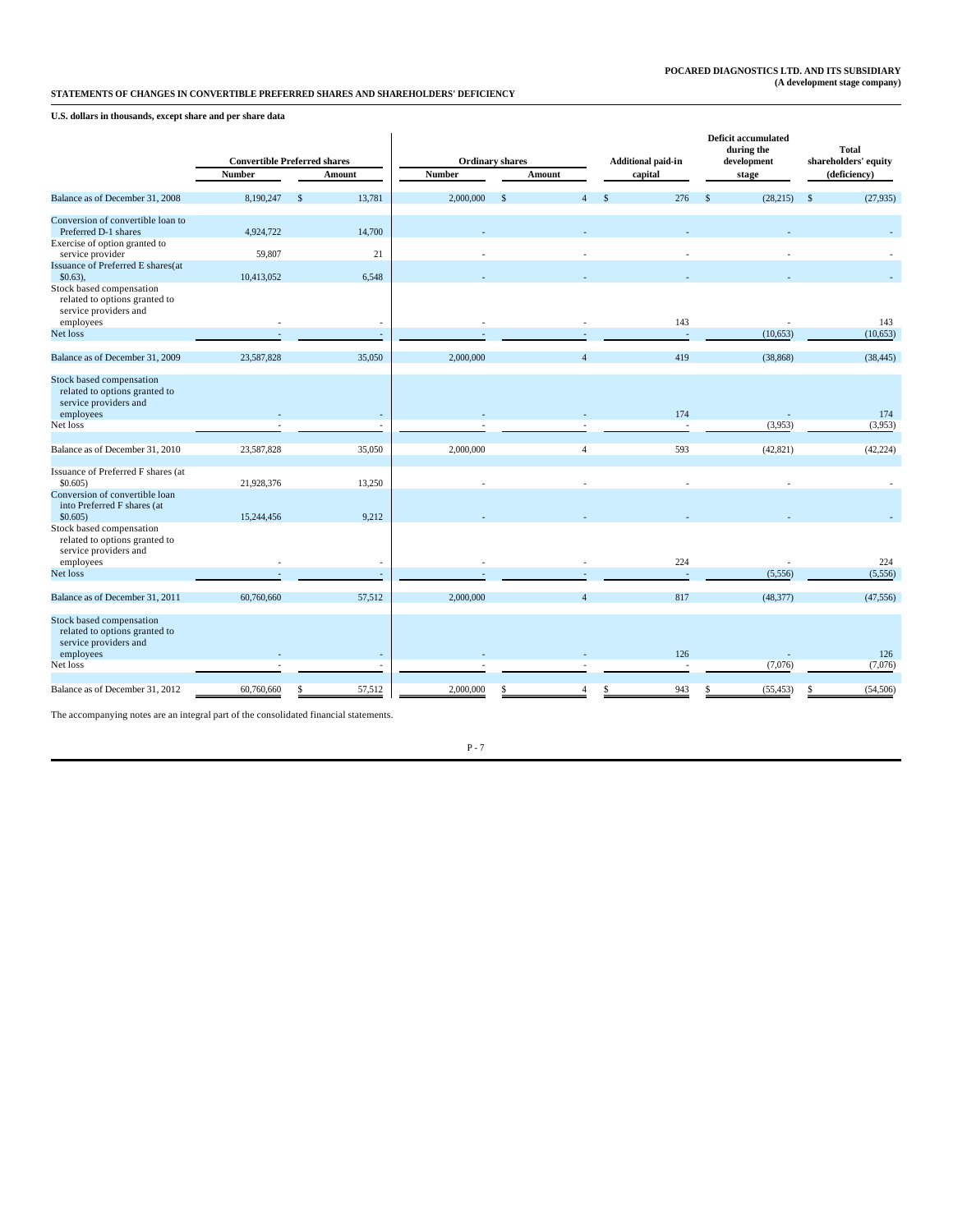### **U.S. dollars in thousands, except share and per share data**

|                                                                                                  |               | <b>Convertible Preferred shares</b> |               | <b>Ordinary shares</b> | <b>Additional paid-in</b> | <b>Deficit accumulated</b><br>during the<br>development | Total<br>shareholders' equity |  |
|--------------------------------------------------------------------------------------------------|---------------|-------------------------------------|---------------|------------------------|---------------------------|---------------------------------------------------------|-------------------------------|--|
|                                                                                                  | <b>Number</b> | Amount                              | <b>Number</b> | Amount                 | capital                   | stage                                                   | (deficiency)                  |  |
| Balance as of December 31, 2012<br>Issuance of Preferred F shares (at                            | 60,760,660    | 57,512<br>-8                        | 2,000,000     | -S                     | 943                       | (55, 453)                                               | (54, 506)                     |  |
| \$0,605<br>Stock based compensation<br>related to options granted to<br>service providers and    | 11,129,374    | 6,733                               |               |                        |                           |                                                         |                               |  |
| employees<br>Beneficial conversion feature on<br>convertible loan                                |               |                                     |               |                        | 111<br>200                |                                                         | 111<br>200                    |  |
| Net loss                                                                                         |               |                                     |               |                        | ÷.                        | (10,620)                                                | (10,620)                      |  |
| Balance as of December 31, 2013<br>Conversion of convertible loan<br>into Preferred F shares (at | 71,890,034    | 64,245                              | 2,000,000     |                        | 1,254                     | (66,073)                                                | (64, 815)                     |  |
| \$0.514)                                                                                         | 8,011,340     | 4,119                               |               |                        | (380)                     |                                                         | (380)                         |  |
| Issuance of Preferred G shares (at<br>$$0.568$ )                                                 | 10,558,753    | 6,000                               |               |                        |                           |                                                         |                               |  |
| Stock based compensation<br>related to options granted to<br>service providers and<br>employees  |               |                                     |               |                        | 24                        |                                                         | 24                            |  |
| Beneficial conversion feature on<br>convertible loan                                             |               |                                     |               |                        | 204                       |                                                         | 204                           |  |
| Net loss                                                                                         |               |                                     |               |                        |                           | (5,902)                                                 | (5,902)                       |  |
| Balance as of June 30, 2014<br>(unaudited)                                                       | 90,460,127    | 74,364                              | 2,000,000     |                        | 1,102                     | (71, 975)                                               | (70, 869)                     |  |

The accompanying notes are an integral part of the consolidated financial statements.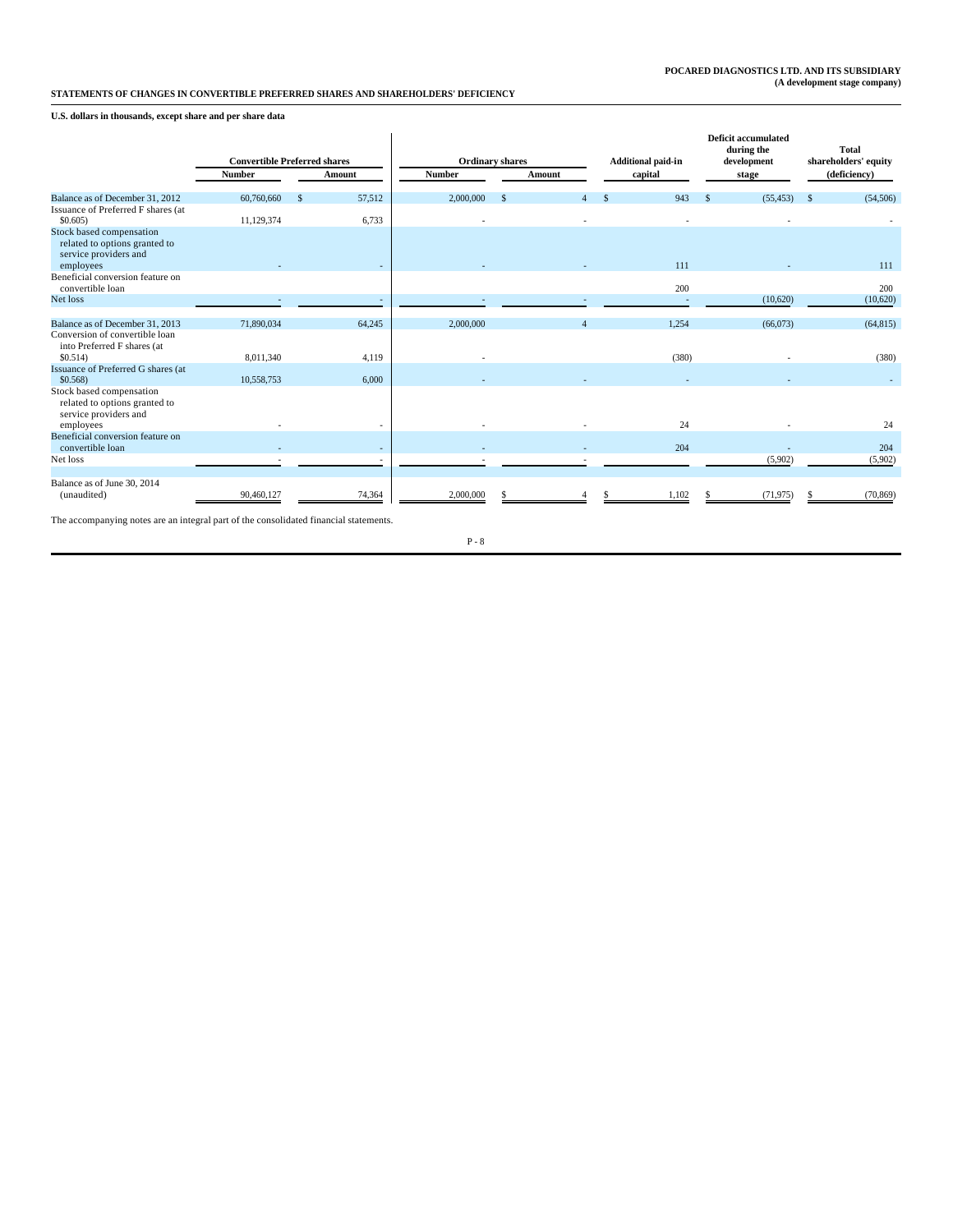### **U.S. dollars in thousands, except share and per share data**

|                                                                                    |            | <b>Convertible Preferred shares</b> |               | <b>Ordinary shares</b> | <b>Additional paid-in</b> | <b>Deficit accumulated</b><br>during the<br>development | <b>Total</b><br>shareholders' equity |
|------------------------------------------------------------------------------------|------------|-------------------------------------|---------------|------------------------|---------------------------|---------------------------------------------------------|--------------------------------------|
|                                                                                    | Number     | Amount                              | <b>Number</b> | Amount                 | capital                   | stage                                                   | (deficiency)                         |
| Balance as of January 1, 2013                                                      | 60,760,660 | 57,512                              | 2,000,000     |                        | 943                       | (55, 453)                                               | (54, 506)                            |
| Issuance of Preferred F shares (at<br>\$0.605)                                     | 11,129,374 | 6,733                               | ۰             | $\overline{a}$         |                           |                                                         |                                      |
| Stock based compensation<br>related to options granted to<br>service providers and |            |                                     |               |                        |                           |                                                         |                                      |
| employees<br>Net loss                                                              |            |                                     |               |                        | 47                        | (4,137)                                                 | 47<br>(4,137)                        |
| Balance as of June 30, 2013<br>(unaudited)                                         | 71,890,034 | 64,245                              | 2,000,000     |                        | 990                       | (59, 590)                                               | (58, 596)                            |

The accompanying notes are an integral part of the consolidated financial statements.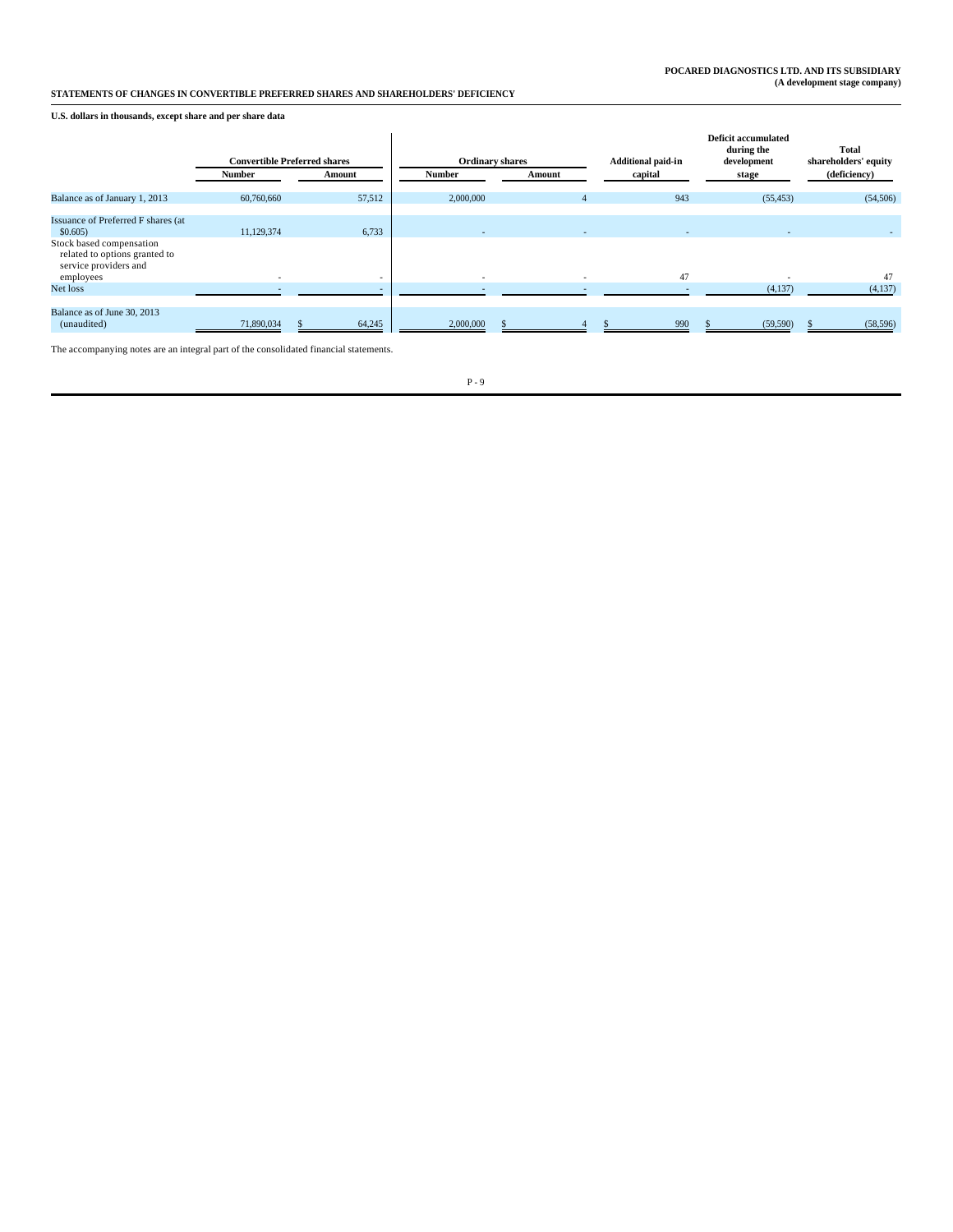### **CONSOLIDATED STATEMENTS OF CASH FLOW**

### **U.S. dollars in thousands**

|                                                                                        |                | <b>Six months ended</b><br>Three months ended<br>June 30,<br>June 30,<br>2013<br>2014<br>2013 |                  |      |         |    |         |      | <b>Year ended</b><br>December 31, | <b>Period from January</b><br>1, 2005 (inception<br>date) through June<br>30, |                  |
|----------------------------------------------------------------------------------------|----------------|-----------------------------------------------------------------------------------------------|------------------|------|---------|----|---------|------|-----------------------------------|-------------------------------------------------------------------------------|------------------|
|                                                                                        | 2014           |                                                                                               |                  |      |         |    |         |      | 2013                              |                                                                               | 2014             |
|                                                                                        |                |                                                                                               | <b>Unaudited</b> |      |         |    |         |      | <b>Audited</b>                    |                                                                               | <b>Unaudited</b> |
| Cash flows from operating activities:                                                  |                |                                                                                               |                  |      |         |    |         |      |                                   |                                                                               |                  |
| Net loss                                                                               | \$<br>(5,902)  | <sup>\$</sup>                                                                                 | (4, 137)         | - \$ | (3,053) | \$ | (2,347) | - \$ | (10,620)                          | <sup>\$</sup>                                                                 | (71, 975)        |
| Adjustments required to reconcile net loss to net cash<br>used in operating activities |                |                                                                                               |                  |      |         |    |         |      |                                   |                                                                               |                  |
| Depreciation                                                                           | 121            |                                                                                               | 109              |      | 62      |    | 57      |      | 223                               |                                                                               | 817              |
| Increase in accrued interest on convertible loan                                       | 57             |                                                                                               |                  |      | ÷,      |    |         |      | 24                                |                                                                               | 1,022            |
| Revaluation of restricted cash                                                         | (2)            |                                                                                               | 12               |      | (2)     |    | (3)     |      | $7\phantom{.0}$                   |                                                                               | $\tau$           |
| Stock-based compensation related to employees and                                      |                |                                                                                               |                  |      |         |    |         |      |                                   |                                                                               |                  |
| service providers                                                                      | 24             |                                                                                               | 47               |      | 27      |    | 26      |      | 111                               |                                                                               | 1,076            |
| Decrease (increase) in inventory                                                       | 102            |                                                                                               | (53)             |      | 44      |    | 48      |      | 596                               |                                                                               | (104)            |
| Decrease (increase) in accounts receivable                                             | 237            |                                                                                               | 51               |      | 191     |    | 90      |      | (189)                             |                                                                               | (174)            |
| Decrease(increase)in long-term deposit                                                 | $\overline{1}$ |                                                                                               | (1)              |      |         |    | (2)     |      | (5)                               |                                                                               | (20)             |
| Increase (decrease) in trade payables                                                  | (311)          |                                                                                               | 108              |      | (155)   |    | 108     |      | 290                               |                                                                               | 147              |
| Increase (decrease) in accrued expenses                                                | 50             |                                                                                               | (36)             |      | (38)    |    | (80)    |      | (19)                              |                                                                               | 448              |
| Amortization of beneficial conversion feature in convertible                           |                |                                                                                               |                  |      |         |    |         |      |                                   |                                                                               |                  |
| $1$ oan                                                                                | 17             |                                                                                               |                  |      |         |    |         |      | 9                                 |                                                                               | 26               |
| Increase (decrease) in employees and payroll accruals                                  | 39             |                                                                                               | (34)             |      | 13      |    | (21)    |      | $\overline{A}$                    |                                                                               | 348              |
| Net cash used in operating activities                                                  | (5,567)        |                                                                                               | (3,934)          |      | (2,910) |    | (2,124) |      | (9, 569)                          |                                                                               | (68, 382)        |
| Cash flows from investing activities:                                                  |                |                                                                                               |                  |      |         |    |         |      |                                   |                                                                               |                  |
| Investment in restricted cash                                                          |                |                                                                                               | (57)             |      |         |    |         |      | (58)                              |                                                                               | (159)            |
| Proceeds from short term deposit                                                       |                |                                                                                               |                  |      |         |    |         |      | ÷.                                |                                                                               | 2,011            |
| Investment in short-term deposit                                                       |                |                                                                                               | (433)            |      |         |    | (433)   |      |                                   |                                                                               | (2,011)          |
| Purchase of property and equipment                                                     | (131)          |                                                                                               | (256)            |      | (125)   |    | (154)   |      | (350)                             |                                                                               | (1,662)          |
| Net cash provided by (used in) investing activities                                    | (131)          |                                                                                               | (746)            |      | (125)   |    | (587)   |      | (408)                             |                                                                               | (1,821)          |
| Cash flows from financing activities:                                                  |                |                                                                                               |                  |      |         |    |         |      |                                   |                                                                               |                  |
| Proceeds from convertible loan                                                         | 2.038          |                                                                                               |                  |      |         |    |         |      | 2,000                             |                                                                               | 27,020           |
| Proceeds from issuance of Preferred shares, net                                        | 6,000          |                                                                                               | 6,733            |      |         |    | 3,000   |      | 6,733                             |                                                                               | 46,326           |
| Net cash provided by financing activities                                              | 8,038          |                                                                                               | 6,733            |      |         |    | 3,000   |      | 8,733                             |                                                                               | 73,346           |
|                                                                                        |                |                                                                                               |                  |      |         |    |         |      |                                   |                                                                               |                  |
| Increase (decrease) in cash and cash equivalents                                       | 2,340          |                                                                                               | 2,053            |      | (3,035) |    | 289     |      | (1,244)                           |                                                                               | 3,143            |
| Cash and cash equivalents at beginning of period                                       | 803            |                                                                                               | 2,047            |      | 6,178   |    | 3,811   |      | 2,047                             |                                                                               |                  |
| Cash and cash equivalents at end of period                                             | 3,143          |                                                                                               | 4,100            |      | 3,143   |    | 4,100   |      | 803                               |                                                                               | 3,143            |
| Non-cash financing information:                                                        |                |                                                                                               |                  |      |         |    |         |      |                                   |                                                                               |                  |
| Beneficial conversion feature in                                                       |                |                                                                                               |                  |      |         |    |         |      |                                   |                                                                               |                  |
| convertible loans                                                                      | 204            |                                                                                               |                  |      |         |    |         |      | 200                               |                                                                               | 404              |
| Conversion of convertible loans to Preferred F shares                                  | 4,119          |                                                                                               |                  |      |         |    |         |      |                                   |                                                                               |                  |
|                                                                                        |                |                                                                                               |                  |      |         |    |         |      |                                   |                                                                               |                  |

The accompanying notes are an integral part of the consolidated financial statements.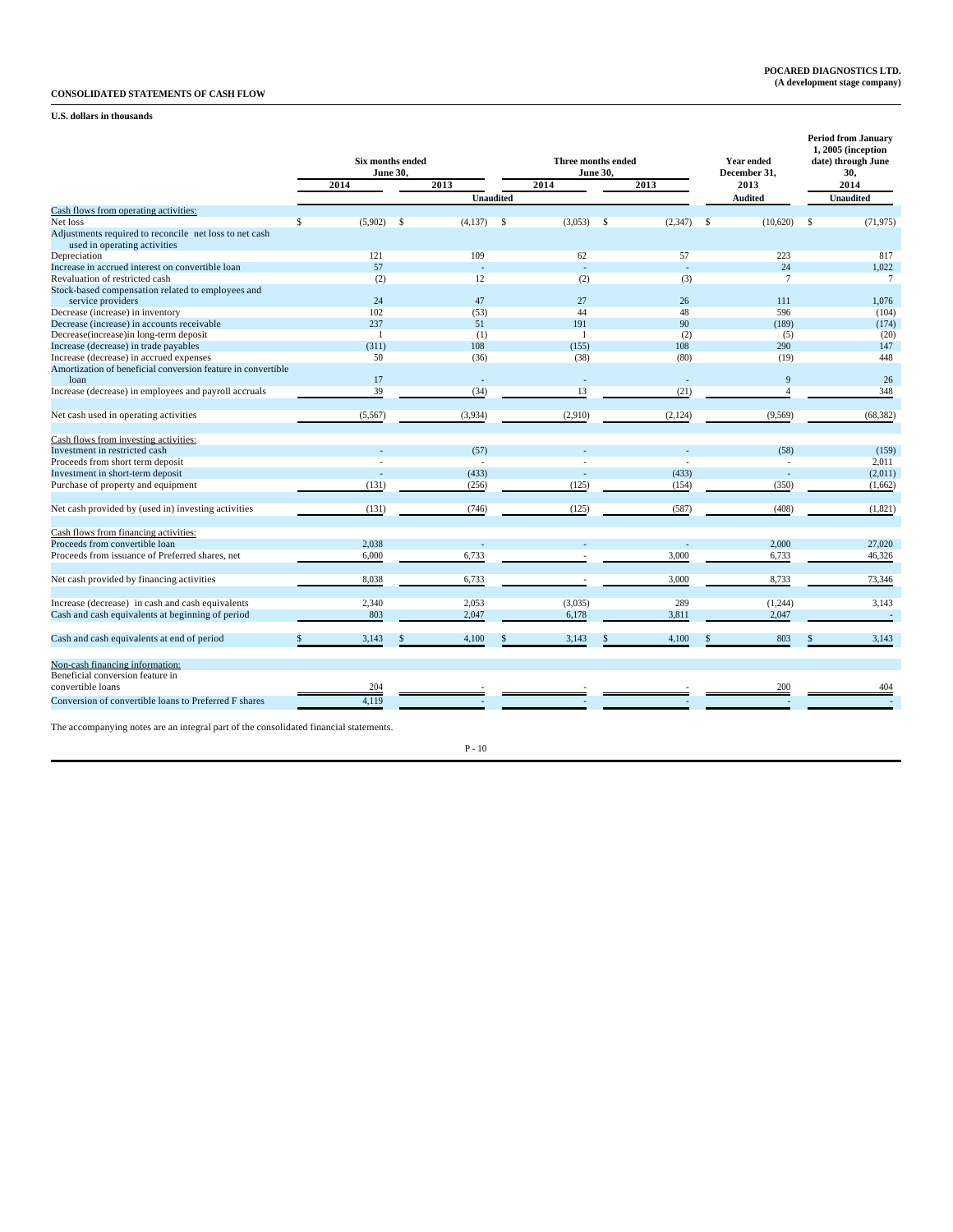#### **U.S. dollars in thousands, except share and per share data**

**NOTE 1:- GENERAL**

 a. Pocared Diagnostics Ltd. ("the Company") was founded in 2004 and began its operation in January 2005. The Company has developed an innovative technological platform for fully automated, real-time diagnosis of contaminants suspended in liquids. The Company develops a real-time, fully automated laboratory based system for the in-vitro diagnostics (IVD) industry, and specifically for the microbiology market.

The Company's technology and System address the demands for greater throughput and test accuracy. The Company's testing platform can analyze different types of specimens, including<br>urine, swabs, sputum, blood, CSF and fece available for use at the US.

 b. On January 1, 2008, the Company's wholly-owned subsidiary, Pocared Diagnostics, Inc. ("the Subsidiary"), commenced operations in the USA. Accordingly, Pocared Diagnostics, Inc. is consolidated from the date mentioned above in the Company's financial statements.

The Company and the Subsidiary are parties to a service agreement under which all research and development expenditures incurred by the Subsidiary are reimbursed by the Company on a cost-plus basis.

c. Since its inception, the Company has devoted substantially most of its efforts to business planning, research and development. In addition, the Company has not generated revenues.<br>Accordingly, the Company is considered

The Company has incurred losses in the amount of \$ 5,902 during the six month period ended June 30, 2014, , has an accumulated deficit during the development stage of \$ 71,975 as of June 30, 2014 and has accumulated negative cash flow from operating activities.

The Company plans to continue to finance its operations, as it has in the past, through private placements. The Company cannot, however, give any assurance that it will in the future<br>continue to be successful in obtaining

These factors raise substantial doubt about the Company's ability to continue as a going concern. The consolidated financial statements do not include any adjustments to reflect the<br>possible future effects on the recoverab a going concern.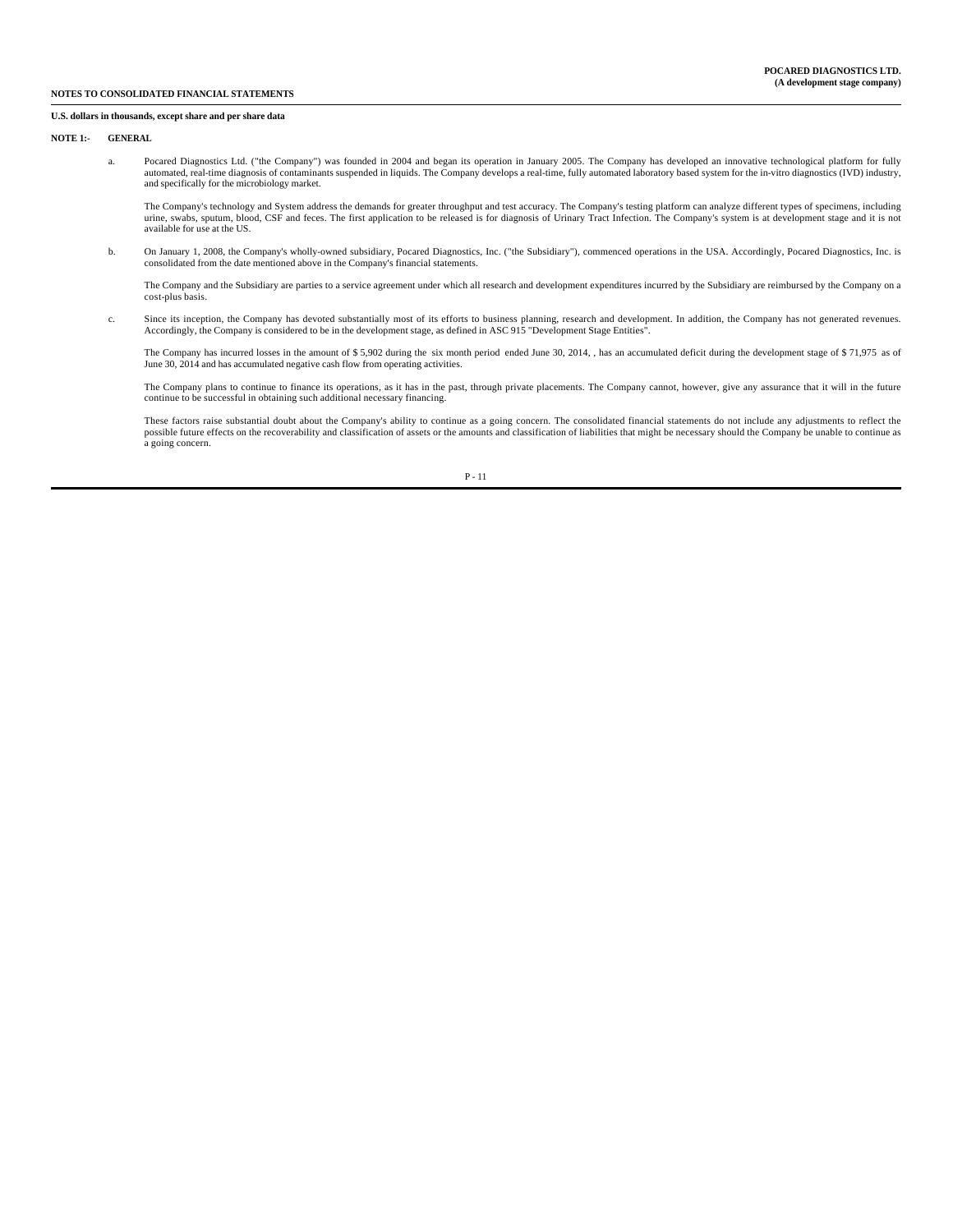#### **U.S. dollars in thousands, except share and per share data**

#### **NOTE 2:- SIGNIFICANT ACCOUNTING POLICIES**

- 1. The significant accounting policies applied in the financial statements as of June 30, 2014, are consistent with those applied in the financial statements as of December 31, 2013.
- 2. Reclassifications certain 2013 balances were reclassified to conform to the 2014 presentation.

These financial statements should be read in conjunction with the audited annual consolidated financial statements of the Company as of December 31, 2013 and their accompanying notes.

### **NOTE 3:- UNAUDITED INTERIM FINANCIAL STATEMENTS**

 The accompanying unaudited interim financial statements have been prepared in accordance with United States generally accepted accounting principles for interim financial information. Accordingly, they do not include all the information and footnotes required by United States generally accepted accounting principles for complete financial statements. In the opinion of management, all adjustments (consisting of normal recurring accruals) considered necessary for a fair presentation have been included. Operating results for the six and three months period ended<br>June 30, 2014 are not neces

### **NOTE 4:- CONVERTIBLE PREFERRED SHARES**

Share issuance:

- 1. On February 18, 2013, the company issued 6,170,696 Preferred F Shares for a total consideration of \$ 3,733 .
- 2. On May 13, 2013 the Company effected a private placement and on June 9, 2013 the Company issued 4,958,678 Preferred F shares in consideration of \$3,000.
- 3. During October 2013, the Company entered into a convertible loan agreement, according to which certain lenders provided the Company with convertible loan in an aggregate amount of \$ 2,000
- 4. In February 2014, the Company entered into another convertible loan agreement, according to which certain lenders provided the Company with convertible loan in an aggregate amount of \$ 2,038.
- 5. On March 27, 2014 the convertible loans and accrued interest were converted into 8,011,340 Preferred F Shares.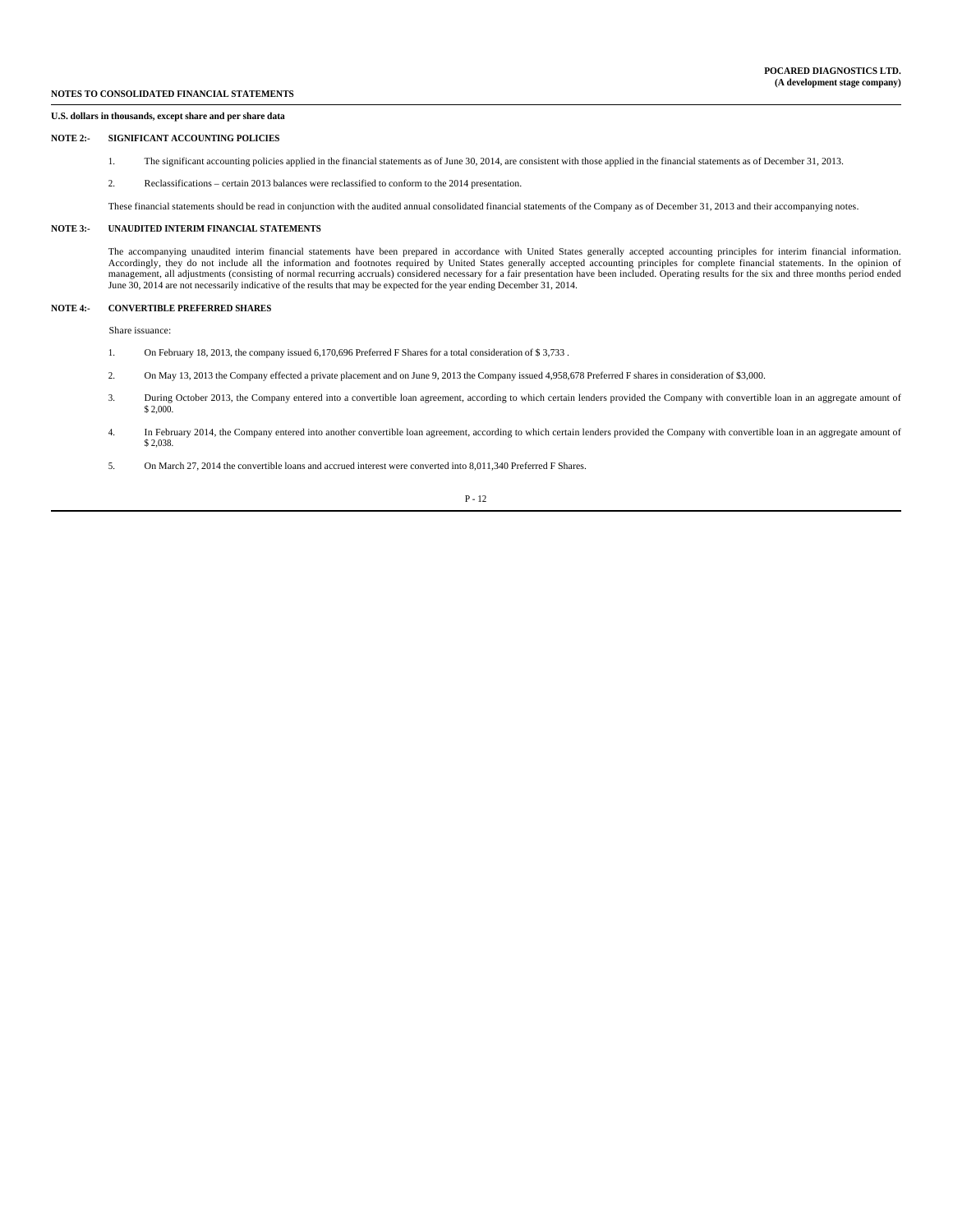### **U.S. dollars in thousands, except share and per share data**

### **NOTE 4:- CONVERTIBLE PREFERRED SHARES**

6. On March 27, 2014 the Company effected a private placement and issued 10,558,753 Preferred G Shares in consideration of \$ 6,000. Under this private placement the Company will issue up to an additional 6,159,273 Preferre

#### **NOTE 5:- RECONCILIATION TO "INTERNATIONAL FINANCIAL REPORTING STANDARDS"**

- a. According to International Financial Reporting Standards ("IFRS"), a convertible loan has a convertible element which should be bifurcated and recorded in equity. The financial liability is presented at fair value through profit and loss. According to U.S. GAAP, a convertible loan is presented at its nominal value with a beneficial conversion feature recorded net from the loan<br>and in equity. The Company's con
- b. According to International Financial Reporting Standards ("IFRS"), the redemption convertible preferred shares should be presented as equity since the event may trigger the redemption are in the control of the entity as

Based on this, the following adjustments are required to the financial statements:

c. Reconciliations to balance sheets:

|                                            |                    |                                           | June 30, 2014  |   |             |               |                    |               | December 31, 2013                         |   |             |
|--------------------------------------------|--------------------|-------------------------------------------|----------------|---|-------------|---------------|--------------------|---------------|-------------------------------------------|---|-------------|
|                                            |                    | Unaudited                                 |                |   |             |               | Audited            |               |                                           |   |             |
|                                            | U.S<br><b>GAAP</b> | <b>Effect of</b><br>transition<br>to IFRS |                |   | <b>IFRS</b> |               | U.S<br><b>GAAP</b> |               | <b>Effect of</b><br>transition<br>to IFRS |   | <b>IFRS</b> |
| <b>ASSETS</b>                              |                    |                                           |                |   |             |               |                    |               |                                           |   |             |
| Total current assets                       | 3,573              | \$                                        | $\sim$         | S | 3,573       | <sup>\$</sup> | 1,570              | <sup>\$</sup> | $\sim$                                    | S | 1,570       |
| Total non-current assets                   | 865                |                                           |                |   | 865         |               | 858                |               |                                           |   | 858         |
| Total assets                               | 4,438              |                                           |                |   | 4,438       |               | 2,428              |               |                                           |   | 2,428       |
| <b>LIABILITIES AND EQUITY</b>              |                    |                                           |                |   |             |               |                    |               |                                           |   |             |
| Total current liabilities                  | 943                | S                                         | $\blacksquare$ | S | 943         | <sup>\$</sup> | 1,165              | -S            | $\sim$                                    | S | 1,165       |
| Convertible loan                           |                    |                                           |                |   |             |               | 1,833              |               | (1,723)                                   |   | 110         |
| Convertible Preferred shares               | 74,364             |                                           | (74, 364)      |   | $\sim$      |               | 64,245             |               | (64,245)                                  |   | $\sim$      |
| Total shareholders' equity                 | (70, 869)          |                                           | 74,364         |   | 3,495       |               | (64, 815)          |               | 65,968                                    |   | 1,153       |
| Total liabilities and shareholders' equity | 4,438              |                                           |                |   | 4,438       |               | 2,428              |               |                                           |   | 2,428       |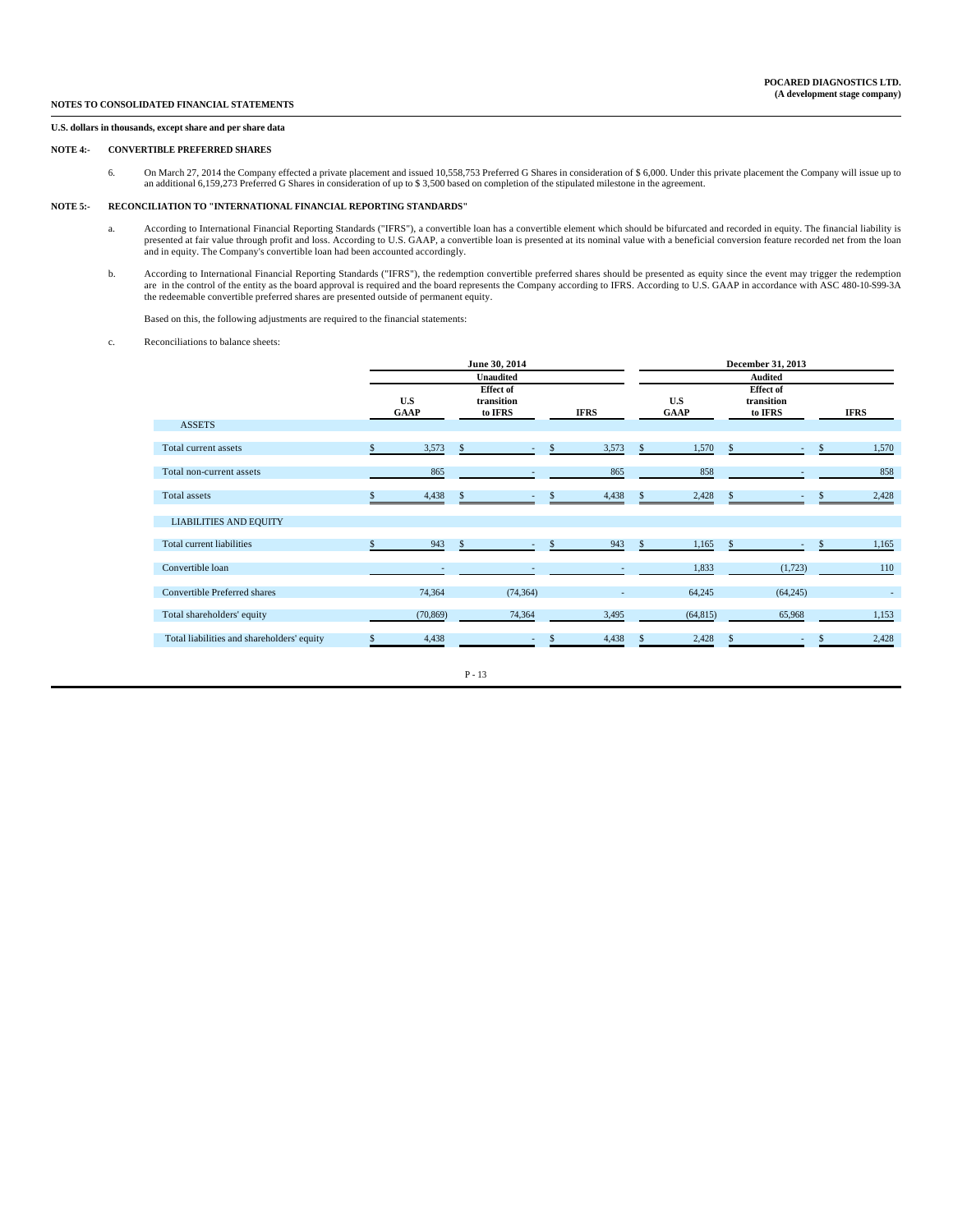### **U.S. dollars in thousands, except share and per share data**

### **NOTE 5:- RECONCILIATION TO "INTERNATIONAL FINANCIAL REPORTING STANDARDS" (Cont.)**

d. Reconciliations to the statement of income:

|                             | Six months ended<br>June 30, 2014<br><b>Unaudited</b> |  |                                           |  |             |                    |        | Year ended<br>December 31, 2013<br><b>Audited</b> |                                           |  |             |  |  |  |
|-----------------------------|-------------------------------------------------------|--|-------------------------------------------|--|-------------|--------------------|--------|---------------------------------------------------|-------------------------------------------|--|-------------|--|--|--|
|                             | U.S<br><b>GAAP</b>                                    |  | <b>Effect of</b><br>transition<br>to IFRS |  | <b>IFRS</b> | U.S<br><b>GAAP</b> |        |                                                   | <b>Effect of</b><br>transition<br>to IFRS |  | <b>IFRS</b> |  |  |  |
| Operating expenses          | 5,761                                                 |  | $\sim$                                    |  | 5,761       |                    | 10,572 |                                                   |                                           |  | 10,572      |  |  |  |
| Financial expenses (income) | 109                                                   |  | 214                                       |  | 323         |                    | 26     |                                                   | 77                                        |  | 103         |  |  |  |
| Loss before income taxes    | 5,870                                                 |  | $\overline{\phantom{a}}$                  |  | 6,084       |                    | 10,598 |                                                   |                                           |  | 10,675      |  |  |  |
| Income taxes                | 32                                                    |  |                                           |  | 32          |                    | 22     |                                                   |                                           |  | 22          |  |  |  |
| Net loss                    | 5,902                                                 |  | 214                                       |  | 6,116       |                    | 10,620 |                                                   | 77                                        |  | 10,697      |  |  |  |

e. There is no reconciliation to the statement of income for the three month periods ended June 30, 2014 and 2013 since no income statement differences between U.S. GAAP and IFRS exists.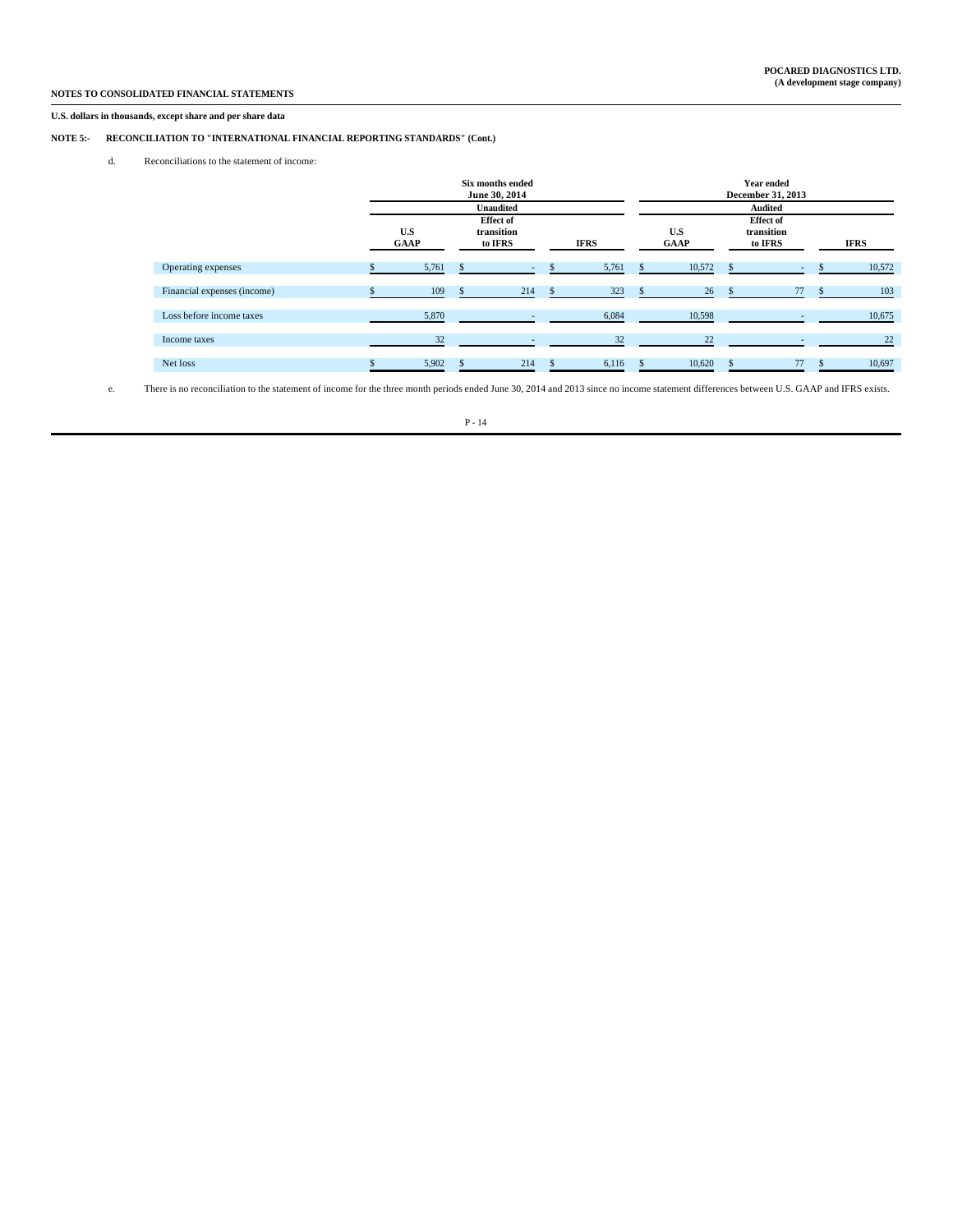### **U.S. dollars in thousands, except share and per share data**

### **NOTE 6:- STATEMENT OF CHANGES IN SHAREHOLDERS' EQUITY (DEFICIENCY) ACCORDING TO IFRS**

|                                                                                |                           | Shareholders' deficiency attributable to equity holders of the parent |              |                                     |                                     |           |            |                                               |                                                        |                 |        |                      |                                                 |                                  |                                                                     |                                                  |
|--------------------------------------------------------------------------------|---------------------------|-----------------------------------------------------------------------|--------------|-------------------------------------|-------------------------------------|-----------|------------|-----------------------------------------------|--------------------------------------------------------|-----------------|--------|----------------------|-------------------------------------------------|----------------------------------|---------------------------------------------------------------------|--------------------------------------------------|
|                                                                                | Ordinary shares<br>Number | Amount                                                                |              | Preferred A shares<br>Number Amount | <b>Preferred B shares</b><br>Number | Amount    |            | Preferred C<br>shares<br><b>Number Amount</b> | Preferred D, D-1<br>and<br>D-2 shares<br>Number Amount |                 | Number | <b>Amount Number</b> | Preferred E shares Preferred F shares<br>Amount | Additional<br>paid-in<br>capital | <b>Deficit</b><br>accumulated<br>during the<br>development<br>stage | Total<br>shareholders'<br>equity<br>(deficiency) |
| Balance at January 1, 2005                                                     |                           |                                                                       |              |                                     |                                     |           |            |                                               |                                                        |                 |        |                      |                                                 |                                  |                                                                     |                                                  |
| (inception date)                                                               |                           | $-$ \$                                                                |              | $-$ \$                              |                                     | -S        |            | $\sim$                                        |                                                        | -S              |        |                      |                                                 | - \$                             | $-$ \$                                                              | - \$                                             |
| Issuance of Ordinary shares, net in<br>January 1, 2005                         | 2,000,000                 | $\overline{4}$                                                        |              |                                     |                                     |           |            |                                               |                                                        |                 |        |                      |                                                 |                                  |                                                                     | $\overline{4}$                                   |
| Issuance of Preferred A shares (at<br>$$0.22$ ), net                           |                           |                                                                       | $-1,333,333$ | $\mathbf{R}$                        |                                     |           |            |                                               |                                                        |                 |        |                      |                                                 | 297                              |                                                                     | 300                                              |
| Stock-based compensation related<br>to options granted to service<br>providers |                           |                                                                       |              |                                     |                                     |           |            |                                               |                                                        |                 |        |                      |                                                 | 6                                |                                                                     | 6                                                |
| Net loss                                                                       |                           |                                                                       |              |                                     |                                     |           |            |                                               |                                                        |                 |        |                      |                                                 | $\sim$                           | (669)                                                               | (669)                                            |
|                                                                                |                           |                                                                       |              |                                     |                                     |           |            |                                               |                                                        |                 |        |                      |                                                 |                                  |                                                                     |                                                  |
| Balance at December 31, 2005<br>(unaudited)                                    | 2,000,000                 |                                                                       | 4 1,333,333  | $\overline{3}$                      |                                     |           |            |                                               |                                                        |                 |        |                      |                                                 | 303                              | (669)                                                               | (359)                                            |
| Issuance of Preferred B shares (at<br>\$1.08), net                             |                           |                                                                       |              |                                     | $-1,507,341$                        | 3         |            |                                               |                                                        |                 |        |                      |                                                 | 1,631                            | ٠                                                                   | 1,634                                            |
| Issuance of preferred C shares (at<br>$$1.68$ )                                |                           |                                                                       |              |                                     |                                     |           | $-760,501$ | $\overline{2}$                                |                                                        |                 |        |                      |                                                 | 1,278                            |                                                                     | 1,280                                            |
| Stock based compensation related<br>to options granted to service              |                           |                                                                       |              |                                     |                                     |           |            |                                               |                                                        |                 |        |                      |                                                 |                                  |                                                                     |                                                  |
| providers                                                                      |                           |                                                                       |              |                                     |                                     |           |            |                                               |                                                        |                 |        |                      |                                                 | 45                               |                                                                     | 45                                               |
| Net loss                                                                       |                           |                                                                       |              |                                     |                                     |           |            |                                               |                                                        |                 |        |                      |                                                 | $\sim$                           | (1,918)                                                             | (1,918)                                          |
| Balance at December 31, 2006                                                   | 2,000,000                 |                                                                       | 4 1,333,333  |                                     | 3 1,507,341                         |           | 3 760,501  | $\overline{2}$                                |                                                        |                 |        |                      |                                                 | 3,257                            | (2,587)                                                             | 682                                              |
| Issuance of Preferred D shares(at<br>$$2.29$ )                                 |                           |                                                                       |              |                                     |                                     |           |            | $\sim$                                        | 2,982,896                                              | $7\phantom{.0}$ |        |                      |                                                 | 6,825                            | ×.                                                                  | 6,832                                            |
| Stock based compensation related<br>to options granted to service              |                           |                                                                       |              |                                     |                                     |           |            |                                               |                                                        |                 |        |                      |                                                 |                                  |                                                                     |                                                  |
| providers and employees                                                        |                           |                                                                       |              |                                     |                                     |           |            |                                               |                                                        |                 |        |                      |                                                 | 107                              |                                                                     | 107                                              |
| Net loss                                                                       |                           |                                                                       |              |                                     |                                     |           |            |                                               |                                                        |                 |        |                      |                                                 | - 1                              | (7, 558)                                                            | (7, 558)                                         |
| Balance at December 31, 2007                                                   | 2,000,000                 |                                                                       | 4 1,333,333  |                                     | 3 1,507,341                         |           | 3 760,501  |                                               | 2 2,982,896                                            | $7\phantom{.0}$ |        |                      | $\sim$                                          | 10,189                           | (10, 145)                                                           | 63                                               |
| Issuance of Preferred D shares(at<br>$$2.32$ ).                                |                           |                                                                       |              |                                     |                                     |           |            | $\mathcal{L}^{\mathcal{L}}$                   | 1,606,176                                              | $\Delta$        |        |                      |                                                 | 3,731                            |                                                                     | 3,735                                            |
| Stock based compensation related<br>to options granted to service              |                           |                                                                       |              |                                     |                                     |           |            |                                               |                                                        |                 |        |                      |                                                 |                                  |                                                                     |                                                  |
| providers and employees                                                        |                           |                                                                       |              |                                     |                                     |           |            |                                               |                                                        |                 |        |                      |                                                 | 118                              |                                                                     | 118                                              |
| Net loss                                                                       |                           |                                                                       |              |                                     |                                     |           |            |                                               |                                                        |                 |        |                      |                                                 | $\sim$                           | (18,070)                                                            | (18,070)                                         |
| Balance at December 31, 2008                                                   | 2,000,000                 | -8<br>$\overline{4}$                                                  | 1,333,333    | $\mathbf{3}$<br>-S                  | 1,507,341                           | 3<br>- \$ | 760,501    | - S                                           | 2 4,589,072                                            | 11<br>S         | - S    | - S                  |                                                 | 14,038 \$<br>$-$ \$              | $(28,215)$ \$                                                       | (14, 154)                                        |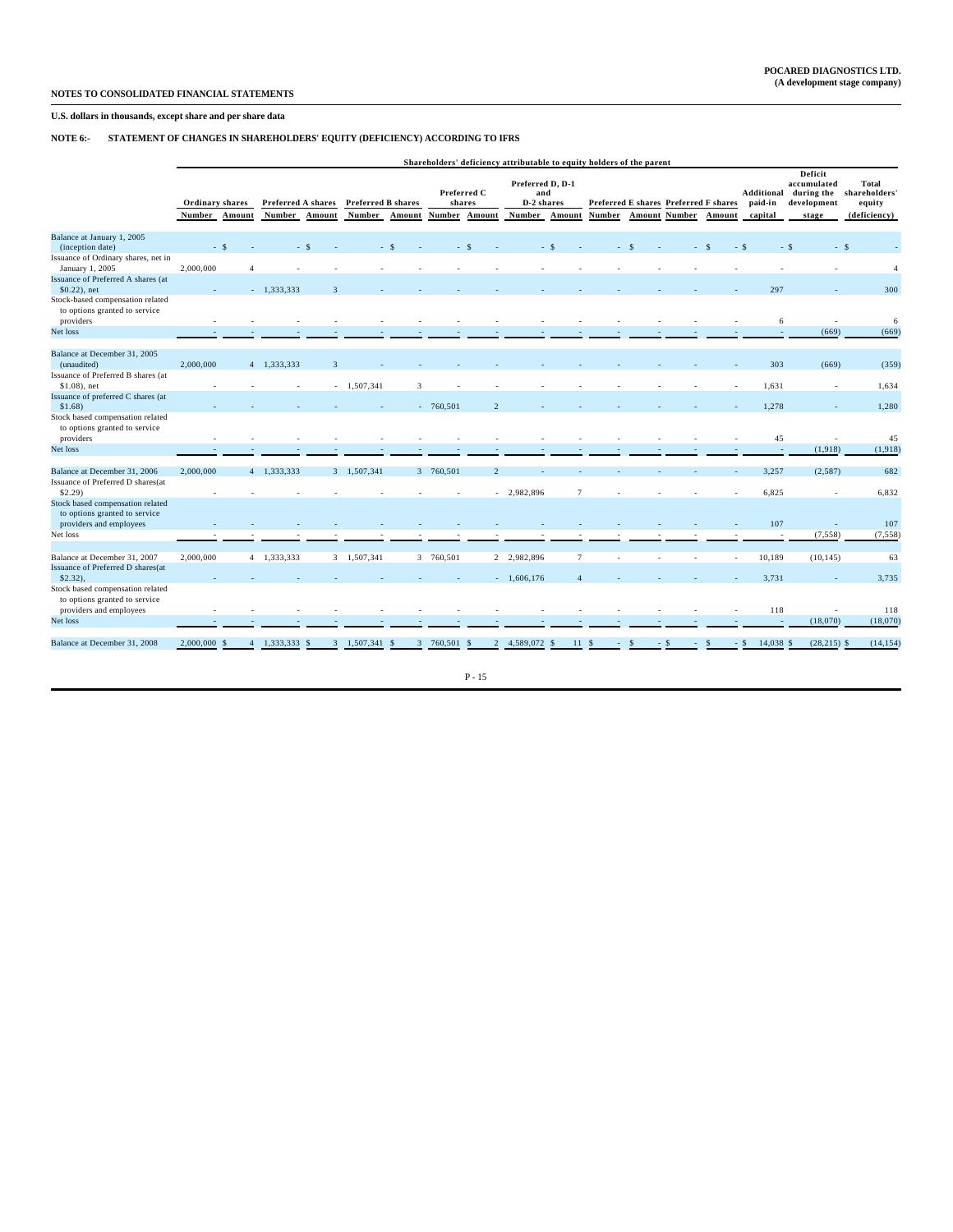### **U.S. dollars in thousands, except share and per share data**

### **NOTE 6:- STATEMENT OF CHANGES IN SHAREHOLDERS' EQUITY (DEFICIENCY) ACCORDING TO IFRS (Cont.)**

|                                                                                              |                                                                            | Shareholders' deficiency attributable to equity holders of the parent |                |                    |                |                |                       |                                       |                |                           |               |        |                                             |        |                                                     |                                  |                  |
|----------------------------------------------------------------------------------------------|----------------------------------------------------------------------------|-----------------------------------------------------------------------|----------------|--------------------|----------------|----------------|-----------------------|---------------------------------------|----------------|---------------------------|---------------|--------|---------------------------------------------|--------|-----------------------------------------------------|----------------------------------|------------------|
|                                                                                              | Ordinary shares<br>Preferred A shares<br>Number<br>Number Amount<br>Amount |                                                                       |                | Preferred B shares |                |                | Preferred C<br>shares | Preferred D. D-1<br>and<br>D-2 shares |                | <b>Preferred E shares</b> |               |        | Additional<br>Preferred F shares<br>paid-in |        | Deficit<br>accumulated<br>during the<br>development | Total<br>shareholders'<br>equity |                  |
|                                                                                              |                                                                            |                                                                       |                |                    | Number Amount  |                |                       | Number Amount                         | Number Amount  |                           | Number        | Amount | Number                                      | Amount | capital                                             | stage                            | (deficiency)     |
| Balance at December 31, 2008                                                                 | $2,000,000$ \$                                                             |                                                                       | 4 1.333.333 \$ |                    | 3 1.507.341 \$ |                | 3 760,501 \$          |                                       | 2 4.589,072 \$ | 11S                       |               | $-$ \$ | $-$ \$                                      | $-$ \$ | 14.038 \$<br>$-$ \$                                 | $(28, 215)$ \$                   | (14, 154)        |
| Conversion of convertible loan to<br>preferred D-1 shares                                    |                                                                            |                                                                       |                |                    |                |                |                       |                                       | $-4,924,722$   | 49                        |               |        |                                             |        | 17,531                                              |                                  | 17,580           |
| Exercise of option granted to<br>service provider                                            |                                                                            |                                                                       |                |                    |                |                |                       |                                       | 59,807         |                           |               |        |                                             |        | 20                                                  |                                  | 21               |
| Issuance of Preferred E shares(at<br>$$0.63$ ),                                              |                                                                            |                                                                       |                |                    |                |                |                       |                                       |                |                           | $-10,413,052$ | 25     |                                             |        | 6,523                                               |                                  | 6,548            |
| Stock based compensation related<br>to options granted to service                            |                                                                            |                                                                       |                |                    |                |                |                       |                                       |                |                           |               |        |                                             |        |                                                     |                                  |                  |
| providers and employees<br>Net loss                                                          |                                                                            |                                                                       |                |                    |                |                |                       |                                       |                |                           |               |        |                                             |        | 143                                                 | (13, 533)                        | 143<br>(13, 533) |
| Balance at December 31, 2009<br>Stock based compensation related                             | 2.000,000                                                                  |                                                                       | 4 1.333.333    |                    | 3 1.507.341    |                | 3 760,501             |                                       | 2 9.573.601    |                           | 61 10.413.052 | 25     |                                             |        | 38.255                                              | (41, 748)                        | (3, 395)         |
| to options granted to service<br>providers and employees                                     |                                                                            |                                                                       |                |                    |                |                |                       |                                       |                |                           |               |        |                                             |        | 174                                                 |                                  | 174              |
| Net loss                                                                                     |                                                                            |                                                                       |                |                    |                |                |                       |                                       |                |                           |               |        |                                             |        | $\sim$                                              | (3,679)                          | (3,679)          |
| Balance at December 31, 2010<br>Issuance of Preferred F shares (at                           | 2,000,000                                                                  |                                                                       | 4 1,333,333    |                    | 3 1,507,341    |                | 3 760,501             |                                       | 2 9,573,601    |                           | 61 10,413,052 | 25     |                                             |        | 38,429                                              | (45, 427)                        | (6,900)          |
| \$0.605                                                                                      |                                                                            |                                                                       |                |                    |                |                |                       |                                       |                |                           |               |        | $-37.172.832$                               | 104    | 22.084                                              |                                  | 22.188           |
| Stock based compensation related<br>to options granted to service<br>providers and employees |                                                                            |                                                                       |                |                    |                |                |                       |                                       |                |                           |               |        |                                             |        | 224                                                 |                                  | 224              |
| Net loss                                                                                     |                                                                            |                                                                       |                |                    |                |                |                       |                                       |                |                           |               |        |                                             |        |                                                     | (5,556)                          | (5, 556)         |
| Balance at December 31, 2011                                                                 | 2,000,000                                                                  |                                                                       | 4 1,333,333    |                    | 3 1,507,341    |                | 3 760,501             |                                       | 2 9,573,601    |                           | 61 10,413,052 |        | 25 37,172,832                               | 104    | 60,737                                              | (50, 983)                        | 9,956            |
| Stock based compensation related<br>to options granted to service<br>providers and employees |                                                                            |                                                                       |                |                    |                |                |                       |                                       |                |                           |               |        |                                             |        | 126                                                 |                                  | 126              |
| Net loss                                                                                     |                                                                            |                                                                       |                |                    |                |                |                       |                                       |                |                           |               |        |                                             |        |                                                     | (7,076)                          | (7,076)          |
| Balance at December 31, 2012                                                                 | 2,000,000                                                                  |                                                                       | 4 1.333.333    |                    | 3 1.507.341    |                | 3 760,501             |                                       | 2 9.573.601    |                           | 61 10.413.052 |        | 25 37,172,832                               | 104    | 60,863                                              | (58, 059)                        | 3,006            |
| Issuance of Preferred F shares (at<br>\$0.605                                                |                                                                            |                                                                       |                |                    |                |                |                       |                                       |                |                           |               |        | $-11,129,374$                               | 32     | 6,701                                               |                                  | 6,733            |
| Bifurcated derivative in<br>convertible loan                                                 |                                                                            |                                                                       |                |                    |                |                |                       |                                       |                |                           |               |        |                                             |        | 2.000                                               |                                  | 2,000            |
| Stock based compensation related<br>to options granted to service                            |                                                                            |                                                                       |                |                    |                |                |                       |                                       |                |                           |               |        |                                             |        |                                                     |                                  |                  |
| providers and employees<br>Net loss                                                          |                                                                            |                                                                       |                |                    |                |                |                       |                                       |                |                           |               |        |                                             |        | 111                                                 | (10,697)                         | 111<br>(10, 697) |
| Balance at December 31, 2013                                                                 | 2,000,000                                                                  |                                                                       | 4 1.333.333    |                    | 3 1.507.341    | $\overline{3}$ | 760,501               |                                       | 2 9.573,601    | 61                        | 10.413.052    | 25     | 48,302,206                                  | 136    | 69,675                                              | (68, 756)                        | 1,153            |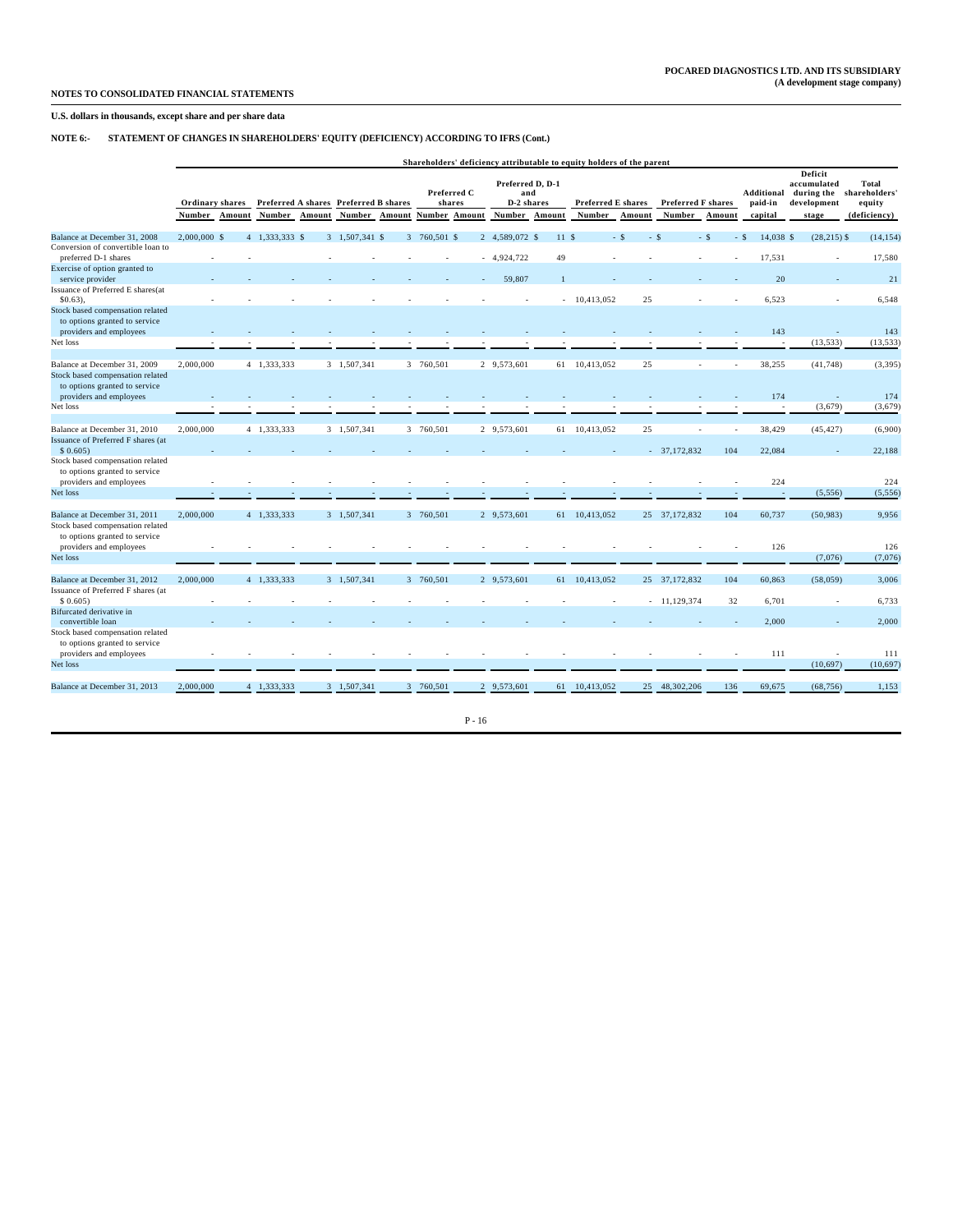### **U.S. dollars in thousands, except share and per share data**

### **NOTE 6:- STATEMENT OF CHANGES IN SHAREHOLDERS' EQUITY (DEFICIENCY) ACCORDING TO IFRS (Cont.)**

|                                                                                                        |                                  |                                                        |                |              |                                                      |                                                 |        |                                     |        | Shareholders' deficiency attributable to equity holders of the parent |        |                                     |                 |                     |                                                                                |                                                  |
|--------------------------------------------------------------------------------------------------------|----------------------------------|--------------------------------------------------------|----------------|--------------|------------------------------------------------------|-------------------------------------------------|--------|-------------------------------------|--------|-----------------------------------------------------------------------|--------|-------------------------------------|-----------------|---------------------|--------------------------------------------------------------------------------|--------------------------------------------------|
|                                                                                                        | Ordinary shares<br>Number Amount | Preferred A shares Preferred B shares<br>Number Amount |                |              | Preferred C<br>shares<br>Number Amount Number Amount | Preferred D, D-1<br>and<br>D-2 shares<br>Number | Amount | <b>Preferred E shares</b><br>Number | Amount | <b>Preferred F shares</b><br>Number                                   | Amount | <b>Preferred G shares</b><br>Number | Amount          | paid-in<br>Capital  | Deficit<br>accumulated<br>Additional during the<br>development<br><b>Stage</b> | Total<br>shareholders'<br>equity<br>(deficiency) |
|                                                                                                        |                                  |                                                        |                |              |                                                      |                                                 |        |                                     |        |                                                                       |        |                                     |                 |                     |                                                                                |                                                  |
| Balance as of<br>December<br>31, 2013                                                                  | $2,000,000$ \$                   | 4 1,333,333 \$                                         | 3 1,507,341 \$ | 3 760,501 \$ |                                                      | 2 9,573,601 \$                                  |        | 61 10,413,052 \$                    |        | 25 48,302,206 \$                                                      | 136    |                                     | $-$ \$          | $-$ \$<br>69,675 \$ | $(68, 756)$ \$                                                                 | 1,153                                            |
| Bifurcated<br>derivative<br>in                                                                         |                                  |                                                        |                |              |                                                      |                                                 |        |                                     |        |                                                                       |        |                                     |                 |                     |                                                                                |                                                  |
| convertible                                                                                            |                                  |                                                        |                |              |                                                      |                                                 |        |                                     |        |                                                                       |        |                                     |                 |                     |                                                                                |                                                  |
| loan<br>Conversion<br>of<br>convertible                                                                |                                  |                                                        |                |              |                                                      |                                                 |        |                                     |        |                                                                       |        |                                     |                 | 2,038               |                                                                                | 2,038                                            |
| loan into<br>Preferred F<br>shares (at                                                                 |                                  |                                                        |                |              |                                                      |                                                 |        |                                     |        |                                                                       |        |                                     |                 |                     |                                                                                |                                                  |
| \$0.514)                                                                                               |                                  |                                                        |                |              |                                                      |                                                 |        |                                     |        | 8,011,340                                                             | 23     |                                     |                 | 373                 |                                                                                | 396                                              |
| Issuance of<br>Preferred G<br>shares (at                                                               |                                  |                                                        |                |              |                                                      |                                                 |        |                                     |        |                                                                       |        |                                     |                 |                     |                                                                                |                                                  |
| $$0.568$ )                                                                                             |                                  |                                                        |                |              |                                                      |                                                 |        |                                     |        |                                                                       |        | $-10,558,753$                       | 30              | 5,970               |                                                                                | 6,000                                            |
| <b>Stock based</b><br>compensati<br>related to<br>options<br>granted to<br>service<br>providers<br>and |                                  |                                                        |                |              |                                                      |                                                 |        |                                     |        |                                                                       |        |                                     |                 |                     |                                                                                |                                                  |
| employees                                                                                              |                                  |                                                        |                |              |                                                      |                                                 |        |                                     |        |                                                                       |        |                                     |                 | 24                  |                                                                                | 24                                               |
| Net loss                                                                                               |                                  |                                                        |                |              |                                                      |                                                 |        |                                     |        |                                                                       |        |                                     |                 | $\sim$              | (6, 116)                                                                       | (6, 116)                                         |
| Balance as of<br>June 30,<br>2014                                                                      |                                  |                                                        |                |              |                                                      | 2 9.753,601 \$                                  |        | 61 10.413.052 \$                    |        |                                                                       |        | 159 10.558.753 \$                   |                 | 78,080 \$           |                                                                                |                                                  |
| (unaudited) 2,000,000 \$                                                                               |                                  | 4 1,333,333 \$                                         | 3 1,507,341 \$ | 3 760,501 \$ |                                                      |                                                 |        |                                     |        | 25 56,313,546 \$                                                      |        |                                     | 30 <sup>5</sup> |                     | $(74, 872)$ \$                                                                 | 3,495                                            |
|                                                                                                        |                                  |                                                        |                |              |                                                      |                                                 |        |                                     |        |                                                                       |        |                                     |                 |                     |                                                                                |                                                  |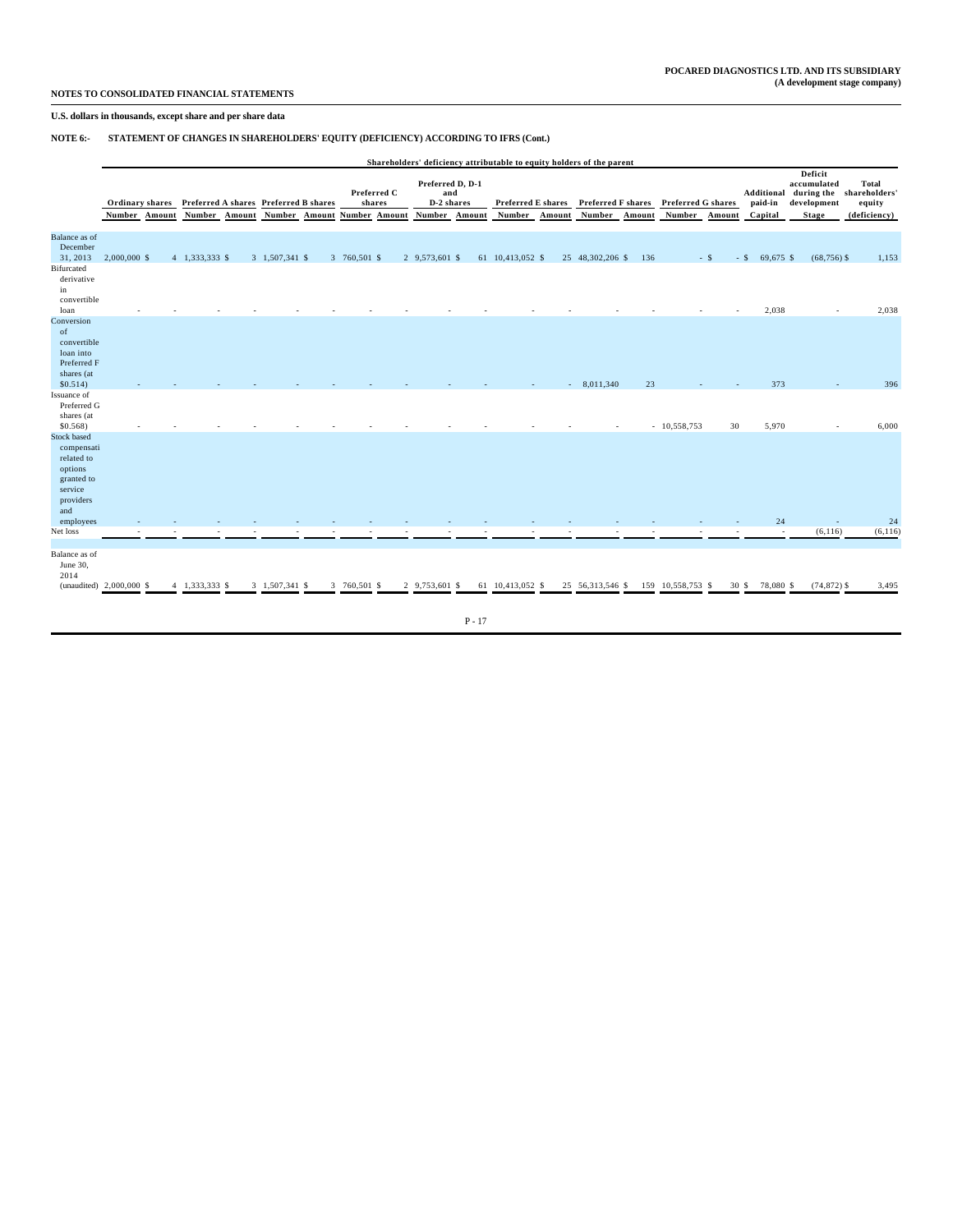### Elron Electronic Industries Ltd.

# English Translation of Financial Data from the Interim Consolidated Financial Statements Attributable to the Company

# As of June 30, 2014 Unaudited

### **Contents**

|                                                                                                                 | Page          |
|-----------------------------------------------------------------------------------------------------------------|---------------|
| Special report to the review of the separate interim financial information according to Regulation 38D          | $S - 2$       |
| Special Report according to Regulation 38D                                                                      | $S - 3$       |
| Data from the Interim Consolidated Financial Statements on the Financial Position Attributable to the Company   | $S - 4-S - 5$ |
| Data from the Interim Consolidated Financial Statements on the Income Attributable to the Company               | $S - 6$       |
| Data from the Interim Consolidated Financial Statements on the Comprehensive Income Attributable to the Company | $S - 7$       |
| Data from the Interim Consolidated Financial Statements on the Cash Flows Attributable to the Company           | $S - 8-S - 9$ |
| <b>Additional Information</b>                                                                                   | $S - 10$      |
|                                                                                                                 |               |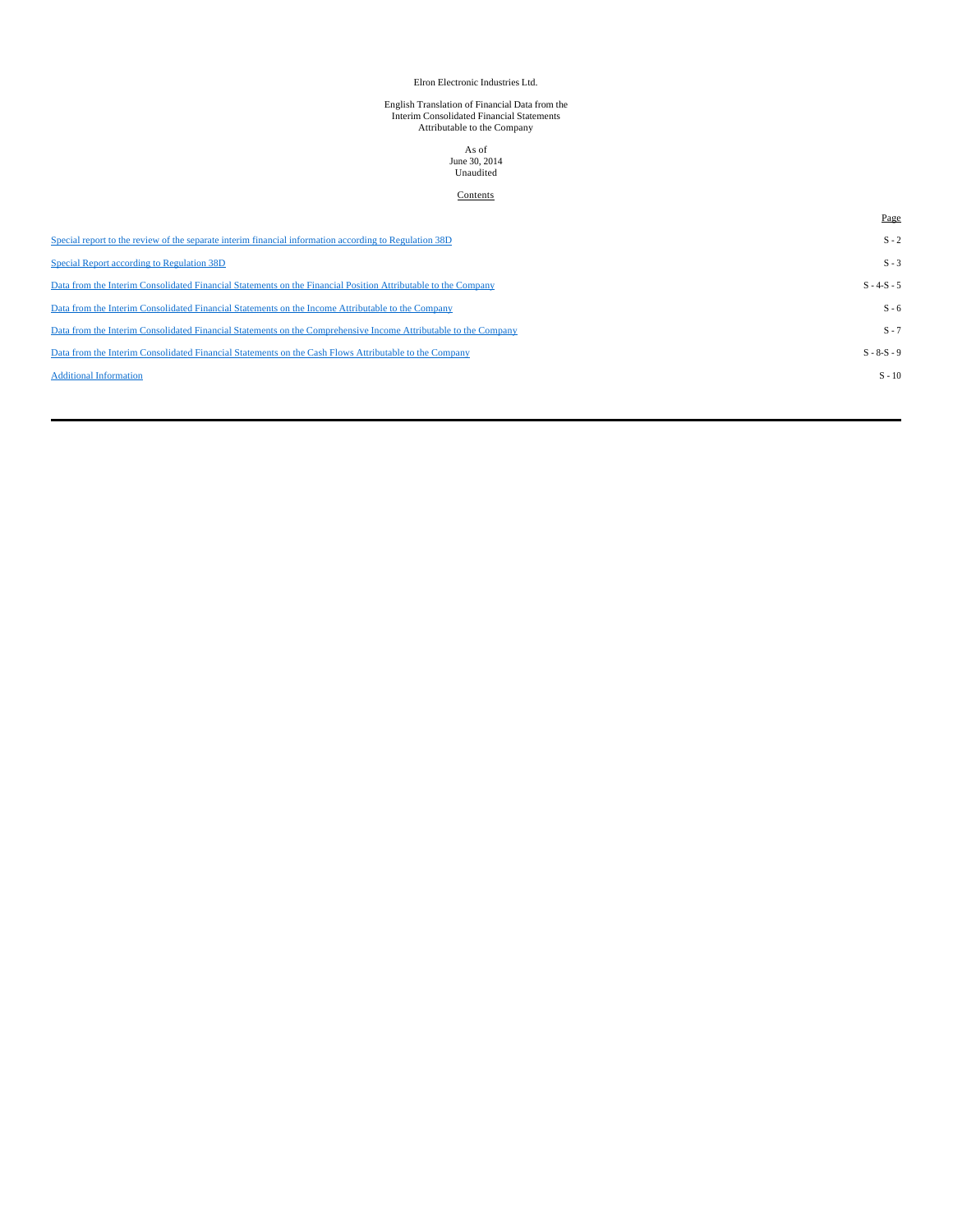# **Special report to the review of the separate interim financial information in accordance with Regulation 38d to the Israeli Securities Regulations (Periodic and Immediate Reports), 1970**

#### **Introduction**

We have reviewed the interim financial information disclosed in accordance with Regulation 38d to the Israeli Securities Regulations (Periodic and Immediate Reports), 1970 of Elron Electronic Industries Ltd. ("the Company") as of June 30, 2014 and for the six and three months then ended. The Company's board of directors and management are responsible for the separate interim financial information. Our responsibility is to express a conclusion on the separate interim financial information based on our review.

#### **Scope of review**

We conducted our review in accordance with Review Standard 1 of the Institute of Certified Public Accountants in Israel, "Review of Interim Financial Information Performed by the Independent Auditor of the<br>Entity." A revie all significant matters that might be identified in an audit. Accordingly, we do not express an audit opinion.

#### **Conclusion**

Based on our review and the review reports of other auditors, nothing has come to our attention that causes us to believe that the accompanying separate interim financial information is not prepared, in all material<br>respec

Tel-Aviv, Israel KOST FORER GABBAY & KASIERER<br>
A Member of Ernst & Young Global<br>
A Member of Ernst & Young Global A Member of Ernst & Young Global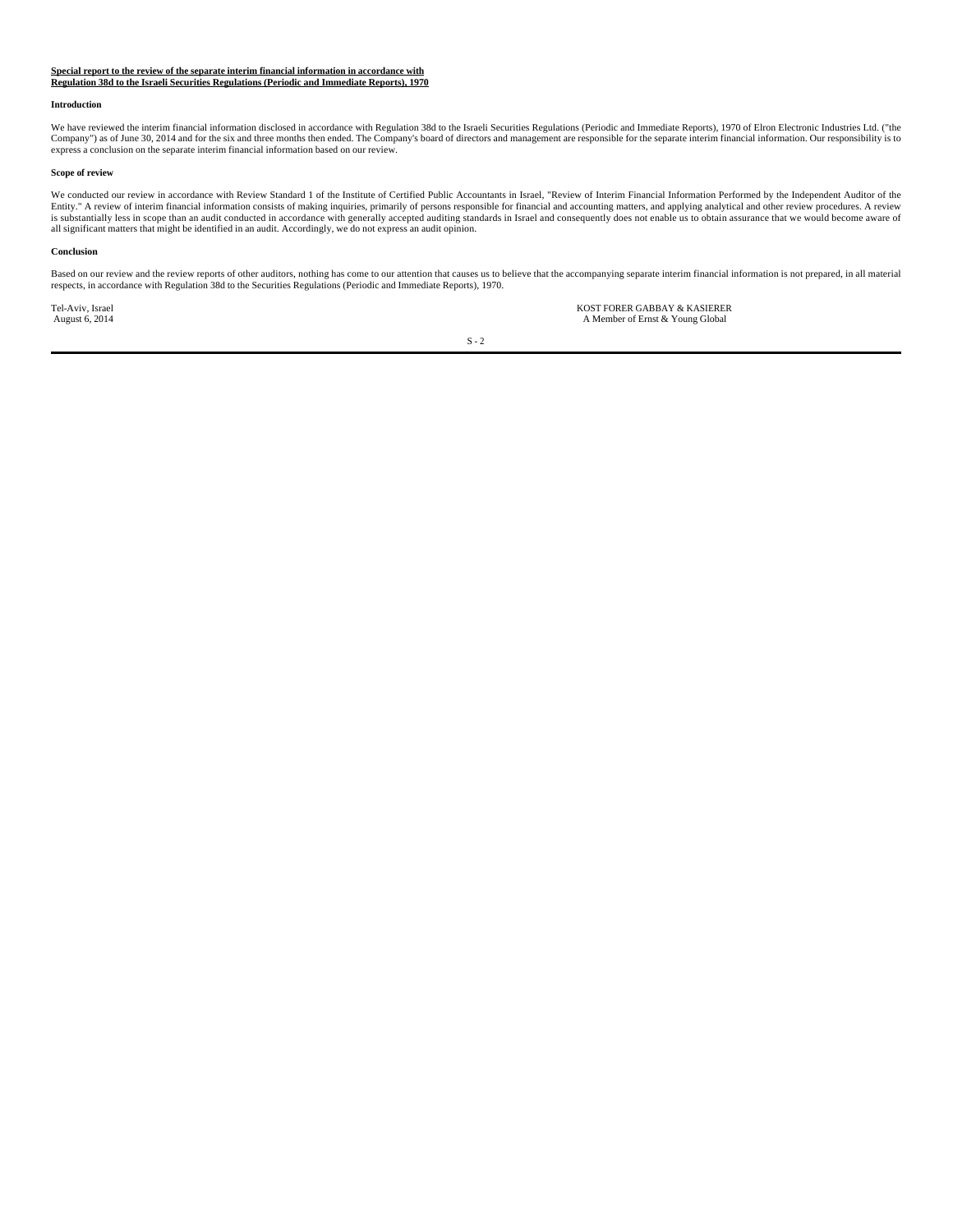## Special Report according to Regulation 38D

Financial Data and Information from the Interim Consolidated Financial Statements Attributable to Elron Electronic Industries Ltd. ("the Company")

The following separate financial data and information attributable to the Company ("separate data") are derived from the Company's Interim Consolidated Financial Statements as of June 30, 2014, and for the six and three months then ended ("interim consolidated financial statements"), which form part of the Company's periodic reports. The separate data are presented in accordance with Regulation 38D of the Israel<br>Securities Regul

The significant accounting policies followed in the preparation of the following separate data are identical to those applied in the preparation of the Company's consolidated annual financial statements for the year<br>ended regulations.

#### Presentation of transactions which were eliminated in the interim consolidated financial statements

Intercompany balances, transactions and cash flows between the Company and its subsidiaries were eliminated in the preparation of the Company's interim consolidated financial statements.

In the separate data, such transactions are presented as follows:

- Financial position data attributable to the Company include balances in respect of the Company's subsidiaries which were eliminated in the interim consolidated financial statements.
- Income and loss data attributable to the Company include income and expenses of the Company resulting from transactions with its subsidiaries, which were eliminated in the interim consolidated financial statements.
- Cash flow data attributable to the Company include cash flows between the Company and its subsidiaries which were eliminated in the interim consolidated financial statements.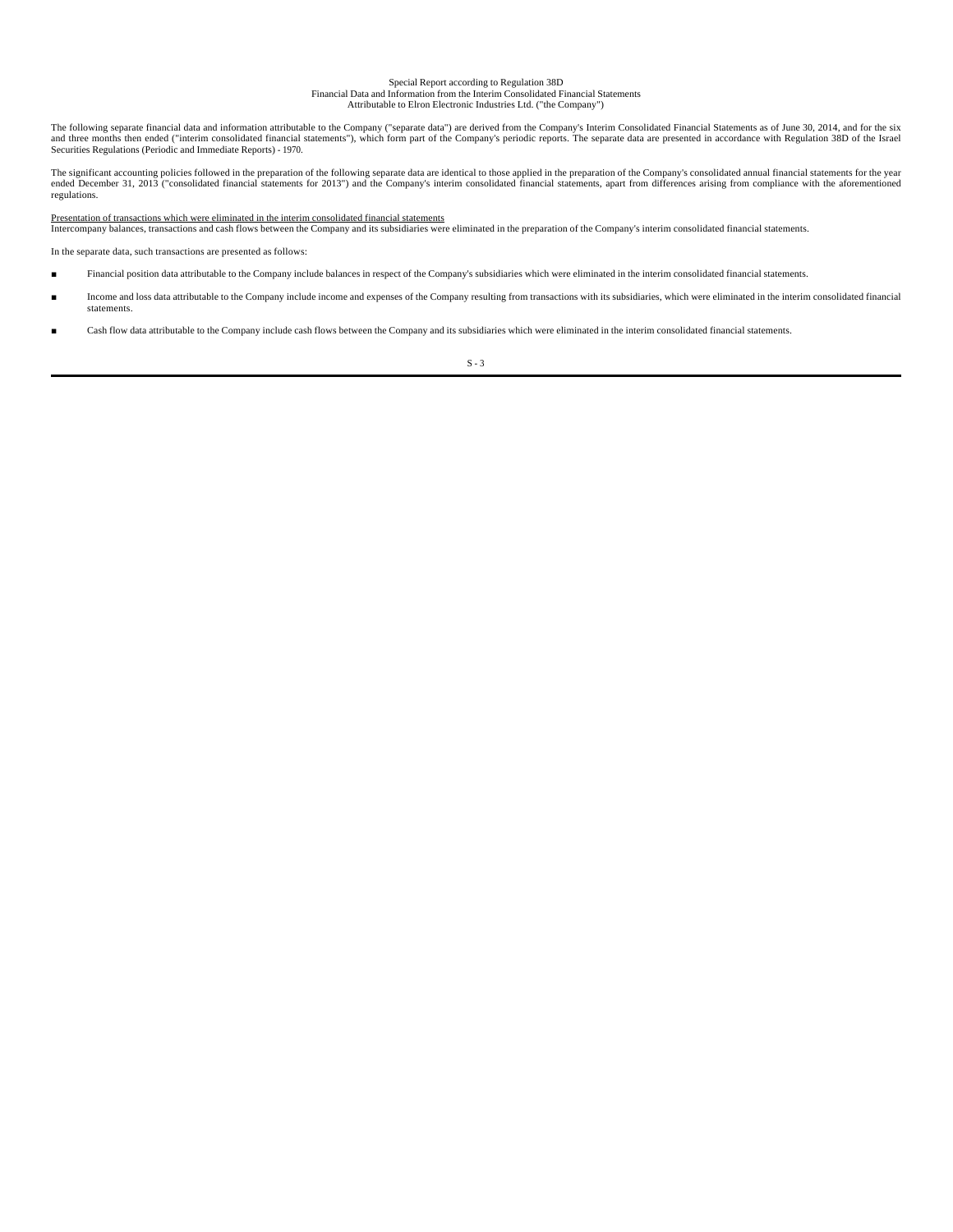Data from the Interim Consolidated Financial Statements on the Financial Position Attributable to the Company as of

|                                                                             |         | June 30<br>2013<br>2014 |                |
|-----------------------------------------------------------------------------|---------|-------------------------|----------------|
|                                                                             |         |                         | 2013           |
|                                                                             |         | <b>Unaudited</b>        | <b>Audited</b> |
|                                                                             |         | \$thousands             |                |
|                                                                             |         |                         |                |
| Current assets                                                              |         |                         |                |
| Cash and cash equivalents                                                   | 158,183 | 20,741                  | 19,686         |
| Deposits in banks                                                           | 10,015  |                         |                |
| Other accounts receivable                                                   | 475     | 490                     | 376            |
| Investment in associate that was classified as asset held for sale (Note 3) |         |                         | 89,175         |
|                                                                             |         |                         |                |
|                                                                             | 168,673 | 21,231                  | 109,237        |
|                                                                             |         |                         |                |
| Non-current assets                                                          |         |                         |                |
| Investments in subsidiaries and associates, net                             | 127,443 | 194,875                 | 106,079        |
| Other investments measured at fair value                                    | 27,694  | 23,335                  | 26,012         |
| Property, plant and equipment, net                                          | 33      | 44                      | 38             |
| Deferred taxes                                                              |         |                         | 28,994         |
| Deposits in banks                                                           | 40,040  |                         |                |
| Other long-term receivables                                                 |         | 216                     |                |
|                                                                             |         |                         |                |
|                                                                             | 195,210 | 218,470                 | 161,123        |
|                                                                             |         |                         |                |
| Total assets                                                                | 363,883 | 239,701                 | 270,360        |
|                                                                             |         |                         |                |

The accompanying additional information is an integral part of the separate financial data and information.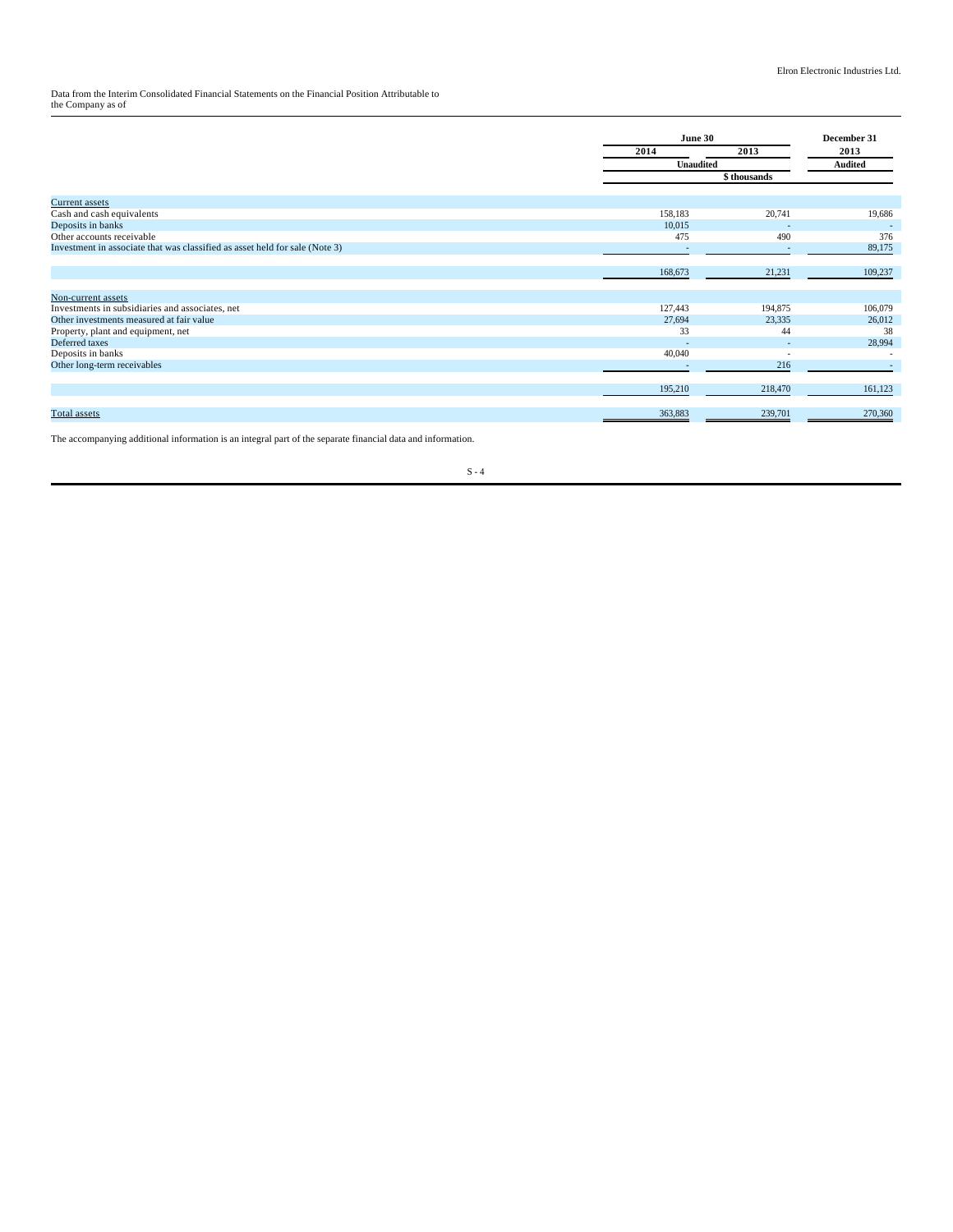Data from the Interim Consolidated Financial Statements on the Financial Position Attributable to the Company as of

| 2013<br>2013<br>2014<br><b>Unaudited</b><br><b>Audited</b><br>\$ thousands<br><b>Current liabilities</b><br>Loans from banks<br>$\sim$<br>٠<br>76<br>Trade payables<br>67<br>Other accounts payable<br>1,306<br>1,554<br>1,382<br>1,621<br>Long-term liabilities<br>Loans from banks<br>4,000<br>557<br>Long term taxes<br>٠<br>Other long term liabilities (Note 2)<br>83,495<br>79,341<br>84,052<br>83,341<br>Equity attributable to the Company's shareholders<br>9,573<br>9,573<br>Issued capital<br>190,753<br>Share premium<br>190,753 |  | June 30 | December 31 |
|----------------------------------------------------------------------------------------------------------------------------------------------------------------------------------------------------------------------------------------------------------------------------------------------------------------------------------------------------------------------------------------------------------------------------------------------------------------------------------------------------------------------------------------------|--|---------|-------------|
|                                                                                                                                                                                                                                                                                                                                                                                                                                                                                                                                              |  |         |             |
|                                                                                                                                                                                                                                                                                                                                                                                                                                                                                                                                              |  |         |             |
|                                                                                                                                                                                                                                                                                                                                                                                                                                                                                                                                              |  |         |             |
|                                                                                                                                                                                                                                                                                                                                                                                                                                                                                                                                              |  |         |             |
|                                                                                                                                                                                                                                                                                                                                                                                                                                                                                                                                              |  |         |             |
|                                                                                                                                                                                                                                                                                                                                                                                                                                                                                                                                              |  |         | 4,000       |
|                                                                                                                                                                                                                                                                                                                                                                                                                                                                                                                                              |  |         | 79          |
|                                                                                                                                                                                                                                                                                                                                                                                                                                                                                                                                              |  |         | 2,797       |
|                                                                                                                                                                                                                                                                                                                                                                                                                                                                                                                                              |  |         |             |
|                                                                                                                                                                                                                                                                                                                                                                                                                                                                                                                                              |  |         | 6,876       |
|                                                                                                                                                                                                                                                                                                                                                                                                                                                                                                                                              |  |         |             |
|                                                                                                                                                                                                                                                                                                                                                                                                                                                                                                                                              |  |         |             |
|                                                                                                                                                                                                                                                                                                                                                                                                                                                                                                                                              |  |         |             |
|                                                                                                                                                                                                                                                                                                                                                                                                                                                                                                                                              |  |         | 82,701      |
|                                                                                                                                                                                                                                                                                                                                                                                                                                                                                                                                              |  |         |             |
|                                                                                                                                                                                                                                                                                                                                                                                                                                                                                                                                              |  |         | 82,701      |
|                                                                                                                                                                                                                                                                                                                                                                                                                                                                                                                                              |  |         |             |
|                                                                                                                                                                                                                                                                                                                                                                                                                                                                                                                                              |  |         |             |
|                                                                                                                                                                                                                                                                                                                                                                                                                                                                                                                                              |  |         | 9,573       |
|                                                                                                                                                                                                                                                                                                                                                                                                                                                                                                                                              |  |         | 190,753     |
| 1,936<br>Capital reserves<br>(9,580)                                                                                                                                                                                                                                                                                                                                                                                                                                                                                                         |  |         | (6,166)     |
| Retained earnings (accumulated deficit)<br>76,187<br>(36,007)                                                                                                                                                                                                                                                                                                                                                                                                                                                                                |  |         | (13, 377)   |
| 154,739<br>Total equity<br>278,449                                                                                                                                                                                                                                                                                                                                                                                                                                                                                                           |  |         | 180,783     |
|                                                                                                                                                                                                                                                                                                                                                                                                                                                                                                                                              |  |         |             |
| 363,883<br>239,701                                                                                                                                                                                                                                                                                                                                                                                                                                                                                                                           |  |         | 270,360     |

The accompanying additional information is an integral part of the separate financial data and information.

| Arie Mientkavich         | . .<br>Ari Bronshtein            | Yaron Elad                          |
|--------------------------|----------------------------------|-------------------------------------|
| e Board of<br>hairman of | <b>Executive Officer</b><br>This | <b>Vice</b><br>President &          |
| <b>Directors</b><br>.    |                                  | <b>Chief Financial Officer</b><br>. |
|                          |                                  |                                     |

Approval date of the interim consolidated financial statements: August 6, 2014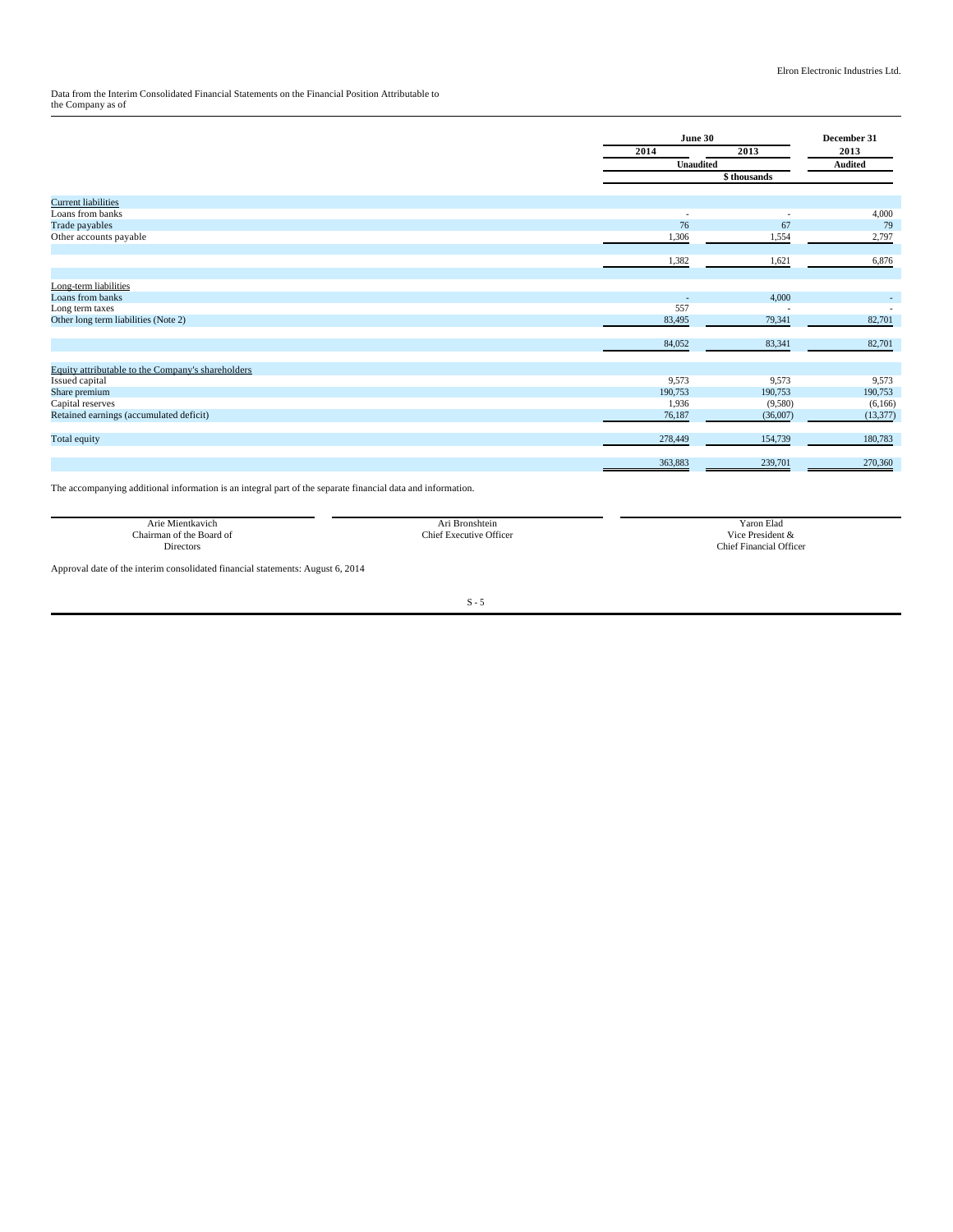### Data from the Interim Consolidated Financial Statements on the Income Attributable to the Company

|                                                                                      | For the                            |          |                               |         |                                  |
|--------------------------------------------------------------------------------------|------------------------------------|----------|-------------------------------|---------|----------------------------------|
|                                                                                      | <b>Six months ended</b><br>June 30 |          | Three months ended<br>June 30 |         | <b>Year ended</b><br>December 31 |
|                                                                                      | 2014                               | 2013     | 2014                          | 2013    | 2013                             |
|                                                                                      | <b>Unaudited</b>                   |          |                               |         | Audited                          |
|                                                                                      | \$thousands                        |          |                               |         |                                  |
| Income                                                                               |                                    |          |                               |         |                                  |
| Financial income (Note 2)                                                            | 297                                | 154      | 211                           | 48      | 261                              |
| Cost and expenses                                                                    |                                    |          |                               |         |                                  |
| General and administrative expenses                                                  | 2,061                              | 2,031    | 1.006                         | 1.041   | 5,449                            |
| Financial expenses (Note 2)                                                          | 783                                | 2,533    | 1,079                         | 813     | 5,767                            |
| Other expenses, net                                                                  | 5                                  | 17       | 5                             | 12      | (3, 484)                         |
|                                                                                      | 2,849                              | 4,581    | 2,090                         | 1,866   | 7,732                            |
|                                                                                      | (2,552)                            | (4, 427) | (1,879)                       | (1,818) | (7, 471)                         |
| Gain from disposal of subsidiaries and associates, revaluation of investee companies |                                    |          |                               |         |                                  |
| and changes in holdings, net                                                         | 114,777                            | 1,549    | 970                           | 1,435   | 4,443                            |
| Company's share of income (loss) of subsidiaries and associates                      | 15,268                             | (4,755)  | (3,418)                       | (1,788) | (8,031)                          |
| Income (loss) before taxes on income                                                 | 127,493                            | (7,633)  | (4,327)                       | (2,171) | (11,059)                         |
| Tax benefit (taxes on income)                                                        | (29,678)                           |          | 369                           |         | 28,994                           |
| Net income (loss) attributable to the Company's shareholders                         | 97,815                             | (7,633)  | (3,958)                       | (2,171) | 17,935                           |

The accompanying additional information is an integral part of the separate financial data and information.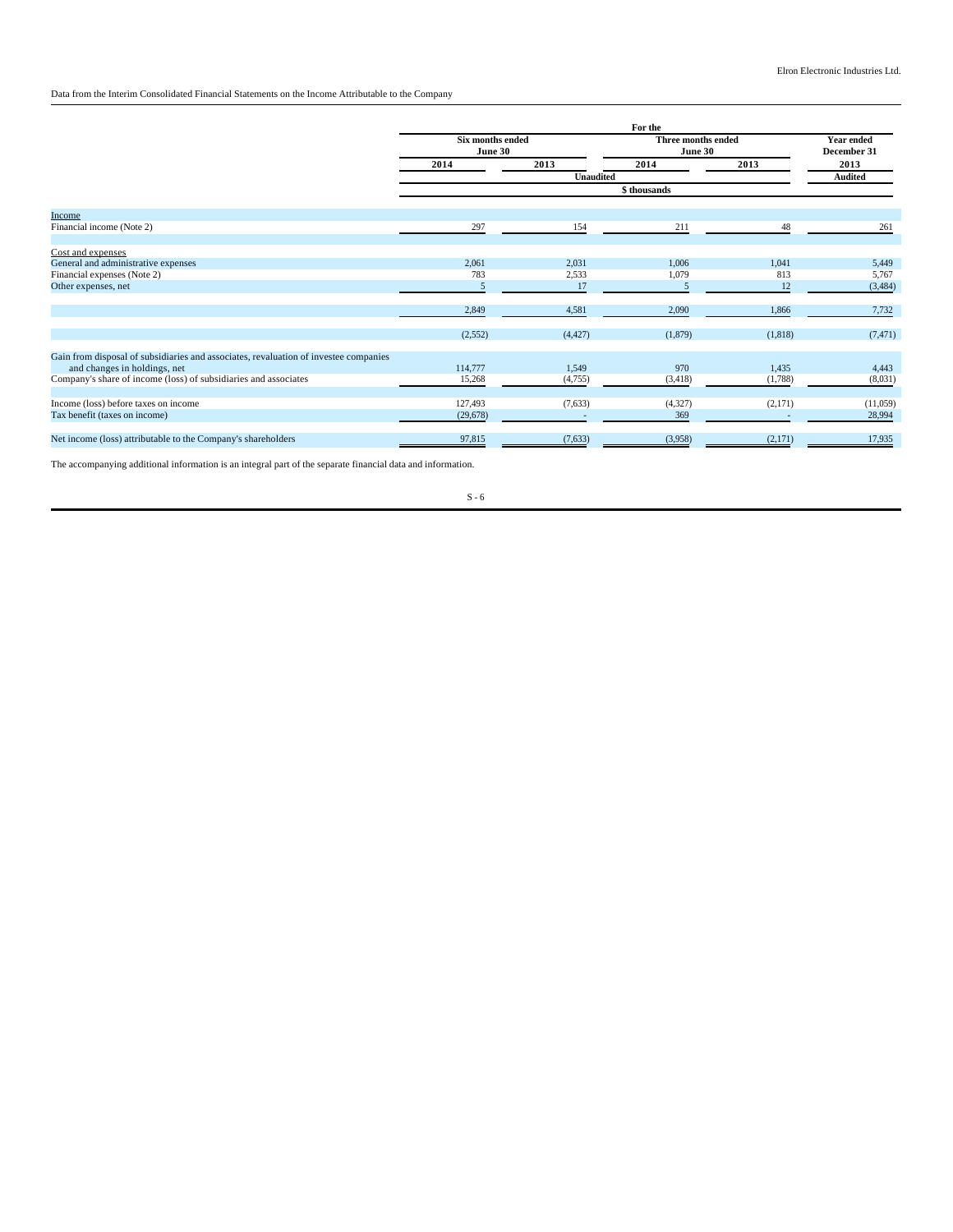Data from the Interim Consolidated Financial Statements on the Comprehensive Income Attributable to the Company

|                                                                                                     | For the                            |         |                                      |         |                                  |
|-----------------------------------------------------------------------------------------------------|------------------------------------|---------|--------------------------------------|---------|----------------------------------|
|                                                                                                     | <b>Six months ended</b><br>June 30 |         | <b>Three months ended</b><br>June 30 |         | <b>Year ended</b><br>December 31 |
|                                                                                                     | 2014                               | 2013    | 2014                                 | 2013    | 2013                             |
|                                                                                                     | <b>Unaudited</b>                   |         |                                      |         | <b>Audited</b>                   |
|                                                                                                     |                                    |         |                                      |         |                                  |
| Net income (loss) attributable to the Company's shareholders                                        | 97,815                             | (7,633) | (3,958)                              | (2,171) | 17,935                           |
| Other comprehensive income (loss):                                                                  |                                    |         |                                      |         |                                  |
| Amounts that would never be reclassified to profit or loss:                                         |                                    |         |                                      |         |                                  |
| Gain (loss) from financial assets measured at fair value through other comprehensive<br>income, net | (149)                              | (429)   | 318                                  | (107)   | (2,111)                          |
| Total gain (loss) that would never be reclassified to profit or loss                                | (149)                              | (429)   | 318                                  | (107)   | (2,111)                          |
| Total gain that would be reclassified to profit or loss under certain conditions                    |                                    |         |                                      |         |                                  |
| Total other comprehensive gain (loss) attributable to the Company                                   | (149)                              | (429)   | 318                                  | (107)   | (2,111)                          |
| Other comprehensive loss attributable to the Company's subsidiaries and associates                  |                                    |         |                                      |         | (14)                             |
| Total comprehensive income (loss) attributable to the Company's shareholders                        | 97,666                             | (8,062) | (3,640)                              | (2,278) | 15,810                           |
|                                                                                                     |                                    |         |                                      |         |                                  |

The accompanying additional information is an integral part of the separate financial data and information.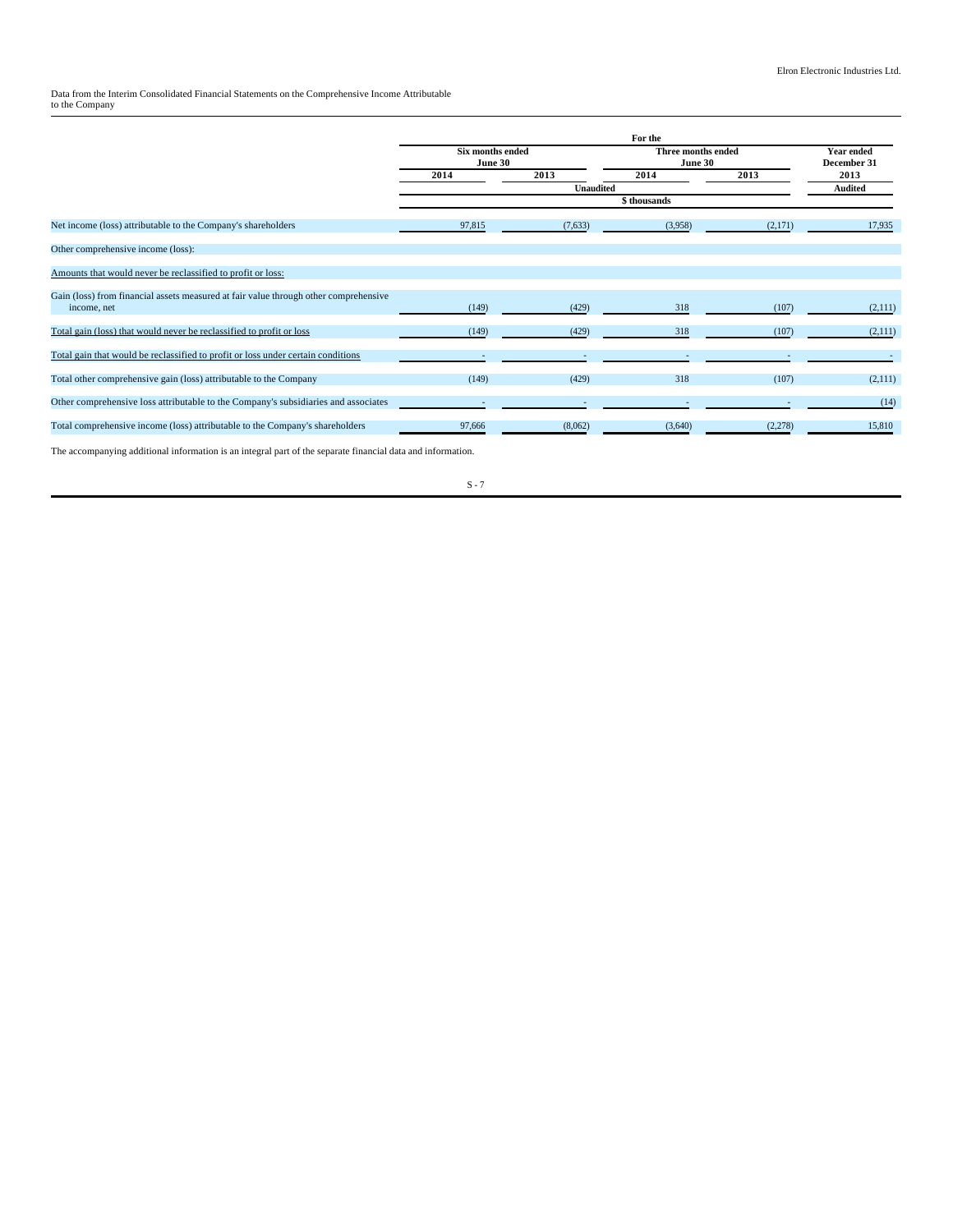Data from the Interim Consolidated Financial Statements on the Cash Flows Attributable to the Company

|                                                                             | For the                     |                  |                               |                |                                  |
|-----------------------------------------------------------------------------|-----------------------------|------------------|-------------------------------|----------------|----------------------------------|
|                                                                             | Six months ended<br>June 30 |                  | Three months ended<br>June 30 |                | <b>Year ended</b><br>December 31 |
|                                                                             | 2014                        | 2013             | 2014                          | 2013           | 2013                             |
|                                                                             |                             | <b>Unaudited</b> |                               |                | <b>Audited</b>                   |
|                                                                             |                             |                  | \$thousands                   |                |                                  |
| Cash flows from operating activities                                        |                             |                  |                               |                |                                  |
| Net income (loss) attributable to the Company                               | 97,815                      | (7,633)          | (3,958)                       | (2,171)        | 17,935                           |
| Adjustments to reconcile net income (loss) to net cash provided by(used in) |                             |                  |                               |                |                                  |
| operating activities:                                                       |                             |                  |                               |                |                                  |
| Adjustment to the profit or loss items:                                     |                             |                  |                               |                |                                  |
| Company's share of loss (income) of subsidiaries and associates             | (15,268)                    | 4,755            | 3.418                         | 1.788          | 8,031                            |
| Depreciation                                                                | 6                           | $\overline{7}$   | $\overline{3}$                | $\overline{4}$ | 14                               |
| Financial expenses (income), net                                            | (109)                       | 39               | (75)                          | 25             | 45                               |
| Stock based compensation                                                    | (28)                        | (21)             | (15)                          | (11)           | (46)                             |
| Gain from cancellation of impairment in financial assets                    |                             | $\sim$           |                               | ÷.             | (3,522)                          |
| Taxes on income (tax benefit)                                               | 29,678                      |                  | (369)                         |                | (28,994)                         |
| Gain from disposal of subsidiaries and associates, revaluation of investee  |                             |                  |                               |                |                                  |
| companies and changes in holdings, net                                      | (114, 777)                  | (1,549)          | (970)                         | (1, 435)       | (4, 443)                         |
| Other                                                                       | (155)                       | (259)            | (151)                         | (52)           | (553)                            |
|                                                                             | (100, 653)                  | 2,972            | 1,841                         | 319            | (29, 468)                        |
| Changes in assets and liabilities of the Company:                           |                             |                  |                               |                |                                  |
| Decrease (increase) in other accounts receivable                            | (212)                       | 344              | 160                           | 62             | 566                              |
| Increase in long term receivables                                           |                             | (33)             |                               | (12)           | (54)                             |
| Increase (decrease) in trade payables                                       | (3)                         | (28)             | (46)                          | 15             | (16)                             |
| Increase (decrease) in other accounts payable                               | (1, 463)                    | (58)             | (1,996)                       | (497)          | 1,210                            |
| Increase in other long term liabilities                                     | 794                         | 2,444            | 1,174                         | 652            | 5,805                            |
|                                                                             | (884)                       | 2,669            | (708)                         | 220            | 7,511                            |
| Cash paid and received during the period for:                               |                             |                  |                               |                |                                  |
| Interest paid                                                               | (12)                        | (80)             |                               | (40)           | (162)                            |
| Interest received                                                           | 121                         | 41               | 75                            | 15             | 117                              |
|                                                                             | 109                         | (39)             | 75                            | (25)           | (45)                             |
| Net cash used in operating activities                                       | (3,613)                     | (2,031)          | (2,750)                       | (1,657)        | (4,067)                          |

The accompanying additional information is an integral part of the separate financial data and information.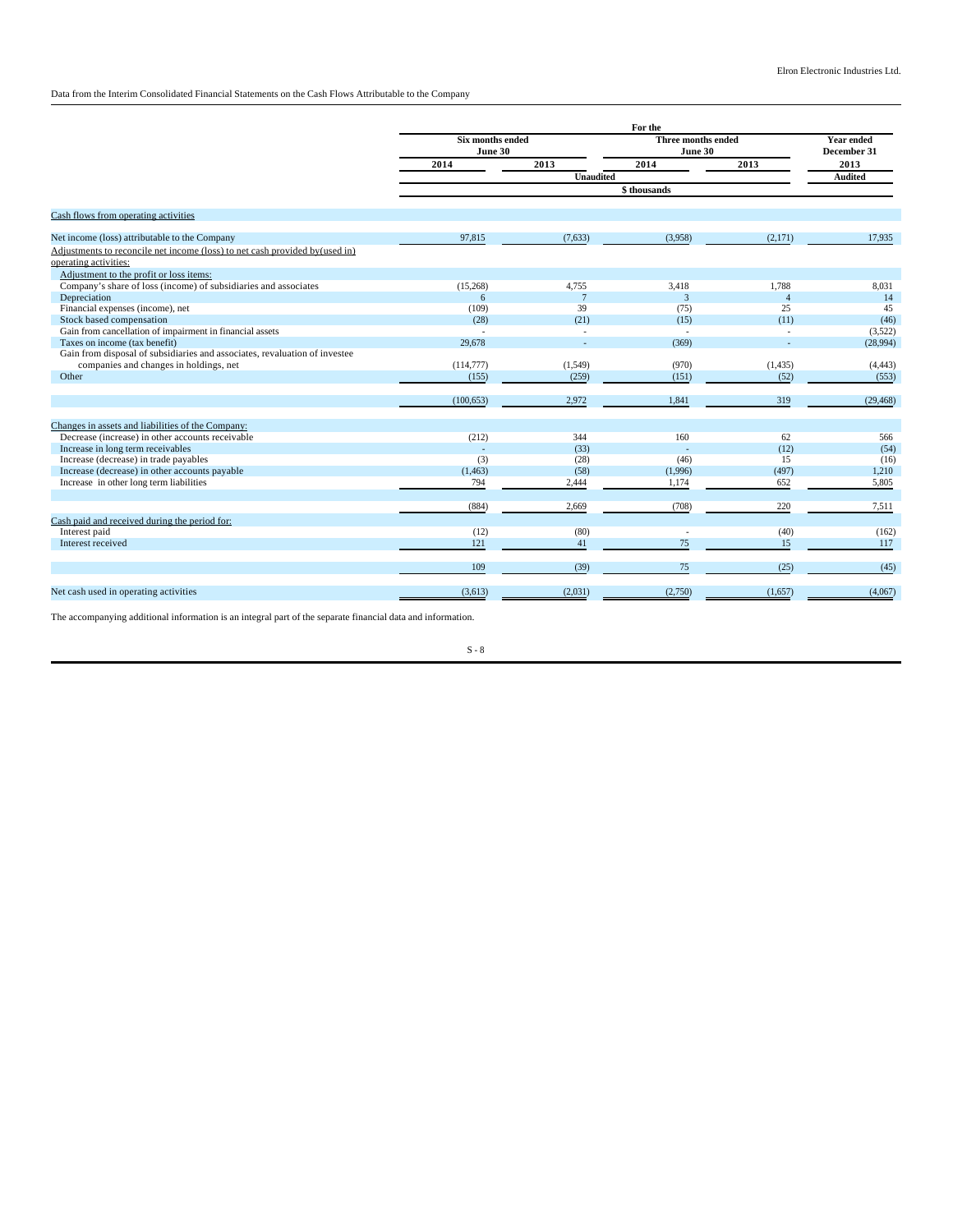Data from the Interim Consolidated Financial Statements on the Cash Flows Attributable to the Company (Cont.)

|                                                                  | For the                            |                  |                               |         |                                  |  |
|------------------------------------------------------------------|------------------------------------|------------------|-------------------------------|---------|----------------------------------|--|
|                                                                  | <b>Six months ended</b><br>June 30 |                  | Three months ended<br>June 30 |         | <b>Year ended</b><br>December 31 |  |
|                                                                  | 2014                               | 2013             | 2014                          | 2013    | 2013                             |  |
|                                                                  |                                    | <b>Unaudited</b> |                               |         | <b>Audited</b>                   |  |
|                                                                  |                                    |                  | \$ thousands                  |         |                                  |  |
| Cash flows from investment activities                            |                                    |                  |                               |         |                                  |  |
| Purchase of property and equipment                               | (1)                                | (6)              | (1)                           | (6)     | (7)                              |  |
| Investment in associates and subsidiaries                        | (7,959)                            | (4,308)          | (1,020)                       | (1,646) | (10, 139)                        |  |
| Proceeds from sale of investments in associates and subsidiaries | 203,977                            | 1.945            |                               |         | 6,945                            |  |
| Proceeds from sale of financial assets measured at fair value    | 93                                 |                  | 91                            |         | 115                              |  |
| Deposits in banks                                                | (50,000)                           |                  | (50,000)                      |         |                                  |  |
| Proceeds from repayment of debentures                            |                                    |                  |                               |         | 1,698                            |  |
| Net cash provided by (used in) investment activities             | 146,110                            | (2,369)          | (50, 930)                     | (1,652) | (1,388)                          |  |
| Cash flows from financing activities                             |                                    |                  |                               |         |                                  |  |
| Repayment of long term loans                                     | (4,000)                            |                  |                               |         |                                  |  |
| Proceeds from exercise of options                                |                                    | 44               |                               |         | 44                               |  |
| Net cash provided by (used in) financing activities              | (4,000)                            | 44               |                               |         | 44                               |  |
| Increase (decrease) in cash and cash equivalents                 | 138,497                            | (4,356)          | (53,680)                      | (3,309) | (5,411)                          |  |
| Cash and cash equivalents as of beginning of the period          | 19,686                             | 25,097           | 211.863                       | 24,050  | 25,097                           |  |
| Cash and cash equivalents as of end of the period                | 158,183                            | 20,741           | 158,183                       | 20,741  | 19,686                           |  |

The accompanying additional information is an integral part of the separate financial data and information.

S - 9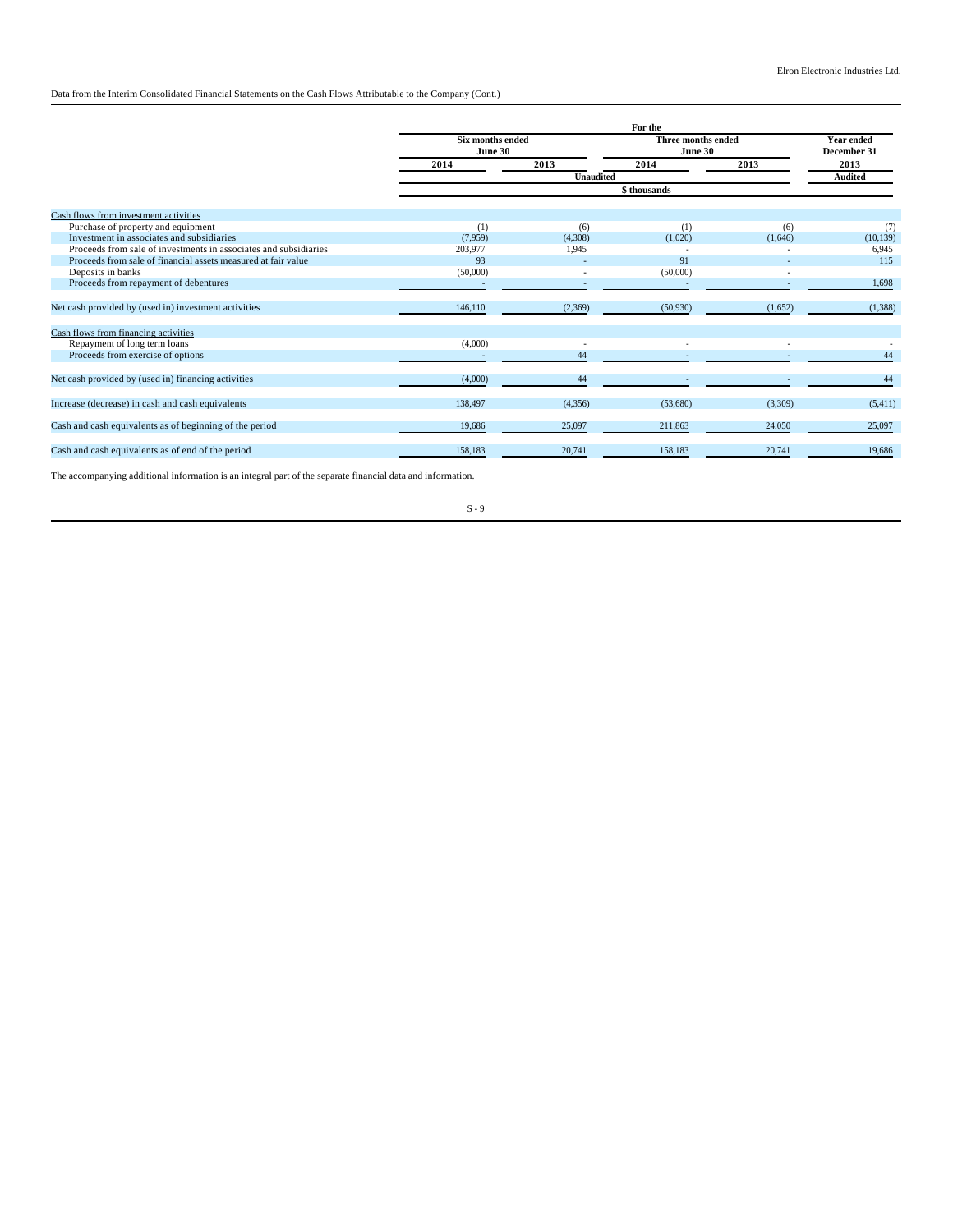# **ADDITIONAL INFORMATION**

## **U.S.D in thousands**

#### 1. General

The accompanying condensed separate financial data as of June 30, 2014 and for the six and three months then ended, have been prepared in accordance with Regulation 38D of the Israel Securities<br>Regulations (Periodic and Im

## 2. Other long term liabilities

Other long term liabilities include liabilities towards Elbit Ltd. ("Elbit") which is a fully owned subsidiary of Elron. Such liabilities include non-interest bearing and unlinked NIS capital notes. The exchange differences in regards with these capital notes are included under financial income or expenses in the income statement.

### 3. Given Merger

For details regarding the merger of Given Imaging Ltd. and its completion in February 2014, see Note 1 to the interim consolidated financial statements.

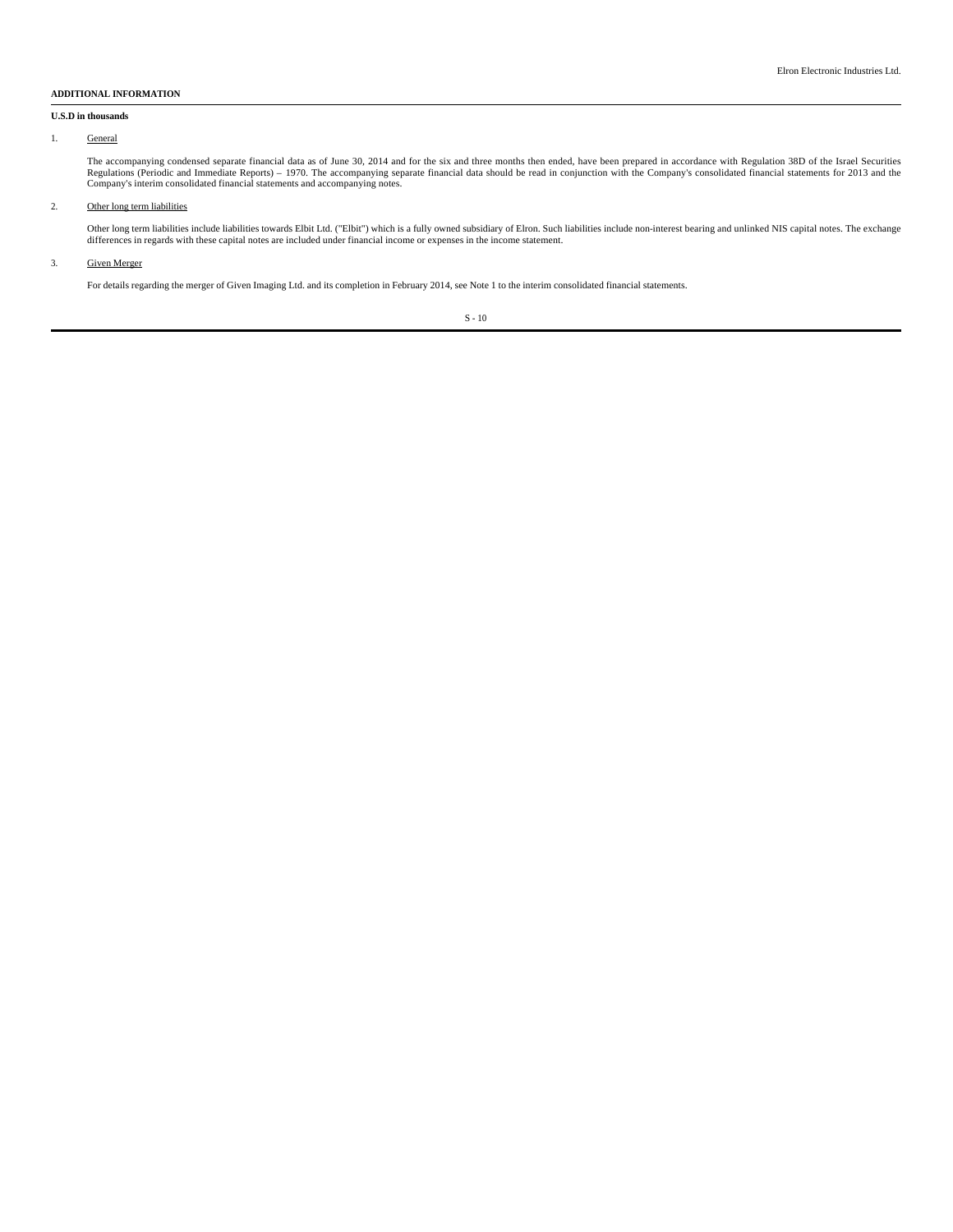# **Elron Electronic Industries Ltd.**

# **Part IV**

**English Translation of Quarterly Report regarding the Effectiveness of the Internal Control over Financial Reporting and Disclosure pursuant to Regulation 38C:**

**As of June 30, 2014**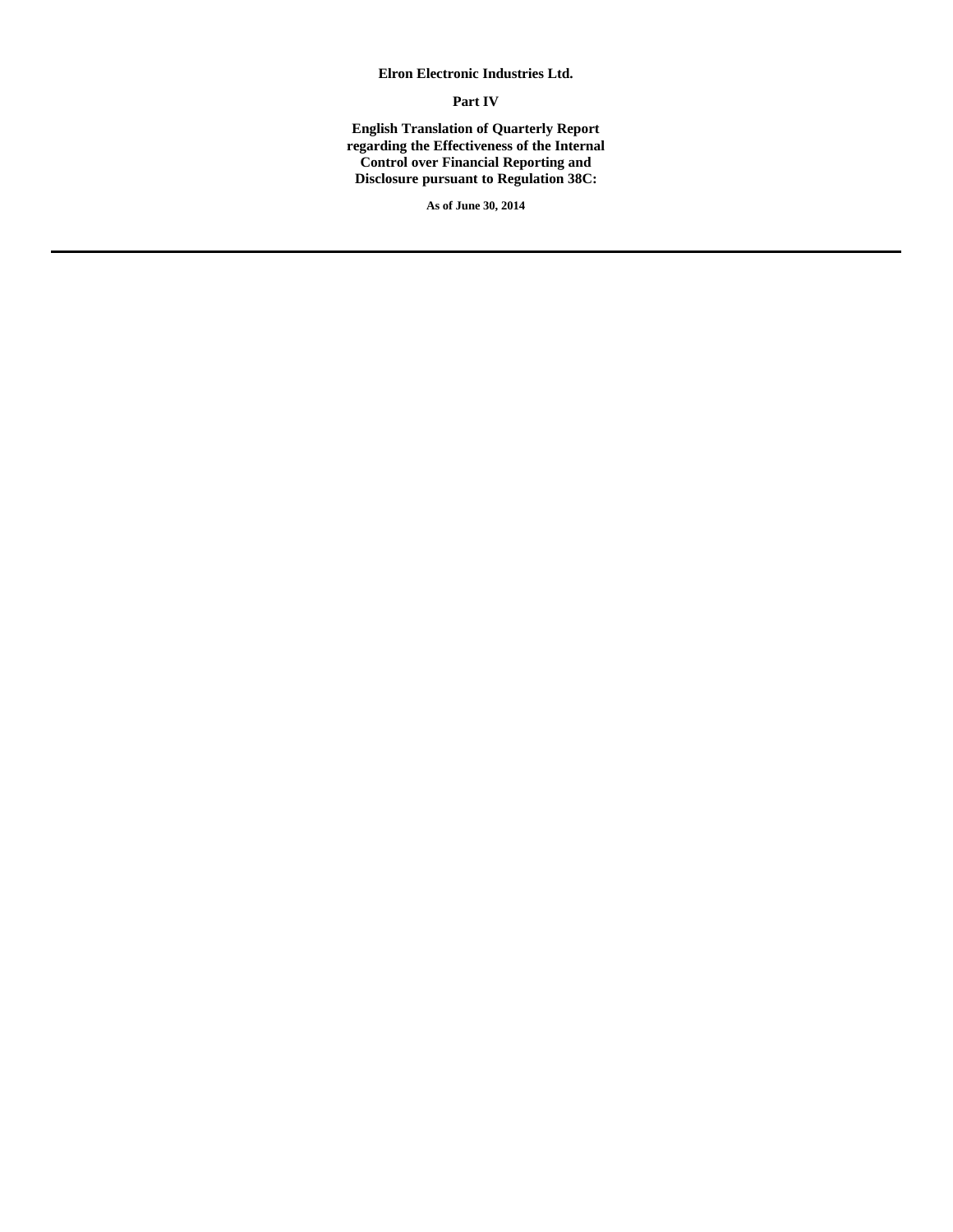**Attached herein is a quarterly report regarding the effectiveness of internal control over financial reporting and disclosure, pursuant to Regulation 38C of the Israel Securities Regulations (Periodic and Immediate Reports), 5730-1970:**

#### **Quarterly report regarding the effectiveness of the internal control over financial reporting and disclosure, pursuant to Regulation 38C(a):**

Management, under the supervision of the board of directors of Elron Electronic Industries Ltd. (the "**Corporation**"), is responsible for establishing and maintaining adequate internal controls over the financial reporting and disclosure in the Corporation.

In this regard, the members of management are:

- 1. Mr. Ari Bronshtein, CEO;
- 2. Mr. Yaron Elad, CFO.

The Corporation's internal control over financial reporting and disclosure is a process designed by, or under the supervision of, the Corporation's principal executive and principal financial officer, or persons performing similar functions, and under the board of directors' supervision, that is meant to provide reasonable assurance regarding the reliability of financial reporting and the preparation of financial statements in<br>acc reported in a timely manner, in the format prescribed by law.

The internal control includes, inter alia, controls and procedures which were designed to ensure that information which the Corporation is required to disclose as aforesaid, is recorded and made available to the Corporation's management, including the principal executive officer and principal financial officer, or persons performing similar functions, as necessary to permit the timely adoption of resolutions pertaining to disclosure requirements.

Because of its inherent limitations, internal control over financial reporting and disclosure is not intended to provide absolute assurance regarding prevention or detection of misstatements or omissions.

In the quarterly report on the effectiveness of the internal control over financial reporting and disclosure which was attached to the quarterly report for the period ended March 31, 2014 (the "**Last Quarterly Report Regarding the Internal Control**"), the internal control was deemed effective.

Up until the date of this report, no event or matter was brought to the attention of management or the board of directors which would change the assessment of the effectiveness of the internal control, as set forth in the Last Quarterly Report Regarding the Internal Control.

As of the date of this report, based on the Last Quarterly Report Regarding the Internal Control, and based on information which was brought to the attention of management and the board of directors as aforesaid, the inter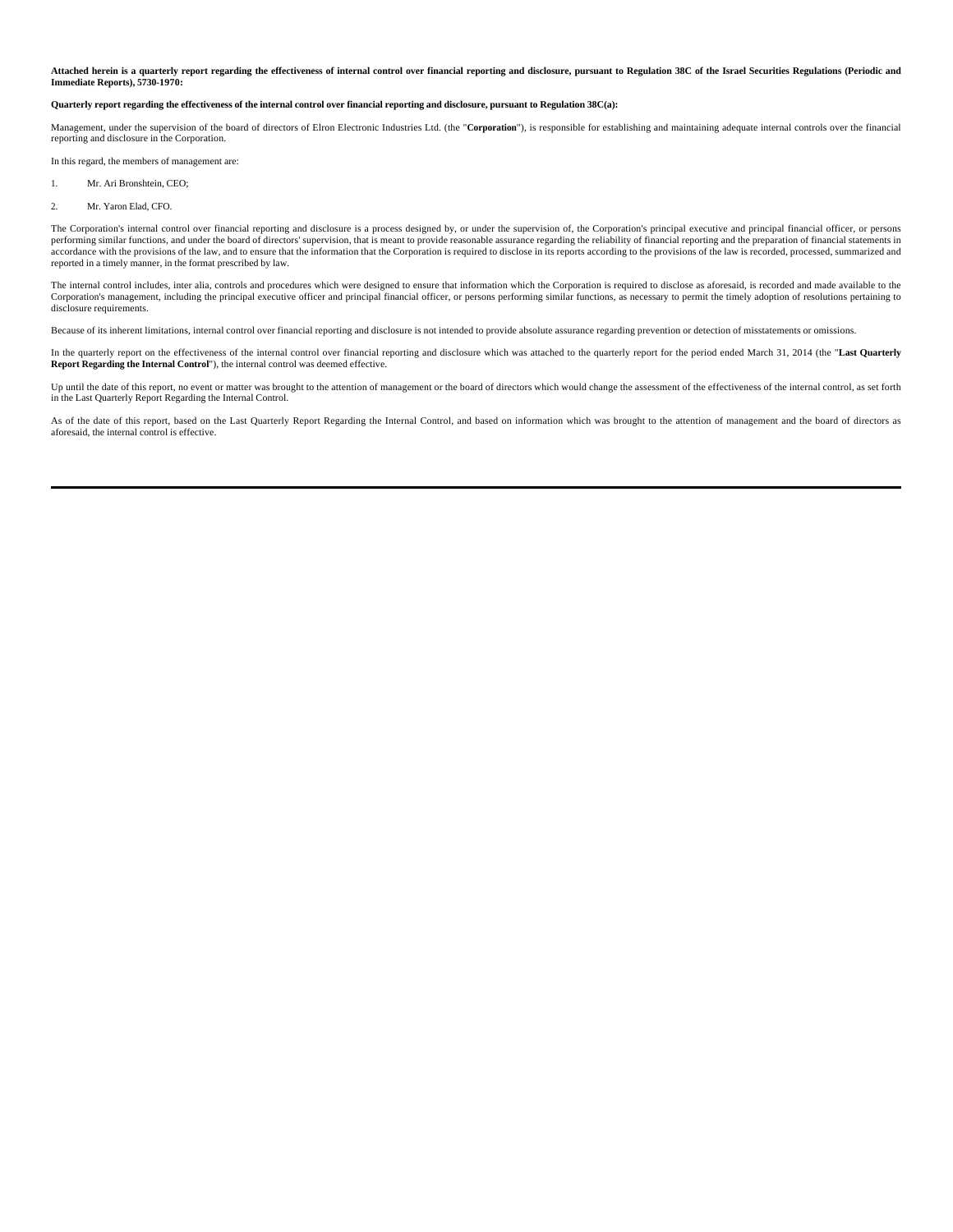#### **Declaration of the Principal Executive Officer pursuant to Regulation 38C(d)(1):**

#### **Managers' Declaration**

#### Declaration of the Chief Executive Officer

I, Ari Bronshtein, declare that:

- (1) I have examined the quarterly report of Elron Electronic Industries Ltd. (the "**Corporation**") for the second quarter of 2014 (the "**Reports**");
- (2) Based on my knowledge, the Reports do not contain any untrue statement of a material fact or omit to state a material fact necessary to make the statements made, in light of the circumstances under which such statements were made, not misleading with respect to the period covered by the Reports;
- (3) Based on my knowledge, the financial statements and other financial information included in the Reports, fairly present, in all material respects, the financial condition, results of operations and cash flows of the Corporation, as of, and for the periods presented in the Reports;
- (4) I have disclosed to the Corporation's independent auditors, board of directors and audit committee of the Corporation's board of directors, based on my most recent assessment of internal control over financial reportin
	- (a) All significant deficiencies and material weaknesses in the design or operation of internal control over financial reporting and disclosure, which are reasonably likely to adversely affect the Corporation's ability to record, process, summarize or report financial information in a manner which may cast doubt on the reliability of the financial reporting and preparation of the financial statements in accordance with the provisions of the law; and –
	- (b) Any fraud, whether or not material, which involves the principal executive officer, a direct subordinate of the principal executive officer, or other employees who have a significant role in the internal control over financial reporting and disclosure.
	- (5) I, alone or together with others in the Corporation, have:
		- (a) Designed such controls and procedures, or caused such controls and procedures to be designed and maintained under my supervision, to ensure that material information relating to the Corporation, including its consolidated subsidiaries as defined in the Israel Securities Law (Annual Financial Statements), 5770-2010, is made known to me by others within the Corporation and the consolidated subsidiaries, particularly during the period in which the Reports are being prepared; and –
- (b) Designed such controls and procedures, or caused such controls and procedures to be designed and maintained under my supervision, to reasonably ensure the reliability of the financial reporting and preparation of the f
	- (c) No event or matter was brought to my attention during the period between the date of the last report (quarterly or periodic, as relevant) and the date of this report, which would change the conclusion of the board of directors and management regarding the effectiveness of the internal control over financial reporting and disclosure of the Corporation.

Nothing in the aforesaid derogates from my responsibility or the responsibility of any other person, pursuant to any law.

August 6, 2014

\_\_\_\_\_\_\_\_\_\_\_\_\_\_\_\_\_\_\_\_\_\_\_\_\_\_\_\_\_\_\_\_\_\_\_ Ari Bronshtein, CEO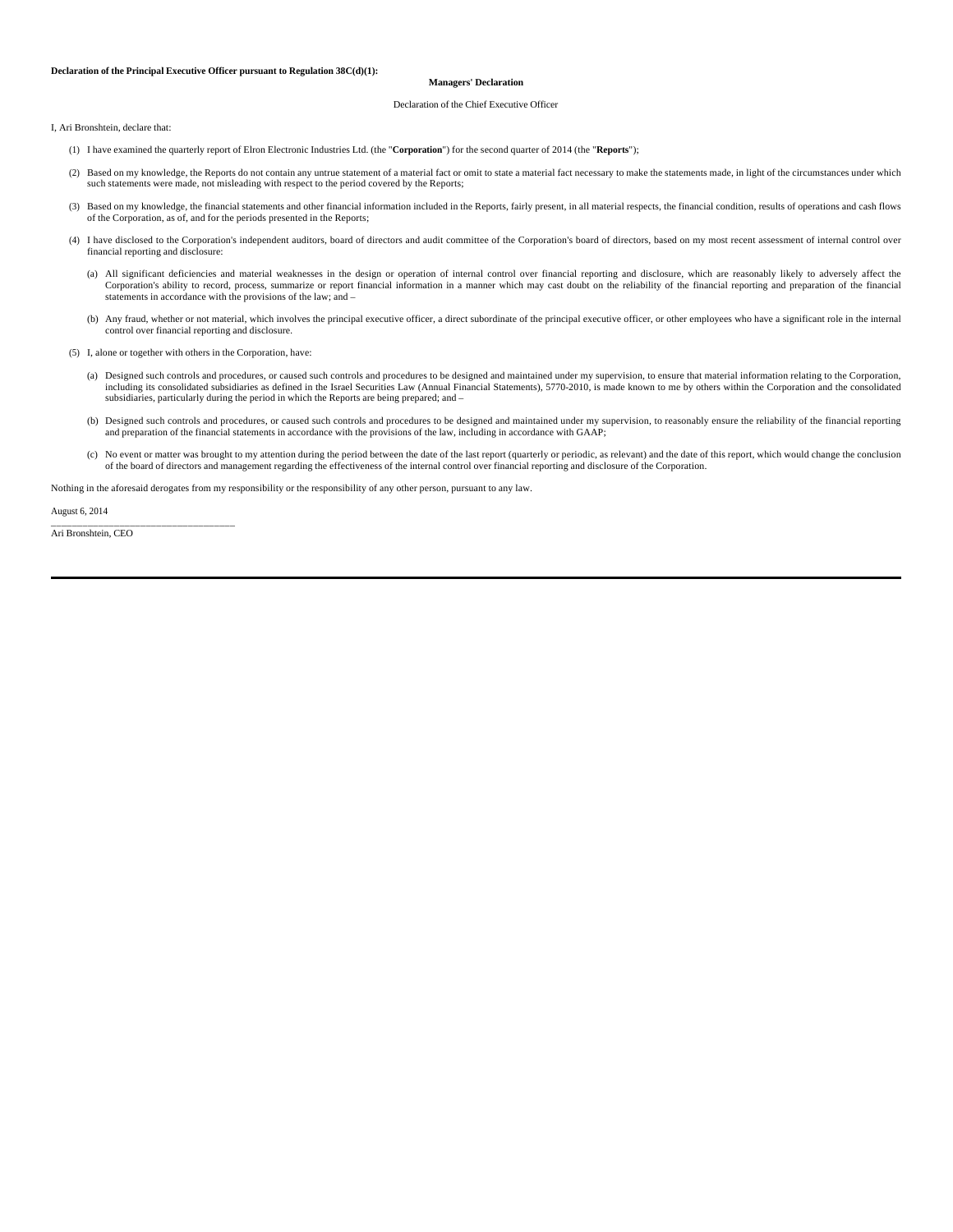#### **Declaration of the Principal Financial Officer pursuant to Regulation 38C(d)(2):**

#### **Managers' Declaration**

#### Declaration of Principal Financial Officer

I, Yaron Elad, declare that:

- (1) I have examined the interim financial statements and other financial information which is included in the interim reports of Elron Electronic Industries Ltd. (the "**Corporation**") for the second quarter of 2014 (the "**Reports**" or the "**Interim Reports**");
- (2) Based on my knowledge, the interim financial statements and other financial information which is included in the Interim Reports do not contain any untrue statement of a material fact or omit to state a material fact necessary to make the statements made, in light of the circumstances under which such statements were made, not misleading with respect to the period covered by the Reports;
- (3) Based on my knowledge, the interim financial statements and other financial information included in the Interim Reports fairly present, in all material respects, the financial condition, results of operations and cash flows of the Corporation, as of, and for the periods presented in the Reports;
- (4) I have disclosed to the Corporation's independent auditor, board of directors and the audit committee of the Corporation's board of directors, based on my most recent assessment of internal control over financial reporting and disclosure:
	- (a) All significant deficiencies and material weaknesses in the design or operation of internal control over financial reporting and disclosure, insofar as the same refers to the interim financial statements and other financial information which is included in the Interim Reports, which are reasonably likely to adversely affect the Corporation's ability to record, process, summarize or report financial information in a manner which may cast doubt on the reliability of the financial reporting and preparation of the financial statements in accordance with the provisions of the law; and –
	- (b) Any fraud, whether or not material, which involves the principal executive officer, a direct subordinate of the principal executive officer, or other employees who have a significant role in the internal control over the financial reporting and disclosure.

(5) I, alone or together with others in the Corporation, have:

- (a) Designed controls and procedures, or caused such controls and procedures to be designed and maintained under our supervision, to ensure that material information relating to the Corporation, including its consolidated subsidiaries as defined in the Israel Securities Law (Annual Financial Statements), 5770-2010, is made known to me by others in the Corporation and the consolidated subsidiaries, particularly during the period in which the Reports are being prepared; and –
- (b) Designed such controls and procedures, or caused such controls and procedures to be designed and maintained under my supervision, to reasonably ensure the reliability of the financial reporting and preparation of the financial statements in accordance with the provisions of the law, including in accordance with GAAP;
- (c) No event or matter was brought to my attention during the period between the date of the last report (quarterly or periodic, as relevant) and the date of this report, relating to the interim financial statements and other financial information included in the Interim Reports, which would change, in my assessment, the conclusion of the board of directors and management regarding the effectiveness of the internal control over financial reporting and disclosure of the Corporation.

Nothing in the aforesaid derogates from my responsibility or the responsibility of any other person, pursuant to any law.

August 6, 2014

\_\_\_\_\_\_\_\_\_\_\_\_\_\_\_\_\_\_\_\_\_\_\_\_\_\_\_\_\_\_\_\_\_\_\_ Yaron Elad, CFO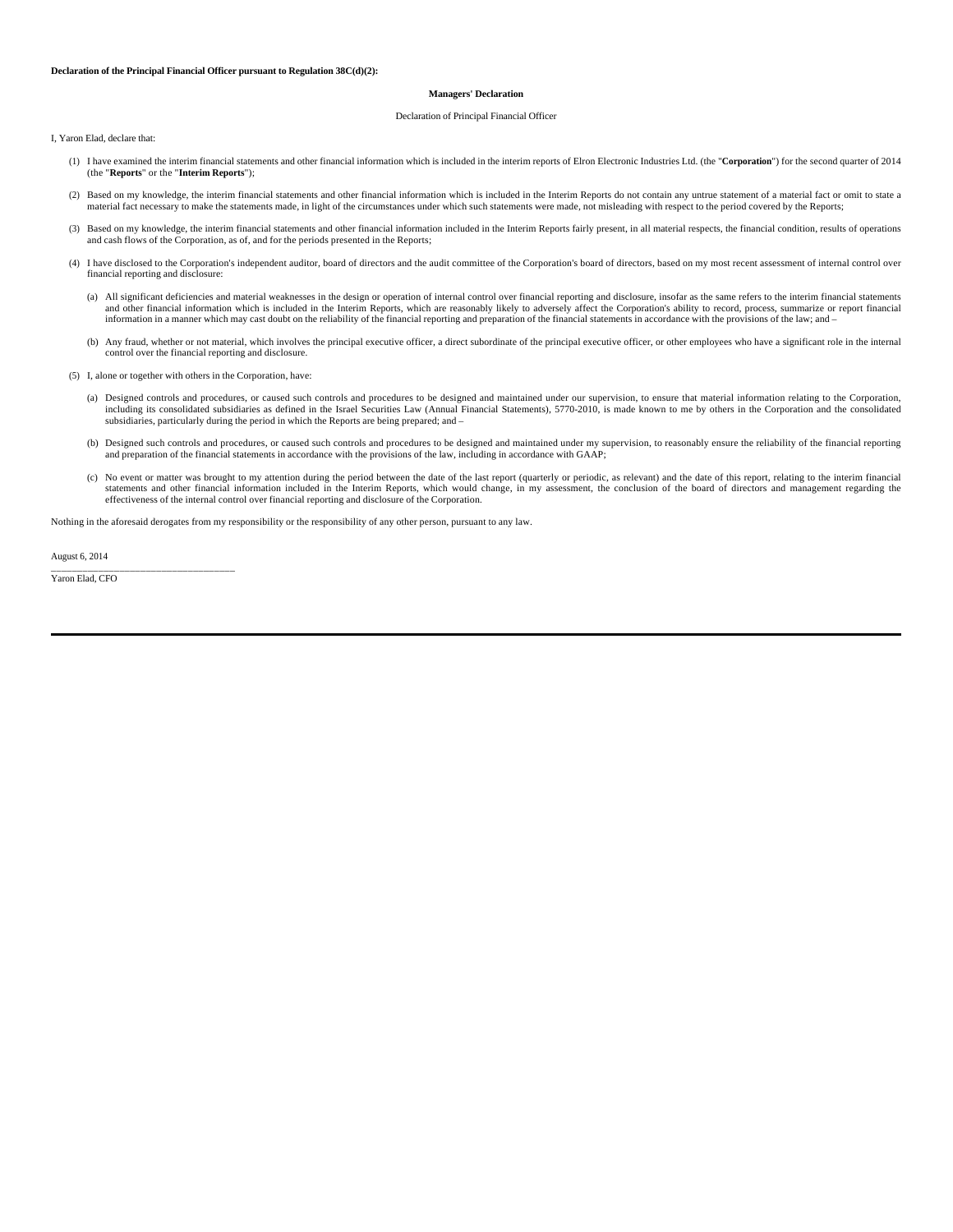# **Liabilities report of the Company by repayment date** Section 36a to the Israel Securities Law (1968)

Report as of June 30, 2014 Following are the liabilities of the Company by repayment date:

The following data are presented in NIS and were translated from USD to NIS using the exchange rate as of June 30, 2014 (1 USD = 3.438 NIS)

A. Debentures issued to the public by the reporting Entity and held by the public, excluding debentures held by the Company's parent ,controlling shareholder, companies controlled by one of the parties<br>mentioned above or b

|                           |                            | <b>Principle repayment</b> | <b>Gross interest</b><br>payments |            |       |                                               |                           |
|---------------------------|----------------------------|----------------------------|-----------------------------------|------------|-------|-----------------------------------------------|---------------------------|
|                           | <b>NIS</b><br>(CPI linked) | <b>NIS</b><br>(Not linked) | Euro                              | <b>USD</b> | Other | (excluding<br>deduction of<br>$\mathbf{tax})$ | <b>Toatal by</b><br>years |
| First year                |                            |                            |                                   |            |       |                                               |                           |
| Second year               |                            |                            |                                   |            |       |                                               |                           |
| Third year                |                            |                            |                                   |            |       |                                               |                           |
| Fourth Year               |                            |                            |                                   |            |       |                                               |                           |
| Fifth year and thereafter |                            |                            |                                   |            |       |                                               |                           |
| Total                     |                            |                            |                                   |            |       |                                               |                           |

B. Private debentures and non-bank credit, excluding debentures or credit granted by the Comapny's parent, controlling shareholder, companies controlled by one of the parties mentioned above or by companies controlled by t

|                           |                            | <b>Principle repayment</b> |          | <b>Gross interest</b><br>payments |       |                                    |                           |
|---------------------------|----------------------------|----------------------------|----------|-----------------------------------|-------|------------------------------------|---------------------------|
|                           | <b>NIS</b><br>(CPI linked) | <b>NIS</b><br>(Not linked) | Euro     | <b>USD</b>                        | Other | (excluding<br>deduction of<br>tax) | <b>Toatal by</b><br>years |
| First year                |                            |                            |          |                                   |       |                                    |                           |
| Second year               |                            |                            |          |                                   |       |                                    |                           |
| Third year                |                            |                            | $\Omega$ |                                   |       |                                    |                           |
| Fourth Year               |                            |                            |          |                                   |       |                                    |                           |
| Fifth year and thereafter |                            |                            |          |                                   |       |                                    |                           |
| Total                     |                            |                            |          |                                   |       |                                    |                           |

C. Bank credit from Israeli banks - based on separate financial data of the Entity ("Solo" reports) (NIS in thousands)

|                           |                            | <b>Principle repayment</b> |      | <b>Gross interest</b><br>payments |       |                                       |                           |
|---------------------------|----------------------------|----------------------------|------|-----------------------------------|-------|---------------------------------------|---------------------------|
|                           | <b>NIS</b><br>(CPI linked) | <b>NIS</b><br>(Not linked) | Euro | <b>USD</b>                        | Other | (excluding)<br>deduction of<br>$\tan$ | <b>Toatal by</b><br>years |
| First year                |                            |                            |      |                                   |       |                                       |                           |
| Second year               |                            |                            |      |                                   |       |                                       |                           |
| Third year                |                            |                            |      |                                   |       |                                       |                           |
| Fourth Year               |                            |                            |      |                                   |       |                                       |                           |
| Fifth year and thereafter |                            |                            |      |                                   |       |                                       |                           |
| Total                     |                            |                            |      |                                   |       |                                       |                           |

D. Bank credit from non-Israeli banks - based on separate financial data of the Entity ("Solo" reports) (NIS in thousands)

|                           |                            | <b>Principle repayment</b> |      | <b>Gross interest</b><br>payments |       |                                                |                           |
|---------------------------|----------------------------|----------------------------|------|-----------------------------------|-------|------------------------------------------------|---------------------------|
|                           | <b>NIS</b><br>(CPI linked) | <b>NIS</b><br>(Not linked) | Euro | <b>USD</b>                        | Other | (excluding)<br>deduction of<br>$\mathbf{tax})$ | <b>Toatal by</b><br>vears |
| First year                |                            |                            |      |                                   |       |                                                |                           |
| Second year               |                            |                            |      |                                   |       |                                                |                           |
| Third year                |                            |                            |      |                                   |       |                                                |                           |
| Fourth Year               |                            |                            |      |                                   |       |                                                |                           |
| Fifth year and thereafter |                            |                            |      |                                   |       |                                                |                           |
| Total                     |                            |                            |      |                                   |       |                                                |                           |

E. Summary of tables A-D, totals of: bank credit, non-bank credit and debentures - based on separate financial data of the Entity ("Solo" reports) (NIS in thousands)

|                           |                            | <b>Principle repayment</b> | <b>Gross interest</b><br>payments |            |       |                                    |                           |
|---------------------------|----------------------------|----------------------------|-----------------------------------|------------|-------|------------------------------------|---------------------------|
|                           | <b>NIS</b><br>(CPI linked) | <b>NIS</b><br>(Not linked) | Euro                              | <b>USD</b> | Other | (excluding<br>deduction of<br>tax) | <b>Toatal by</b><br>vears |
| First year                |                            |                            |                                   |            |       |                                    |                           |
| Second year               |                            |                            |                                   |            |       |                                    |                           |
| Third year                |                            |                            |                                   |            |       |                                    |                           |
| Fourth Year               |                            |                            |                                   |            |       |                                    |                           |
| Fifth year and thereafter |                            |                            |                                   |            |       |                                    |                           |
| Total                     |                            |                            |                                   |            |       |                                    |                           |

F. Off-balance credit exposure - based on separate financial data of the Entity ("Solo" reports) (NIS in thousands)

|                           |                            | <b>Principle repayment</b> | <b>Gross interest</b><br>payments |            |       |                                    |                           |
|---------------------------|----------------------------|----------------------------|-----------------------------------|------------|-------|------------------------------------|---------------------------|
|                           | <b>NIS</b><br>(CPI linked) | <b>NIS</b><br>(Not linked) | Euro                              | <b>USD</b> | Other | (excluding<br>deduction of<br>tax) | <b>Toatal by</b><br>vears |
| First year                |                            |                            |                                   |            |       |                                    |                           |
| Second year               |                            |                            |                                   |            |       |                                    |                           |
| Third year                |                            |                            |                                   |            |       |                                    |                           |
| Fourth Year               |                            |                            |                                   |            |       |                                    |                           |
| Fifth year and thereafter |                            |                            |                                   |            |       |                                    |                           |
| Total                     |                            |                            |                                   |            |       |                                    |                           |